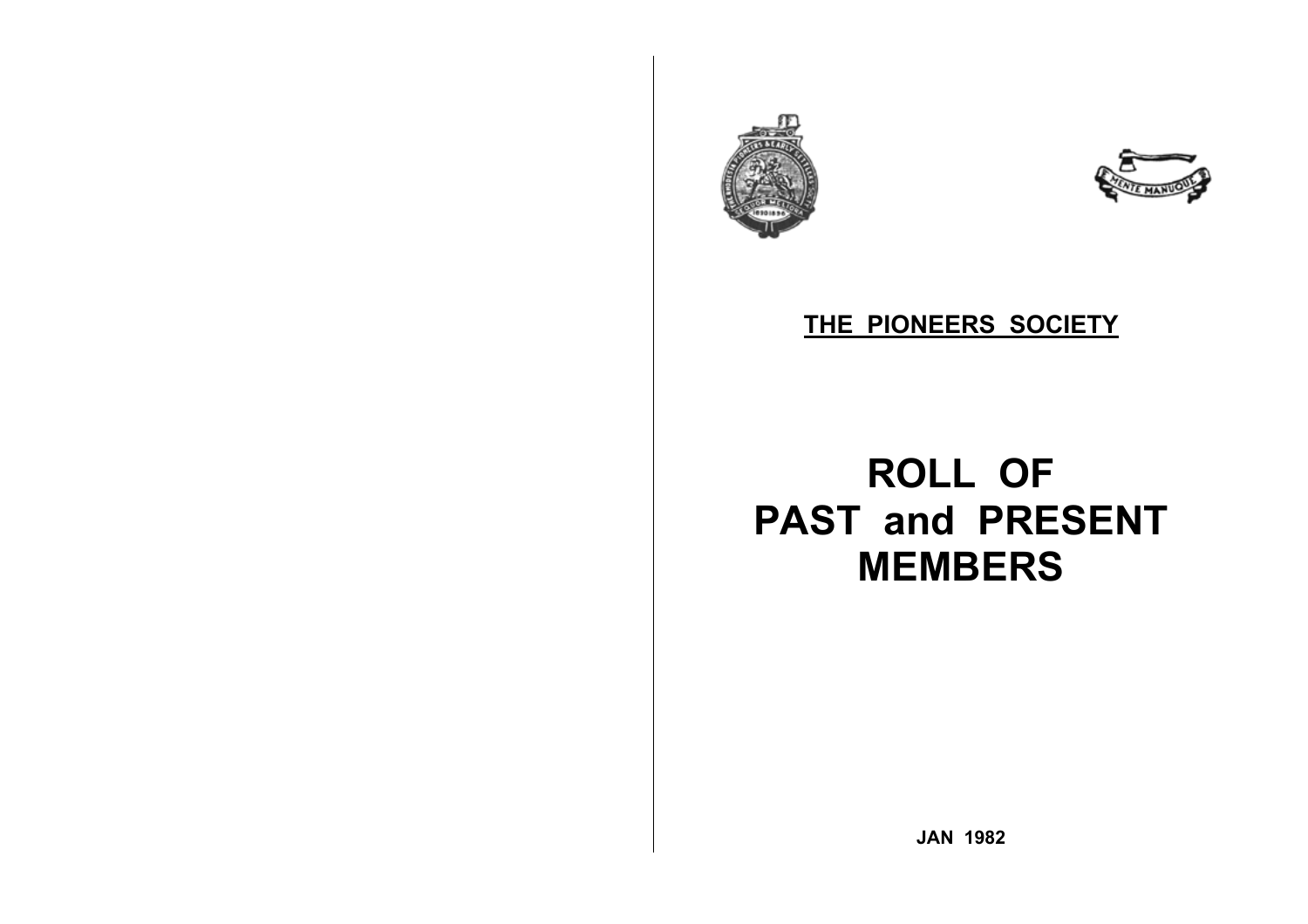#### THE PIONEERS SOCIETY

#### PRESENT OFFICE HOLDERS

#### HONORARY PRESIDENT

K.A. Sinclair

#### PRESIDENT

Senator K.M. Fleming, O.L.M.

#### HONORARY VICE-PRESIDENTS

L.W. Bolze, Ald. R.M. Cleveland, O.B.E., W.E. Scot-Russell, O.E.A. Somerset, J.U. McCay, H.R.G. Howman

#### EXECUTIVE COMMITTEE

U.M. Carnegie (Chairman), M.A. Greenfield, Mrs. D.H. Small, J.U. McCay, Mrs. F. Williams, W.B. Rooken-Smith

#### BRANCH CHAIRMEN AND VICE-PRESIDENTS

U.M. Carnegie (Matabeleland), Mrs. D.H. Small (Mashonaland), R.P. Garrett (Midlands), G.S. Meikle (Manicaland), H.H. Morgan (Victoria)

#### TRUSTEES

R.T. MacGregor, W.E. Scot-Russell

#### GENERAL SECRETARY

E.T. Hepburn

#### BRANCH SECRETARIES

E.T. Hepburn (Matabeleland), Maj. H.B. Blowers (Mashonaland), Mrs. H. Klimczak (Midlands), Mrs. J.E. Evans (Manicaland), Mrs. P. Havnar (Victoria)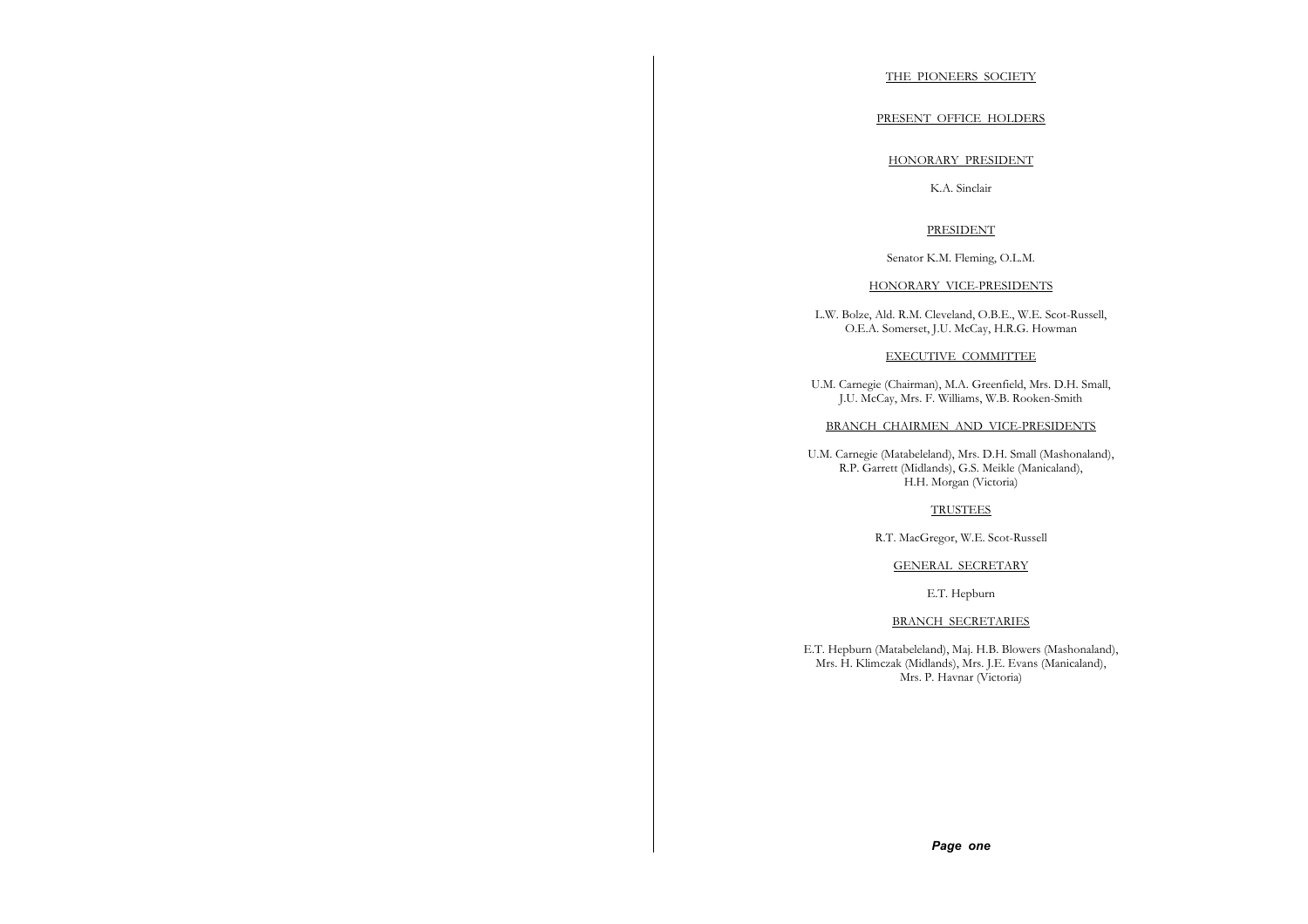#### THE PIONEERS SOCIETY

#### PAST OFFICIALS

#### HONORARY PRESIDENTS

| 1904 | The Rt. Hon. Sir L.S. Jameson, Bart., C.B., P.C. |
|------|--------------------------------------------------|
| 1918 | Col. H.M. Heyman, M.L.C.                         |
| 1939 | Hon. H.U. Moffat                                 |
| 1951 | The Rt. Hon. Sir Robert Tredgold, K.C.M.G., P.C. |
| 1981 | K.A. Sinclair                                    |

#### PRESIDENTS

| 1904-1906 | Col. H.M. Heyman, M.L.C.               |
|-----------|----------------------------------------|
| 1906-1915 | G.S.D. Forbes, D.S.O.                  |
| 1915-1927 | Maj. M. Heany                          |
| 1928-1941 | Sir J.G. McDonald, K.B.E.              |
| 1941-1942 | Lt. Col. D. Judson, O.B.E., V.D., J.P. |
| 1943-1950 | Mai. C. Duly, D.S.O.                   |
| 1950-1957 | H.G. Issels                            |
| 1957-1960 | S.A. Redrup                            |
| 1960-1967 | W.E. Scot-Russell                      |
| 1967-1970 | O.E.A. Somerset                        |
| 1970-1971 | F.F. Roberts, O.B.E.                   |
| 1971-1972 | C.L. Honey, C.B.E.                     |
| 1973-1975 | L.W. Bolze                             |
| 1975-1981 | K.A. Sinclair                          |
| 1981-     | Sen. K.M. Fleming, O.L.M.              |
|           | CHAIRMAN OF THE EXECUTIVE COMMITTEE    |
|           |                                        |
|           |                                        |

1971-1973 O.R. Baxendale 1973-1980 E.T. Hepburn<br>1980- U.M. Carnegie U.M. Carnegie

#### SECRETARIES

| 1904 | W. Howard, D.S.O.  |
|------|--------------------|
| 1906 | J. Wightman        |
| 1909 | Maj. D. Judson     |
| 1918 | W.G. Swanson       |
| 1929 | Col. D. Judson     |
| 1937 | W.A. Carnegie      |
| 1951 | C.W. Botton        |
| 1965 | V.D. Browne        |
| 1966 | K.O. Goldhawk      |
| 1972 | B.H. Lovemore, OLM |
| 1977 | E.L. Johnson       |
| 1978 | G.B. Gray          |
| 1978 | E.G. Wright        |
| 1979 | Mrs. F.D. Cornwall |
| 1980 | E.T. Hepburn       |

|                            | А |        | Blackler, Charles John     |   |        |
|----------------------------|---|--------|----------------------------|---|--------|
|                            |   |        | Alexander                  |   | (1894) |
| Angelbeck, Max             |   | (1891) | Blackler, Stephen William  |   | (1894) |
| Arnott, Sydney Nathanial   |   | (1890) | Blanckenberg, Charles      |   |        |
| Arton-Powell, John Folly   |   | (1896) | Henry                      |   | (1895) |
| Aschmann, James John       |   | (1896) | Bland, Benjamin Adam       |   | (1894) |
| Aserman, Cecil             |   | (1896) | Boggie, Alexander          |   | (1888) |
| Aserman, Robert            |   | (1895) | Boggie, Maj. William James |   | (1894) |
| Ashburner, Harry           |   | (1896) | Bogwald, Peter             |   | (1894) |
| Athlone, Maj. General,     |   |        | Boon, Charles Henry        |   |        |
| The Rt. Hon.               |   |        | Murdock                    |   | (1893) |
| The Earl of : G.C.B.,      |   |        | Boreham, Walter Temple     |   | (1896) |
| D.S.O.                     |   | (1896) | Botton, Arthur James       |   | (1895) |
| Atterbury, William Joseph  |   | (1896) | Botton, Claude Wilfred     |   | (1895) |
| Austen, John Gabriel       |   | (1894) | Botton, Oswald Victor      |   | (1895) |
|                            |   |        | Botton, Vivian Alec        |   | (1895) |
|                            | В |        |                            |   |        |
|                            |   |        | Bourne, Albert Edward      |   | (1894) |
|                            |   |        | Boyes, George James        |   | (1894) |
| Babb, Leonard              |   | (1896) | Boyle, Frank               |   | (1887) |
| Bain, John Josiah          |   | (1892) | Bradfield, Edwin Eugene    |   | (1893) |
| Ballantyne, William        |   | (1885) | Bray, Reginald             |   | (1890) |
| Balne, Walter              |   | (1896) | Bray, Reginald Holden      |   | (1895) |
| Baragwanath, Orlando       |   | (1894) | Bremner, William George    |   | (1894) |
| Barnard, Mostyn William    |   | (1890) | Brent, Tom Elliott         |   | (1896) |
| Barnes, Francis Richard    |   | (1897) | Brewer, Alfred Ernest      |   | (1894) |
| (Mashona Rebellion)        |   |        | Brodrick, Harold           |   | (1888) |
| Barry, John Eduard         |   | (1894) | Broome, William Robert     |   | (1891) |
| Barthelemy, Rev. Marc      |   | (1892) | Brown, G.W.                |   | (1896) |
| Bateman, John William      |   |        | Brown, John William        |   | (1896) |
| Joseph                     |   | (1894) | Brown, Russell Henry       |   | (1895) |
| Bathurst, William          |   | (1896) | Brown, William Phill       |   | (1890) |
| Baxendale, Lt. Col.        |   |        | Browne, Henry Philip       |   | (1890) |
| Walter                     |   | (1895) | Brownlee Walker, William   |   | (1895) |
| Beale, William John        |   | (1896) | Bryant, Cecil              |   | (1891) |
| Becks, Francis George      |   | (1895) | Bull, Ernest Edward        |   | (1894) |
| Beechey, Capt. Arthur      |   |        | Bull, James                |   | (1896) |
| Edmund, M.M.               |   | (1894) | Burnet, Tom                |   | (1896) |
| Beechey, Horace Horatio    |   | (1894) | Burrows, Charles Leopold   |   | (1895) |
| Beemer, Joseph             |   | (1895) | Burrows, Douglas Alan      |   | (1895) |
| Beesley, Jonathan          |   | (1894) | Burrows, Harry             |   | (1895) |
|                            |   | (1895) |                            |   | (1894) |
| Begbie, Ernest Alban       |   |        | Burrows, William Henry     |   |        |
| Bennett, William Henry     |   | (1895) | Buske, John Charles        |   | (1894) |
| Berger, Capt. Charles      |   |        | Butchart, Robert           |   | (1891) |
| Henry                      |   | (1895) | Butcher, William Henry     |   |        |
| Bertelsen, Paul Frederick  |   | (1892) | Walter                     |   | (1888) |
| Berthoud, Ferdinand        |   | (1896) |                            |   |        |
| Bester, Johannes Lodevicus |   | (1896) |                            | C |        |
| Bezuidenhout, Hendrik      |   |        |                            |   |        |
| Peter                      |   | (1894) | Callaghan, George Henry    |   | (1894) |
| Biehler, Rev.              |   |        | Cameron-Smith, Capt.       |   |        |
| Edward S.J.                |   | (1893) | George Walter              |   | (1893) |
| Biffen, Samuel John        |   | (1894) | Campbell, Archibald Andrew |   | (1890) |
|                            |   |        |                            |   |        |

*Page three*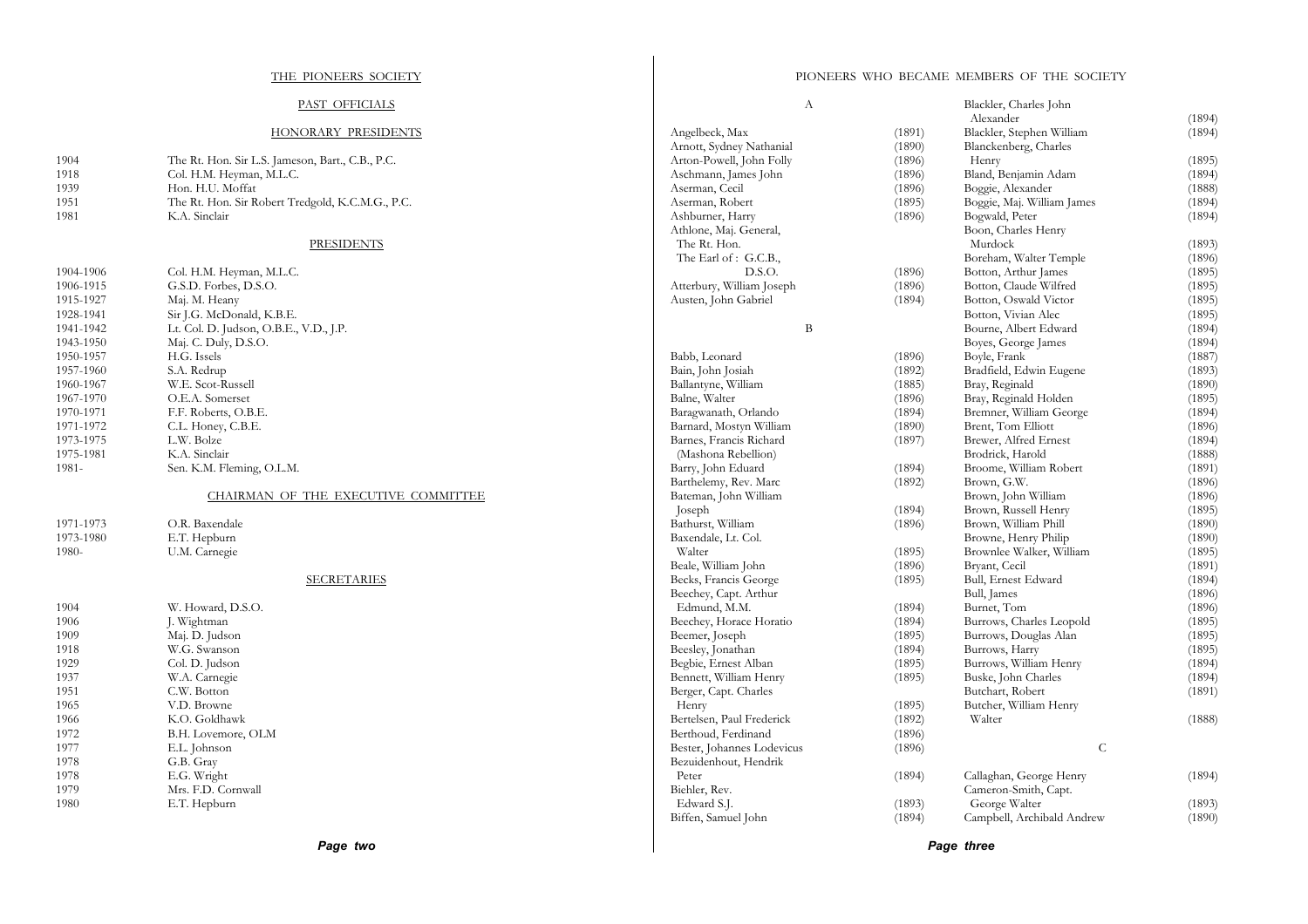| Page four                  |        |                              |        |                             |        | Page five                     |        |
|----------------------------|--------|------------------------------|--------|-----------------------------|--------|-------------------------------|--------|
| Currie, Walter             | (1894) | Fairbridge, Rhys Seymour     | (1892) | Gradwell, Henry Strickland  | (1894) | Herbst, Johann Francois, Snr. | (1894) |
| Cunningham, Arthur John    | (1894) | Fagg, George William         | (1896) | Gosney, Percy Parratt       | (1896) | Herbst, Jacob Adriaan         | (1882) |
| Cummins, Walter Weild      | (1893) |                              |        | Goldsmith, Stephen John     | (1896) | George                        | (1893) |
| Cumming, Harry Robert      | (1893) | $\mathbf F$                  |        | Goldsmid, Louis Lionel      | (1896) | Herbert, Lorenz Francis       |        |
| Cumming, George            | (1896) |                              |        | Godwin, Charles John        | (1895) | Henry, Travis Helmore         | (1895) |
| Cumming, Arthur Raymond    | (1892) | Everitt, Fritz               | (1890) | Glover, Louis Samuel        | (1896) | Hennessy, Maurice Vincent     | (1894) |
| McIntosh                   | (1894) | Evans, Robert John           | (1894) | Gilfillan, Clinton Grey     | (1894) | Hendrikz, Charles Alfred      | (1895) |
| Cumming, Archibald         |        | Evans, David                 | (1894) | Gilbert, Thomas Parker      | (1896) | V.C.                          | (1894) |
| Crombie, Alexander Robert  | (1894) | Erlwanger, Heinrich          | (1894) | Giese, Albert               | (1891) | Henderson, Herbert Stephen,   |        |
| Crewe, Percy Durban        | (1891) | Engelbrecht, Petrus Martinus | (1891) | Gielgud, Valdemar           | (1890) | Henderson, Edwin Francis      | (1896) |
| Crawford, John Lindsay     | (1890) | Elstob, John Dryden          | (1869) | (1897 Mashona Rebellion)    |        | Helps, John Stuart            | (1896) |
| Coxwell, George Loreth     | (1894) | Elliott, William             | (1896) | Gibson, Frederick Thomas    |        | Helm, Rev. Charles Daniel     | (1875) |
| Thorne, K.C.M.G.           | (1890) | Edwards, Orlando Llewellyn   | (1894) | Gibb, David                 | (1894) | Helm, Alexis Gunther          | (1881) |
| Corydon, Sir Robert        |        | Edge, Albert Edward          | (1890) | Gemmell, John               | (1895) | Heany, Maj. Maurice David     | (1887) |
| Cook, George Panton        | (1895) | Ebbage, Oscar Robert         | (1896) | Gell, J.                    | (1895) | Hayes, John H.                | (1896) |
| Conrath, Charles Frederick | (1891) | Eastman, Charles William     | (1893) | William Thomas              | (1895) | Hay, Alexander Graham         | (1893) |
| Congdon, Arthur            | (1894) |                              |        | Gaul, Rt. Rev. Lord Bishop  |        | Douglas                       | (1895) |
| M.C.                       | (1895) | E                            |        | Richard Thomas Trench       | (1889) | Hawksley, John Arthur         |        |
| Collins, Capt Charles,     |        |                              |        | Gascoigne, Col. Frederick   |        | Havnar, Jacob Michael         | (1894) |
| Constantine                | (1893) | Dymott, William Thomas Dan   | (1891) | Garrett, Alexander Robert   | (1896) | Havnar, Gordon Bruce          | (1894) |
| Collier, William           |        | du Preez, Antonie Michal     | (1894) | Garbutt, Herbert William    | (1894) | Havnar, Charles Legear        | (1893) |
| Coleman, William Patrick   | (1896) | de Plessis, John Louis       | (1892) | Galloway, George            | (1896) | Hartridge, Sydney             | (1891) |
| Coleman, Thomas Edmund     | (1892) | Dunlop, John William         | (1891) |                             |        | Andreas Maria, S.J.           | (1888) |
| Coghlan, John Cornelius    | (1893) | D.S.O., V.D.                 | (1894) | G                           |        | Hartmann, Rev. Father         |        |
|                            | (1895) | Duly, Maj. Charles,          |        |                             |        |                               |        |
| Coetzer, Jan Harm, Jnr.    |        |                              |        |                             |        | Harrison-Clark, Henry         | (1896) |
| Clark, Vivian Edward       | (1875) | Stanford                     | (1895) | Fynn, Herbert Pomeroy       | (1894) | Harris, James Michael         | (1895) |
| Cinamon, David             | (1894) | Driver, William Impey        |        | Futter, John Henry          | (1894) | Harley, Edwin Cecil           | (1896) |
| Christopherson, Douglas    | (1896) | Driver, Thomas Arthur        | (1892) | Fuller, Percy Edgar         | (1896) | Hardy, Edward                 | (1894) |
| Chivers, George Gilling    | (1896) | Drew, Alfred                 | (1890) | Fry, Ivon Armstrong         | (1887) | Hardy, Alfred Ernest          | (1894) |
| William                    | (1890) | Douslin, Horace Balfour      | (1895) | Friedman, Cecil Alexander   | (1896) | Harbord, Ralph Assheton       | (1895) |
| Chawner, Capt. Henry       |        | Dillon, John de Courcy       | (1890) | Frank, Isadore Stanley      | (1894) | Hanson, William Arthur        | (1896) |
| Chataway, Norman Harris    | (1895) | Dillon, G. de Courcy         | (1890) | Drummond, C.M.G., D.S.O.    | (1893) | Hamman, William George        | (1892) |
| Chalmers, James Alfred     | (1896) | Augustus                     | (1895) | Forbes, Maj. Gordon Stewart |        | Halder, Frederick Heine       | (1894) |
| Chalmers, Hudson Pullen    | (1896) | Dewil, Charles John Patrick  |        | Flint, Robert Jeffrey       | (1894) | Hadingham, Arthur George      | (1893) |
| Celliers, W.H.             | (1893) | Denn, John Adam              | (1893) | Fletcher, Robert Kenneth    | (1895) | Haddon, William Henry         | (1894) |
| Albermarle                 | (1895) | Dempster, William            | (1894) | Alexander                   | (1894) |                               |        |
| Cator, Arthur Charles      |        | Harvey George                | (1896) | Fletcher, Robert            |        | H                             |        |
| Cassidy, James             | (1896) | de Montmorency-Prior,        |        | Fletcher, Patrick           | (1893) |                               |        |
| Cary, Frederick William    | (1896) | de Bertodano, Marquis        | (1896) | Fletcher, Hugh Murray       | (1895) | Grossberg, Solomon Samuel     | (1896) |
| Carter, William A.         | (1895) | del Moral, Frederick Ramou   |        | McKenzie                    | (1896) | Grey, Capt. George            | (1891) |
| Thomas                     | (1894) | de Clercq, Jacob Johannes    | (1894) | Fletcher, Charles           |        | P.C., G.C.M.G.                | (1894) |
| Carson, Capt. Bertie       |        | Dechow, Louis Thomas         | (1894) | Fleming, Charles David      | (1895) | Rt. Hon. Earl,                |        |
| Carruthers-Smith, Richard  | (1890) | Day, William Charles         | (1894) | Flanagan, John Henry, Jnr.  | (1887) | Grey, Albert Henry George,    |        |
| Oliver                     | (1893) | Dawes, William James         | (1895) | Conrad                      | (1895) | D.S.O., T.D.                  | (1893) |
| Carruthers, Robert         |        | Thomas                       | (1893) | Flanagan, Frederick         |        | Grenfell, Lt. Col. A.M.,      |        |
| Carruthers, John (Jack)    | (1890) | Davis, Frederick Augustus    |        | Fitt, Thomas Montague       | (1894) | Greenfield, Haltom Alec       | (1892) |
| Carruthers, James          | (1895) | Davis, Charles               | (1896) | Fitt, George Septimus       | (1895) | Herbert                       | (1892) |
| Carnegie, William Arnold   | (1886) | Davies, Richard Gray         | (1893) | Fisk, Frank                 | (1893) | Greenfield, Frank Arthur      |        |
| Carlyle, Thomas            | (1895) | Daly, Marcus Louis           | (1896) | Fisk, Charles William       | (1896) | Green, Charles Walter         | (1896) |
| Carlisle, Henry John       | (1895) |                              |        | Finnie, John Pulsford       | (1894) | Greeff, Petrus Jacobus        | (1894) |
| Carden, Col. John          | (1890) | ${\rm D}$                    |        | Ferreira, Peter Louwrens    | (1895) | Gray, Joseph Bunting          | (1894) |
| Cannell, Arthur Ramsey     | (1894) |                              |        | Felix, John James           | (1893) | Gray, Henry Willoughby        | (1890) |
|                            |        | Czarnikow, Gustave Hans      | (1896) | Farrer, Edwin J.            | (1894) | Granger, Edgar                | (1894) |
| Candler, George Curtis     | (1893) |                              |        | Falk, Peter                 |        |                               |        |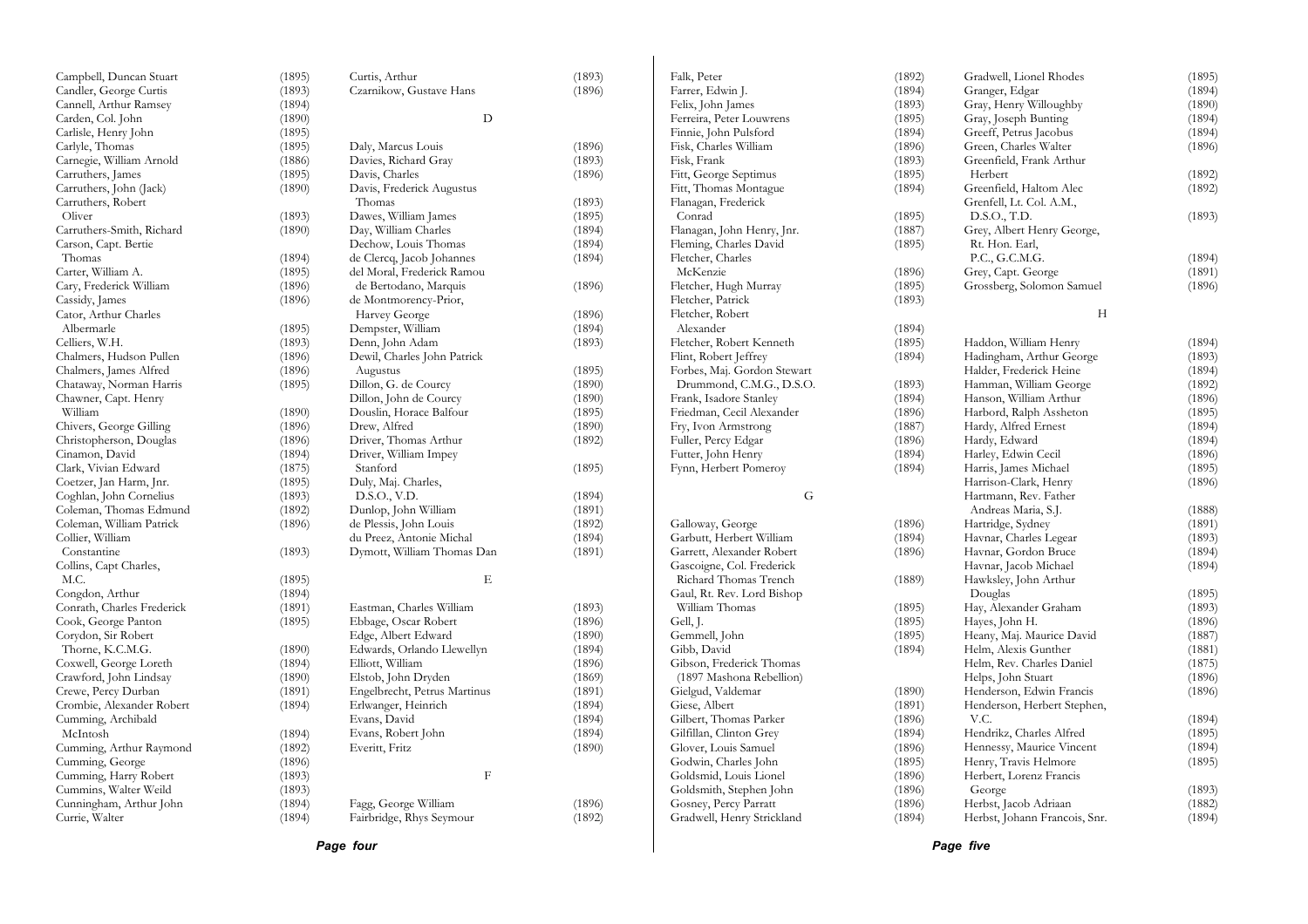| Herbst, William            |        |                                |        | L                             |        | Mack, John (Jack)             | (1893) |
|----------------------------|--------|--------------------------------|--------|-------------------------------|--------|-------------------------------|--------|
| Siegfried                  | (1896) |                                |        |                               |        | McKay, James Alfred           | (1894) |
| Heron, Charles Stuart      | (1894) | Jackson, Hugh Morrison         |        | Lamb, James Crichton          | (1893) | MacKenzie, Donald             | (1896) |
| Herud, Sigurd              | (1896) | Gower                          | (1895) | Landau, Philip David          | (1896) | MacKenzie, James Donald       | (1873) |
| Heyman, Lt. Col. Sir       |        | Jackson, Staley Nettleship     |        | Lang, Edward John             | (1895) | McKenzie, John (Robbie)       | (1896) |
| Herman Melville            | (1890) | Gower                          | (1895) | Lanigan-O'Keefe, Stephen      |        | McKenzie, Thomas Henry        | (1894) |
| Hickey, Gustavus Thomson   |        | Jacobs, Aaron                  | (1894) | Martin                        | (1896) | MacLachlan, William           |        |
| Fayer                      | (1893) | Jacoby, Shabrin                | (1894) | Lanning, Robert               | (1895) | Malcolm                       | (1894) |
| Hill, Albert               | (1894) | James, Charles William         |        | Lategan, Peiter Hercules      | (1892) | McMahon, Capt. Robert         |        |
| Hill, Henry Arthur         | (1896) | John                           | (1895) | Lawley, Sir Arthur, G.C.S.I., |        | Donat Edmond                  | (1896) |
| Hill, Herbert Peter        | (1892) | Jamieson, James                | (1892) | G.C.I.E., K.C.M.G.            |        | McMurray, Robert              | (1896) |
| Hodges, Herbert Septimus   | (1894) | Jarman, Sidney                 | (1894) | (Lord Wenlock)                | (1896) | MacQueen, William James       | (1896) |
| Hoffman, Otto Karl         |        | Jarvis, Col. Sir Alexander     |        | Lawson, James                 | (1891) | Maidment, Ivor Tom            | (1896) |
| Rudolf                     | (1894) | Weston, C.M.G., M.V.O.,        |        | Leach, James William          | (1896) | Makin, Leonard                | (1894) |
| Hokonssen, Olaf            | (1894) | D.S.O.                         | (1896) | Leach, Thomas Hickey          | (1894) | Mallett, Frank Oswald         | (1891) |
| Holland, Arthur Herbert    | (1896) | Jarvis, Charles Herbert (1896) |        | Leask, Alexander              | (1895) | Marais, Barend Daniel         | (1895) |
| Holloway, Alfred Ernest    | (1893) | Jarvis, William Stokes         | (1891) | Leboeuf, Father Louis,        |        | Maritz, Solomon               | (1892) |
| Holloway, John             | (1896) | Jenkins, George                | (1894) | S.J.                          | (1894) | Marris, Albert Edward         | (1894) |
|                            |        | Jesser Coope, Maj. John        |        | Lees, William Thornburn       | (1894) | Marshall-Hole, Lt. Col.       |        |
| Holmgren, Johan Leonard    | (1894) | Charles                        | (1890) | Lenson, John Edward           | (1894) | Hugh, C.M.G.                  | (1891) |
| Honey, George              | (1896) |                                |        |                               |        |                               |        |
| Honey, William Streak      | (1894) | Jobling, Charles Spearman      | (1894) | Lewis, David Morall           | (1891) | Masters, George               | (1890) |
| Hore, Capt. Arthur H.J.    | (1893) | Johnson, Lt. Col. Frank        |        | Liebold, Carl Otto            | (1895) | Matthews, Fletcher            | (1893) |
| Horton, George Thomas      | (1893) | D.S.O.                         | (1887) | Linnell, Michael Gerald       | (1896) | Matthews, George Jerdon       | (1894) |
| Howard, John William       | (1892) | Johnstone, Floris Visser       | (1894) | Lippold, Fred                 | (1894) | Mee, James Laurence           | (1896) |
| Howard, Maj. Thomas Walter |        | Johnstone, George              |        | Little, Robert                |        | Meeres-Young, Fred            | (1896) |
| John Wright, D.S.O.        | (1891) | Frederick                      | (1895) | Tunnicliffe                   | (1896) | Meikle, John                  | (1892) |
| Hughes, Vivian John        |        | Joseph, Coleman                | (1894) | Lloyd, Henry Llewellyn        | (1890) | Meikle, Thomas                | (1892) |
| Lowne                      | (1894) | Jowitt, Edward                 | (1894) | Lock, Robert Bartholomew      |        | Mercer, Cyril Henry           |        |
| Hulley, Cecil Malcolm      | (1895) | Joyce, Joseph                  | (1891) | (Paddy)                       | (1894) | Beauchamp                     | (1895) |
| Humphreys, Henry James     | (1891) | Judson, Lt. Col. Daniel,       |        | Long, William Arnold          |        | Mercer, Noel Napier           |        |
| Hunt, Frederick William    |        | O.B.E., V.D., J.P.             | (1890) | (Texas)                       | (1892) | Beauchamp                     | (1895) |
| (1897 Mashona Rebellion)   |        | Jurgens, Rudolph Theodor       | (1894) | Longden, Herbert Thomas       | (1894) | Mercer, Vernon Selwyn         |        |
| Hunt, George Fitzgerald    | (1893) |                                |        | Longmore, Thomas              | (1896) | Beauchamp                     | (1895) |
| Huntley, Henry George      |        | K                              |        | Loosley, Edwin                |        | Metcalfe, Sir Charles         |        |
| McDonald                   | (1894) |                                |        | Livingstone                   | (1895) | Herbert Theophilus, Bart.     | (1892) |
| Hurrell, Dave Dearsley     | (1895) | Kermode, Thomas Edward         | (1894) | Loosley, James Samuel         | (1895) | Miller, Alfred John           | (1896) |
| Hurrell, Maj. William      | (1892) | Kerr, Lance Ivan               | (1894) | Lovemore, Hector              |        | Miller, Henry Burton          | (1896) |
| Huxham, Thomas             |        | Key, John David                | (1890) | Livingstone                   | (1891) | Mills, F.W.                   | (1894) |
| Thorning                   | (1894) | King, Charles Alfred           | (1895) | Lynch, William Patrick        | (1893) | Milton, Sir William Henry     |        |
| Hynd, John                 | (1896) | King, Charles Ernest           | (1896) |                               |        | K.C.M.G.                      | (1896) |
|                            |        | King, Frank                    | (1894) | M                             |        | Minnaar, Isaac Joshua         | (1894) |
| $\mathbf{I}$               |        | King, George E.                | (1896) |                               |        | Mirtle, James Forsyth         | (1895) |
|                            |        | Kirton, Edward George          |        | Macarthur, Charles Cornish    | (1894) | Mitchell, George              | (1895) |
| Ingle, Capt. John          |        | Turner                         | (1891) | Macaulay, Murdo               | (1896) | Moffat, Hon. Howard Unwin,    |        |
| Clifton                    | (1894) | Knieser, Henry                 | (1890) | McBarnet, Donald              |        | C.M.G.                        | (1893) |
| Inskipp, Frank Warren      | (1895) | Kok, Johan Andries             | (1894) | McPherson                     | (1896) | Molyneux, Arthur John Charles | (1893) |
| Inskipp, Maj. Percy        |        | Kollenberg, Henrie             | (1896) | McCay, James Porter           | (1891) | Montgomery, George Charles    |        |
| Sidney, O.B.E.             | (1890) | Kollenberg, Isadore            | (1896) | McDonald, Allan James         | (1894) | Coleman, Snr.                 | (1884) |
| Irving, Thomas George      | (1893) | Kritzinger, Jacobus            |        | McDonald, Frank Adam          | (1894) | Montgomery, George Charles    |        |
| Isaac, George Michael      | (1894) | Stefanus                       | (1895) | McDonald, James Angus         | (1890) | Coleman, Jnr.                 | (1894) |
| Isaac, Vivian George       | (1896) | Kritzinger, Mattys             |        | McDonald, Sir James Gordon    |        | Montgomery, Henry Martin,     |        |
| Issels, Francois Gerard    |        | Lafras                         | (1895) | K.B.E.                        | (1891) | Snr.                          | (1869) |
| Marie                      | (1894) | Kritzinger, Pieter             |        | Macey, William Henry          | (1896) | Montgomery, John              | (1896) |
| Issels, Henry Gordon       | (1894) | Hendrik                        | (1895) | McGilvary, J.A.               | (1890) | Moodie, Donald Arthur Birbeck | (1896) |
|                            |        |                                |        |                               |        |                               |        |
|                            |        | Page six                       |        |                               |        | Page seven                    |        |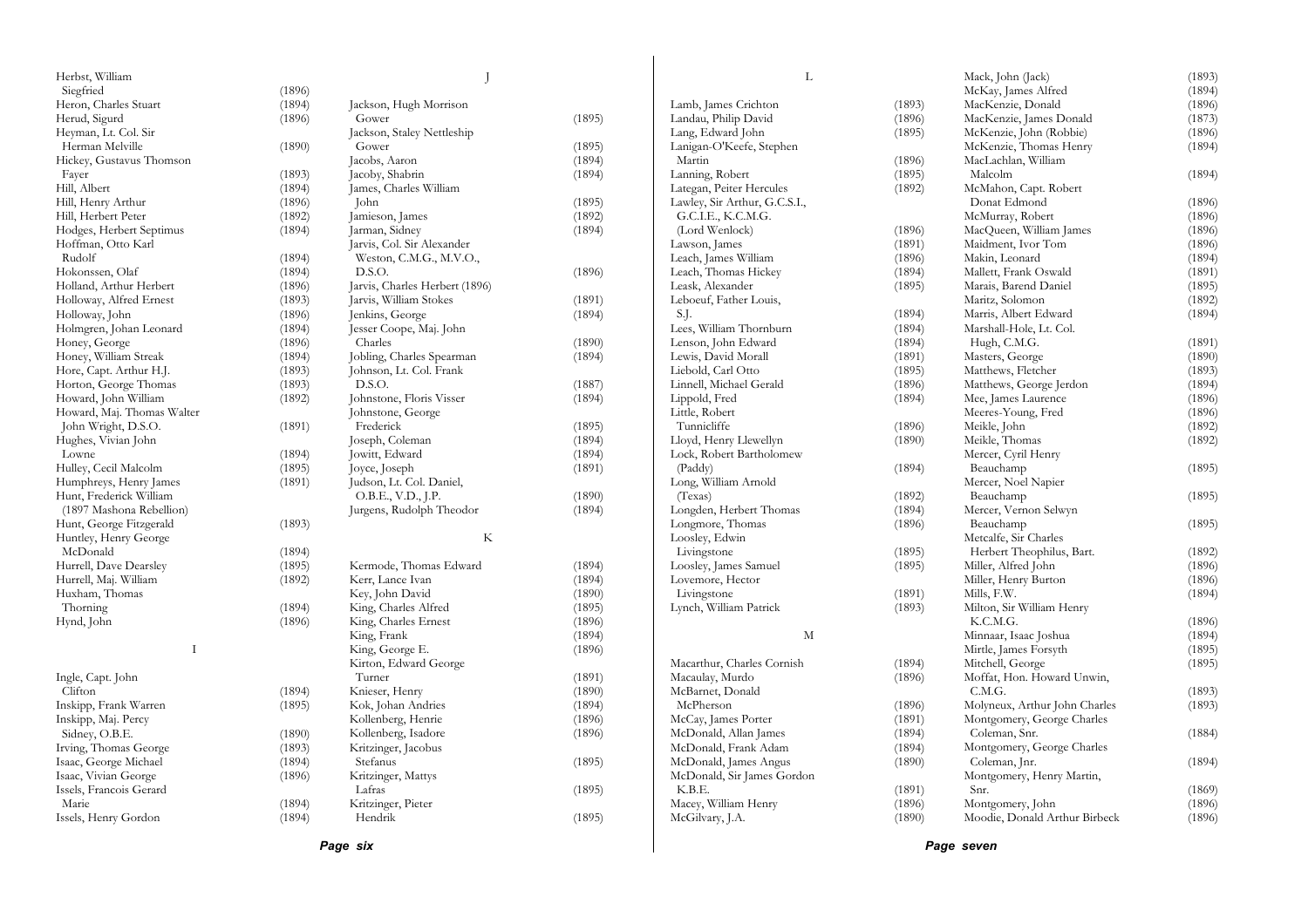| Page eight                        |                  |                                  |                  |                                       |        | Page nine                          |                  |
|-----------------------------------|------------------|----------------------------------|------------------|---------------------------------------|--------|------------------------------------|------------------|
|                                   |                  |                                  |                  |                                       |        |                                    |                  |
| O'Connor, Martin                  | (1896)           | Boswell                          | (1895)           | Slade, Herbert                        | (1891) | Taylor, William Moorcroft          | (1890)           |
| Adriaan                           | (1892)           | Ramsay, Lt. Col. William         |                  | Skillen, James                        | (1896) | Taylor, William Edwin              | (1895)           |
| Oberholster, Magiel               |                  | Rainsford, John Albert           | (1895)           | Hutchieson                            | (1894) | Taylor, Robert Falkner             | (1895)           |
| Arthur                            | (1895)           | Rainsford, John                  | (1895)           | Simpson, William                      |        | Taylor, Sir Herbert John           | (1890)           |
| Oberholster, Henry                |                  | Frederick Johannes               | (1894)           | Simpson, Shirley Brittle              | (1895) | 'Bulala'                           | (1886)           |
| Johannes                          | (1892)           | Rademeyer, Godfried              |                  | Simpson, Henry Thomas                 | (1896) | Taylor, Capt. Alfred               |                  |
| Oberholster, Dirk                 |                  | Raaff, Llewellyn Parnell         | (1893)           | Simons-Brown, Frank                   | (1896) | Tarr, Daniel Ayliff                | (1891)           |
| Oates, Frederick                  | (1891)           |                                  |                  | Simon, William Louis                  | (1895) | Tannett, Geoffrey                  | (1895)           |
|                                   |                  | $\mathbf R$                      |                  | Shiff, Simon                          | (1894) | Tait, James Tait                   | (1893)           |
| $\Omega$                          |                  |                                  |                  | (1897 Mashona Rebellion)              |        |                                    |                  |
|                                   |                  | Querl, August                    | (1888)           | Shaw-Twilley, John                    |        | $\mathbf T$                        |                  |
| Normand, James Normand            | (1895)           | Quarry, Charles Michael          | (1896)           | Shapiro, David                        | (1894) |                                    |                  |
| Nilson, C.N.                      | (1896)           |                                  |                  | Selmes, Henry Piper                   | (1895) | Swemmer, Charles Hoeltzer          | (1895)           |
| S.J.                              | (1893)           | Q                                |                  | Sellar, William                       | (1895) | Swart, Gideon John                 | (1894)           |
| Nicot, Rev. Father Victor,        |                  |                                  |                  | Seccull, A.W.                         | (1890) | Swart, Cornelius Fredrik           | (1895)           |
| Nicolle, Percy                    | (1896)           | Price, William Humphrey          | (1896)           | Seale, Edgar                          | (1890) | Swanson, William George            | (1891)           |
| (1897 Mashona Rebellion)          |                  | Pott, William                    | (1894)           | Scott-Rodger, Charles                 | (1896) | Sutherland, George                 | (1896)           |
| Nicodemi, Herman Wilhelm          |                  | Potbury, William Henry           | (1893)           | Scott, John Edward                    | (1894) | Stuttaford, Wallace X.             | (1895)           |
| Edward                            | (1890)           | (Harry)                          | (1888)           | Scott, George                         | (1894) | Stuttaford, Richard W.             | (1895)           |
| Nicholls, Maj. James              |                  | Posselt, Herman Eberhard         |                  | Schultz, Eugene                       | (1896) | Percival                           | (1895)           |
| Nichols, John Robert              | (1894)           | Wilhelm (Willie)                 | (1888)           | Salomon, Charelick                    | (1893) | Stuttaford, Richard                |                  |
| Nias, J.J.                        | (1890)           | Posselt, Felix Albrecht          |                  |                                       |        | Strong, Dr. Edgar Hugh             | (1895)           |
| Somerset                          | (1890)           |                                  | (1896)           |                                       |        |                                    | (1894)           |
|                                   |                  | G.C.V.O.                         |                  | S                                     |        | Bourchier, C.B.E.                  |                  |
| Nias, Maj. Frederick              |                  | Baron, G.C.B., G.C.M.G.,         |                  |                                       |        | Stracey-Clitherow, John            |                  |
| Newton, Sam                       | (1894)           | Onslow, Field Marshall,          |                  | Russell, Thomas Andrew                | (1896) | Storey, G.E.                       | (1893)           |
| Nesbitt, Hector Stanley           | (1895)           | Plumer, Herbert Charles          |                  | Rushton, Harold Evelyn                | (1896) | Stokes, Herbert Leslie             | (1891)           |
| Nelson, Carl N.                   | (1896)           | Plasket, Edward Reginald         | (1896)           | Rudland, Thomas Wilburn               | (1890) | George                             | (1895)           |
| Nel, Peter Thomas                 | (1893)           | Pingstone, George Arthur         | (1895)           | Rosich, Paul                          | (1894) | Stewart-Richardson, Arthur         |                  |
| Nash, Richard Benjamin            | (1890)           | Pieters, Isaac                   | (1892)           | Rosenfels, Sigmund Julius             | (1896) | Stewart, George                    | (1895)           |
| C.M.G.                            | (1893)           | Pidcock, George Herbert          | (1896)           | Rorke, Michael James                  | (1891) | Stenmark, George                   | (1896)           |
| Napier, Col. William,             |                  | Philpott, Eric James             | (1894)           | Rorke, Albert Charles                 | (1894) | William                            | (1895)           |
| Napier, Ronald McDonald           | (1891)           | Peters, Ferdinand Theodore       | (1895)           | Rogers, R.C.                          | (1893) | Stanlake, Rev. John                |                  |
| Bredell                           | (1895)           | Perry, William Alfred            | (1894)           | Rogers, Edward Miller                 | (1894) | Squair, James                      | (1894)           |
| Napier, George William            |                  | Albert                           | (1895)           | Robinson, Leonard                     | (1892) | Squair, Francis John               | (1894)           |
| Nairn, Robert Miller              | (1895)           | Perkin, George Richard           |                  | Roberts, J.W.                         | (1893) | Spurrier, Frank                    | (1896)           |
|                                   |                  | Pedlow, Thomas                   | (1891)           | Roberts, George                       | (1896) | Sperling, Anthony                  | (1894)           |
| N                                 |                  | Pearson, Gordon Joseph           | (1896)           | Robbie, John McKenzie                 | (1896) | Soutter, William George            | (1896)           |
|                                   |                  | Pauling, George                  | (1894)           | Robbie, D.O.                          | (1895) | Niekerk                            | (1891)           |
| Musson, Alfred                    | (1873)           | Winchester)                      | (1891)           | Riley, Henry                          | (1893) | Southey, Gilmour George            |                  |
| Alexander                         | (1890)           | Montagu (Marquis of              |                  | Richardson, John Parke                | (1894) | Solomon, T.                        | (1894)           |
| Murdoch, Charles                  |                  | Paulet, Henry William            |                  | Richards, Walter Brumage              | (1894) | Solomon, Harry Alfred              | (1891)           |
| Munford, George Ernest            | (1894)           | Pattison, Edward Reginald        | (1895)           | Rice, Frank                           | (1894) | Smith, Thomas                      | (1895)           |
| Gwynne                            | (1890)           | Paterson, Walter Redford         | (1894)           | Ribbands, Stephen Edgar               | (1896) | Smith, Maj. Percy George           | (1894)           |
| Mundell, Marmaduke Howell         |                  | Pascoe, Percival James           | (1894)           |                                       | (1894) | Smith, Lionel Ross                 | (1896)           |
| Mullins, Frank George             | (1894)           | Papenfus, Ludwig Napoleon        | (1891)           | Rhodes, Col. Frank, C.B.,<br>D.S.O.   |        | Smith, John Frederick              | (1894)           |
|                                   |                  |                                  |                  |                                       | (1896) |                                    |                  |
| Morris, Moss Henry<br>Moutray, F. | (1891)<br>(1894) | Somerset<br>Palmer, James Albert | (1892)<br>(1890) | Reynard, Capt. Joseph<br><b>James</b> |        | Smith, Henry Newman<br>Smith, John | (1896)<br>(1895) |
| Morris, Ernest Walter             | (1891)           | Paddon, Maj. Cecil John          |                  | Jacobus                               | (1893) | (1897 Mashona Rebellion)           |                  |
|                                   | (1891)           |                                  |                  | Renders, Hendrik                      |        | Smith, Henry Lionel                |                  |
| Rubidge                           |                  |                                  |                  |                                       |        |                                    |                  |
| Morkel, Arthur Loreht             |                  | $\mathbf{P}$                     |                  | Rees, John Daniel                     | (1894) | Smith, Harold Roland               | (1895)           |
| James                             | (1891)           |                                  |                  | Rees, Rev. Bowen                      | (1888) | Smith, Edward Duffus               | (1895)           |
| Morison, Murdock William          |                  | O'Reilly, Alfred William         | (1896)           | Redrup, Sydney                        | (1893) | Smart, Harold William              | (1896)           |
| Morgan, Harry Egerton             | (1896)           | Olsen, Charles                   | (1894)           | M.D.                                  | (1890) | Sly, John Williams                 | (1894)           |
|                                   |                  |                                  |                  |                                       |        |                                    |                  |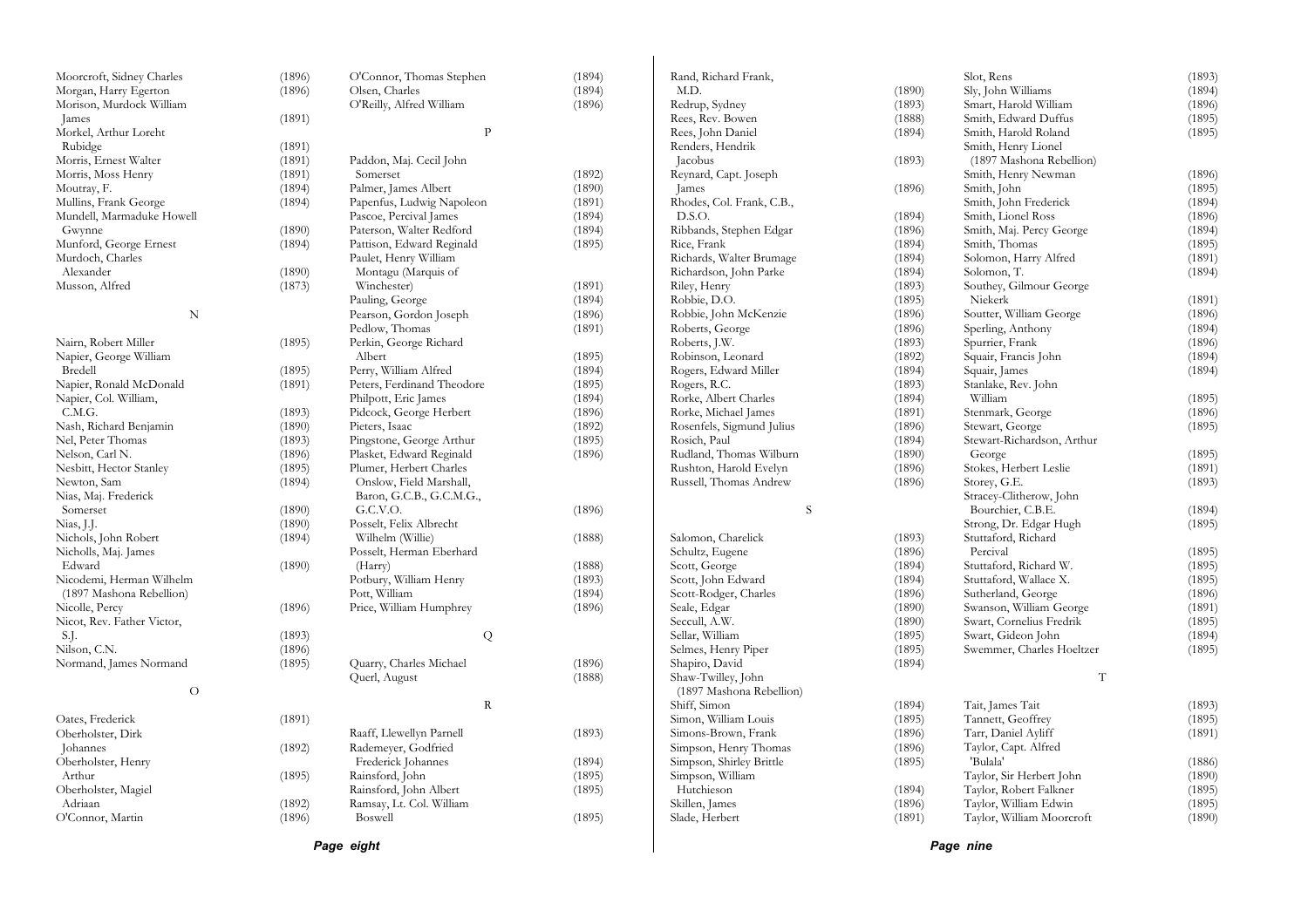| Taylor, Willis Henry        | (1895) | Webber, Capt. Arthur       |        |
|-----------------------------|--------|----------------------------|--------|
| Theron, Harry Francis       | (1895) | Huish                      | (1896) |
| Thomas, Sir Walter Eric     | (1896) | Webber, William Charles    | (1896) |
| Thomson, Alexander Rubert   |        | Welby, Hugh Earle          | (1895) |
| (Wankie)                    | (1896) | West, John Baring          | (1893) |
| Thurlow, Walter Edward,     |        | Whaley, William Samuel     | (1896) |
| M.B.E.                      | (1894) | White, Rev. John           | (1894) |
| Tilbury, John               | (1894) | Whiting, Arthur            | (1894) |
| Tilbury, Thomas John Mangwe | (1894) | Whittington, George        | (1895) |
| Tokely, George              | (1895) | Wienand, Carl Emmanuel     |        |
| Tomlinson, Lt. Col.         |        | Pohl                       | (1896) |
| Alfred James                | (1894) | Wienand, Robert Hildewig   | (1887) |
| Tompkins, Herbert Arthur    | (1890) | Wiggins, Philip Arthur     | (1896) |
| Townsend, Stephen Frank     | (1896) | Wightman, John             | (1891) |
| Trollope, Albert John       |        | Wilkinson, W.E.            | (1893) |
| Alfred                      | (1895) | Williams, Alfred Schneider | (1896) |
|                             |        |                            |        |
| Tucker, William Arthur      |        | Williams, Harry Huntsman   | (1893) |
| Leigh                       | (1892) | Williams, Sir Robert,      |        |
| Tully, Charles              | (1893) | Bart.                      | (1891) |
| Tully, George               | (1894) | Willoughby, Sir John       |        |
| Turner, Godfrey             | (1896) | Christopher                | (1890) |
| Tweedale, Robert            | (1894) | Wilson, Ben                | (1894) |
| Tyson, James Todd           | (1894) | Wilson, Benjamin           |        |
|                             |        | 'Matabele'                 | (1888) |
| U                           |        | Wilson, Edwin, Snr.        | (1895) |
|                             |        | Wilson, Edwin, Jnr.        | (1896) |
| Upcher, Ven. Archdeacon     |        | Wilson, Thomas Arthur      | (1894) |
| James Hay                   | (1892) | Wilson-Fox, Henry          | (1894) |
|                             |        | Windram, James Foster      | (1891) |
| V                           |        | Winslow, Charles Frederick |        |
|                             |        | de Blois                   | (1895) |
| van Blerk, Henry Ernest     | (1894) | Withey, Frederick Samuel   |        |
| van der Spuy, Johannes      |        | Senington                  | (1894) |
| Sybrand                     | (1896) | Wolffe, Isaac              | (1894) |
| van der Struys, Henry       | (1896) | Wood, Frederick            | (1895) |
| van Niekerk, Andrew         | (1895) | Wood, George William       | (1891) |
| van Rooyen, Cornelius       |        | Woodbyrne, William         | (1892) |
| Johannes, Jnr.              | (1896) | Woods, Frederick Edward    | (1896) |
| Vigne, Dr. Alfred           | (1893) | Woollacott, Nathaniel      | (1895) |
| Vintcent, Sir Joseph        | (1894) | Woolls-Sampson, Lt. Col.   |        |
|                             |        | Sir Aubrey, K.C.B.         | (1894) |
| W                           |        | Worthington, Frank Vigers  | (1896) |
|                             |        | Wrey, Sir Philip Bourchier |        |
| Walker, Robert              | (1895) | Sherard, Bart.             | (1891) |
| Walls, John Norris          | (1894) | Wright, Charles Benjamin   | (1896) |
| Walter, John George         | (1895) |                            |        |
| Warden, John McIver         | (1894) | Υ                          |        |
| Warth, Thomas               | (1896) |                            |        |
| Warwick, Maj. John (Jack)   |        | Yates, Frank Alan          | (1896) |
| Abraham, D.S.O.             | (1892) | Young, George              | (1895) |
| Waters, Sydney Alfred       | (1893) |                            |        |
|                             |        | Ζ                          |        |
| Watson, John William        | (1894) |                            |        |
| Watts, Frederick Thomas     | (1894) |                            | (1890) |
| Weale, Mansel Edye          | (1893) | Zaffere, Panardos          |        |

|                                 |        | (Members and non-Members)             |        |
|---------------------------------|--------|---------------------------------------|--------|
|                                 |        | (Name and Maiden Name)                |        |
| А                               |        | Attwell, Mrs. Ada Margaret            |        |
|                                 |        | (Bain)                                | (1894) |
| Adams, Mrs.                     | (1894) | Attwood, Miss Mary Muriel             | (1896) |
| Adams, Mrs. Susan               | (1895) | Attwood, Mrs. Susan Ethel             | (1896) |
| Adamson, Miss                   | (1896) | Austin, Mrs. Emily Ada (Coxen)        | (1893) |
| Adamson, Mrs.                   | (1896) | Austin, Miss Sophia Decima            | (1896) |
| Adamson, Mrs. C.H. (Martindale) | (1895) | Aytoun, Mrs. C.                       | (1895) |
| Adcock, Miss Mary               | (1896) |                                       |        |
| Ade, Mrs. Edith Mabel           |        | B                                     |        |
| (Thackwray)                     | (1896) |                                       |        |
| Adlam, Mrs. Johanna Elizabeth   | (1893) | Badenhorst, Mrs. Laura Cecily         |        |
| Sister Agatha (Mayer)           | (1895) | Mary (Pretorius)                      | (1895) |
| Alderman, Mrs. Mary Florence    |        | Bagnall, Mrs. Lavinia (Cawood)        | (1895) |
| (Read, formerly Francis)        | (1894) | Bain, Mrs. Alice May (Cumming)        | (1894) |
| Allan, Mrs. Margaret Christine  |        | Bain, Mrs. Emily Teresa (Forsen)      | (1892) |
| (Landsberg)                     | (1896) | Bain, Mrs. Ivy May (Biller)           | (1896) |
| Allen, Miss Alice Margaret      | (1896) | Bain, Mrs. Sarah Lucy                 |        |
| Allmark, Mrs. Mary (Less)       | (1896) | (Hulley)                              | (1894) |
| Almendro, Mrs. Elizabeth Ann    |        | Balfour, Miss Alice Blanche           | (1894) |
| (Moore)                         | (1896) | Ballantyne, Mrs.                      | (1885) |
| Sister Aloysius (Weh)           | (1893) | Ballantyne, Mrs. Ethel Ruth           |        |
| Sister Amalia (Joder)           | (1896) | (Read)                                | (1894) |
| Amende, Mrs.                    | (1892) | Barker, Mrs.                          | (1891) |
| Amende, Miss Flora              | (1892) | Barker, Mrs. Alice Elizabeth          |        |
| Rev. Mother Amica (Kilduff)     | (1891) | (Storm)                               | (1894) |
| Amm, Mrs. M.A. (Webb)           | (1894) | Barnet, Mrs. Mattie (Raath)           | (1893) |
| Anderson, Mrs. Mary Ann         |        | Barnwell, Mrs.                        | (1896) |
| (Nason)                         | (1893) | Barratt, Mrs. Johanna Christina       |        |
| Anderson, Mrs. Nora (Haysmer)   | (1894) | (Olivier)                             | (1896) |
| Anderson, Miss Sarah Harriett   | (1895) | Barry, Mrs. Florence Leanora          |        |
| Andrews, Mrs. Emily Elsie       |        | (Bailie)                              | (1895) |
| (Watson)                        | (1896) | Barry, Mrs. May Lucy (Scaer)          | (1895) |
|                                 |        |                                       |        |
| Sister Antonina (Dowd)          | (1896) | Bassett, Mrs. Caroline Emma<br>(Hill) | (1894) |
| Armitage, Mrs. Mary             |        |                                       |        |
| (Formerly Tripp)                | (1895) | Bates, Mrs.                           | (1893) |
| Arnold, Mrs. Annie Slater       |        | Beck, Mrs. Letitia                    |        |
| (Bezuidenhout)                  | (1896) | (Prescott, formerly Lee)              | (1894) |
| Arnott, Mrs. Lucretia           |        | Beechey, Mrs. Elizabeth               |        |
| Maria (Coleman)                 | (1892) | (Gwynne, formerly Simpson)            | (1894) |
| Arton-Powell, Mrs. Alexis       |        | Beesley, Miss Cicely Joan             | (1895) |
| Ryrie (Evens)                   | (1896) | Beesley, Mrs. Margaret Letitia        |        |
| Arton-Powell, Miss Gladys Ryrie | (1896) | (Mew)                                 | (1895) |
| Aserman, Mrs.                   | (1895) | Bekker, Mrs. Annie (Potgieter)        | (1895) |
| Ashburner, Miss Clarice Lila    | (1896) | Bekker, Miss Isobel                   | (1895) |
| Ashburner, Mrs. Mary Isabella   |        | Bekker, Miss Krissie                  | (1895) |
| (Chalmers)                      | (1896) | Bekker, Miss Maria                    | (1895) |
| Atkinson, Mrs. Agnes            |        | Bekker, Mrs. Maria Christina          |        |
| (Greswick)                      | (1895) | (Pienaar)                             | (1895) |

PIONEER WOMEN

*Page eleven*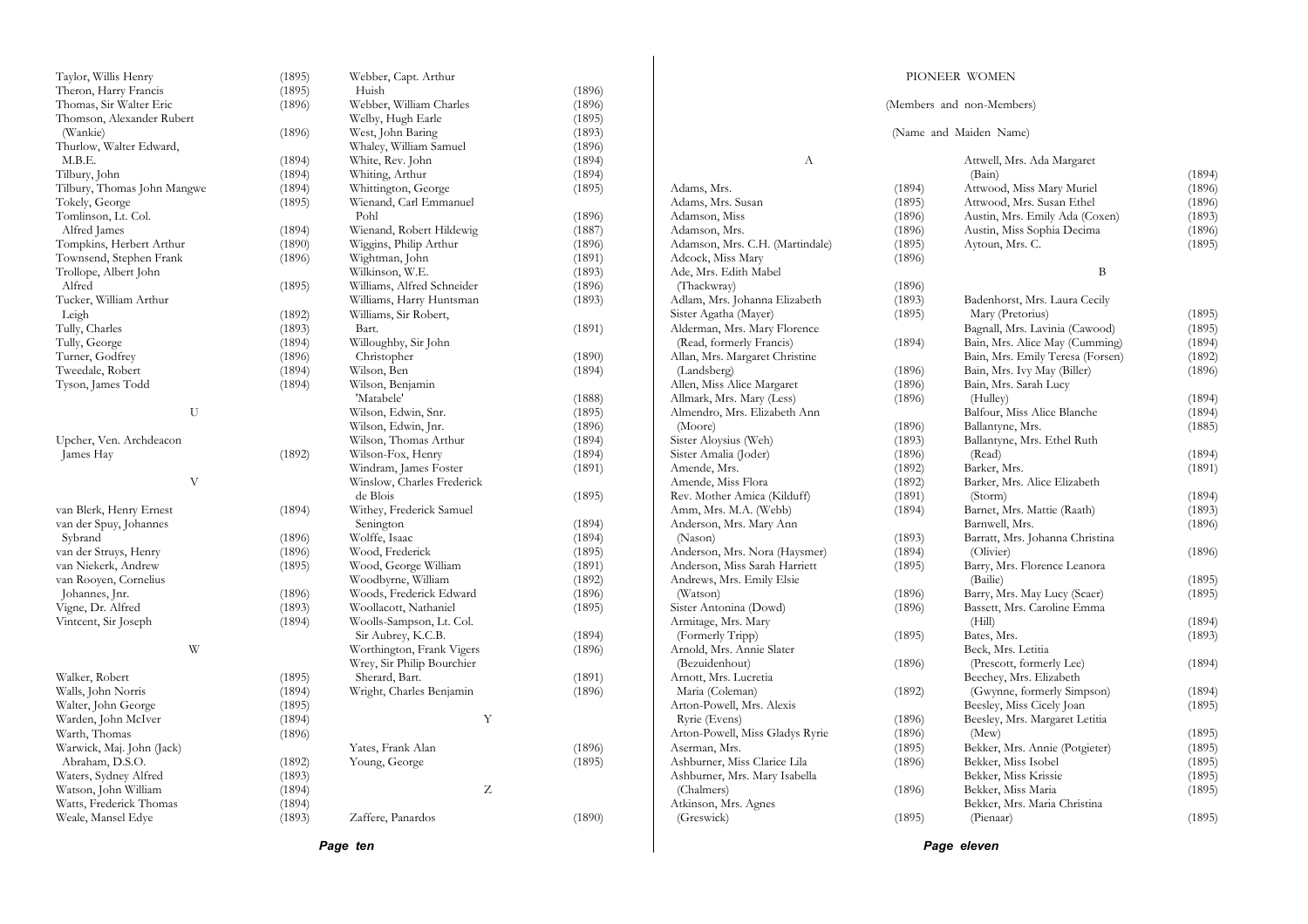| Bekker, Miss Nellie                 | (1895) | Blakey, Miss                                                     | (1896)           |
|-------------------------------------|--------|------------------------------------------------------------------|------------------|
| Sister Benevenuta (Saumweber)       | (1896) | Blann, Mrs. Clara Jane                                           |                  |
| Bennett, Mrs. Alice                 |        | (Pring, formerly Tapsell)                                        | (1893)           |
| (Stuttaford, formerly Roberts)      | (1895) | Blatch, Mrs. Emily (Hewitt)                                      | (1893)           |
| Bennie, Mrs. Maria Olive            |        | Blennerhassett, Miss Rose                                        | (1891)           |
| (Bain)                              | (1892) | Bodle, Mrs. Violet Constance                                     |                  |
| Bent, Mrs.                          | (1891) | (Bain)                                                           | (1894)           |
| Bent, Miss Joan                     | (1895) | Bolton, Mrs.                                                     | (1896)           |
| Rev. Mother Berchmans O.P.          |        | Sister Bonaventura                                               |                  |
| (Dreren)                            | (1891) | (Kaltenstadler)                                                  | (1891)           |
| Bermeister, Mrs.                    | (1896) | Booyens, Mrs. Anna Elizabeth                                     |                  |
| Bernstein, Mrs.                     | (1894) | (Pretorius)                                                      | (1894)           |
| Berry, Mrs. Anna McDiarmid          | (1894) | Booysen, Mrs.                                                    | (1896)           |
| Berry, Mrs. Catherine Cornelia      |        | Bosch, Mrs. Margaretha Elizabeth                                 |                  |
| (van Niekerk)                       | (1895) | (Ferreira, formerly Bezuidenhout)                                | (1895)           |
| Bester, Mrs.                        | (1896) | Bosch, Mrs. M.C. (Less)                                          | (1892)           |
| Bester, Mrs. Caroline Nora          |        | Bosman, Mrs.                                                     | (1894)           |
| (Nason)                             | (1893) | Botha, Mrs.                                                      | (1894)           |
| Bester, Mrs. Maria Elizabeth        | (1893) | Botha, Mrs. Elizabeth Margaritha                                 |                  |
| Bester, Miss Nellie                 | (1893) | (Joubert, formerly Muller)                                       | (1895)           |
| Bester, Miss Susan                  | (1893) | Botha, Mrs. Jacoba Maria                                         |                  |
| Bews, Mrs. Winifred                 |        | (Kritzinger, formerly Dark)                                      | (1895)           |
| (Beechey)                           | (1894) | Botha, Mrs. Leina Elizabeth                                      | (1895)           |
| Bezuidenhout, Mrs.                  |        | Botha, Miss Leina Nel                                            | (1895)           |
| (formerly Maritz)                   | (1896) | Botha, Mrs. Maria                                                | (1892)           |
| Bezuidenhout, Mrs. Agatha           |        | Botha, Mrs. Martha Susanna                                       |                  |
| (Mynhardt)                          | (1894) | (Joubert)                                                        | (1895)           |
| Bezuidenhout, Miss Ann              | (1894) | Botha, Miss May                                                  | (1895)           |
| Bezuidenhout, Miss Anna             |        | Botton, Mrs. Marion                                              |                  |
| Catherine Elizabeth                 | (1894) | (Carruthers)                                                     | (1895)           |
| Bezuidenhout, Mrs. Annie A.         |        | Bowen, Mrs. Dorothea Agnes                                       |                  |
| (Mynhardt)                          | (1894) | (Alexander)                                                      | (1894)           |
| Bezuidenhout, Miss Cornelia         |        | Boys, Mrs.                                                       | (1894)           |
| Maria                               | (1894) | Bradnick, Mrs. Dirkie Jacoba                                     |                  |
| Bezuidenhout, Mrs. Dorothea         |        | (Olwage)                                                         | (1896)           |
| (van der Westhuizen)                | (1895) | Bradshaw, Mrs. Letitia                                           |                  |
| Bezuidenhout, Mrs. Elizabeth Helena |        | (Ferns)                                                          | (1896)           |
| (Labuschagne,                       |        | Branken, Mrs. Anna Susanna                                       |                  |
| formerly Joubert)                   | (1895) | (Steyn)                                                          | (1895)           |
| Bezuidenhout, Mrs. Elsie Josina     |        | Bray, Mrs. Alice Edith                                           | (1895)           |
| (van Niekerk)                       | (1891) | Brent, Mrs. Prudence Mary                                        |                  |
| Bezuidenhout, Mrs. Maria Johana     |        | Anne Theresa (Gifford)                                           | (1894)           |
| (Simon)                             | (1895) | Brewin, Miss                                                     | (1895)           |
| Bezuidenhout, Mrs. Maria Magdalena  |        | Bridger, Mrs. Ivy Nesta                                          |                  |
| (Heyns)                             | (1894) | (Fisher)                                                         | (1896)           |
| Bezuidenhout, Mrs. Mary Ann         | (1894) | Brown, Miss                                                      | (1894)           |
| Biller, Mrs. Ella Rose              |        | Brown, Mrs. (Jacobs)                                             | (1876)           |
| (Collins)                           | (1892) | Brown, Mrs. Amanda                                               | (1895)           |
| Black, Mrs. Annie                   |        | Brown, Mrs. Cecelia May                                          |                  |
| (Prescott)                          |        |                                                                  |                  |
| Blackbeard, Mrs. Flora              | (1894) | (de Gray Birch, formerly Rose)<br>Brown, Mrs. Cornerler (Venter) | (1896)<br>(1892) |
| (MacDonald)                         | (1894) | Brown, Mrs. Frances                                              | (1893)           |
| Blackler, Mrs. Maria                |        | Brown, Mrs. Jessie Mary                                          | (1896)           |
|                                     |        |                                                                  | (1893)           |
| (Watters)                           | (1894) | Brown, Miss Maria                                                |                  |

| Browne, Mrs. Cynthia                                    |                  |
|---------------------------------------------------------|------------------|
| (Webb, formerly Stockley)                               | (1892)           |
| Brownlee-Walker, Mrs. Constance                         |                  |
| (Meikle)                                                | (1895)           |
| Bucknall, Mrs. Harriet Susan                            |                  |
| (Moodie)                                                | (1892)           |
| Bull, Mrs. Mary                                         |                  |
| (Driver, formerly Titterton)                            | (1896)           |
| Bunker, Mrs.                                            | (1893)           |
| Buring, Mrs.                                            | (1895)           |
| Burnett, Mrs. Julia (Noonam)                            | (1896)           |
| Burnett, Mrs. Sarah Petronella                          |                  |
| (Bouwer)                                                | (1894)           |
| Burnham, Mrs. Blanche                                   |                  |
| (Blick)                                                 | (1893)           |
| Burnham, Miss Nada                                      | (1894)           |
| Burrows, Mrs. Grace Pullen                              |                  |
| (Chalmers)                                              | (1896)           |
| Burrows, Mrs. Mary                                      |                  |
| (Brumage)                                               | (1894)           |
| Burton, Mrs. Edith Mabel                                |                  |
| (Ebbage)                                                | (1896)           |
| Burton, Mrs. Judith Johanna                             |                  |
| Suzana (Tomes)                                          | (1894)           |
| Bushney, Mrs. Martha Johanna                            |                  |
| (van Rooyen)                                            | (1893)           |
|                                                         |                  |
|                                                         |                  |
| C                                                       |                  |
|                                                         |                  |
| Caldecott, Mrs. (Drake)                                 | (1892)           |
| Callaghan, Miss                                         | (1894)           |
| Cameron, Mrs.                                           | (1893)           |
| Campbell, Miss Ethel                                    | (1895)           |
| Campbell, Mrs. Eva (Coker)                              | (1896)           |
| Campbell, Mrs. Gladys Mary                              |                  |
| (Ashburner, formerly Rixon)                             | (1896)           |
| Campbell, Mrs. Wilhelmina                               |                  |
| Magdalena 'Poppy' (Smith)                               | (1896)           |
| Campbell-Rodger, Mrs.                                   |                  |
| (MacKenzie)                                             | (1863)           |
| Sister Canisa (Fink)                                    | (1896)           |
| Cannell, Mrs. Molly                                     |                  |
| (Mollet)                                                | (1894)           |
| Carey, Mrs. Zillah                                      |                  |
| (Hulley)                                                | (1896)           |
| Carinus, Mrs.                                           | (1896)           |
| Carlisle, Mrs. Jessie Elizabeth                         |                  |
| (Cumming)                                               | (1894)           |
| Carmichael, Mrs.                                        | (1895)           |
| Carnegie, Mrs. Mary Margaret                            |                  |
| (Sykes)                                                 | (1862)           |
| Carnegie, Miss Kate Crammond                            | (1891)           |
| Carnegie, Miss Ruth Mary<br>Sister Caroline (Berchtold) | (1892)<br>(1892) |

|      | Carroll, Mrs.                      | (1891) |
|------|------------------------------------|--------|
| (92) | Carroll, Mrs. Catherine (Rorich)   | (1896) |
|      | Carroll, Miss Mary Catherine       | (1896) |
| 95)  | Carruthers, Mrs. Josephine         |        |
|      | Amelia (Bradfield)                 | (1896) |
| 92)  | Carter, Miss                       | (1895) |
|      | Carter, Mrs.                       |        |
| 96)  | (Schultz, formerly Whittaker)      | (1895) |
| :93) | Cashel, Mrs. Alice Marion (Nunn)   | (1896) |
| :95) | Cass, Mrs. Charlotte Ada (Griffin) | (1894) |
| 96)  | Cassels, Mrs.                      | (1896) |
|      | Cawood, Mrs. Rhodesia 'Rhoda'      |        |
| 94)  | (Hulley)                           | (1896) |
|      | Chalmers, Mrs. Lilian Lucy         |        |
| 93)  | (Pullen)                           | (1896) |
| 94)  | Chalmers, Miss Sophia              | (1896) |
|      | Chapman, Mrs.                      | (1894) |
| 96)  | Chatham, Mrs.                      | (1896) |
|      | Chawner, Mrs. Annie Shaw           |        |
| :94) | (Driver)                           | (1896) |
|      | Chesney-Grandi, Mrs. Marie         |        |
| 96)  | (Sawerthal)                        | (1895) |
|      | Chester, Mrs. Amy Wood             |        |
| (94) | (formerly Hill)                    | (1895) |
|      | Cinamon, Mrs. K.                   | (1894) |
| :93) | Mother Clare (Huber)               | (1892) |
|      | Clark, Mrs. A.                     | (1896) |
|      | Clark, Mrs. Annie                  | (1894) |
|      | Clark, Mrs. Katherina Sophia       |        |
| 392) | (Maritz)                           | (1895) |
| :94) | Clarke, Miss                       | (1894) |
| :93) | Clarke, Miss                       | (1896) |
| :95) | Clarkson, Mrs. Emily Jane          |        |
| 96)  | (Hocking)                          | (1895) |
|      | Clayton, Mrs. Georgina             |        |
| 396) | (formerly Sanderson)               | (1890) |
|      | Cliff, Mrs.                        | (1894) |
| 96)  | Cloete, Mrs. Letitia (Bell)        | (1894) |
|      | Cloete, Mrs. Katrina (Lee)         | (1894) |
| 63)  | Codrington, Mrs.                   | (1892) |
| 96)  | Coetzer, Mrs. Herculina Johanna    |        |
|      | (Steyn)                            | (1895) |
| 94)  | Coetzer, Mrs. Tina                 |        |
|      | (van der Linde)                    | (1895) |
| 96)  | Coillard, Madame Christina         |        |
| 96)  | (Mackintosh)                       | (1877) |
|      | Coker, Mrs. Martha (Holt)          | (1896) |
| (94) | Coker, Miss Maud                   | (1896) |
| 395) | Coleman, Mrs. Margery Hester       |        |
|      | (Moodie)                           | (1892) |
| (62) | Colenbrander, Mrs. Elizabeth       |        |
| 91)  | (Mullins, formerly Smith)          | (1896) |
| :92) | Colenbrander, Mrs. Maria           |        |
| :92) | 'Molly' (Mullins)                  | (1890) |

*Page twelve* 

*Page thirteen*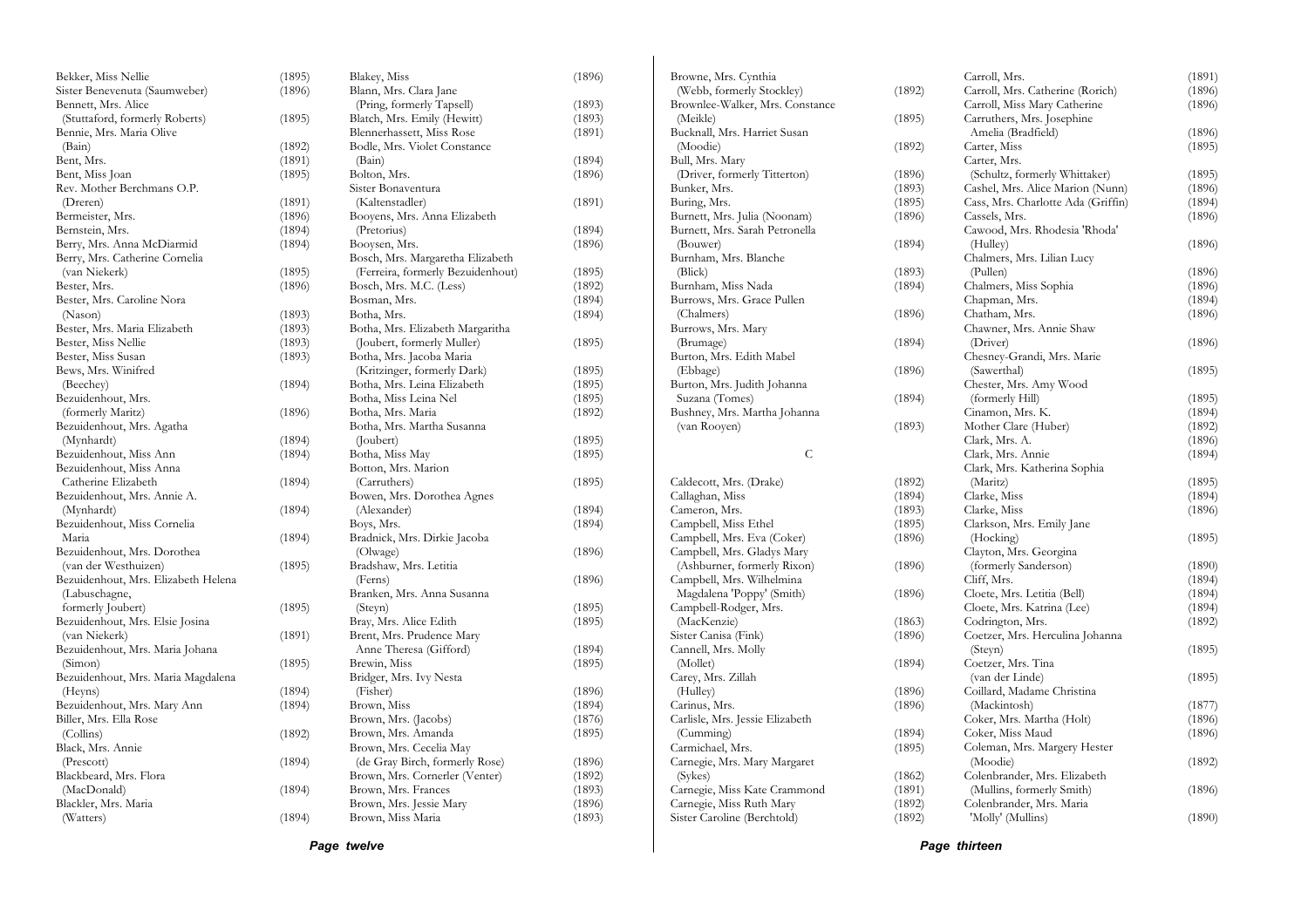| Cornthwaite, Mrs. Bessie<br>Cornthwaite, Mrs. Constance<br>(Froneman, formerly Reid)<br>Coutts, Mrs. Elizabeth<br>Cowan, Mrs. Charlotte Emily<br>(Webb, formerly Greenfield)<br>Cox, Mrs. Florence Hickey<br>Coxwell, Mrs. Eliza Catherine<br>Crause, Mrs. Maud Winifred<br>Craven, Mrs. Mabel Ida Dot<br>Creswick, Miss Eva<br>Creswick, Miss Kate<br>Crewe, Mrs. Margaret Alice<br>Cripps, Mrs. Mary Constance<br>Crittenden, Mrs. Esther Wilhelmina<br>Frances (Welch, formerly Grobler)<br>Croll, Mrs. Cornelia Mary de Villiers<br>Crombie, Mrs. Eva (Wilson)<br>Cronwright, Mrs. Rosina Elizabeth<br>Cross, Mrs. Mary Elizabeth<br>Culverwell, Mrs. Emily Jane | (1895)<br>(1894)<br>(1894)<br>(1894)<br>(1894)<br>(1892)<br>(1894)<br>(1894)<br>(1895)<br>(1894)<br>(1896)<br>(1895)<br>(1895)<br>(1896)<br>(1893)<br>(1895)<br>(1894)<br>(1896)<br>(1894)<br>(1895)<br>(1891) | Dallamore, Mrs. Ena<br>Dallamore, Mrs. Lea Magdalena<br>(Boshoff)<br>Darch, Mrs.<br>Darville, Mrs. Lydia (Stanley)<br>Davidson, Mrs.<br>Davidson, Mrs. Johanna Jacoba<br>Davidson, Miss Mary Evelyn<br>Davies, Mrs. Annie Johanna<br>Jacoba Francina (Bekker)<br>Davies, Mrs. Annie Octavia<br>(Bowker)<br>Davis, Mrs.<br>Davis, Mrs. Isobelle<br>Davis, Mrs. S<br>Davison, Miss Amy<br>Davison, Mrs. Emily Louisa<br>(Stoodley)<br>Davison, Miss Helen Leonora<br>Day, Mrs. Jane (Attwood)<br>Day, Rose (Clarey)<br>Deary, Mrs. Alice<br>de Beer, Mrs.<br>de Beer, Mrs. Annie (Marais)<br>de Beer, Mrs. Annie (Rennie)<br>de Beer, Mrs. Dora<br>(Bezuidenhout)<br>de Beer, Mrs. Johanna<br>(Hamman)<br>de Berdt Hovell, Miss Bertha Agnes<br>de Berdt Hovell, Mrs. Henrietta<br>de Grandhomme, Mrs.<br>de Gray Birch, Mrs. Ellen<br>de Klerk, Mrs. Dina Gertruida<br>(Fourie)<br>de Klerk, Miss Emmie | (1894)<br>(1895)<br>(1894)<br>(1896)<br>(1896)<br>(1896)<br>(1896)<br>(1896)<br>(1895)<br>(1895)<br>(1896)<br>(1896)<br>(1894)<br>(1894)<br>(1895)<br>(1894)<br>(1895)<br>(1892)<br>(1893)<br>(1895)<br>(1895)<br>(1895)<br>(1894)<br>(1896)<br>(1896)<br>(1891)<br>(1896)<br>(1895)<br>(1894)                         | Dixon, Miss Winnie<br>Dore, Mrs. Cecily Elenora Niele<br>(Maund)<br>Dorehill, Mrs.<br>Sister Dorothy (Schmid)<br>Dowell, Mrs. Elizabeth Mary<br>(Ferwin)<br>Drew, Mrs. Caroline Lucinda<br>(Beere)<br>Driver, Mrs. Magdalena<br>Driver, Mrs. Maria Boyce<br>(Impey)<br>Droskie, Mrs. Aletta<br>Droskie, Miss Leonora Deborah<br>Caroline<br>Duffee, Miss<br>Duncan, Mrs.<br>Dunford, Mrs. Johanna Elizabeth<br>(Adlam)<br>Dunlop, Mrs. Elizabeth Stewart<br>(Campbell)<br>Dupleis, Miss<br>du Plessis, Mrs. Aletta Maria<br>(Lee)<br>du Plessis, Mrs. Barbara Wilhelmina<br>(Kok)<br>du Plessis, Mrs. Johanna Maria<br>(Roberts)<br>du Plessis, Mrs. Magdalena<br>Petronella Catherina (Maritz)<br>du Plooy, Mrs.<br>du Plooy, Mrs. Rachel Elizabeth<br>(Kok)<br>du Preez, Miss Johanna<br>du Preez, Miss Johanna Christina | (1896)<br>(1896)<br>(1895)<br>(1882)<br>(1896)<br>(1895)<br>(1893)<br>(1895)<br>(1896)<br>(1896)<br>(1896)<br>(1895)<br>(1896)<br>(1893)<br>(1896)<br>(1896)<br>(1894)<br>(1894)<br>(1893)<br>(1895)<br>(1892)<br>(1895)<br>(1895)<br>(1894)                                                          | (Webster)<br>Edwards, Mrs. Hester Mary<br>(Smith)<br>Elliott, Mrs. (Clapton)<br>Elliott, Mrs. (Tempofsky)<br>Elliott, Mrs. Cecil John Rhodes<br>(Greeff)<br>Elliott, Mrs. Talitha (Engelbrecht)<br>Ellis, Mrs. Dulcie Arton (Powell)<br>Els, Mrs. Anna Susanna Katrina<br>Rumerta (Steyn)<br>Else, Mrs.<br>Ely, Mrs. Clara (Bugden)<br>Emly, Mrs.<br>Engelbrecht, Mrs.<br>Engelbrecht, Mrs. Catherina Sophia<br>(Lottering)<br>Engelbrecht, Mrs. Ellen<br>(Brown)<br>Engelbrecht, Mrs. Gertruida<br>Johanna (Prinsloo)<br>Engelbrecht, Mrs. Lenie (Kleyn)<br>Engelbrecht, Miss Margaretha<br>Elizabeth<br>Engelbrecht, Mrs. Sarah Elizabeth<br>(Ferreira)<br>Engelbrecht, Mrs. Susan Maria<br>Cathrine (Booyens)<br>English, Mrs. Catharina Gesina<br>(van der Reit)<br>Erasmus, Mrs. Maria Gesina<br>(de Jager)<br>Erskine, Miss<br>Esterhuizen, Mrs. Johanna Christina<br>Maria (de Beer)<br>Eustace, Mrs. | (1893)<br>(1894)<br>(1877)<br>(1894)<br>(1892)<br>(1896)<br>(1896)<br>(1895)<br>(1896)<br>(1894)<br>(1895)<br>(1870)<br>(1896)<br>(1895)<br>(1896)<br>(1895)<br>(1895)<br>(1896)<br>(1895)<br>(1894)<br>(1895)<br>(1893)<br>(1895)<br>(1896)                      |
|----------------------------------------------------------------------------------------------------------------------------------------------------------------------------------------------------------------------------------------------------------------------------------------------------------------------------------------------------------------------------------------------------------------------------------------------------------------------------------------------------------------------------------------------------------------------------------------------------------------------------------------------------------------------|----------------------------------------------------------------------------------------------------------------------------------------------------------------------------------------------------------------|--------------------------------------------------------------------------------------------------------------------------------------------------------------------------------------------------------------------------------------------------------------------------------------------------------------------------------------------------------------------------------------------------------------------------------------------------------------------------------------------------------------------------------------------------------------------------------------------------------------------------------------------------------------------------------------------------------------------------------------------------------------------------------------------------------------------------------------------------------------------------------------------------------|------------------------------------------------------------------------------------------------------------------------------------------------------------------------------------------------------------------------------------------------------------------------------------------------------------------------|-----------------------------------------------------------------------------------------------------------------------------------------------------------------------------------------------------------------------------------------------------------------------------------------------------------------------------------------------------------------------------------------------------------------------------------------------------------------------------------------------------------------------------------------------------------------------------------------------------------------------------------------------------------------------------------------------------------------------------------------------------------------------------------------------------------------------------|-------------------------------------------------------------------------------------------------------------------------------------------------------------------------------------------------------------------------------------------------------------------------------------------------------|--------------------------------------------------------------------------------------------------------------------------------------------------------------------------------------------------------------------------------------------------------------------------------------------------------------------------------------------------------------------------------------------------------------------------------------------------------------------------------------------------------------------------------------------------------------------------------------------------------------------------------------------------------------------------------------------------------------------------------------------------------------------------------------------------------------------------------------------------------------------------------------------------------------|-------------------------------------------------------------------------------------------------------------------------------------------------------------------------------------------------------------------------------------------------------------------|
|                                                                                                                                                                                                                                                                                                                                                                                                                                                                                                                                                                                                                                                                      |                                                                                                                                                                                                                |                                                                                                                                                                                                                                                                                                                                                                                                                                                                                                                                                                                                                                                                                                                                                                                                                                                                                                        |                                                                                                                                                                                                                                                                                                                        |                                                                                                                                                                                                                                                                                                                                                                                                                                                                                                                                                                                                                                                                                                                                                                                                                             |                                                                                                                                                                                                                                                                                                       |                                                                                                                                                                                                                                                                                                                                                                                                                                                                                                                                                                                                                                                                                                                                                                                                                                                                                                              |                                                                                                                                                                                                                                                                   |
|                                                                                                                                                                                                                                                                                                                                                                                                                                                                                                                                                                                                                                                                      |                                                                                                                                                                                                                |                                                                                                                                                                                                                                                                                                                                                                                                                                                                                                                                                                                                                                                                                                                                                                                                                                                                                                        |                                                                                                                                                                                                                                                                                                                        |                                                                                                                                                                                                                                                                                                                                                                                                                                                                                                                                                                                                                                                                                                                                                                                                                             |                                                                                                                                                                                                                                                                                                       |                                                                                                                                                                                                                                                                                                                                                                                                                                                                                                                                                                                                                                                                                                                                                                                                                                                                                                              |                                                                                                                                                                                                                                                                   |
|                                                                                                                                                                                                                                                                                                                                                                                                                                                                                                                                                                                                                                                                      |                                                                                                                                                                                                                |                                                                                                                                                                                                                                                                                                                                                                                                                                                                                                                                                                                                                                                                                                                                                                                                                                                                                                        |                                                                                                                                                                                                                                                                                                                        |                                                                                                                                                                                                                                                                                                                                                                                                                                                                                                                                                                                                                                                                                                                                                                                                                             |                                                                                                                                                                                                                                                                                                       |                                                                                                                                                                                                                                                                                                                                                                                                                                                                                                                                                                                                                                                                                                                                                                                                                                                                                                              |                                                                                                                                                                                                                                                                   |
|                                                                                                                                                                                                                                                                                                                                                                                                                                                                                                                                                                                                                                                                      |                                                                                                                                                                                                                |                                                                                                                                                                                                                                                                                                                                                                                                                                                                                                                                                                                                                                                                                                                                                                                                                                                                                                        |                                                                                                                                                                                                                                                                                                                        |                                                                                                                                                                                                                                                                                                                                                                                                                                                                                                                                                                                                                                                                                                                                                                                                                             |                                                                                                                                                                                                                                                                                                       |                                                                                                                                                                                                                                                                                                                                                                                                                                                                                                                                                                                                                                                                                                                                                                                                                                                                                                              |                                                                                                                                                                                                                                                                   |
|                                                                                                                                                                                                                                                                                                                                                                                                                                                                                                                                                                                                                                                                      |                                                                                                                                                                                                                |                                                                                                                                                                                                                                                                                                                                                                                                                                                                                                                                                                                                                                                                                                                                                                                                                                                                                                        |                                                                                                                                                                                                                                                                                                                        |                                                                                                                                                                                                                                                                                                                                                                                                                                                                                                                                                                                                                                                                                                                                                                                                                             |                                                                                                                                                                                                                                                                                                       |                                                                                                                                                                                                                                                                                                                                                                                                                                                                                                                                                                                                                                                                                                                                                                                                                                                                                                              |                                                                                                                                                                                                                                                                   |
|                                                                                                                                                                                                                                                                                                                                                                                                                                                                                                                                                                                                                                                                      |                                                                                                                                                                                                                |                                                                                                                                                                                                                                                                                                                                                                                                                                                                                                                                                                                                                                                                                                                                                                                                                                                                                                        |                                                                                                                                                                                                                                                                                                                        |                                                                                                                                                                                                                                                                                                                                                                                                                                                                                                                                                                                                                                                                                                                                                                                                                             |                                                                                                                                                                                                                                                                                                       |                                                                                                                                                                                                                                                                                                                                                                                                                                                                                                                                                                                                                                                                                                                                                                                                                                                                                                              |                                                                                                                                                                                                                                                                   |
|                                                                                                                                                                                                                                                                                                                                                                                                                                                                                                                                                                                                                                                                      |                                                                                                                                                                                                                |                                                                                                                                                                                                                                                                                                                                                                                                                                                                                                                                                                                                                                                                                                                                                                                                                                                                                                        |                                                                                                                                                                                                                                                                                                                        |                                                                                                                                                                                                                                                                                                                                                                                                                                                                                                                                                                                                                                                                                                                                                                                                                             |                                                                                                                                                                                                                                                                                                       |                                                                                                                                                                                                                                                                                                                                                                                                                                                                                                                                                                                                                                                                                                                                                                                                                                                                                                              |                                                                                                                                                                                                                                                                   |
|                                                                                                                                                                                                                                                                                                                                                                                                                                                                                                                                                                                                                                                                      |                                                                                                                                                                                                                |                                                                                                                                                                                                                                                                                                                                                                                                                                                                                                                                                                                                                                                                                                                                                                                                                                                                                                        |                                                                                                                                                                                                                                                                                                                        |                                                                                                                                                                                                                                                                                                                                                                                                                                                                                                                                                                                                                                                                                                                                                                                                                             |                                                                                                                                                                                                                                                                                                       |                                                                                                                                                                                                                                                                                                                                                                                                                                                                                                                                                                                                                                                                                                                                                                                                                                                                                                              |                                                                                                                                                                                                                                                                   |
|                                                                                                                                                                                                                                                                                                                                                                                                                                                                                                                                                                                                                                                                      |                                                                                                                                                                                                                |                                                                                                                                                                                                                                                                                                                                                                                                                                                                                                                                                                                                                                                                                                                                                                                                                                                                                                        |                                                                                                                                                                                                                                                                                                                        |                                                                                                                                                                                                                                                                                                                                                                                                                                                                                                                                                                                                                                                                                                                                                                                                                             |                                                                                                                                                                                                                                                                                                       |                                                                                                                                                                                                                                                                                                                                                                                                                                                                                                                                                                                                                                                                                                                                                                                                                                                                                                              |                                                                                                                                                                                                                                                                   |
|                                                                                                                                                                                                                                                                                                                                                                                                                                                                                                                                                                                                                                                                      |                                                                                                                                                                                                                |                                                                                                                                                                                                                                                                                                                                                                                                                                                                                                                                                                                                                                                                                                                                                                                                                                                                                                        |                                                                                                                                                                                                                                                                                                                        |                                                                                                                                                                                                                                                                                                                                                                                                                                                                                                                                                                                                                                                                                                                                                                                                                             |                                                                                                                                                                                                                                                                                                       |                                                                                                                                                                                                                                                                                                                                                                                                                                                                                                                                                                                                                                                                                                                                                                                                                                                                                                              |                                                                                                                                                                                                                                                                   |
|                                                                                                                                                                                                                                                                                                                                                                                                                                                                                                                                                                                                                                                                      |                                                                                                                                                                                                                |                                                                                                                                                                                                                                                                                                                                                                                                                                                                                                                                                                                                                                                                                                                                                                                                                                                                                                        |                                                                                                                                                                                                                                                                                                                        |                                                                                                                                                                                                                                                                                                                                                                                                                                                                                                                                                                                                                                                                                                                                                                                                                             |                                                                                                                                                                                                                                                                                                       |                                                                                                                                                                                                                                                                                                                                                                                                                                                                                                                                                                                                                                                                                                                                                                                                                                                                                                              |                                                                                                                                                                                                                                                                   |
|                                                                                                                                                                                                                                                                                                                                                                                                                                                                                                                                                                                                                                                                      |                                                                                                                                                                                                                |                                                                                                                                                                                                                                                                                                                                                                                                                                                                                                                                                                                                                                                                                                                                                                                                                                                                                                        |                                                                                                                                                                                                                                                                                                                        |                                                                                                                                                                                                                                                                                                                                                                                                                                                                                                                                                                                                                                                                                                                                                                                                                             |                                                                                                                                                                                                                                                                                                       |                                                                                                                                                                                                                                                                                                                                                                                                                                                                                                                                                                                                                                                                                                                                                                                                                                                                                                              |                                                                                                                                                                                                                                                                   |
|                                                                                                                                                                                                                                                                                                                                                                                                                                                                                                                                                                                                                                                                      |                                                                                                                                                                                                                |                                                                                                                                                                                                                                                                                                                                                                                                                                                                                                                                                                                                                                                                                                                                                                                                                                                                                                        |                                                                                                                                                                                                                                                                                                                        |                                                                                                                                                                                                                                                                                                                                                                                                                                                                                                                                                                                                                                                                                                                                                                                                                             |                                                                                                                                                                                                                                                                                                       |                                                                                                                                                                                                                                                                                                                                                                                                                                                                                                                                                                                                                                                                                                                                                                                                                                                                                                              |                                                                                                                                                                                                                                                                   |
|                                                                                                                                                                                                                                                                                                                                                                                                                                                                                                                                                                                                                                                                      |                                                                                                                                                                                                                |                                                                                                                                                                                                                                                                                                                                                                                                                                                                                                                                                                                                                                                                                                                                                                                                                                                                                                        |                                                                                                                                                                                                                                                                                                                        |                                                                                                                                                                                                                                                                                                                                                                                                                                                                                                                                                                                                                                                                                                                                                                                                                             |                                                                                                                                                                                                                                                                                                       |                                                                                                                                                                                                                                                                                                                                                                                                                                                                                                                                                                                                                                                                                                                                                                                                                                                                                                              |                                                                                                                                                                                                                                                                   |
|                                                                                                                                                                                                                                                                                                                                                                                                                                                                                                                                                                                                                                                                      |                                                                                                                                                                                                                |                                                                                                                                                                                                                                                                                                                                                                                                                                                                                                                                                                                                                                                                                                                                                                                                                                                                                                        |                                                                                                                                                                                                                                                                                                                        |                                                                                                                                                                                                                                                                                                                                                                                                                                                                                                                                                                                                                                                                                                                                                                                                                             |                                                                                                                                                                                                                                                                                                       |                                                                                                                                                                                                                                                                                                                                                                                                                                                                                                                                                                                                                                                                                                                                                                                                                                                                                                              |                                                                                                                                                                                                                                                                   |
|                                                                                                                                                                                                                                                                                                                                                                                                                                                                                                                                                                                                                                                                      |                                                                                                                                                                                                                |                                                                                                                                                                                                                                                                                                                                                                                                                                                                                                                                                                                                                                                                                                                                                                                                                                                                                                        |                                                                                                                                                                                                                                                                                                                        |                                                                                                                                                                                                                                                                                                                                                                                                                                                                                                                                                                                                                                                                                                                                                                                                                             |                                                                                                                                                                                                                                                                                                       |                                                                                                                                                                                                                                                                                                                                                                                                                                                                                                                                                                                                                                                                                                                                                                                                                                                                                                              |                                                                                                                                                                                                                                                                   |
|                                                                                                                                                                                                                                                                                                                                                                                                                                                                                                                                                                                                                                                                      |                                                                                                                                                                                                                |                                                                                                                                                                                                                                                                                                                                                                                                                                                                                                                                                                                                                                                                                                                                                                                                                                                                                                        |                                                                                                                                                                                                                                                                                                                        |                                                                                                                                                                                                                                                                                                                                                                                                                                                                                                                                                                                                                                                                                                                                                                                                                             |                                                                                                                                                                                                                                                                                                       |                                                                                                                                                                                                                                                                                                                                                                                                                                                                                                                                                                                                                                                                                                                                                                                                                                                                                                              |                                                                                                                                                                                                                                                                   |
|                                                                                                                                                                                                                                                                                                                                                                                                                                                                                                                                                                                                                                                                      |                                                                                                                                                                                                                |                                                                                                                                                                                                                                                                                                                                                                                                                                                                                                                                                                                                                                                                                                                                                                                                                                                                                                        |                                                                                                                                                                                                                                                                                                                        |                                                                                                                                                                                                                                                                                                                                                                                                                                                                                                                                                                                                                                                                                                                                                                                                                             |                                                                                                                                                                                                                                                                                                       |                                                                                                                                                                                                                                                                                                                                                                                                                                                                                                                                                                                                                                                                                                                                                                                                                                                                                                              |                                                                                                                                                                                                                                                                   |
|                                                                                                                                                                                                                                                                                                                                                                                                                                                                                                                                                                                                                                                                      |                                                                                                                                                                                                                |                                                                                                                                                                                                                                                                                                                                                                                                                                                                                                                                                                                                                                                                                                                                                                                                                                                                                                        |                                                                                                                                                                                                                                                                                                                        |                                                                                                                                                                                                                                                                                                                                                                                                                                                                                                                                                                                                                                                                                                                                                                                                                             |                                                                                                                                                                                                                                                                                                       |                                                                                                                                                                                                                                                                                                                                                                                                                                                                                                                                                                                                                                                                                                                                                                                                                                                                                                              |                                                                                                                                                                                                                                                                   |
|                                                                                                                                                                                                                                                                                                                                                                                                                                                                                                                                                                                                                                                                      |                                                                                                                                                                                                                |                                                                                                                                                                                                                                                                                                                                                                                                                                                                                                                                                                                                                                                                                                                                                                                                                                                                                                        |                                                                                                                                                                                                                                                                                                                        |                                                                                                                                                                                                                                                                                                                                                                                                                                                                                                                                                                                                                                                                                                                                                                                                                             |                                                                                                                                                                                                                                                                                                       |                                                                                                                                                                                                                                                                                                                                                                                                                                                                                                                                                                                                                                                                                                                                                                                                                                                                                                              |                                                                                                                                                                                                                                                                   |
|                                                                                                                                                                                                                                                                                                                                                                                                                                                                                                                                                                                                                                                                      |                                                                                                                                                                                                                |                                                                                                                                                                                                                                                                                                                                                                                                                                                                                                                                                                                                                                                                                                                                                                                                                                                                                                        |                                                                                                                                                                                                                                                                                                                        |                                                                                                                                                                                                                                                                                                                                                                                                                                                                                                                                                                                                                                                                                                                                                                                                                             |                                                                                                                                                                                                                                                                                                       |                                                                                                                                                                                                                                                                                                                                                                                                                                                                                                                                                                                                                                                                                                                                                                                                                                                                                                              |                                                                                                                                                                                                                                                                   |
|                                                                                                                                                                                                                                                                                                                                                                                                                                                                                                                                                                                                                                                                      |                                                                                                                                                                                                                |                                                                                                                                                                                                                                                                                                                                                                                                                                                                                                                                                                                                                                                                                                                                                                                                                                                                                                        |                                                                                                                                                                                                                                                                                                                        |                                                                                                                                                                                                                                                                                                                                                                                                                                                                                                                                                                                                                                                                                                                                                                                                                             |                                                                                                                                                                                                                                                                                                       |                                                                                                                                                                                                                                                                                                                                                                                                                                                                                                                                                                                                                                                                                                                                                                                                                                                                                                              |                                                                                                                                                                                                                                                                   |
|                                                                                                                                                                                                                                                                                                                                                                                                                                                                                                                                                                                                                                                                      |                                                                                                                                                                                                                |                                                                                                                                                                                                                                                                                                                                                                                                                                                                                                                                                                                                                                                                                                                                                                                                                                                                                                        |                                                                                                                                                                                                                                                                                                                        |                                                                                                                                                                                                                                                                                                                                                                                                                                                                                                                                                                                                                                                                                                                                                                                                                             |                                                                                                                                                                                                                                                                                                       |                                                                                                                                                                                                                                                                                                                                                                                                                                                                                                                                                                                                                                                                                                                                                                                                                                                                                                              |                                                                                                                                                                                                                                                                   |
|                                                                                                                                                                                                                                                                                                                                                                                                                                                                                                                                                                                                                                                                      |                                                                                                                                                                                                                |                                                                                                                                                                                                                                                                                                                                                                                                                                                                                                                                                                                                                                                                                                                                                                                                                                                                                                        |                                                                                                                                                                                                                                                                                                                        |                                                                                                                                                                                                                                                                                                                                                                                                                                                                                                                                                                                                                                                                                                                                                                                                                             |                                                                                                                                                                                                                                                                                                       |                                                                                                                                                                                                                                                                                                                                                                                                                                                                                                                                                                                                                                                                                                                                                                                                                                                                                                              |                                                                                                                                                                                                                                                                   |
|                                                                                                                                                                                                                                                                                                                                                                                                                                                                                                                                                                                                                                                                      |                                                                                                                                                                                                                |                                                                                                                                                                                                                                                                                                                                                                                                                                                                                                                                                                                                                                                                                                                                                                                                                                                                                                        |                                                                                                                                                                                                                                                                                                                        |                                                                                                                                                                                                                                                                                                                                                                                                                                                                                                                                                                                                                                                                                                                                                                                                                             |                                                                                                                                                                                                                                                                                                       |                                                                                                                                                                                                                                                                                                                                                                                                                                                                                                                                                                                                                                                                                                                                                                                                                                                                                                              |                                                                                                                                                                                                                                                                   |
|                                                                                                                                                                                                                                                                                                                                                                                                                                                                                                                                                                                                                                                                      |                                                                                                                                                                                                                |                                                                                                                                                                                                                                                                                                                                                                                                                                                                                                                                                                                                                                                                                                                                                                                                                                                                                                        |                                                                                                                                                                                                                                                                                                                        |                                                                                                                                                                                                                                                                                                                                                                                                                                                                                                                                                                                                                                                                                                                                                                                                                             |                                                                                                                                                                                                                                                                                                       |                                                                                                                                                                                                                                                                                                                                                                                                                                                                                                                                                                                                                                                                                                                                                                                                                                                                                                              |                                                                                                                                                                                                                                                                   |
|                                                                                                                                                                                                                                                                                                                                                                                                                                                                                                                                                                                                                                                                      |                                                                                                                                                                                                                |                                                                                                                                                                                                                                                                                                                                                                                                                                                                                                                                                                                                                                                                                                                                                                                                                                                                                                        |                                                                                                                                                                                                                                                                                                                        |                                                                                                                                                                                                                                                                                                                                                                                                                                                                                                                                                                                                                                                                                                                                                                                                                             |                                                                                                                                                                                                                                                                                                       |                                                                                                                                                                                                                                                                                                                                                                                                                                                                                                                                                                                                                                                                                                                                                                                                                                                                                                              |                                                                                                                                                                                                                                                                   |
|                                                                                                                                                                                                                                                                                                                                                                                                                                                                                                                                                                                                                                                                      |                                                                                                                                                                                                                |                                                                                                                                                                                                                                                                                                                                                                                                                                                                                                                                                                                                                                                                                                                                                                                                                                                                                                        |                                                                                                                                                                                                                                                                                                                        |                                                                                                                                                                                                                                                                                                                                                                                                                                                                                                                                                                                                                                                                                                                                                                                                                             |                                                                                                                                                                                                                                                                                                       |                                                                                                                                                                                                                                                                                                                                                                                                                                                                                                                                                                                                                                                                                                                                                                                                                                                                                                              |                                                                                                                                                                                                                                                                   |
|                                                                                                                                                                                                                                                                                                                                                                                                                                                                                                                                                                                                                                                                      |                                                                                                                                                                                                                |                                                                                                                                                                                                                                                                                                                                                                                                                                                                                                                                                                                                                                                                                                                                                                                                                                                                                                        |                                                                                                                                                                                                                                                                                                                        |                                                                                                                                                                                                                                                                                                                                                                                                                                                                                                                                                                                                                                                                                                                                                                                                                             |                                                                                                                                                                                                                                                                                                       |                                                                                                                                                                                                                                                                                                                                                                                                                                                                                                                                                                                                                                                                                                                                                                                                                                                                                                              |                                                                                                                                                                                                                                                                   |
|                                                                                                                                                                                                                                                                                                                                                                                                                                                                                                                                                                                                                                                                      |                                                                                                                                                                                                                |                                                                                                                                                                                                                                                                                                                                                                                                                                                                                                                                                                                                                                                                                                                                                                                                                                                                                                        |                                                                                                                                                                                                                                                                                                                        |                                                                                                                                                                                                                                                                                                                                                                                                                                                                                                                                                                                                                                                                                                                                                                                                                             |                                                                                                                                                                                                                                                                                                       |                                                                                                                                                                                                                                                                                                                                                                                                                                                                                                                                                                                                                                                                                                                                                                                                                                                                                                              |                                                                                                                                                                                                                                                                   |
|                                                                                                                                                                                                                                                                                                                                                                                                                                                                                                                                                                                                                                                                      |                                                                                                                                                                                                                |                                                                                                                                                                                                                                                                                                                                                                                                                                                                                                                                                                                                                                                                                                                                                                                                                                                                                                        |                                                                                                                                                                                                                                                                                                                        |                                                                                                                                                                                                                                                                                                                                                                                                                                                                                                                                                                                                                                                                                                                                                                                                                             |                                                                                                                                                                                                                                                                                                       |                                                                                                                                                                                                                                                                                                                                                                                                                                                                                                                                                                                                                                                                                                                                                                                                                                                                                                              |                                                                                                                                                                                                                                                                   |
|                                                                                                                                                                                                                                                                                                                                                                                                                                                                                                                                                                                                                                                                      |                                                                                                                                                                                                                |                                                                                                                                                                                                                                                                                                                                                                                                                                                                                                                                                                                                                                                                                                                                                                                                                                                                                                        |                                                                                                                                                                                                                                                                                                                        |                                                                                                                                                                                                                                                                                                                                                                                                                                                                                                                                                                                                                                                                                                                                                                                                                             |                                                                                                                                                                                                                                                                                                       |                                                                                                                                                                                                                                                                                                                                                                                                                                                                                                                                                                                                                                                                                                                                                                                                                                                                                                              |                                                                                                                                                                                                                                                                   |
|                                                                                                                                                                                                                                                                                                                                                                                                                                                                                                                                                                                                                                                                      |                                                                                                                                                                                                                |                                                                                                                                                                                                                                                                                                                                                                                                                                                                                                                                                                                                                                                                                                                                                                                                                                                                                                        |                                                                                                                                                                                                                                                                                                                        |                                                                                                                                                                                                                                                                                                                                                                                                                                                                                                                                                                                                                                                                                                                                                                                                                             |                                                                                                                                                                                                                                                                                                       |                                                                                                                                                                                                                                                                                                                                                                                                                                                                                                                                                                                                                                                                                                                                                                                                                                                                                                              |                                                                                                                                                                                                                                                                   |
|                                                                                                                                                                                                                                                                                                                                                                                                                                                                                                                                                                                                                                                                      |                                                                                                                                                                                                                |                                                                                                                                                                                                                                                                                                                                                                                                                                                                                                                                                                                                                                                                                                                                                                                                                                                                                                        |                                                                                                                                                                                                                                                                                                                        |                                                                                                                                                                                                                                                                                                                                                                                                                                                                                                                                                                                                                                                                                                                                                                                                                             |                                                                                                                                                                                                                                                                                                       |                                                                                                                                                                                                                                                                                                                                                                                                                                                                                                                                                                                                                                                                                                                                                                                                                                                                                                              |                                                                                                                                                                                                                                                                   |
|                                                                                                                                                                                                                                                                                                                                                                                                                                                                                                                                                                                                                                                                      |                                                                                                                                                                                                                |                                                                                                                                                                                                                                                                                                                                                                                                                                                                                                                                                                                                                                                                                                                                                                                                                                                                                                        |                                                                                                                                                                                                                                                                                                                        |                                                                                                                                                                                                                                                                                                                                                                                                                                                                                                                                                                                                                                                                                                                                                                                                                             |                                                                                                                                                                                                                                                                                                       |                                                                                                                                                                                                                                                                                                                                                                                                                                                                                                                                                                                                                                                                                                                                                                                                                                                                                                              |                                                                                                                                                                                                                                                                   |
|                                                                                                                                                                                                                                                                                                                                                                                                                                                                                                                                                                                                                                                                      |                                                                                                                                                                                                                |                                                                                                                                                                                                                                                                                                                                                                                                                                                                                                                                                                                                                                                                                                                                                                                                                                                                                                        |                                                                                                                                                                                                                                                                                                                        |                                                                                                                                                                                                                                                                                                                                                                                                                                                                                                                                                                                                                                                                                                                                                                                                                             |                                                                                                                                                                                                                                                                                                       |                                                                                                                                                                                                                                                                                                                                                                                                                                                                                                                                                                                                                                                                                                                                                                                                                                                                                                              |                                                                                                                                                                                                                                                                   |
|                                                                                                                                                                                                                                                                                                                                                                                                                                                                                                                                                                                                                                                                      |                                                                                                                                                                                                                |                                                                                                                                                                                                                                                                                                                                                                                                                                                                                                                                                                                                                                                                                                                                                                                                                                                                                                        |                                                                                                                                                                                                                                                                                                                        |                                                                                                                                                                                                                                                                                                                                                                                                                                                                                                                                                                                                                                                                                                                                                                                                                             |                                                                                                                                                                                                                                                                                                       |                                                                                                                                                                                                                                                                                                                                                                                                                                                                                                                                                                                                                                                                                                                                                                                                                                                                                                              |                                                                                                                                                                                                                                                                   |
|                                                                                                                                                                                                                                                                                                                                                                                                                                                                                                                                                                                                                                                                      |                                                                                                                                                                                                                |                                                                                                                                                                                                                                                                                                                                                                                                                                                                                                                                                                                                                                                                                                                                                                                                                                                                                                        |                                                                                                                                                                                                                                                                                                                        | Dippenaar, Mrs. Mary                                                                                                                                                                                                                                                                                                                                                                                                                                                                                                                                                                                                                                                                                                                                                                                                        |                                                                                                                                                                                                                                                                                                       |                                                                                                                                                                                                                                                                                                                                                                                                                                                                                                                                                                                                                                                                                                                                                                                                                                                                                                              |                                                                                                                                                                                                                                                                   |
|                                                                                                                                                                                                                                                                                                                                                                                                                                                                                                                                                                                                                                                                      | (1894)                                                                                                                                                                                                         | Dallamore, Miss E.                                                                                                                                                                                                                                                                                                                                                                                                                                                                                                                                                                                                                                                                                                                                                                                                                                                                                     | (1894)                                                                                                                                                                                                                                                                                                                 | Dippenaar, Miss Gertrude Anne                                                                                                                                                                                                                                                                                                                                                                                                                                                                                                                                                                                                                                                                                                                                                                                               | (1896)                                                                                                                                                                                                                                                                                                | Edwards, Mrs. Hannah Louisa                                                                                                                                                                                                                                                                                                                                                                                                                                                                                                                                                                                                                                                                                                                                                                                                                                                                                  |                                                                                                                                                                                                                                                                   |
| Corbett, Mrs. Effie Priscilla                                                                                                                                                                                                                                                                                                                                                                                                                                                                                                                                                                                                                                        |                                                                                                                                                                                                                | Dallamore, Miss                                                                                                                                                                                                                                                                                                                                                                                                                                                                                                                                                                                                                                                                                                                                                                                                                                                                                        | (1894)                                                                                                                                                                                                                                                                                                                 | (van Wyk)                                                                                                                                                                                                                                                                                                                                                                                                                                                                                                                                                                                                                                                                                                                                                                                                                   | (1894)                                                                                                                                                                                                                                                                                                | (McMartin)                                                                                                                                                                                                                                                                                                                                                                                                                                                                                                                                                                                                                                                                                                                                                                                                                                                                                                   | (1896)                                                                                                                                                                                                                                                            |
|                                                                                                                                                                                                                                                                                                                                                                                                                                                                                                                                                                                                                                                                      | (1896)                                                                                                                                                                                                         | Matilda (Roberts)                                                                                                                                                                                                                                                                                                                                                                                                                                                                                                                                                                                                                                                                                                                                                                                                                                                                                      | (1895)                                                                                                                                                                                                                                                                                                                 | Dickinson, Mrs. Millicent Irene                                                                                                                                                                                                                                                                                                                                                                                                                                                                                                                                                                                                                                                                                                                                                                                             |                                                                                                                                                                                                                                                                                                       | Ebbage, Mrs. Kathleen                                                                                                                                                                                                                                                                                                                                                                                                                                                                                                                                                                                                                                                                                                                                                                                                                                                                                        |                                                                                                                                                                                                                                                                   |
| Corbett, Mrs. Albertina                                                                                                                                                                                                                                                                                                                                                                                                                                                                                                                                                                                                                                              |                                                                                                                                                                                                                |                                                                                                                                                                                                                                                                                                                                                                                                                                                                                                                                                                                                                                                                                                                                                                                                                                                                                                        |                                                                                                                                                                                                                                                                                                                        |                                                                                                                                                                                                                                                                                                                                                                                                                                                                                                                                                                                                                                                                                                                                                                                                                             |                                                                                                                                                                                                                                                                                                       |                                                                                                                                                                                                                                                                                                                                                                                                                                                                                                                                                                                                                                                                                                                                                                                                                                                                                                              | (1894)                                                                                                                                                                                                                                                            |
|                                                                                                                                                                                                                                                                                                                                                                                                                                                                                                                                                                                                                                                                      |                                                                                                                                                                                                                |                                                                                                                                                                                                                                                                                                                                                                                                                                                                                                                                                                                                                                                                                                                                                                                                                                                                                                        |                                                                                                                                                                                                                                                                                                                        |                                                                                                                                                                                                                                                                                                                                                                                                                                                                                                                                                                                                                                                                                                                                                                                                                             |                                                                                                                                                                                                                                                                                                       |                                                                                                                                                                                                                                                                                                                                                                                                                                                                                                                                                                                                                                                                                                                                                                                                                                                                                                              |                                                                                                                                                                                                                                                                   |
|                                                                                                                                                                                                                                                                                                                                                                                                                                                                                                                                                                                                                                                                      |                                                                                                                                                                                                                |                                                                                                                                                                                                                                                                                                                                                                                                                                                                                                                                                                                                                                                                                                                                                                                                                                                                                                        |                                                                                                                                                                                                                                                                                                                        |                                                                                                                                                                                                                                                                                                                                                                                                                                                                                                                                                                                                                                                                                                                                                                                                                             |                                                                                                                                                                                                                                                                                                       |                                                                                                                                                                                                                                                                                                                                                                                                                                                                                                                                                                                                                                                                                                                                                                                                                                                                                                              |                                                                                                                                                                                                                                                                   |
|                                                                                                                                                                                                                                                                                                                                                                                                                                                                                                                                                                                                                                                                      |                                                                                                                                                                                                                |                                                                                                                                                                                                                                                                                                                                                                                                                                                                                                                                                                                                                                                                                                                                                                                                                                                                                                        |                                                                                                                                                                                                                                                                                                                        |                                                                                                                                                                                                                                                                                                                                                                                                                                                                                                                                                                                                                                                                                                                                                                                                                             |                                                                                                                                                                                                                                                                                                       |                                                                                                                                                                                                                                                                                                                                                                                                                                                                                                                                                                                                                                                                                                                                                                                                                                                                                                              | (1895)                                                                                                                                                                                                                                                            |
|                                                                                                                                                                                                                                                                                                                                                                                                                                                                                                                                                                                                                                                                      |                                                                                                                                                                                                                |                                                                                                                                                                                                                                                                                                                                                                                                                                                                                                                                                                                                                                                                                                                                                                                                                                                                                                        |                                                                                                                                                                                                                                                                                                                        |                                                                                                                                                                                                                                                                                                                                                                                                                                                                                                                                                                                                                                                                                                                                                                                                                             |                                                                                                                                                                                                                                                                                                       |                                                                                                                                                                                                                                                                                                                                                                                                                                                                                                                                                                                                                                                                                                                                                                                                                                                                                                              |                                                                                                                                                                                                                                                                   |
|                                                                                                                                                                                                                                                                                                                                                                                                                                                                                                                                                                                                                                                                      |                                                                                                                                                                                                                |                                                                                                                                                                                                                                                                                                                                                                                                                                                                                                                                                                                                                                                                                                                                                                                                                                                                                                        |                                                                                                                                                                                                                                                                                                                        |                                                                                                                                                                                                                                                                                                                                                                                                                                                                                                                                                                                                                                                                                                                                                                                                                             |                                                                                                                                                                                                                                                                                                       |                                                                                                                                                                                                                                                                                                                                                                                                                                                                                                                                                                                                                                                                                                                                                                                                                                                                                                              |                                                                                                                                                                                                                                                                   |
|                                                                                                                                                                                                                                                                                                                                                                                                                                                                                                                                                                                                                                                                      |                                                                                                                                                                                                                |                                                                                                                                                                                                                                                                                                                                                                                                                                                                                                                                                                                                                                                                                                                                                                                                                                                                                                        |                                                                                                                                                                                                                                                                                                                        |                                                                                                                                                                                                                                                                                                                                                                                                                                                                                                                                                                                                                                                                                                                                                                                                                             |                                                                                                                                                                                                                                                                                                       |                                                                                                                                                                                                                                                                                                                                                                                                                                                                                                                                                                                                                                                                                                                                                                                                                                                                                                              |                                                                                                                                                                                                                                                                   |
|                                                                                                                                                                                                                                                                                                                                                                                                                                                                                                                                                                                                                                                                      |                                                                                                                                                                                                                |                                                                                                                                                                                                                                                                                                                                                                                                                                                                                                                                                                                                                                                                                                                                                                                                                                                                                                        |                                                                                                                                                                                                                                                                                                                        |                                                                                                                                                                                                                                                                                                                                                                                                                                                                                                                                                                                                                                                                                                                                                                                                                             |                                                                                                                                                                                                                                                                                                       |                                                                                                                                                                                                                                                                                                                                                                                                                                                                                                                                                                                                                                                                                                                                                                                                                                                                                                              |                                                                                                                                                                                                                                                                   |
|                                                                                                                                                                                                                                                                                                                                                                                                                                                                                                                                                                                                                                                                      |                                                                                                                                                                                                                |                                                                                                                                                                                                                                                                                                                                                                                                                                                                                                                                                                                                                                                                                                                                                                                                                                                                                                        |                                                                                                                                                                                                                                                                                                                        |                                                                                                                                                                                                                                                                                                                                                                                                                                                                                                                                                                                                                                                                                                                                                                                                                             |                                                                                                                                                                                                                                                                                                       |                                                                                                                                                                                                                                                                                                                                                                                                                                                                                                                                                                                                                                                                                                                                                                                                                                                                                                              |                                                                                                                                                                                                                                                                   |
|                                                                                                                                                                                                                                                                                                                                                                                                                                                                                                                                                                                                                                                                      |                                                                                                                                                                                                                |                                                                                                                                                                                                                                                                                                                                                                                                                                                                                                                                                                                                                                                                                                                                                                                                                                                                                                        |                                                                                                                                                                                                                                                                                                                        |                                                                                                                                                                                                                                                                                                                                                                                                                                                                                                                                                                                                                                                                                                                                                                                                                             |                                                                                                                                                                                                                                                                                                       |                                                                                                                                                                                                                                                                                                                                                                                                                                                                                                                                                                                                                                                                                                                                                                                                                                                                                                              | (1893)                                                                                                                                                                                                                                                            |
| Sister Constantia, O.P.                                                                                                                                                                                                                                                                                                                                                                                                                                                                                                                                                                                                                                              |                                                                                                                                                                                                                |                                                                                                                                                                                                                                                                                                                                                                                                                                                                                                                                                                                                                                                                                                                                                                                                                                                                                                        |                                                                                                                                                                                                                                                                                                                        |                                                                                                                                                                                                                                                                                                                                                                                                                                                                                                                                                                                                                                                                                                                                                                                                                             |                                                                                                                                                                                                                                                                                                       |                                                                                                                                                                                                                                                                                                                                                                                                                                                                                                                                                                                                                                                                                                                                                                                                                                                                                                              | (1894)                                                                                                                                                                                                                                                            |
|                                                                                                                                                                                                                                                                                                                                                                                                                                                                                                                                                                                                                                                                      |                                                                                                                                                                                                                |                                                                                                                                                                                                                                                                                                                                                                                                                                                                                                                                                                                                                                                                                                                                                                                                                                                                                                        |                                                                                                                                                                                                                                                                                                                        |                                                                                                                                                                                                                                                                                                                                                                                                                                                                                                                                                                                                                                                                                                                                                                                                                             |                                                                                                                                                                                                                                                                                                       |                                                                                                                                                                                                                                                                                                                                                                                                                                                                                                                                                                                                                                                                                                                                                                                                                                                                                                              |                                                                                                                                                                                                                                                                   |
|                                                                                                                                                                                                                                                                                                                                                                                                                                                                                                                                                                                                                                                                      |                                                                                                                                                                                                                |                                                                                                                                                                                                                                                                                                                                                                                                                                                                                                                                                                                                                                                                                                                                                                                                                                                                                                        |                                                                                                                                                                                                                                                                                                                        |                                                                                                                                                                                                                                                                                                                                                                                                                                                                                                                                                                                                                                                                                                                                                                                                                             |                                                                                                                                                                                                                                                                                                       |                                                                                                                                                                                                                                                                                                                                                                                                                                                                                                                                                                                                                                                                                                                                                                                                                                                                                                              | (1895)                                                                                                                                                                                                                                                            |
|                                                                                                                                                                                                                                                                                                                                                                                                                                                                                                                                                                                                                                                                      |                                                                                                                                                                                                                |                                                                                                                                                                                                                                                                                                                                                                                                                                                                                                                                                                                                                                                                                                                                                                                                                                                                                                        |                                                                                                                                                                                                                                                                                                                        |                                                                                                                                                                                                                                                                                                                                                                                                                                                                                                                                                                                                                                                                                                                                                                                                                             |                                                                                                                                                                                                                                                                                                       |                                                                                                                                                                                                                                                                                                                                                                                                                                                                                                                                                                                                                                                                                                                                                                                                                                                                                                              |                                                                                                                                                                                                                                                                   |
|                                                                                                                                                                                                                                                                                                                                                                                                                                                                                                                                                                                                                                                                      |                                                                                                                                                                                                                |                                                                                                                                                                                                                                                                                                                                                                                                                                                                                                                                                                                                                                                                                                                                                                                                                                                                                                        |                                                                                                                                                                                                                                                                                                                        |                                                                                                                                                                                                                                                                                                                                                                                                                                                                                                                                                                                                                                                                                                                                                                                                                             |                                                                                                                                                                                                                                                                                                       |                                                                                                                                                                                                                                                                                                                                                                                                                                                                                                                                                                                                                                                                                                                                                                                                                                                                                                              | (1894)                                                                                                                                                                                                                                                            |
|                                                                                                                                                                                                                                                                                                                                                                                                                                                                                                                                                                                                                                                                      |                                                                                                                                                                                                                |                                                                                                                                                                                                                                                                                                                                                                                                                                                                                                                                                                                                                                                                                                                                                                                                                                                                                                        |                                                                                                                                                                                                                                                                                                                        |                                                                                                                                                                                                                                                                                                                                                                                                                                                                                                                                                                                                                                                                                                                                                                                                                             |                                                                                                                                                                                                                                                                                                       | du Preez, Mrs. Johanna Cornelia                                                                                                                                                                                                                                                                                                                                                                                                                                                                                                                                                                                                                                                                                                                                                                                                                                                                              |                                                                                                                                                                                                                                                                   |
| Cook, Mrs. Irene Ivy<br>Cooksley, Mrs. Mary<br>Coppock, Mrs. Kate                                                                                                                                                                                                                                                                                                                                                                                                                                                                                                                                                                                                    | Colteman-Cronin, Mrs. Harriet<br>Combrink, Mrs. Frances Margaret<br>Cook, Mrs. Helena Hudson                                                                                                                   | (1895)<br>(1896)<br>(1896)<br>(1892)<br>(1894)<br>(1894)<br>(1862)<br>(1896)                                                                                                                                                                                                                                                                                                                                                                                                                                                                                                                                                                                                                                                                                                                                                                                                                           | Cumming, Mrs. Isabella Magdalena<br>(van Niekerk)<br>Cumming, Mrs. Martha Emma<br>(Berry)<br>Cummings, Mrs. Hendria Christina<br>Cunningham, Mrs. Agnes Ellen<br>(Wackrill)<br>Cunningham, Miss Alice<br>Cunningham, Miss Amy<br>Cunningham, Mrs. Sarah (Parks)<br>Curry, Mrs.<br>D<br>da Fonseca, Mrs. Florence Leith | (1896)<br>(1894)<br>(1896)<br>(1896)<br>(1894)<br>(1894)<br>(1894)<br>(1893)                                                                                                                                                                                                                                                                                                                                                                                                                                                                                                                                                                                                                                                                                                                                                | (de Beer)<br>de Klerk, Miss Sina<br>de Kock, Mrs.<br>de la Panouse, Countess Fanny<br>(Pearson)<br>de Meyer, Mrs. Anna Elizabeth<br>(Coetzer)<br>Denham, Miss<br>de Trafford, Miss<br>Devine, Mrs.<br>Dewis, Mrs. Alice (Reynolds)<br>Diamond, Miss Margaret<br>Diamond, Mrs. Mary<br>Dickenson, Mrs. | de Klerk, Mrs. Jacomina<br>(1894)<br>(1894)<br>(1895)<br>(1890)<br>(1894)'<br>(1894)<br>(1895)<br>(1895)<br>(1893)<br>(1896)<br>(1896)<br>(1896)                                                                                                                                                                                                                                                                                                                                                                                                                                                                                                                                                                                                                                                                                                                                                             | (Kok)<br>du Preez, Mrs. Lea<br>(van der Westhuizen)<br>du Preez, Mrs. Petronella Susara<br>(Taute)<br>Dyagere, Miss R.E.<br>$\mathbf E$<br>Eastman, Mrs. Albertina<br>(Steffan)<br>Eastmure, Mrs. Florence Lydia<br>Mcloutsie (Reilly, formerly<br>Oxden-Willows) |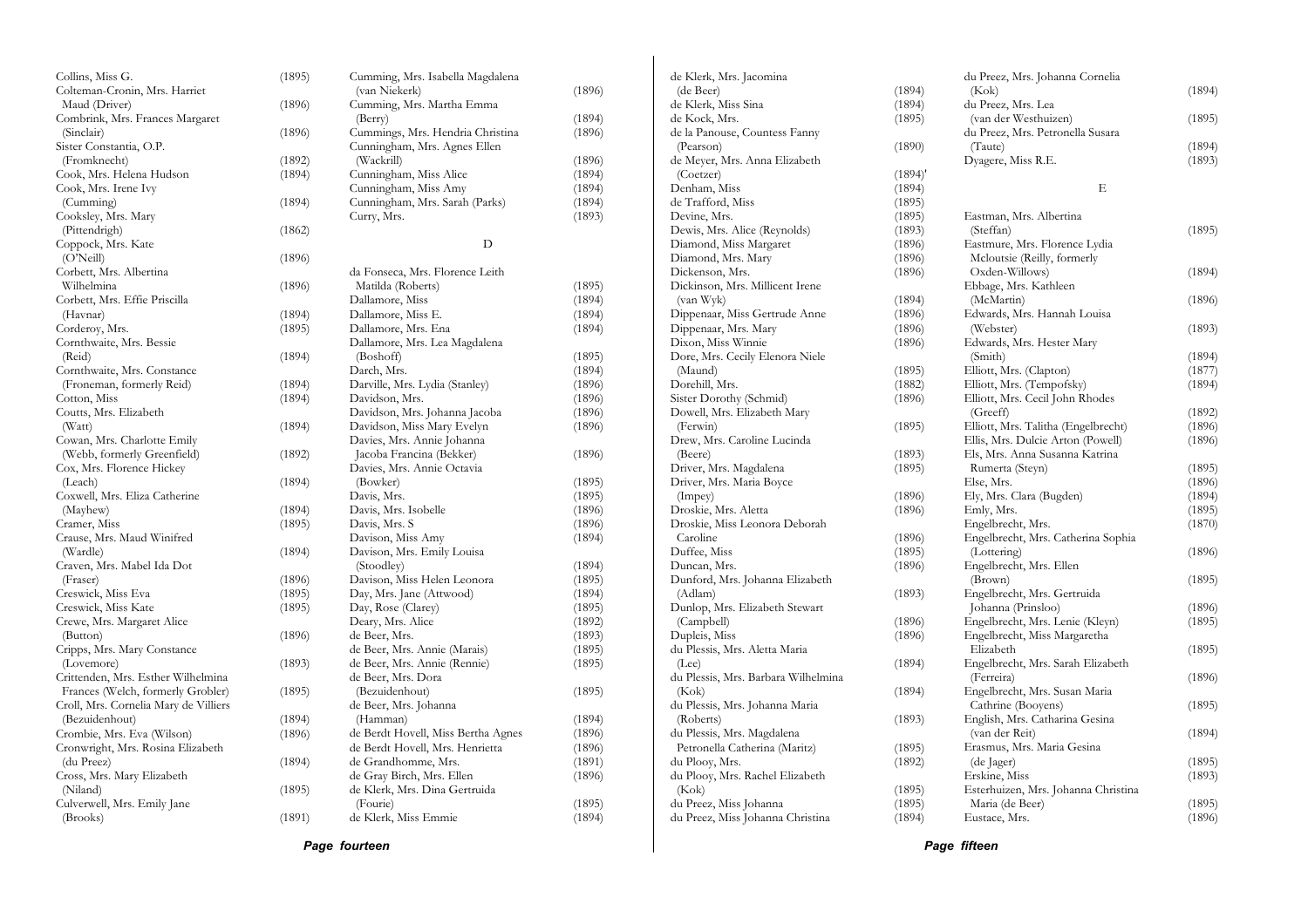| Euvrard, Mrs. Hester Elizabeth   |        | Folkard, Miss Rosetta                | (1895) |
|----------------------------------|--------|--------------------------------------|--------|
| (Hugo)                           | (1894) | Forrester, Mrs. Christina            | (1894) |
| Eva, Mrs. Caroline Fredrica      |        | Foster, Miss A. Letitia              | (1896) |
| Mary du Toit (Orsmond)           | (1895) | Foster, Mrs. Ester Jane              |        |
| Evans, Mrs. Ida (Mulliner)       | (1896) | (formerly Wilkinson)                 | (1894) |
| Evans, Mrs. Ida Charlotte        | (1895) | Fotheringham, Mrs. Ethel Marion      |        |
| Eyles, Mrs. Freda Carine         |        | Jane (McDonald)                      | (1895) |
| (von Hirschberg)                 | (1896) | Fotheringham, Mrs. G.D.              | (1895) |
| Eyles, Mrs. Johanna Jacomina     |        | Fourie, Mrs.                         | (1896) |
| Francis (Larkin, formerly Leach) | (1894) | Fourie, Mrs. Frances Bedelia         |        |
|                                  |        | (Combrink)                           | (1896) |
| F                                |        | Foy, Mrs.                            | (1891) |
|                                  |        | Frances, Mrs.                        | (1895) |
| Fairbairn, Mrs. Agnes            | (1892) | Rev. Mother Frances                  |        |
| Fairbridge, Mrs. Helen Rosalie   |        | (Condon)                             | (1894) |
| (Lovemore)                       | (1896) | Francis, Mrs. (Clarke)               | (1875) |
| Fairburn, Mrs.                   | (1891) | Franks, Mrs. Ruby                    |        |
| Fairweather, Miss L.M.           | (1896) | (Sylvester, formerly Clark)          | (1894) |
| Falkenstein, Mrs.                | (1894) | Fraser, Mrs.                         | (1870) |
| Farrell, Mrs. Polly (Scott)      | (1894) | Fraser, Mrs.                         | (1896) |
| Farthing, Mrs. (Carter)          | (1893) | Fraser, Mrs. Elizabeth               |        |
| Fath, Gertrude Caroline          |        | (formerly Chatham)                   | (1894) |
| (Lee)                            | (1895) | Fraser, Mrs. Euphemia Darg           | (1895) |
| Faulconer, Mrs. Louisa Maria     |        | Fraser, Miss Kate                    |        |
| Francina (Venter)                | (1894) | Fraser, Mrs. Katrina                 | (1896) |
| Faulconer, Miss Martha Johanna   |        | (Ferreira, formerly van Wyk)         |        |
| Ferreira, Mrs. Alice Ramsay      | (1894) |                                      | (1893) |
|                                  |        | Sister Frederica (Kalkschmid)        | (1894) |
| (Cannell)                        | (1894) | Freeman, Mrs. (Schmidt)              | (1892) |
| Ferreira, Mrs. Maria (Steyn)     | (1895) | Frewen, Mrs. Edith Mary              |        |
| Ferreira, Mrs. Maria Magritha    |        | (Graham) (Sister Borgia)             | (1892) |
| Magdalena                        | (1892) | Friend, Mrs. Anna Johana Jacoba      |        |
| Ferreira, Mrs. Martha Johanna    |        | (Bezuidenhout)                       | (1895) |
| (Greef)                          | (1896) | Frost, Mrs. Annie (Wardle)           | (1894) |
| Ferreira, Mrs. Sarah Elizabeth   |        | Froy, Miss Margaret                  | (1892) |
| (Lange)                          | (1891) | Fynn, Mrs. Etheleen (Marriott)       | (1891) |
| ffrench-Mullen, Mrs. (Sauer)     | (1893) |                                      |        |
| Fife-Scott, Mrs.                 | (1895) | G                                    |        |
| Finaughty, Mrs.                  | (1894) |                                      |        |
| Finch, Mrs. Ida (Brown)          | (1895) | Gardiner-Hampson, Mrs. Katey         |        |
| Finch, Mrs. Violet Caroline      |        | (Austin, formerly Muir)              | (1893) |
| (Eastman)                        | (1895) | Gardner, Mrs. Nora (Gates)           | (1895) |
| Fincham, Mrs. Jacoba (Nel)       | (1893) | Garrett, Mrs.                        | (1896) |
| Fisher, Mrs. Elizabeth Ann       |        | Garrett-Taylor, Mrs. Mary Monica     |        |
| (Burnett)                        | (1896) | (Marshall-Hole, formerly Fitzgibbon) | (1892) |
| Fitt, Mrs. Sarah Amelia          |        | Gates, Mrs. Ellen (Nason)            | (1893) |
| (Adams)                          | (1896) | Gates, Miss O. Mitchell              | (1895) |
| Fitzpatrick, Miss                | (1894) | Gaul, Mrs. Penelope                  | (1895) |
| Fleming, Mrs. Philadelphia Alice |        | Gibson, Mrs. Gesina Elizabeth        |        |
| (Fisher)                         | (1896) | (Steenkamp)                          | (1894) |
| Fletcher, Miss                   | (1895) | Gibson, Mrs. Miemie (Herbst)         | (1892) |
| Fletcher, Mrs. Annie Alice       |        | Gifford, Mrs. Phoebe Emma            |        |
| (MacDonald)                      | (1895) | (Glanz)                              | (1894) |
| Fletcher, Mrs. Rosetta           | (1894) | Gilfillan, Mrs. Ann Elizabeth        |        |
| Folkard, Miss                    | (1894) | (Pretorius)                          | (1894) |
|                                  |        |                                      |        |

| Gilfillan, Mrs. Dina              |        |
|-----------------------------------|--------|
| (de Klerk)                        | (1895) |
| Gillward, Mrs.                    | (1896) |
| Gilson, Mrs.                      | (1896) |
| Gilson, Miss Juliette H.          | (1896) |
| Godfrey, Mrs. Isabel Amy          |        |
| Sophia (Bolton)                   | (1896) |
| Goelst, Mrs. Hendrina Johanna     |        |
| (Schoonveldt)                     | (1894) |
| Golding, Mrs.                     | (1896) |
| Gordon, Mrs. Edith Emily          |        |
| (Scott)                           | (1895) |
| Gorle, Mrs. Ruth (Thomas)         | (1889) |
| Goudvis, Mrs. Bertha Francis      |        |
| Annie (Cinamon)                   | (1894) |
| Cradwell, Mrs. Celia Jane         |        |
| (Hill)                            | (1894) |
| Cradwell, Mrs. Emily Elizabeth    |        |
| Jane (Manley)                     | (1894) |
| Grady, Mrs. Ida                   | (1892) |
| Graham, Mrs. Elspeth              |        |
| (Sauer)                           | (1893) |
| Graham, Mrs. Lily                 |        |
| (Grossberg)                       | (1896) |
| Graves, Mrs. (formerly Ellis)     | (1890) |
| Gray, Mrs.                        | (1895) |
| Greef, Mrs. Elizabeth Maria       |        |
| (Gibson)                          |        |
|                                   | (1894) |
| Greef, Mrs. Mary Elizabeth        |        |
| (Mark)                            | (1884) |
| Green, Mrs. Elizabeth             |        |
| (Knight)                          | (1894) |
| Green, Mrs. Elsa Goodwin          | (1896) |
| Green, Miss Lilian Florence Hilda | (1895) |
| Green, Mrs. Mabel Maud (Bain)     | (1896) |
| Green, Mrs. Marie Victoria        |        |
| (French Marie)                    |        |
| (formerly Lemestre and Baines)    | (1893) |
| Green, Mrs. Rachel Pulling        |        |
| (Hunt)                            | (1896) |
| Gregory, Mrs. Winifred Liddon     |        |
| (Howard)                          | (1895) |
| Greite, Mrs. Bertha (Wulf)        | (1877) |
| Grenfell, Lady Victoria (Grey)    | (1896) |
| Grey, Countess                    | (1894) |
| Grey, Mrs.                        | (1894) |
| Grieve, Mrs. Rosetta              |        |
| (Gregory, formerly Folkard)       | (1895) |
| Grobler, Mrs. Maria Johanna       |        |
| (Bezuidenhout)                    | (1895) |
| Grobler, Mrs. Susanna Hendrika    |        |
| Adriana (van Vuuren)              | (1895) |
| Grootwahl, Miss Elizabeth Louise  |        |
| Stella                            |        |
|                                   | (1895) |

|        | Grootwahl, Mrs. Katrina Johanna    |        |
|--------|------------------------------------|--------|
| (1895) | Alida (Herbst)                     | (1894) |
| (1896) | Grossberg, Mrs. Hannah             | (1896) |
| (1896) | Guiney, Mrs.                       | (1895) |
| (1896) | Gwynne, Mrs. Emily Gertrude        |        |
|        | (Markham, formerly Williamson)     | (1896) |
| (1896) |                                    |        |
|        | Н                                  |        |
| (1894) |                                    |        |
| (1896) | Haddon, Mrs. Amelia                |        |
|        | (Harris)                           | (1894) |
| (1895) | Halder, Mrs.                       | (1894) |
| (1889) | Halgryn, Mrs. Anna Cathrina        |        |
|        | (Potgieter, formerly de Klerk)     | (1891) |
| (1894) | Hall, Mrs. Lily                    |        |
|        | (Tempofsky, formerly Elliott)      | (1894) |
| (1894) | Hamilton, Mrs.                     | (1893) |
|        | Hamilton, Mrs. Elizabeth Mary      |        |
| (1894) | (van Eden, formerly McDonald)      | (1896) |
| (1892) | Hamilton-Browne, Mrs.              | (1893) |
|        | Hamm, Mrs. Annie Mary              |        |
| (1893) | (Thomas)                           | (1877) |
|        | Hamman, Mrs.                       | (1893) |
| (1896) | Hamman, Mrs. Annie J.J.            |        |
| (1890) | (de Beer, formerly Potgieter)      | (1895) |
| (1895) | Hamman, Miss Johanna               | (1894) |
|        | Hannay, Mrs. Johanna Christina     |        |
| (1894) | (Krankamp)                         | (1895) |
|        | Hanscombe, Mrs. Matilda Ann        | (1895) |
| (1884) | Hanscombe, Miss Sarah              | (1896) |
|        | Hardy, Mrs.                        | (1896) |
| (1894) | Harmer, Mrs. Agnes Manica          |        |
| (1896) | (Moodie)                           | (1894) |
| (1895) | Harmse, Mrs.                       | (1866) |
| (1896) | Harper, Mrs. Constance Maud        |        |
|        | (Halliwell)                        | (1895) |
|        | Harrison, Mrs.                     |        |
| (1893) | (Emmerich, formerly Clarke)        | (1893) |
|        | Hart, Mrs.                         | (1896) |
| (1896) | Hartley, Mrs. Emma                 |        |
|        | (Kidson)                           | (1870) |
| (1895) | Hartman, Miss Johanna Francina     | (1895) |
| (1877) | Hartman, Mrs. Wilhelmina Christina |        |
| (1896) | Elizabeth (Briel)                  | (1896) |
| (1894) | Hartzenberg, Mrs. Martha Madelina  |        |
| (1894) | (Devener, formerly Erasmus)        | (1894) |
|        | Havnar, Mrs. Phoebe                |        |
| (1895) | (Legear)                           | (1894) |
|        | Hawkins, Mrs. Emily                |        |
| (1895) | (Wilson, formerly Hill)            | (1895) |
|        | Hay, Mrs. Antoinette Rubina        |        |
| (1895) | Elizabeth (van Aardt)              | (1894) |
|        | Hayes, Mrs. Antoinette Orr         |        |
| (1895) | (Watt)                             | (1896) |

*Page sixteen* 

*Page seventeen*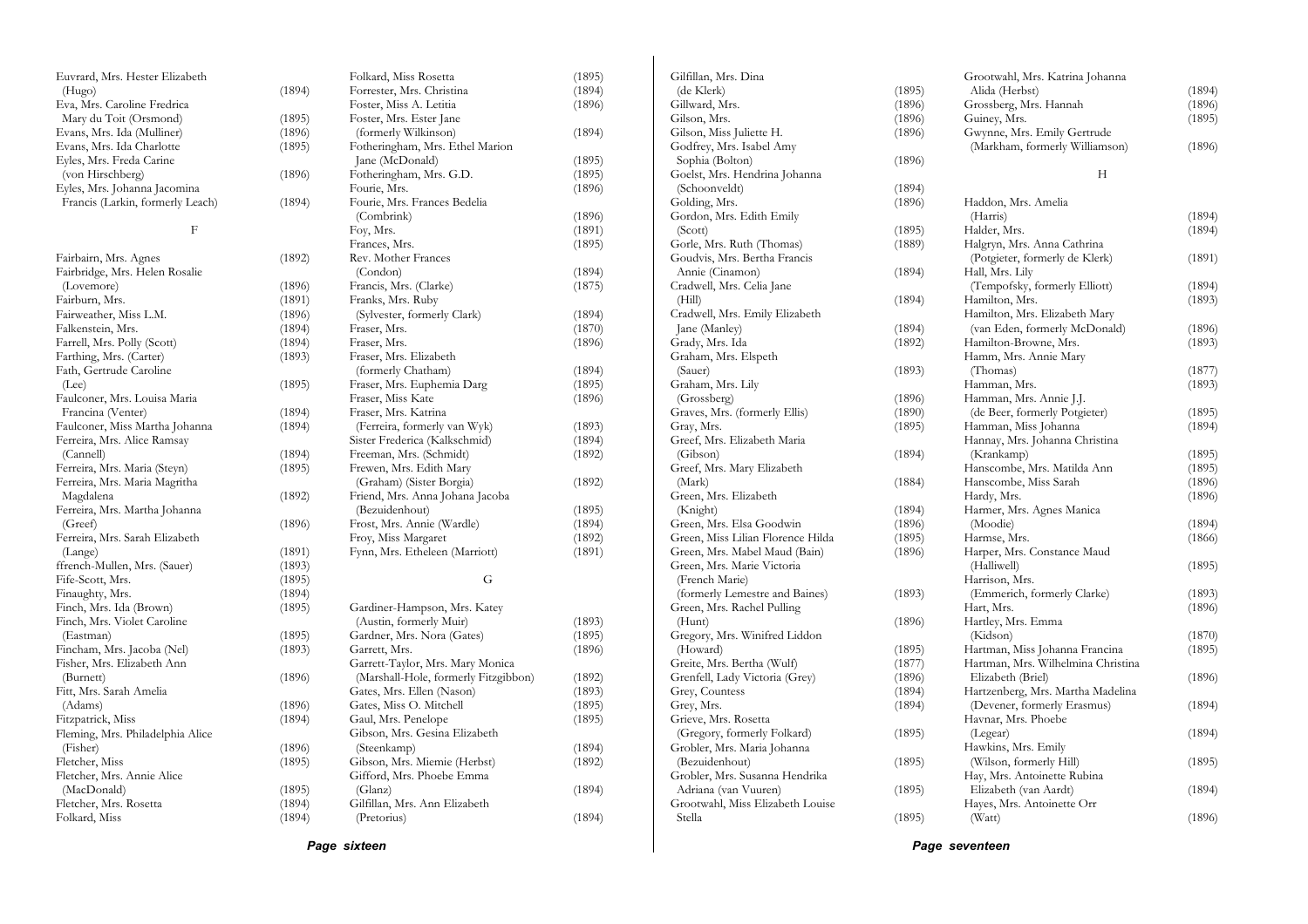| Page eighteen                       |        |                                 |        |                                    |        | Page nineteen                     |        |
|-------------------------------------|--------|---------------------------------|--------|------------------------------------|--------|-----------------------------------|--------|
| (Born Alexander)                    | (1894) | (Healy)                         | (1895) | (Sinclair)                         | (1894) | Kirk, Miss Agnes                  | (1896) |
| Heyman, Miss Natalie                |        | Sister Humberta                 |        | James, Mrs. Helen Maria            |        | Kirby, Mrs.                       | (1894) |
| (Impey, formerly Alexander)         | (1894) | Wilhelmina (Vorster)            | (1896) | (Nason)                            | (1893) | Kinnear, Mrs.                     | (1894) |
| Heyman, Lady Frances Patton         |        | Human, Mrs. Martha Hendricka    |        | James, Mrs. Bridget Anne           |        | (Webster)                         | (1892) |
| (Heyns)                             | (1894) | (Moolman)                       | (1893) | Jacobs, Mrs. Sara (Lee)            | (1862) | King, Mrs. May Alice              |        |
| Hewlett, Mrs. Dirkie Elizabeth      |        | Human, Mrs. Aletta Maria        |        | Jacobs, Mrs. Rose (Frank)          | (1895) | formerly Impey)                   | (1892) |
| Heugh, Mrs.                         | (1895) | (Madame Blanche)                | (1892) | formerly Rautenbach)               | (1896) | (Bain,                            |        |
| Hess, Mrs. Annie                    | (1895) | Human, Mrs.                     |        | (Engelbrecht,                      |        | King, Mrs. Ivy May                |        |
| Hess, Miss Annie                    | (1895) | Hulley, Miss Mary Jane          | (1896) | Jacobs, Mrs. Johanna Susanna       |        | King, Mrs. Emily                  | (1896) |
| (Steyn, formerly Coetzer)           | (1895) | Hulley, Mrs. M.                 | (1896) | (Viljoen)                          | (1872) | (Potgieter)                       | (1895) |
| Johanna Sofia                       |        | Johanna (Coleman)               | (1895) | Jacobs, Mrs. E.                    |        | Kidson, Mrs. C.J.E.               |        |
| Herselman Mrs. Herculina            |        | Hulley, Mrs. Georgina Marian    |        | (Samuel)                           | (1895) | (Chalmers)                        | (1896) |
| (Ferreira)                          | (1894) | (Webster)                       | (1896) | Jacobs, Mrs. Clara                 |        | Ketteringham, Mrs. Ruby Pullen    |        |
| Herselman, Mrs. Gertruida           |        | Hulley, Mrs. Elizabeth          |        | Jacobs, Mrs.                       | (1872) | Magdalena                         | (1895) |
| Herselman, Miss Gertruida           | (1894) | (Eastman)                       | (1895) | Mother Jacoba (Zirn)               | (1894) | Kersfelder, Mrs. Susanna          |        |
| (Steyn)                             | (1895) |                                 |        | (Drake)                            | (1892) | Kerr, Miss Muriel                 | (1894) |
|                                     |        | Hughes, Mrs. Lily Maria         |        |                                    |        |                                   |        |
| Herselman, Mrs. Aletta Elizabeth    |        | Hudson, Miss Phyllis            | (1895) | Jackson, Mrs. Lucy                 |        | Kerr, Mrs. Enid                   | (1894) |
| (Lewis)                             | (1894) | Hudson, Mrs. Lettie             | (1895) | Jacks, Miss Sarah Johannah         | (1896) | (Marriott)                        | (1891) |
| Herman, Mrs. Edith Grace            |        | Hudson, Mrs.                    | (1896) | (Rademeyer)                        | (1896) | Kenny, Mrs. Amy Agnes             |        |
| (Griessel)                          | (1894) | Hubbard, Mrs.                   | (1896) | Jacks, Mrs. Magdalena L.           |        | Kennedy, Mrs.                     | (1879) |
| Herbst, Mrs. Sarah Maria            |        | (Glendinning)                   | (1892) | Jack, Mrs. Nora (Nesbitt)          | (1892) | Kelly, Mrs. Rose Ella             | (1896) |
| (Greef)                             | (1892) | Howard, Mrs. Evelyn Lydia       |        |                                    |        | May                               | (1896) |
| Herbst, Mrs. Sarah Johanna          |        | Howard, Mrs. Anna               | (1896) |                                    |        | Kelly, Miss Rhodesia Elizabeth    |        |
| (Cloete)                            | (1895) | (Bain)                          | (1894) |                                    |        | Kelly, Mrs. Edith May             | (1896) |
| Herbst, Mrs. Aletta Maria           |        | Howard, Mrs. Alice Leonora      |        | (Downing)                          | (1894) |                                   |        |
| (Rademeyer)                         | (1894) | (Prinsloo)                      | (1896) | Issels, Mrs. Margaret              |        | K                                 |        |
| Herbert, Mrs. Sarah Johanna         |        | Horn, Mrs. Hester               |        | (Beckwith)                         | (1894) |                                   |        |
| Herbert, Miss Maria Catherina       | (1895) | Horn, Miss                      | (1870) | Isaac, Mrs. Ena Ann                |        | (Eckard)                          | (1894) |
| (McCabe)                            | (1895) | Hoffman, Mrs. Susanna Cornelia  | (1896) | (Blick)                            | (1895) | Judson, Mrs. Wilhelmina Freestone |        |
| Herbert, Mrs. Elizabeth             |        | (Highfield)                     | (1895) | Ingram, Mrs. Grace                 |        | (Lee)                             | (1862) |
| (Helm)                              | (1882) | Hoffman, Mrs. Hannah            |        | (Walker)                           | (1895) | Jovenor, Mrs. Jeanette Catharina  |        |
| Hepburn, Mrs. Erica Elise           |        | (Bertram)                       | (1895) | Ilsley, Mrs. Lily C.               |        | Jones, Miss Nancy                 | (1893) |
| (Reid)                              | (1873) | Hodges, Mrs. Louise Susanna     |        | (Haslinger)                        | (1894) | (Coetzer)                         | (1895) |
| Hepburn, Mrs. Elizabeth             |        | Hockley, Miss Dorothy May       | (1896) | Mother Ignatius                    |        | Jones, Mrs. Herculina Johanna     |        |
| (Helmore)                           | (1895) | Hockley, Mrs.                   | (1896) | formerly Markham and Acutt)        | (1892) | Jones, Mrs.                       | (1896) |
| Henry, Mrs. Emily                   |        | (McCabe)                        | (1894) | (Moodie,                           |        | (Less)                            | (1894) |
| Helm, Miss Nora Delphine            | (1876) | Hocking, Mrs. Annie             |        | Ibertson, Mrs. Elsie Elizabeth     |        | Johnstone, Mrs. Anna              |        |
| Helm, Miss Hedwig Louisa            | (1882) | Hines, Mrs.                     | (1894) |                                    |        | Jocks, Miss Sarah Johanna         | (1896) |
|                                     |        | (Squair)                        |        |                                    |        |                                   |        |
| (von Puttkamer)                     | (1875) |                                 | (1894) | $\mathbf{I}$                       |        | Carolina                          | (1894) |
| Helm, Mrs. Elizabeth Edouardine     |        | Hill, Mrs. Margaret Isabella    |        |                                    |        | Jocks, Miss Maria Fredericka      |        |
| Winniefried                         | (1878) | Hill, Mrs. Edith Winifred       | (1895) | (Steyn)                            | (1895) | Jocks, Mrs. Magdalena Elizabetha  | (1895) |
| Helm, Miss Annie Kate               |        | (Ives)                          | (1894) | Huxham, Mrs. Maria Magdalena       |        | Jenkins, Miss Emma                | (1895) |
| Heine, Miss Mary                    | (1896) | Hill, Mrs. Caroline Letitia     |        | (Fairbridge, formerly Went)        | (1896) | Jelliman, Mrs. Edith Jessie       | (1896) |
| Heine, Mrs. Corlina Martina         | (1896) | Heyns, Miss Rosina Elizabeth    | (1894) | Hutson, Mrs. Hilda Seymour         |        | Jelliman, Miss Alice Ade          | (1896) |
| (Boshoff, formerly van Rooyen)      | (1894) | (Rademeyer, formerly du Preez)  | (1894) | (Dearsley)                         | (1892) | (White)                           | (1896) |
| Hefer, Mrs. Martha Ada              |        | Heyns, Mrs. Rosina Elizabeth    |        | Hurrell, Mrs. Florence Annie       |        | Jeffreys, Mrs. Minnie Ruth        |        |
| (Swart)                             | (1895) | (du Preez)                      | (1894) | Elizabeth (Blackler)               | (1894) | Jeanmairet, Miss Marguerite       | (1890) |
| Heckler, Mrs. Maria Petronella      |        | Heyns, Mrs. Petronella Susara   |        | Huntly, Mrs. Jessie Alexandrina    |        | Jeanmairet, Miss Eugenie Elise    | (1890) |
| Heany, Miss Eleanor A.              | (1896) | Heyns, Miss Petronella Susannah | (1895) | formerly Coetzee and Knoesen)      | (1895) | (Coillard)                        | (1877) |
| Healy, Miss                         | (1896) | (Zondagh)                       | (1894) | (Bezuidenhout,                     |        | Jeanmairet, Madame Elise          |        |
| (Albasini)                          | (1895) | Heyns, Mrs. Dirkie Elizabeth    |        | Hunt, Mrs. Aletta Sophia Christina |        | (de Jager)                        | (1895) |
| Hazelhurst, Mrs. Anna               |        | Heyns, Miss Christina Elizabeth | (1894) | Humphries, Mrs. Rosetta            | (1891) | Jansen, Mrs. Martha               |        |
|                                     |        | (Kruger)                        | (1895) | (Poole, formerly Babb)             | (1896) | James, Miss May Beatrice          | (1896) |
| Hayman, Mrs. Ethel<br>(Loewenstark) | (1895) | Heynes, Mrs. Maria              |        | Humphreys, Mrs. Sarah              |        | James, Mrs. Hester Susan          | (1893) |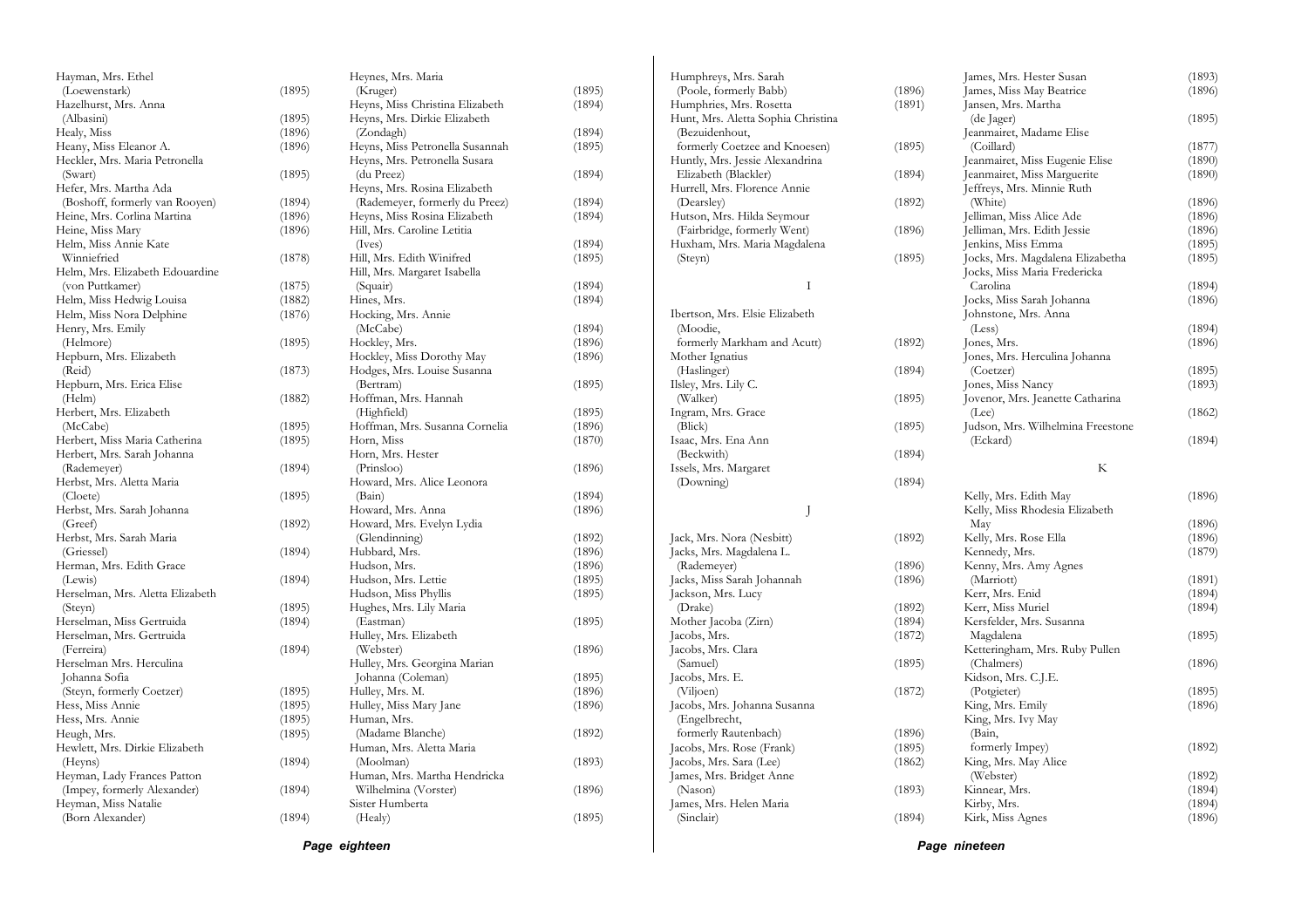| (1896) | Lowinger, Mrs.                                                                                                                                                                                                                                                                                 | (1896)                                                                                                                                                                                                                                                                                                                                                                                                                                                                                                                                                                                                                                                                                                                                                                                                                                                                                                                                                                                                                                                                                                                                                                | Manley, Miss Millicent R.                                                                                                                                                                                                                                                                                         | (1895)                                                                                                                                                                                                                                                                                                                                                                                                                                                                                                                                                                                                                                                                                                                                                                                                                                                                                                                                                                    | (Moodie)                                                                                                                                                                                                                                                         | (1892)                                                                                                                                                                                                                                                                                                                                                                                                                                                                                                                                                                                                                                                                                                                                                                                                                                                                                                                                                                                                                                                                            |
|--------|------------------------------------------------------------------------------------------------------------------------------------------------------------------------------------------------------------------------------------------------------------------------------------------------|-----------------------------------------------------------------------------------------------------------------------------------------------------------------------------------------------------------------------------------------------------------------------------------------------------------------------------------------------------------------------------------------------------------------------------------------------------------------------------------------------------------------------------------------------------------------------------------------------------------------------------------------------------------------------------------------------------------------------------------------------------------------------------------------------------------------------------------------------------------------------------------------------------------------------------------------------------------------------------------------------------------------------------------------------------------------------------------------------------------------------------------------------------------------------|-------------------------------------------------------------------------------------------------------------------------------------------------------------------------------------------------------------------------------------------------------------------------------------------------------------------|---------------------------------------------------------------------------------------------------------------------------------------------------------------------------------------------------------------------------------------------------------------------------------------------------------------------------------------------------------------------------------------------------------------------------------------------------------------------------------------------------------------------------------------------------------------------------------------------------------------------------------------------------------------------------------------------------------------------------------------------------------------------------------------------------------------------------------------------------------------------------------------------------------------------------------------------------------------------------|------------------------------------------------------------------------------------------------------------------------------------------------------------------------------------------------------------------------------------------------------------------|-----------------------------------------------------------------------------------------------------------------------------------------------------------------------------------------------------------------------------------------------------------------------------------------------------------------------------------------------------------------------------------------------------------------------------------------------------------------------------------------------------------------------------------------------------------------------------------------------------------------------------------------------------------------------------------------------------------------------------------------------------------------------------------------------------------------------------------------------------------------------------------------------------------------------------------------------------------------------------------------------------------------------------------------------------------------------------------|
|        |                                                                                                                                                                                                                                                                                                |                                                                                                                                                                                                                                                                                                                                                                                                                                                                                                                                                                                                                                                                                                                                                                                                                                                                                                                                                                                                                                                                                                                                                                       |                                                                                                                                                                                                                                                                                                                   |                                                                                                                                                                                                                                                                                                                                                                                                                                                                                                                                                                                                                                                                                                                                                                                                                                                                                                                                                                           |                                                                                                                                                                                                                                                                  |                                                                                                                                                                                                                                                                                                                                                                                                                                                                                                                                                                                                                                                                                                                                                                                                                                                                                                                                                                                                                                                                                   |
|        |                                                                                                                                                                                                                                                                                                | (1875)                                                                                                                                                                                                                                                                                                                                                                                                                                                                                                                                                                                                                                                                                                                                                                                                                                                                                                                                                                                                                                                                                                                                                                |                                                                                                                                                                                                                                                                                                                   | (1894)                                                                                                                                                                                                                                                                                                                                                                                                                                                                                                                                                                                                                                                                                                                                                                                                                                                                                                                                                                    |                                                                                                                                                                                                                                                                  |                                                                                                                                                                                                                                                                                                                                                                                                                                                                                                                                                                                                                                                                                                                                                                                                                                                                                                                                                                                                                                                                                   |
|        |                                                                                                                                                                                                                                                                                                |                                                                                                                                                                                                                                                                                                                                                                                                                                                                                                                                                                                                                                                                                                                                                                                                                                                                                                                                                                                                                                                                                                                                                                       |                                                                                                                                                                                                                                                                                                                   |                                                                                                                                                                                                                                                                                                                                                                                                                                                                                                                                                                                                                                                                                                                                                                                                                                                                                                                                                                           |                                                                                                                                                                                                                                                                  | (1896)                                                                                                                                                                                                                                                                                                                                                                                                                                                                                                                                                                                                                                                                                                                                                                                                                                                                                                                                                                                                                                                                            |
|        |                                                                                                                                                                                                                                                                                                |                                                                                                                                                                                                                                                                                                                                                                                                                                                                                                                                                                                                                                                                                                                                                                                                                                                                                                                                                                                                                                                                                                                                                                       |                                                                                                                                                                                                                                                                                                                   |                                                                                                                                                                                                                                                                                                                                                                                                                                                                                                                                                                                                                                                                                                                                                                                                                                                                                                                                                                           |                                                                                                                                                                                                                                                                  | (1894)                                                                                                                                                                                                                                                                                                                                                                                                                                                                                                                                                                                                                                                                                                                                                                                                                                                                                                                                                                                                                                                                            |
|        |                                                                                                                                                                                                                                                                                                |                                                                                                                                                                                                                                                                                                                                                                                                                                                                                                                                                                                                                                                                                                                                                                                                                                                                                                                                                                                                                                                                                                                                                                       |                                                                                                                                                                                                                                                                                                                   |                                                                                                                                                                                                                                                                                                                                                                                                                                                                                                                                                                                                                                                                                                                                                                                                                                                                                                                                                                           |                                                                                                                                                                                                                                                                  |                                                                                                                                                                                                                                                                                                                                                                                                                                                                                                                                                                                                                                                                                                                                                                                                                                                                                                                                                                                                                                                                                   |
|        |                                                                                                                                                                                                                                                                                                |                                                                                                                                                                                                                                                                                                                                                                                                                                                                                                                                                                                                                                                                                                                                                                                                                                                                                                                                                                                                                                                                                                                                                                       |                                                                                                                                                                                                                                                                                                                   |                                                                                                                                                                                                                                                                                                                                                                                                                                                                                                                                                                                                                                                                                                                                                                                                                                                                                                                                                                           |                                                                                                                                                                                                                                                                  | (1894)                                                                                                                                                                                                                                                                                                                                                                                                                                                                                                                                                                                                                                                                                                                                                                                                                                                                                                                                                                                                                                                                            |
|        |                                                                                                                                                                                                                                                                                                |                                                                                                                                                                                                                                                                                                                                                                                                                                                                                                                                                                                                                                                                                                                                                                                                                                                                                                                                                                                                                                                                                                                                                                       |                                                                                                                                                                                                                                                                                                                   |                                                                                                                                                                                                                                                                                                                                                                                                                                                                                                                                                                                                                                                                                                                                                                                                                                                                                                                                                                           |                                                                                                                                                                                                                                                                  | (1894)                                                                                                                                                                                                                                                                                                                                                                                                                                                                                                                                                                                                                                                                                                                                                                                                                                                                                                                                                                                                                                                                            |
|        |                                                                                                                                                                                                                                                                                                |                                                                                                                                                                                                                                                                                                                                                                                                                                                                                                                                                                                                                                                                                                                                                                                                                                                                                                                                                                                                                                                                                                                                                                       |                                                                                                                                                                                                                                                                                                                   |                                                                                                                                                                                                                                                                                                                                                                                                                                                                                                                                                                                                                                                                                                                                                                                                                                                                                                                                                                           |                                                                                                                                                                                                                                                                  |                                                                                                                                                                                                                                                                                                                                                                                                                                                                                                                                                                                                                                                                                                                                                                                                                                                                                                                                                                                                                                                                                   |
|        |                                                                                                                                                                                                                                                                                                |                                                                                                                                                                                                                                                                                                                                                                                                                                                                                                                                                                                                                                                                                                                                                                                                                                                                                                                                                                                                                                                                                                                                                                       |                                                                                                                                                                                                                                                                                                                   |                                                                                                                                                                                                                                                                                                                                                                                                                                                                                                                                                                                                                                                                                                                                                                                                                                                                                                                                                                           |                                                                                                                                                                                                                                                                  | (1896)                                                                                                                                                                                                                                                                                                                                                                                                                                                                                                                                                                                                                                                                                                                                                                                                                                                                                                                                                                                                                                                                            |
|        |                                                                                                                                                                                                                                                                                                |                                                                                                                                                                                                                                                                                                                                                                                                                                                                                                                                                                                                                                                                                                                                                                                                                                                                                                                                                                                                                                                                                                                                                                       |                                                                                                                                                                                                                                                                                                                   |                                                                                                                                                                                                                                                                                                                                                                                                                                                                                                                                                                                                                                                                                                                                                                                                                                                                                                                                                                           |                                                                                                                                                                                                                                                                  |                                                                                                                                                                                                                                                                                                                                                                                                                                                                                                                                                                                                                                                                                                                                                                                                                                                                                                                                                                                                                                                                                   |
|        |                                                                                                                                                                                                                                                                                                |                                                                                                                                                                                                                                                                                                                                                                                                                                                                                                                                                                                                                                                                                                                                                                                                                                                                                                                                                                                                                                                                                                                                                                       |                                                                                                                                                                                                                                                                                                                   |                                                                                                                                                                                                                                                                                                                                                                                                                                                                                                                                                                                                                                                                                                                                                                                                                                                                                                                                                                           |                                                                                                                                                                                                                                                                  | (1895)                                                                                                                                                                                                                                                                                                                                                                                                                                                                                                                                                                                                                                                                                                                                                                                                                                                                                                                                                                                                                                                                            |
|        |                                                                                                                                                                                                                                                                                                |                                                                                                                                                                                                                                                                                                                                                                                                                                                                                                                                                                                                                                                                                                                                                                                                                                                                                                                                                                                                                                                                                                                                                                       |                                                                                                                                                                                                                                                                                                                   |                                                                                                                                                                                                                                                                                                                                                                                                                                                                                                                                                                                                                                                                                                                                                                                                                                                                                                                                                                           |                                                                                                                                                                                                                                                                  |                                                                                                                                                                                                                                                                                                                                                                                                                                                                                                                                                                                                                                                                                                                                                                                                                                                                                                                                                                                                                                                                                   |
|        |                                                                                                                                                                                                                                                                                                |                                                                                                                                                                                                                                                                                                                                                                                                                                                                                                                                                                                                                                                                                                                                                                                                                                                                                                                                                                                                                                                                                                                                                                       |                                                                                                                                                                                                                                                                                                                   |                                                                                                                                                                                                                                                                                                                                                                                                                                                                                                                                                                                                                                                                                                                                                                                                                                                                                                                                                                           |                                                                                                                                                                                                                                                                  | (1895)                                                                                                                                                                                                                                                                                                                                                                                                                                                                                                                                                                                                                                                                                                                                                                                                                                                                                                                                                                                                                                                                            |
|        |                                                                                                                                                                                                                                                                                                |                                                                                                                                                                                                                                                                                                                                                                                                                                                                                                                                                                                                                                                                                                                                                                                                                                                                                                                                                                                                                                                                                                                                                                       |                                                                                                                                                                                                                                                                                                                   |                                                                                                                                                                                                                                                                                                                                                                                                                                                                                                                                                                                                                                                                                                                                                                                                                                                                                                                                                                           |                                                                                                                                                                                                                                                                  |                                                                                                                                                                                                                                                                                                                                                                                                                                                                                                                                                                                                                                                                                                                                                                                                                                                                                                                                                                                                                                                                                   |
|        |                                                                                                                                                                                                                                                                                                |                                                                                                                                                                                                                                                                                                                                                                                                                                                                                                                                                                                                                                                                                                                                                                                                                                                                                                                                                                                                                                                                                                                                                                       |                                                                                                                                                                                                                                                                                                                   |                                                                                                                                                                                                                                                                                                                                                                                                                                                                                                                                                                                                                                                                                                                                                                                                                                                                                                                                                                           |                                                                                                                                                                                                                                                                  | (1894)                                                                                                                                                                                                                                                                                                                                                                                                                                                                                                                                                                                                                                                                                                                                                                                                                                                                                                                                                                                                                                                                            |
|        |                                                                                                                                                                                                                                                                                                |                                                                                                                                                                                                                                                                                                                                                                                                                                                                                                                                                                                                                                                                                                                                                                                                                                                                                                                                                                                                                                                                                                                                                                       |                                                                                                                                                                                                                                                                                                                   |                                                                                                                                                                                                                                                                                                                                                                                                                                                                                                                                                                                                                                                                                                                                                                                                                                                                                                                                                                           |                                                                                                                                                                                                                                                                  |                                                                                                                                                                                                                                                                                                                                                                                                                                                                                                                                                                                                                                                                                                                                                                                                                                                                                                                                                                                                                                                                                   |
|        |                                                                                                                                                                                                                                                                                                |                                                                                                                                                                                                                                                                                                                                                                                                                                                                                                                                                                                                                                                                                                                                                                                                                                                                                                                                                                                                                                                                                                                                                                       |                                                                                                                                                                                                                                                                                                                   |                                                                                                                                                                                                                                                                                                                                                                                                                                                                                                                                                                                                                                                                                                                                                                                                                                                                                                                                                                           |                                                                                                                                                                                                                                                                  |                                                                                                                                                                                                                                                                                                                                                                                                                                                                                                                                                                                                                                                                                                                                                                                                                                                                                                                                                                                                                                                                                   |
|        |                                                                                                                                                                                                                                                                                                |                                                                                                                                                                                                                                                                                                                                                                                                                                                                                                                                                                                                                                                                                                                                                                                                                                                                                                                                                                                                                                                                                                                                                                       |                                                                                                                                                                                                                                                                                                                   |                                                                                                                                                                                                                                                                                                                                                                                                                                                                                                                                                                                                                                                                                                                                                                                                                                                                                                                                                                           |                                                                                                                                                                                                                                                                  | (1894)                                                                                                                                                                                                                                                                                                                                                                                                                                                                                                                                                                                                                                                                                                                                                                                                                                                                                                                                                                                                                                                                            |
|        |                                                                                                                                                                                                                                                                                                |                                                                                                                                                                                                                                                                                                                                                                                                                                                                                                                                                                                                                                                                                                                                                                                                                                                                                                                                                                                                                                                                                                                                                                       |                                                                                                                                                                                                                                                                                                                   |                                                                                                                                                                                                                                                                                                                                                                                                                                                                                                                                                                                                                                                                                                                                                                                                                                                                                                                                                                           |                                                                                                                                                                                                                                                                  |                                                                                                                                                                                                                                                                                                                                                                                                                                                                                                                                                                                                                                                                                                                                                                                                                                                                                                                                                                                                                                                                                   |
|        |                                                                                                                                                                                                                                                                                                |                                                                                                                                                                                                                                                                                                                                                                                                                                                                                                                                                                                                                                                                                                                                                                                                                                                                                                                                                                                                                                                                                                                                                                       |                                                                                                                                                                                                                                                                                                                   |                                                                                                                                                                                                                                                                                                                                                                                                                                                                                                                                                                                                                                                                                                                                                                                                                                                                                                                                                                           |                                                                                                                                                                                                                                                                  | (1878)                                                                                                                                                                                                                                                                                                                                                                                                                                                                                                                                                                                                                                                                                                                                                                                                                                                                                                                                                                                                                                                                            |
|        |                                                                                                                                                                                                                                                                                                |                                                                                                                                                                                                                                                                                                                                                                                                                                                                                                                                                                                                                                                                                                                                                                                                                                                                                                                                                                                                                                                                                                                                                                       |                                                                                                                                                                                                                                                                                                                   |                                                                                                                                                                                                                                                                                                                                                                                                                                                                                                                                                                                                                                                                                                                                                                                                                                                                                                                                                                           |                                                                                                                                                                                                                                                                  |                                                                                                                                                                                                                                                                                                                                                                                                                                                                                                                                                                                                                                                                                                                                                                                                                                                                                                                                                                                                                                                                                   |
|        |                                                                                                                                                                                                                                                                                                |                                                                                                                                                                                                                                                                                                                                                                                                                                                                                                                                                                                                                                                                                                                                                                                                                                                                                                                                                                                                                                                                                                                                                                       |                                                                                                                                                                                                                                                                                                                   |                                                                                                                                                                                                                                                                                                                                                                                                                                                                                                                                                                                                                                                                                                                                                                                                                                                                                                                                                                           |                                                                                                                                                                                                                                                                  | (1894)                                                                                                                                                                                                                                                                                                                                                                                                                                                                                                                                                                                                                                                                                                                                                                                                                                                                                                                                                                                                                                                                            |
|        |                                                                                                                                                                                                                                                                                                |                                                                                                                                                                                                                                                                                                                                                                                                                                                                                                                                                                                                                                                                                                                                                                                                                                                                                                                                                                                                                                                                                                                                                                       |                                                                                                                                                                                                                                                                                                                   |                                                                                                                                                                                                                                                                                                                                                                                                                                                                                                                                                                                                                                                                                                                                                                                                                                                                                                                                                                           |                                                                                                                                                                                                                                                                  |                                                                                                                                                                                                                                                                                                                                                                                                                                                                                                                                                                                                                                                                                                                                                                                                                                                                                                                                                                                                                                                                                   |
|        |                                                                                                                                                                                                                                                                                                |                                                                                                                                                                                                                                                                                                                                                                                                                                                                                                                                                                                                                                                                                                                                                                                                                                                                                                                                                                                                                                                                                                                                                                       |                                                                                                                                                                                                                                                                                                                   |                                                                                                                                                                                                                                                                                                                                                                                                                                                                                                                                                                                                                                                                                                                                                                                                                                                                                                                                                                           |                                                                                                                                                                                                                                                                  | (1894)                                                                                                                                                                                                                                                                                                                                                                                                                                                                                                                                                                                                                                                                                                                                                                                                                                                                                                                                                                                                                                                                            |
|        |                                                                                                                                                                                                                                                                                                |                                                                                                                                                                                                                                                                                                                                                                                                                                                                                                                                                                                                                                                                                                                                                                                                                                                                                                                                                                                                                                                                                                                                                                       |                                                                                                                                                                                                                                                                                                                   |                                                                                                                                                                                                                                                                                                                                                                                                                                                                                                                                                                                                                                                                                                                                                                                                                                                                                                                                                                           |                                                                                                                                                                                                                                                                  |                                                                                                                                                                                                                                                                                                                                                                                                                                                                                                                                                                                                                                                                                                                                                                                                                                                                                                                                                                                                                                                                                   |
|        |                                                                                                                                                                                                                                                                                                |                                                                                                                                                                                                                                                                                                                                                                                                                                                                                                                                                                                                                                                                                                                                                                                                                                                                                                                                                                                                                                                                                                                                                                       |                                                                                                                                                                                                                                                                                                                   |                                                                                                                                                                                                                                                                                                                                                                                                                                                                                                                                                                                                                                                                                                                                                                                                                                                                                                                                                                           |                                                                                                                                                                                                                                                                  | (1894)                                                                                                                                                                                                                                                                                                                                                                                                                                                                                                                                                                                                                                                                                                                                                                                                                                                                                                                                                                                                                                                                            |
|        |                                                                                                                                                                                                                                                                                                |                                                                                                                                                                                                                                                                                                                                                                                                                                                                                                                                                                                                                                                                                                                                                                                                                                                                                                                                                                                                                                                                                                                                                                       |                                                                                                                                                                                                                                                                                                                   |                                                                                                                                                                                                                                                                                                                                                                                                                                                                                                                                                                                                                                                                                                                                                                                                                                                                                                                                                                           | (Rickman)                                                                                                                                                                                                                                                        | (1892)                                                                                                                                                                                                                                                                                                                                                                                                                                                                                                                                                                                                                                                                                                                                                                                                                                                                                                                                                                                                                                                                            |
|        | (Carnegie)                                                                                                                                                                                                                                                                                     | (1889)                                                                                                                                                                                                                                                                                                                                                                                                                                                                                                                                                                                                                                                                                                                                                                                                                                                                                                                                                                                                                                                                                                                                                                | (Loder)                                                                                                                                                                                                                                                                                                           |                                                                                                                                                                                                                                                                                                                                                                                                                                                                                                                                                                                                                                                                                                                                                                                                                                                                                                                                                                           | Marshall-Hole, Mrs. Ethel                                                                                                                                                                                                                                        |                                                                                                                                                                                                                                                                                                                                                                                                                                                                                                                                                                                                                                                                                                                                                                                                                                                                                                                                                                                                                                                                                   |
| (1891) | Lloyd, Mrs. Jessie Margaret                                                                                                                                                                                                                                                                    |                                                                                                                                                                                                                                                                                                                                                                                                                                                                                                                                                                                                                                                                                                                                                                                                                                                                                                                                                                                                                                                                                                                                                                       | Mack, Mrs. Minnie Florence                                                                                                                                                                                                                                                                                        |                                                                                                                                                                                                                                                                                                                                                                                                                                                                                                                                                                                                                                                                                                                                                                                                                                                                                                                                                                           | Marriott, Miss Edith                                                                                                                                                                                                                                             | (1891)                                                                                                                                                                                                                                                                                                                                                                                                                                                                                                                                                                                                                                                                                                                                                                                                                                                                                                                                                                                                                                                                            |
| (1891) | (Tennant)                                                                                                                                                                                                                                                                                      | (1896)                                                                                                                                                                                                                                                                                                                                                                                                                                                                                                                                                                                                                                                                                                                                                                                                                                                                                                                                                                                                                                                                                                                                                                | (Coetzer, formerly Swanepoel)                                                                                                                                                                                                                                                                                     |                                                                                                                                                                                                                                                                                                                                                                                                                                                                                                                                                                                                                                                                                                                                                                                                                                                                                                                                                                           | (Southey)                                                                                                                                                                                                                                                        | (1891)                                                                                                                                                                                                                                                                                                                                                                                                                                                                                                                                                                                                                                                                                                                                                                                                                                                                                                                                                                                                                                                                            |
| (1894) | Livingston, Mrs. Emma Jane                                                                                                                                                                                                                                                                     |                                                                                                                                                                                                                                                                                                                                                                                                                                                                                                                                                                                                                                                                                                                                                                                                                                                                                                                                                                                                                                                                                                                                                                       | McGregor, Mrs. Johanna Petronella                                                                                                                                                                                                                                                                                 |                                                                                                                                                                                                                                                                                                                                                                                                                                                                                                                                                                                                                                                                                                                                                                                                                                                                                                                                                                           | Marriott, Mrs. Amy Ada Cuyler                                                                                                                                                                                                                                    |                                                                                                                                                                                                                                                                                                                                                                                                                                                                                                                                                                                                                                                                                                                                                                                                                                                                                                                                                                                                                                                                                   |
|        | (White)                                                                                                                                                                                                                                                                                        | (1895)                                                                                                                                                                                                                                                                                                                                                                                                                                                                                                                                                                                                                                                                                                                                                                                                                                                                                                                                                                                                                                                                                                                                                                | McGonigal, Mrs. (formerly Horn)                                                                                                                                                                                                                                                                                   | (1865)                                                                                                                                                                                                                                                                                                                                                                                                                                                                                                                                                                                                                                                                                                                                                                                                                                                                                                                                                                    | (Ferreira)                                                                                                                                                                                                                                                       | (1895)                                                                                                                                                                                                                                                                                                                                                                                                                                                                                                                                                                                                                                                                                                                                                                                                                                                                                                                                                                                                                                                                            |
| (1894) | Little, Mrs. Edith Dalton                                                                                                                                                                                                                                                                      |                                                                                                                                                                                                                                                                                                                                                                                                                                                                                                                                                                                                                                                                                                                                                                                                                                                                                                                                                                                                                                                                                                                                                                       | McDougall, Mrs.                                                                                                                                                                                                                                                                                                   | (1896)                                                                                                                                                                                                                                                                                                                                                                                                                                                                                                                                                                                                                                                                                                                                                                                                                                                                                                                                                                    | Markham, Mrs. Katherina                                                                                                                                                                                                                                          |                                                                                                                                                                                                                                                                                                                                                                                                                                                                                                                                                                                                                                                                                                                                                                                                                                                                                                                                                                                                                                                                                   |
|        | Liptz, Mrs.                                                                                                                                                                                                                                                                                    | (1894)                                                                                                                                                                                                                                                                                                                                                                                                                                                                                                                                                                                                                                                                                                                                                                                                                                                                                                                                                                                                                                                                                                                                                                | (Fit)                                                                                                                                                                                                                                                                                                             | (1895)                                                                                                                                                                                                                                                                                                                                                                                                                                                                                                                                                                                                                                                                                                                                                                                                                                                                                                                                                                    | Markham, Miss Eva Cecillia                                                                                                                                                                                                                                       | (1894)                                                                                                                                                                                                                                                                                                                                                                                                                                                                                                                                                                                                                                                                                                                                                                                                                                                                                                                                                                                                                                                                            |
| (1894) |                                                                                                                                                                                                                                                                                                | (1891)                                                                                                                                                                                                                                                                                                                                                                                                                                                                                                                                                                                                                                                                                                                                                                                                                                                                                                                                                                                                                                                                                                                                                                |                                                                                                                                                                                                                                                                                                                   |                                                                                                                                                                                                                                                                                                                                                                                                                                                                                                                                                                                                                                                                                                                                                                                                                                                                                                                                                                           |                                                                                                                                                                                                                                                                  | (1895)                                                                                                                                                                                                                                                                                                                                                                                                                                                                                                                                                                                                                                                                                                                                                                                                                                                                                                                                                                                                                                                                            |
|        |                                                                                                                                                                                                                                                                                                |                                                                                                                                                                                                                                                                                                                                                                                                                                                                                                                                                                                                                                                                                                                                                                                                                                                                                                                                                                                                                                                                                                                                                                       |                                                                                                                                                                                                                                                                                                                   |                                                                                                                                                                                                                                                                                                                                                                                                                                                                                                                                                                                                                                                                                                                                                                                                                                                                                                                                                                           |                                                                                                                                                                                                                                                                  |                                                                                                                                                                                                                                                                                                                                                                                                                                                                                                                                                                                                                                                                                                                                                                                                                                                                                                                                                                                                                                                                                   |
|        |                                                                                                                                                                                                                                                                                                |                                                                                                                                                                                                                                                                                                                                                                                                                                                                                                                                                                                                                                                                                                                                                                                                                                                                                                                                                                                                                                                                                                                                                                       |                                                                                                                                                                                                                                                                                                                   |                                                                                                                                                                                                                                                                                                                                                                                                                                                                                                                                                                                                                                                                                                                                                                                                                                                                                                                                                                           |                                                                                                                                                                                                                                                                  | (1894)                                                                                                                                                                                                                                                                                                                                                                                                                                                                                                                                                                                                                                                                                                                                                                                                                                                                                                                                                                                                                                                                            |
|        |                                                                                                                                                                                                                                                                                                |                                                                                                                                                                                                                                                                                                                                                                                                                                                                                                                                                                                                                                                                                                                                                                                                                                                                                                                                                                                                                                                                                                                                                                       |                                                                                                                                                                                                                                                                                                                   |                                                                                                                                                                                                                                                                                                                                                                                                                                                                                                                                                                                                                                                                                                                                                                                                                                                                                                                                                                           |                                                                                                                                                                                                                                                                  |                                                                                                                                                                                                                                                                                                                                                                                                                                                                                                                                                                                                                                                                                                                                                                                                                                                                                                                                                                                                                                                                                   |
|        |                                                                                                                                                                                                                                                                                                |                                                                                                                                                                                                                                                                                                                                                                                                                                                                                                                                                                                                                                                                                                                                                                                                                                                                                                                                                                                                                                                                                                                                                                       |                                                                                                                                                                                                                                                                                                                   |                                                                                                                                                                                                                                                                                                                                                                                                                                                                                                                                                                                                                                                                                                                                                                                                                                                                                                                                                                           |                                                                                                                                                                                                                                                                  | (1895)                                                                                                                                                                                                                                                                                                                                                                                                                                                                                                                                                                                                                                                                                                                                                                                                                                                                                                                                                                                                                                                                            |
|        |                                                                                                                                                                                                                                                                                                |                                                                                                                                                                                                                                                                                                                                                                                                                                                                                                                                                                                                                                                                                                                                                                                                                                                                                                                                                                                                                                                                                                                                                                       |                                                                                                                                                                                                                                                                                                                   |                                                                                                                                                                                                                                                                                                                                                                                                                                                                                                                                                                                                                                                                                                                                                                                                                                                                                                                                                                           |                                                                                                                                                                                                                                                                  | (1892)                                                                                                                                                                                                                                                                                                                                                                                                                                                                                                                                                                                                                                                                                                                                                                                                                                                                                                                                                                                                                                                                            |
|        |                                                                                                                                                                                                                                                                                                |                                                                                                                                                                                                                                                                                                                                                                                                                                                                                                                                                                                                                                                                                                                                                                                                                                                                                                                                                                                                                                                                                                                                                                       |                                                                                                                                                                                                                                                                                                                   |                                                                                                                                                                                                                                                                                                                                                                                                                                                                                                                                                                                                                                                                                                                                                                                                                                                                                                                                                                           |                                                                                                                                                                                                                                                                  |                                                                                                                                                                                                                                                                                                                                                                                                                                                                                                                                                                                                                                                                                                                                                                                                                                                                                                                                                                                                                                                                                   |
|        |                                                                                                                                                                                                                                                                                                |                                                                                                                                                                                                                                                                                                                                                                                                                                                                                                                                                                                                                                                                                                                                                                                                                                                                                                                                                                                                                                                                                                                                                                       |                                                                                                                                                                                                                                                                                                                   |                                                                                                                                                                                                                                                                                                                                                                                                                                                                                                                                                                                                                                                                                                                                                                                                                                                                                                                                                                           |                                                                                                                                                                                                                                                                  | (1893)                                                                                                                                                                                                                                                                                                                                                                                                                                                                                                                                                                                                                                                                                                                                                                                                                                                                                                                                                                                                                                                                            |
|        |                                                                                                                                                                                                                                                                                                |                                                                                                                                                                                                                                                                                                                                                                                                                                                                                                                                                                                                                                                                                                                                                                                                                                                                                                                                                                                                                                                                                                                                                                       |                                                                                                                                                                                                                                                                                                                   |                                                                                                                                                                                                                                                                                                                                                                                                                                                                                                                                                                                                                                                                                                                                                                                                                                                                                                                                                                           |                                                                                                                                                                                                                                                                  | (1896)                                                                                                                                                                                                                                                                                                                                                                                                                                                                                                                                                                                                                                                                                                                                                                                                                                                                                                                                                                                                                                                                            |
|        |                                                                                                                                                                                                                                                                                                |                                                                                                                                                                                                                                                                                                                                                                                                                                                                                                                                                                                                                                                                                                                                                                                                                                                                                                                                                                                                                                                                                                                                                                       |                                                                                                                                                                                                                                                                                                                   |                                                                                                                                                                                                                                                                                                                                                                                                                                                                                                                                                                                                                                                                                                                                                                                                                                                                                                                                                                           |                                                                                                                                                                                                                                                                  |                                                                                                                                                                                                                                                                                                                                                                                                                                                                                                                                                                                                                                                                                                                                                                                                                                                                                                                                                                                                                                                                                   |
|        |                                                                                                                                                                                                                                                                                                |                                                                                                                                                                                                                                                                                                                                                                                                                                                                                                                                                                                                                                                                                                                                                                                                                                                                                                                                                                                                                                                                                                                                                                       |                                                                                                                                                                                                                                                                                                                   |                                                                                                                                                                                                                                                                                                                                                                                                                                                                                                                                                                                                                                                                                                                                                                                                                                                                                                                                                                           |                                                                                                                                                                                                                                                                  | (1895)                                                                                                                                                                                                                                                                                                                                                                                                                                                                                                                                                                                                                                                                                                                                                                                                                                                                                                                                                                                                                                                                            |
|        |                                                                                                                                                                                                                                                                                                |                                                                                                                                                                                                                                                                                                                                                                                                                                                                                                                                                                                                                                                                                                                                                                                                                                                                                                                                                                                                                                                                                                                                                                       |                                                                                                                                                                                                                                                                                                                   |                                                                                                                                                                                                                                                                                                                                                                                                                                                                                                                                                                                                                                                                                                                                                                                                                                                                                                                                                                           |                                                                                                                                                                                                                                                                  | (1895)                                                                                                                                                                                                                                                                                                                                                                                                                                                                                                                                                                                                                                                                                                                                                                                                                                                                                                                                                                                                                                                                            |
|        |                                                                                                                                                                                                                                                                                                |                                                                                                                                                                                                                                                                                                                                                                                                                                                                                                                                                                                                                                                                                                                                                                                                                                                                                                                                                                                                                                                                                                                                                                       |                                                                                                                                                                                                                                                                                                                   |                                                                                                                                                                                                                                                                                                                                                                                                                                                                                                                                                                                                                                                                                                                                                                                                                                                                                                                                                                           |                                                                                                                                                                                                                                                                  |                                                                                                                                                                                                                                                                                                                                                                                                                                                                                                                                                                                                                                                                                                                                                                                                                                                                                                                                                                                                                                                                                   |
|        |                                                                                                                                                                                                                                                                                                |                                                                                                                                                                                                                                                                                                                                                                                                                                                                                                                                                                                                                                                                                                                                                                                                                                                                                                                                                                                                                                                                                                                                                                       |                                                                                                                                                                                                                                                                                                                   |                                                                                                                                                                                                                                                                                                                                                                                                                                                                                                                                                                                                                                                                                                                                                                                                                                                                                                                                                                           |                                                                                                                                                                                                                                                                  | (1895)                                                                                                                                                                                                                                                                                                                                                                                                                                                                                                                                                                                                                                                                                                                                                                                                                                                                                                                                                                                                                                                                            |
|        |                                                                                                                                                                                                                                                                                                |                                                                                                                                                                                                                                                                                                                                                                                                                                                                                                                                                                                                                                                                                                                                                                                                                                                                                                                                                                                                                                                                                                                                                                       |                                                                                                                                                                                                                                                                                                                   |                                                                                                                                                                                                                                                                                                                                                                                                                                                                                                                                                                                                                                                                                                                                                                                                                                                                                                                                                                           |                                                                                                                                                                                                                                                                  | (1895)                                                                                                                                                                                                                                                                                                                                                                                                                                                                                                                                                                                                                                                                                                                                                                                                                                                                                                                                                                                                                                                                            |
|        |                                                                                                                                                                                                                                                                                                |                                                                                                                                                                                                                                                                                                                                                                                                                                                                                                                                                                                                                                                                                                                                                                                                                                                                                                                                                                                                                                                                                                                                                                       |                                                                                                                                                                                                                                                                                                                   |                                                                                                                                                                                                                                                                                                                                                                                                                                                                                                                                                                                                                                                                                                                                                                                                                                                                                                                                                                           |                                                                                                                                                                                                                                                                  |                                                                                                                                                                                                                                                                                                                                                                                                                                                                                                                                                                                                                                                                                                                                                                                                                                                                                                                                                                                                                                                                                   |
|        |                                                                                                                                                                                                                                                                                                |                                                                                                                                                                                                                                                                                                                                                                                                                                                                                                                                                                                                                                                                                                                                                                                                                                                                                                                                                                                                                                                                                                                                                                       |                                                                                                                                                                                                                                                                                                                   |                                                                                                                                                                                                                                                                                                                                                                                                                                                                                                                                                                                                                                                                                                                                                                                                                                                                                                                                                                           |                                                                                                                                                                                                                                                                  |                                                                                                                                                                                                                                                                                                                                                                                                                                                                                                                                                                                                                                                                                                                                                                                                                                                                                                                                                                                                                                                                                   |
|        |                                                                                                                                                                                                                                                                                                |                                                                                                                                                                                                                                                                                                                                                                                                                                                                                                                                                                                                                                                                                                                                                                                                                                                                                                                                                                                                                                                                                                                                                                       |                                                                                                                                                                                                                                                                                                                   |                                                                                                                                                                                                                                                                                                                                                                                                                                                                                                                                                                                                                                                                                                                                                                                                                                                                                                                                                                           |                                                                                                                                                                                                                                                                  | (1895)<br>(1893)                                                                                                                                                                                                                                                                                                                                                                                                                                                                                                                                                                                                                                                                                                                                                                                                                                                                                                                                                                                                                                                                  |
|        |                                                                                                                                                                                                                                                                                                |                                                                                                                                                                                                                                                                                                                                                                                                                                                                                                                                                                                                                                                                                                                                                                                                                                                                                                                                                                                                                                                                                                                                                                       |                                                                                                                                                                                                                                                                                                                   |                                                                                                                                                                                                                                                                                                                                                                                                                                                                                                                                                                                                                                                                                                                                                                                                                                                                                                                                                                           |                                                                                                                                                                                                                                                                  |                                                                                                                                                                                                                                                                                                                                                                                                                                                                                                                                                                                                                                                                                                                                                                                                                                                                                                                                                                                                                                                                                   |
|        |                                                                                                                                                                                                                                                                                                |                                                                                                                                                                                                                                                                                                                                                                                                                                                                                                                                                                                                                                                                                                                                                                                                                                                                                                                                                                                                                                                                                                                                                                       |                                                                                                                                                                                                                                                                                                                   |                                                                                                                                                                                                                                                                                                                                                                                                                                                                                                                                                                                                                                                                                                                                                                                                                                                                                                                                                                           |                                                                                                                                                                                                                                                                  |                                                                                                                                                                                                                                                                                                                                                                                                                                                                                                                                                                                                                                                                                                                                                                                                                                                                                                                                                                                                                                                                                   |
|        |                                                                                                                                                                                                                                                                                                |                                                                                                                                                                                                                                                                                                                                                                                                                                                                                                                                                                                                                                                                                                                                                                                                                                                                                                                                                                                                                                                                                                                                                                       | Gertruida                                                                                                                                                                                                                                                                                                         |                                                                                                                                                                                                                                                                                                                                                                                                                                                                                                                                                                                                                                                                                                                                                                                                                                                                                                                                                                           | Mann, Mrs. Mary                                                                                                                                                                                                                                                  | (1895)<br>(1896)                                                                                                                                                                                                                                                                                                                                                                                                                                                                                                                                                                                                                                                                                                                                                                                                                                                                                                                                                                                                                                                                  |
|        | (1895)<br>(1869)<br>(1896)<br>(1896)<br>(1895)<br>(1895)<br>(1895)<br>(1895)<br>(1891)<br>(1896)<br>(1895)<br>(1893)<br>(1895)<br>(1895)<br>(1895)<br>(1891)<br>(1894)<br>(1894)<br>(1894)<br>(1894)<br>(1893)<br>(1895)<br>(1893)<br>(1896)<br>(1892)<br>(1894)<br>(1896)<br>(1894)<br>(1893) | Lee, Miss Anna<br>Lee, Mrs. Jacoba (van Rooyen)<br>Lee, Mrs. Julia Sarah (Moodie)<br>Lee, Mrs. Louisa (van Wyk)<br>Lee, Miss Maria<br>Lee, Mrs. Martha (Greef)<br>Lee, Mrs. Susara Elizabeth<br>(Cloete)<br>Leonard, Mrs. Winifred<br>(Martin)<br>Less, Mrs. Marie (Reimer)<br>Lewis, Mrs. Catherine<br>Lewis, Mrs. Hermina Frances<br>(Shawe)<br>Lewis, Mrs. Mary (Raath)<br>Lewis, Miss May Caroline<br>Lichfield, Mrs. Beryl (Welby)<br>Light, Mrs. Anna Wilhelmina<br>(Strobel)<br>Lippert, Frau Marie<br>Loewenstark, Miss Hope<br>Loewenstark, Miss Ida<br>Loewenstark, Mrs. Marian<br>(Samuel)<br>Loewenstark, Miss Pearl<br>Lofthouse, Mrs.<br>Logan, Mrs. Susanne Elizabeth<br>(Montgomery)<br>Lombard, Miss Annie<br>Lombard, Mrs. Annie Catharina<br>Susanna Remerte (Bester)<br>Lombard, Mrs. Wilhelmina Cornelia<br>(Mynhardt)<br>Longden, Mrs. Jane Harriet<br>(Muller)<br>Loosley, Mrs. Mary Meta<br>(Moffat)<br>Loots, Mrs. Hester Maria Magdalena<br>(Engelbrecht, formerly Boardman)<br>Lottering, Mrs. Jakoba A. (Maritz)<br>Louw, Mrs. Francina Susanna<br>Love, Mrs. Ethel (Wardle)<br>Lovell, Mrs.<br>Lovemore, Mrs. Jessie Constance<br>(Helm) | (1863)<br>(1870)<br>(1892)<br>(1862)<br>(1862)<br>(1896)<br>(1894)<br>(1878)<br>(1892)<br>(1895)<br>(189)<br>(1894)<br>(1895)<br>(1891)<br>(1893)<br>(1895)<br>(1895)<br>(1895)<br>(1895)<br>(1894)<br>(1896)<br>(1895)<br>(1895)<br>(1894)<br>(1896)<br>(1862)<br>(1895)<br>(1896)<br>(1892)<br>(1893)<br>(1894) | (Nortje, formerly Swart)<br>Lyle, Mrs.<br>$\mathbf M$<br>Maberley, Mrs.<br>McAuliffe, Mrs. Violet<br>McCabe, Mrs. 'Tolae'<br>(Gordon)<br>MacDonald, Miss<br>McDonald, Mrs. Elizabeth Mary<br>(van Eden)<br>McDonald, Mrs. Gertrude<br>(Wilkinson)<br>MacDonald, Mrs. Janet Kater<br>(Lamb)<br>MacDonald, Mrs. Jessie<br>(Kinnear)<br>McDonald, Mrs. Sophia Agnese<br>MacKenzie, Mrs. Ellen<br>(Douglas)<br>MacLachlan, Mrs. Fanny<br>(Hancorn-Smith)<br>MacLachlan, Mrs. Muriel Maud<br>(Mathews)<br>McLeod, Mrs. Agnes<br>(Kinnear)<br>McMaster, Mrs.<br>McMaster, Miss Euphemia<br>McMaster, Mrs. Johanna<br>(Bekker, formerly Bennett)<br>McPherson, Mrs. Effie<br>(Scott, formerly Farrell)<br>McPherson, Mrs. Therreszrena<br>Christina (de Beer)<br>Macrae, Mrs. Pearl<br>Madden, Mrs. Francis Isabel<br>Ridewood<br>Maddocks, Mrs. Maude (Dix)<br>Mainwaring, Miss Aileen<br>Frederica Ellen<br>Mainwaring, Mrs. 'Murray'<br>(formerly Harrison)<br>Makin, Mrs. A. | (1895)<br>(1896)<br>(1895)<br>(1891)<br>(1896)<br>(1894)<br>(1895)<br>(1893)<br>(1893)<br>(1894)<br>(1895)<br>(1896)<br>(1863)<br>(1896)<br>(1896)<br>(1894)<br>(1869)<br>(1869)<br>(1895)<br>(1895)<br>(1894)<br>(1892)<br>(1895)<br>(1894)<br>(1896)<br>(1896) | Mann, Miss Mina<br>Mann, Mrs. Prudence<br>(Marlow, formerly Walls)<br>Mansergh, Miss<br>Manthay, Mrs. Annie Matilda<br>(James)<br>Marais, Mrs. (Branken)<br>Marais, Mrs. Catharina Susara<br>(Lombard)<br>Sister Marcella (Deisenhofer)<br>Maritz, Mrs. Eliza Mary<br>(Haines)<br>Maritz, Miss Elsie Catherina<br>Maritz, Mrs. Elsie Margarietha<br>Aletha Frederieka (Stopforth)<br>Maritz, Mrs. Eugenie (Kok)<br>Maritz, Mrs. Rosina Elizabeth<br>(Kok)<br>Maritz, Mrs. Susanna Johanna<br>(Kok)<br>Martin, Miss Debora<br>Martin, Mrs. Hester Elizabeth<br>(du Preez)<br>Martin, Mrs. Louisa Francina<br>(Hugo)<br>Martin, Mrs. Maria Park<br>(Montgomery)<br>Martin, Mrs. Rosina Elizabeth<br>(du Preez)<br>Massie, Mrs. Lizzie<br>(Hewitt)<br>Mathews, Mrs. Alice Maud<br>(McDermot)<br>Matthews, Mrs. Bertha Emilie<br>(Pryvelm, formerly Docheke)<br>Matthews, Mrs. May Clarice<br>(Knieser)<br>Matthysen, Mrs. Jacob Magdaleina<br>(Meinges)<br>Maund, Mrs. Elenora<br>May, Mrs. Louise Germaine<br>(Lemestre)<br>Mayes, Mrs. Rose (Dunn)<br>Mears, Mrs. Harriet Madeline |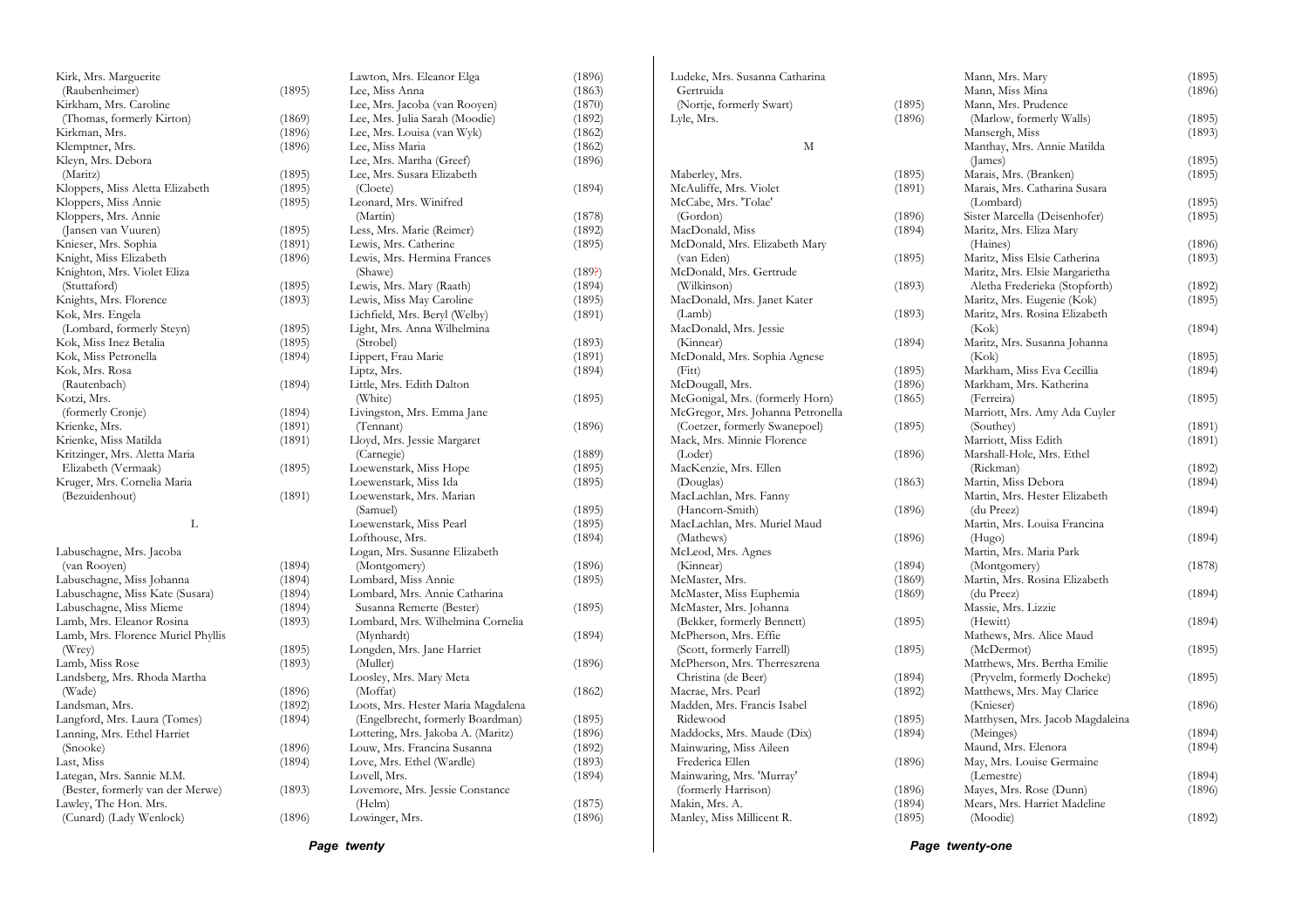|                                    | Page twenty-two |                                       |        | Page twenty-three                 |        |                                    |        |
|------------------------------------|-----------------|---------------------------------------|--------|-----------------------------------|--------|------------------------------------|--------|
| (Roberts)                          | (1892)          | Nel, Miss Annie                       | (1893) | (van Eden)                        | (1894) | (de Beer)                          | (1896) |
| Moodie, Mrs. Cecilia Jacomina      |                 | Nel, Mrs.                             | (1894) | Olwage, Mrs. Dirkie Jacoba        |        | Penn, Mrs. Maria Catherine         |        |
| (Lovemore)                         | (1894)          | Neitz, Mrs. (Meyer)                   | (1895) | Olsen, Mrs. (Rewgie)              | (1894) | Pellatt, Mrs.                      | (1895) |
| Moodie, Miss Cecelia Barbara       |                 | (Jordaan)                             | (1895) | (Scaer)                           | (1895) | (Durham)                           | (1896) |
| (Strydom)                          | (1895)          | Nauhaus, Mrs. Maria Aletta            |        | O'Leary, Mrs. Ruby Louisa         |        | Pearson, Mrs. Mary Ann             |        |
| Montgomery, Mrs. Susanna Elizabeth |                 | (Megeer)                              | (1893) | Ohlson, Miss                      | (1895) | (van der Merwe)                    | (1891) |
| (Kritzinger)                       | (1895)          | Nason, Mrs. Mary Ann                  |        | O'Grady, Mrs.                     | (1893) | Pearmain, Mrs. Janet Susannah      |        |
| Montgomery, Mrs. Johanna Magdalena |                 |                                       |        | (Jones)                           | (1894) | (Thomas)                           | (1896) |
|                                    | (1895)          |                                       |        |                                   |        |                                    |        |
| (van Niekerk)                      |                 | $\mathbf N$                           |        | Ogilvie, Mrs. Catherine Alice     |        | Peall, Mrs. Gwendoline Althea      |        |
| Montgomery, Mrs. Elizabeth Martina |                 |                                       |        | (Olwage, formerly van Heerden)    | (1894) | Pauling, Mrs. (Halliwell)          | (1894) |
| (Scott)                            | (1896)          | (van Schalkwyk)                       | (1894) | Odendaal, Mrs. Susanna            |        | (Marchioness of Winchester)        | (1891) |
| Montgomery, Mrs. Claudie           |                 | Mynhardt, Mrs. Talitha Cornelia       |        | (van den Bergh)                   | (1894) | (Carnet)                           |        |
| (Coleman)                          | (1884)          | Mynhardt, Mrs. Susanna (Steyn)        | (1895) | Odendaal, Mrs. Hester Sophia      |        | Paulet, Lady Charlotte             |        |
| Montgomery, Mrs. Ann Maria         |                 | Mynhardt, Miss Maria Elizabeth Gesina | (1894) | Odendaal, Mrs. Anna (Steyn)       | (1895) | (Magden)                           | (1895) |
| (Unwin)                            | (1859)          | (Bezuidenhout)                        | (1895) | Odendaal, Mrs. (Less)             | (1894) | Pattinson, Mrs. Jane Ann           |        |
| Moffat, Mrs. Emily                 |                 | Mynhardt, Mrs. Johanna                |        | Sister Octavia (Waters)           | (1894) | Mother Patrick                     | (1891) |
| (Hill)                             | (1896)          | (de Lange)                            | (1894) | O'Connor, Mrs. Jane               | (1894) | Pascoe, Miss Vivienne Mary         | (1891) |
| Mitchell, Mrs. Edith Rhodesia      |                 | Mynhardt, Mrs. Anna Cornelia Maria    |        | O'Connor, Miss Elizabeth          | (1894) | Pascoe, Miss Mary Elizabeth        | (1891) |
| Mitchell, Mrs.                     | (1896)          | (Kok)                                 | (1894) | O'Burn, Mrs. T.                   | (1896) | Pascoe, Mrs. Mary                  | (1895) |
| (Borcherds)                        | (1896)          | Mynhardt, Mrs. Aletta C.              |        | O'Beirne, Mrs. Helena             | (1891) | (Curran)                           | (1891) |
| Milton, Lady Eveline               |                 | (King)                                | (1895) |                                   |        | Pascoe, Mrs. Katherine Jane        |        |
| Milne, Miss Evelyn                 | (1894)          | Myers, Mrs. Marguerite Ellen          |        | $\circ$                           |        | (Niemand, formerly Louwrens)       | (1892) |
| Mills, Mrs. Selima Wright          | (1896)          | (Marais)                              | (1895) |                                   |        | Parker, Mrs. Saraha Johanna        |        |
| Mills, Miss Queenie Wright         | (1896)          | Myburgh, Mrs. Catharina Wilhelmina    |        | Nunn, Mrs. Mary Alice (Kinnear)   | (1894) | Sister Pancratius                  | (1895) |
| Miller, Mrs.                       | (1895)          | (Raaff)                               | (1893) | Norton, Miss Dorothy              | (1896) | (Carnegie)                         | (1895) |
| (Hanson)                           | (1893)          |                                       |        |                                   | (1896) |                                    |        |
|                                    |                 | Munnik, Mrs. Grace                    |        | Norton, Mrs. Caroline             |        | Palmer, Mrs. Muriel Kolbe          |        |
| Millard, Mrs. Zetta Doreen         |                 | (Gifford)                             | (1894) | Norton, Miss                      | (1895) | Palmer, Mrs.                       | (1875) |
| (Cumming)                          | (1894)          | Mulling, Mrs. Margaret Anne           |        | Norton, Mrs.                      | (1896) | Page, Mrs. Anne Elizabeth (Wilson) | (1894) |
| Millar, Mrs. Bliss Annie           |                 | (Diamond)                             | (1896) | Norris-Newman, Mrs.               | (1894) |                                    |        |
| (Mehouse)                          | (1896)          | Mullally, Mrs. Mary Theresa           |        | (Cumming)                         | (1894) | $\mathbf{p}$                       |        |
| Mill, Mrs. Martine Johanna         |                 | Moske, Countess                       | (1891) | Nielsen, Mrs. Catherine Mary      |        |                                    |        |
| Miles, Mrs. Mabel Louise           | (1895)          | (Gradwell)                            | (1894) | (Thompson)                        | (1894) | Owen, Mrs. Kate (Bailey)           | (1896) |
| formerly Krienke)                  | (1895)          | Morrison, Mrs. Irene Margaret         |        | Nicolle, Mrs. Henrietta Hendrenah |        | (Gifford, formerly Scott)          | (1894) |
| (van Niekerk,                      |                 | (van Niekerk, formerly Dreyer)        | (1893) | (Armstrong)                       | (1894) | Otterson, Mrs. Alice               |        |
| Mienie, Mrs. Anna Wilhelmina       |                 | Morrison, Mrs. Alice                  |        | Nicholson, Mrs. Elizabeth Anne    |        | Osborne, Miss Minnie               | (1892) |
| (Cinamon)                          | (1894)          | Morris, Mrs. Annie (Zeffert)          | (1892) | (Rowbotham)                       | (1895) | Orton, Mrs. Catherine              | (1896) |
| Michaelis, Mrs. Clarice Leonora    |                 | Mority, Miss Maria Elizabeth          | (1896) | Newton-Howes, Mrs. Gladys F.M.    |        | (Knox)                             | (1896) |
| Meyers, Miss Susanna               | (1896)          | Mority, Mrs. Maria Elizabeth          | (1896) | (Coleman)                         | (1892) | O'Reilly, Mrs. Catherine Winnie    |        |
| Meyers, Mrs. Susanna Sena          | (1896)          | (Remer)                               | (1896) | Nesbitt, Mrs. Sarah Susannah      |        | Oran, Mrs.                         | (1894) |
| Meyers, Mrs.                       | (1896)          | Morisson, Mrs. Maria Elizabeth        |        | Nesbitt, Miss Mary Estelle        | (1890) | (Botha)                            | (1895) |
| formerly Rorke)                    | (1894)          | (King)                                | (1891) | (Sanders)                         | (1893) | Oosthuysen, Mrs. Martha Magtiretha |        |
| (da Fonseca,                       |                 | Moresby-White, Mrs. Sara Elizabeth    |        | Nesbitt, Mrs. Mary                |        | Doretia Elizabeth (Alberts)        | (1893) |
| Meredith, Mrs. Melina              |                 | (van Niekerk)                         | (1895) | (Griffiths)                       | (1890) | Oosthuysen, Mrs. Johanna           |        |
|                                    |                 |                                       |        |                                   |        |                                    |        |
| (Clarke)                           | (1895)          | Moorcroft, Mrs. Johanna               |        | Nesbitt, Mrs. Mary                |        | (Kruger, formerly Olivier)         | (1896) |
| Mercer, Mrs. Annie Elizabeth       |                 | (Ferreira)                            | (1895) | (Hewitt)                          | (1896) | Wilhelmina Christina               |        |
| (du Plessis, formerly Viljoen)     | (1894)          | Moolman, Mrs. Maria Magdalena         |        | Nesbitt, Mrs. Annie               |        | Oosthuizen, Mrs. Pieternella       |        |
| Mellett, Mrs. Katharina Elizabeth  |                 | Frederika (Pheiffer)                  | (1893) | Nelson, Mrs.                      | (1896) | Catherina (van Rooyen)             | (1895) |
| (Starke)                           | (1892)          | Moolman, Mrs. Catherina Elizabeth     |        | Nelson, Mrs.                      | (1894) | Oosthuizen, Mrs. Johanna Aletta    |        |
| Meister, Mrs. Luise                |                 | Moodie, Mrs. W.A.D.                   | (1895) | (van der Linde)                   | (1893) | Catherina Martina                  | (1895) |
| Meintjies, Miss Gertrude Margaret  | (1895)          | (Moodie)                              | (1892) | Nel, Mrs. Petronella              |        | Oosthuizen, Miss Christina         |        |
| (Bagnall)                          | (1893)          | Moodie, Mrs. Sarah Maria              |        | (van Rooyen)                      | (1896) | Oosthuizen, Mrs.                   | (1896) |
| Meilandt, Mrs. Kathleen Devereux   |                 | (Turton)                              | (1896) | Nel, Mrs. Kitty Magdalena         |        | (Judson, formerly Bovell)          | (1896) |
|                                    | (1895)          | Moodie, Mrs. Lilla Douglas            |        | (Kok, formerly Kloppers)          | (1894) | Onslow-Robbs, Mrs. Edith Mazoe     |        |
| Sister Mechtild<br>(Wegmann)       |                 | Moodie, Miss Dorothy Lila             | (1896) | Nel, Mrs. Gertruida Louisa        |        | O'Maker, Mrs.                      | (1896) |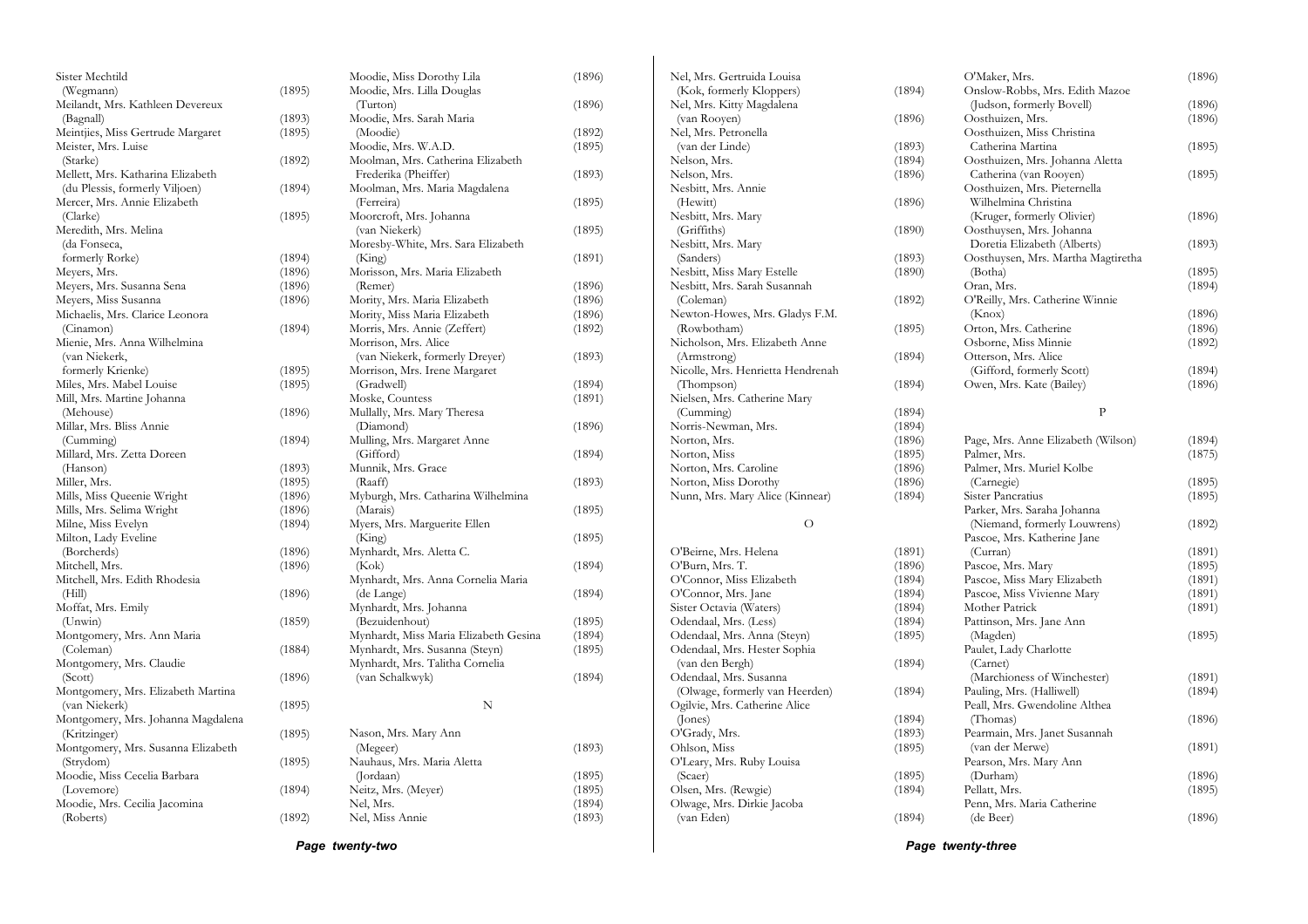| Perkin, Mrs. Henrietta                   |        | R                                  |        |
|------------------------------------------|--------|------------------------------------|--------|
| (van Niekerk)                            | (1895) |                                    |        |
| Perrins, Mrs. Kathleen Lucy              |        | Raaff, Mrs. Catherine Gertrude     |        |
| (Ashburner)                              | (1896) | Henrietta (Oertel)                 | (1893) |
| Peters, Mrs. Anna Maria                  |        | Raath, Mrs.                        | (1894) |
| (Younge,                                 |        | Raath, Mrs. Christina Maria Susana |        |
| formerly Storm)                          | (1894) | (Mynhardt)                         | (1894) |
| Phipps, Mrs. Elizabeth Cecilia           |        | Rabe, Mrs. Helen Catherine         |        |
| (Engelbrecht)                            | (1892) | (Bekker)                           | (1893) |
| Pickett, Mrs.                            | (1895) | Rademeyer, Mrs. (van Zyl)          | (1894) |
| Pieters, Miss Maria Susana               | (1896) | Rademeyer, Miss A.                 | (1896) |
| Pieters, Mrs. Maria Susana               | (1896) | Rademeyer, Mrs. Anna Frances       |        |
| Pittendrigh, Mrs.                        | (1895) | Christina (Erasmus)                | (1894) |
| Pocock, Mrs. Katharina Susanne           |        | Rademeyer, Mrs. Sarah Matilda      |        |
| (Kok)                                    | (1895) | (Herbst)                           | (1894) |
| Pohl, Mrs. Catherine                     |        | Rae, Mrs. Christina Johanna        |        |
| (Cronje)                                 | (1894) | (Maritz)                           | (1892) |
| Posselt, Mrs. Susanna Anna               |        | Rainer, Mrs. Miriam                |        |
| (Jordaan)                                | (1895) | (van Rooyen)                       | (1894) |
| Potgieter, Mrs. Grieta                   |        | Rainsbury, Mrs.                    | (1896) |
| (Bester,                                 |        | Rainsford, Mrs. Katherine          |        |
| formerly van der Merwe)                  | (1893) | (Kuhn)                             | (1895) |
| Powell, Mrs.                             | (1896) | Rau, Mrs. Margaret                 | (1895) |
| Pratt, Mrs. Hilda Ann Browning           |        | Raubenheimer, Mrs. Elizabeth       |        |
| (Stuttaford)                             | (1896) | (Wray)                             | (1895) |
| Prescott, Mrs. Jeanetta                  |        | Rausch, Mrs.                       | (1896) |
| (Cloete)                                 | (1894) | Rausch, Miss Emily                 | (1896) |
| Pretorius, Mrs. Catherina Mary           |        | Rayner, Mrs. Florence Natalie      |        |
| Jacoba (Koen)                            | (1893) | (Richardson, formerly Gumpertz)    | (1895) |
| Pretorius, Mrs. Sarah Isabella           |        | Rayson, Miss Ada                   | (1896) |
|                                          | (1894) | Read, Miss Ann Mildred             | (1894) |
| (Bredenkamp)                             |        |                                    |        |
| Prinsloo, Mrs.<br>Prinsloo, Mrs. Hessie  | (1896) | Read, Mrs. Elizabeth               | (1894) |
|                                          |        | Reader, Mrs.                       | (1862) |
| (Snyders)                                | (1895) | Reddall, Mrs.                      | (1894) |
| Prinsloo, Mrs. Lovina A.J.<br>(Hillette) |        | Redmond, Mrs. Jane Miller          |        |
|                                          | (1896) | (Wood, formerly Rhynas)            | (1895) |
| Prinsloo, Miss Lusia Susanna             | (1895) | Redrup, Mrs. Gertrude Fenella      |        |
| Prinsloo, Miss Maria                     |        | (Clarke)                           | (1896) |
| Magdelena                                | (1895) | Reed, Miss                         | (1895) |
| Prinsloo, Mrs. Susie                     | (1894) | Reed, Mrs. Camilia                 |        |
| Prinsloo, Miss Wilhelmina                | (1895) | (Applebee, formerly Mitchell)      | (1891) |
| Pullen, Mrs. Mary Maria                  |        | Reed, Mrs. Elizabeth (Lynn)        | (1893) |
| (Phillips)                               | (1896) | Rees, Mrs. Susie (Wesley Davies)   | (1888) |
| Purcell, Mrs. Mary Florence              |        | Reeves, Mrs. Christina Annandale   |        |
| (Mayor)                                  | (1892) | (Lamb)                             | (1896) |
| Purcell-Gilpin, Mrs. Mary Beatrice       |        | Reilly, Mrs.                       | (1893) |
| (Alexander,                              |        | Reimer, Mrs.                       | (1891) |
| formerly Bellasis)                       | (1894) | Reischach, Mrs. Millicent          | (1896) |
|                                          |        | Remmer, Mrs. Engela Jacoba         |        |
| Q                                        |        | (Heyns)                            | (1894) |
|                                          |        | Renders, Mrs. Tensina Christina    |        |
| Quested, Mrs. Johanna Catherine          |        | (de Klerk)                         | (1892) |
| (Greef)                                  | (1886) | Rennie, Mrs. Elizabeth Johanna     |        |
| Quin, Mrs. Constance Lillie              | (1896) | (Herbst)                           | (1894) |
|                                          |        |                                    |        |

| Renton, Mrs. Emily Ann           |        |
|----------------------------------|--------|
| (Richards)                       | (1895) |
| Richards, Mrs. Dora Maria        |        |
| (Herbst)                         | (1894) |
| Roberts, Mrs. Eveline Frances    |        |
| Jemina (Coleman)                 | (1892) |
| Roberts, Miss Helen Clara        | (1896) |
| Robins, Mrs. Daisy Maria (Bain)  | (1894) |
| Robinson, Mrs.                   | (1896) |
| Roden, Mrs. Mary Jacoba          | (1896) |
| (Inley)<br>Rodgers, Mrs.         | (1894) |
| Rorke, Mrs. Ethelene Blanche     |        |
| (Thomas)                         | (1893) |
| Rose-Innes, Mrs. Eva             |        |
| (Gladwin)                        | (1895) |
| Rosenfels, Mrs. Jessie Elizabeth |        |
| Jacoba (Gibson)                  | (1894) |
| Rosenfels, Miss Rosa Regina      | (1894) |
| Ross, Mrs.                       | (1896) |
| Ross, Miss Johanna               | (1896) |
| Rossiter, Mrs. Aletta Elizabeth  |        |
| (Coetzer)                        | (1895) |
| Rossouw, Mrs. Maria Magdalena    |        |
| (Schoonveldt)                    | (1896) |
| Rowbotham, Mrs. Ida Florence     | (1895) |
| Rubens, Mrs.                     | (1894) |
| Rubinstein, Mrs. Sarah           |        |
| (Grossberg)                      | (1896) |
| Rubridge, Miss                   | (1891) |
| Rundle, Mrs. Elizabeth           |        |
| (Cornthwaite)                    | (1895) |
| Ś                                |        |
|                                  |        |
| Sairle, Mrs.                     | (1894) |
| Sale, Mrs. Betty (Brossberg)     | (1896) |
| Salmon, Mrs.                     | (1896) |
| Salmon, Mrs. Emily               | (1896) |
| Salmon, Miss Laura Campbell      | (1896) |
| Sals, Mrs. Ellen (Howan)         | (1894) |
| Salthouse, Mrs.                  | (1896) |
| Sauer, Mrs. Cecilia Josephine    |        |
| (Fitzpatrick)                    | (1893) |
| Savile, Mrs.                     | (1895) |
| Sawerthal, Mrs. Emily Mabel      |        |
| (Mann)                           | (1893) |
| Scaer, Mrs. Mary Elizabeth       |        |
| (Curtis)                         | (1895) |
| Scheepers, Mrs. (de Lange)       | (1889) |
| Schlachter, Mrs. Martha          |        |
| (Less)                           | (1893) |
| Schlenker, Mrs.                  | (1896) |
| Schmid, Miss Dorothy             | (1896) |
|                                  |        |

|                             | Schmidt, Mrs. Harriet Elizabeth |                  |
|-----------------------------|---------------------------------|------------------|
| 5)                          | (Stanley)                       | (1896)           |
|                             | Schmitz, Miss                   | (1892)           |
| $\left( \downarrow \right)$ | Scholtz, Mrs. Aletta Cecilia    |                  |
|                             | (Mynhardt)                      | (1894)           |
| 2)                          | Schoenveldt, Mrs. Hendrina      |                  |
| 5)                          | Johanna (Griesel)               | (1894)           |
| 4)                          | Schoultz, Mrs. Anna Maria       |                  |
| 5)                          | (Nel)                           | (1894)           |
|                             | Schoultz, Mrs. Cornelia         |                  |
| 5)                          | (Bekker)                        | (1895)           |
| 4)                          | Schoultz, Mrs. Isobal           |                  |
|                             | (Bekker)                        | (1895)           |
| 3)                          | Schoultz, Mrs. Jacoba           |                  |
|                             | (Bekker)                        | (1895)           |
| 5)                          | Schutt, Mrs. Cornelia           |                  |
|                             | (Mynhardt)                      | (1894)           |
| 4)                          | Schutte, Mrs. Catherina         |                  |
| 4)                          | Petronella Maryna (Schoultz)    | (1894)           |
| 5)                          | Scot-Russell, Mrs. Amy          |                  |
| 5)                          | Atherstone (Cumming)            | (1894)           |
|                             | Scott, Mrs.                     | (1895)           |
| 5)                          | Scott, Mrs. Caroline Elizabeth  |                  |
|                             | (Elliott)                       | (1895)           |
| 5)                          | Sister Sebastian (Hill)         | (1895)           |
| 5)                          | Selous, Mrs. Marie Catherine    |                  |
| 4)                          | Gladys (Maddy)                  | (1895)           |
|                             | Shaw, Mrs. Elizabeth            |                  |
| 5)                          | (van Helsbinde)                 | (1896)           |
| 1)                          | Shawe, Mrs. Alethea Wilhelmina  |                  |
|                             | Brand (Bezuidenhout)            | (1894)           |
| 5)                          | Shawe, Miss Olivia Mary         | (1894)           |
|                             | Shell, Mrs. Isabel (Harrison)   | (1894)           |
|                             | Sherry, Mrs. Eliza (Yoxall)     | (1895)           |
|                             | Shinn, Mrs. Edith Maud Millvina |                  |
| 4)                          | (Gifford)                       | (1894)           |
| 5)                          | Siebert, Mrs. Martha            |                  |
|                             | (Kloppers)                      | (1895)           |
| 5)<br>5)<br>5)              | Simmonds, Mrs. Gladys Myrtle    |                  |
|                             | (Smith, formerly Hampson)       | (1896)           |
| $\overline{4}$              | Simpson, Miss Beatrice Maud     | (1896)           |
| 5)                          | Simpson, Mrs. Mary Ellen        |                  |
|                             | (Dunn)                          | (1896)           |
| 3)                          | Singer, Mrs. Priscilla          |                  |
| 5)                          | (Shulman)                       | (1895)           |
|                             | Skardon, Mrs. Elizabeth         |                  |
| 3)                          | (Carter)                        | (1894)           |
|                             | Slater, Mrs.                    | (1895)           |
|                             | Slater, Miss                    | (1895)           |
| D)                          | Sleeman, Miss Lucy              | (1891)<br>(1893) |
|                             | Slot, Mrs. Ann (Pullen)         |                  |
| 3)<br>5)<br>5)              | Sly, Mrs. Theresa Jefferys      | (1896)           |
|                             | (Sanders)                       |                  |
|                             | Smit, Miss Johanna              | (1895)           |

*Page twenty-four* 

*Page twenty-five*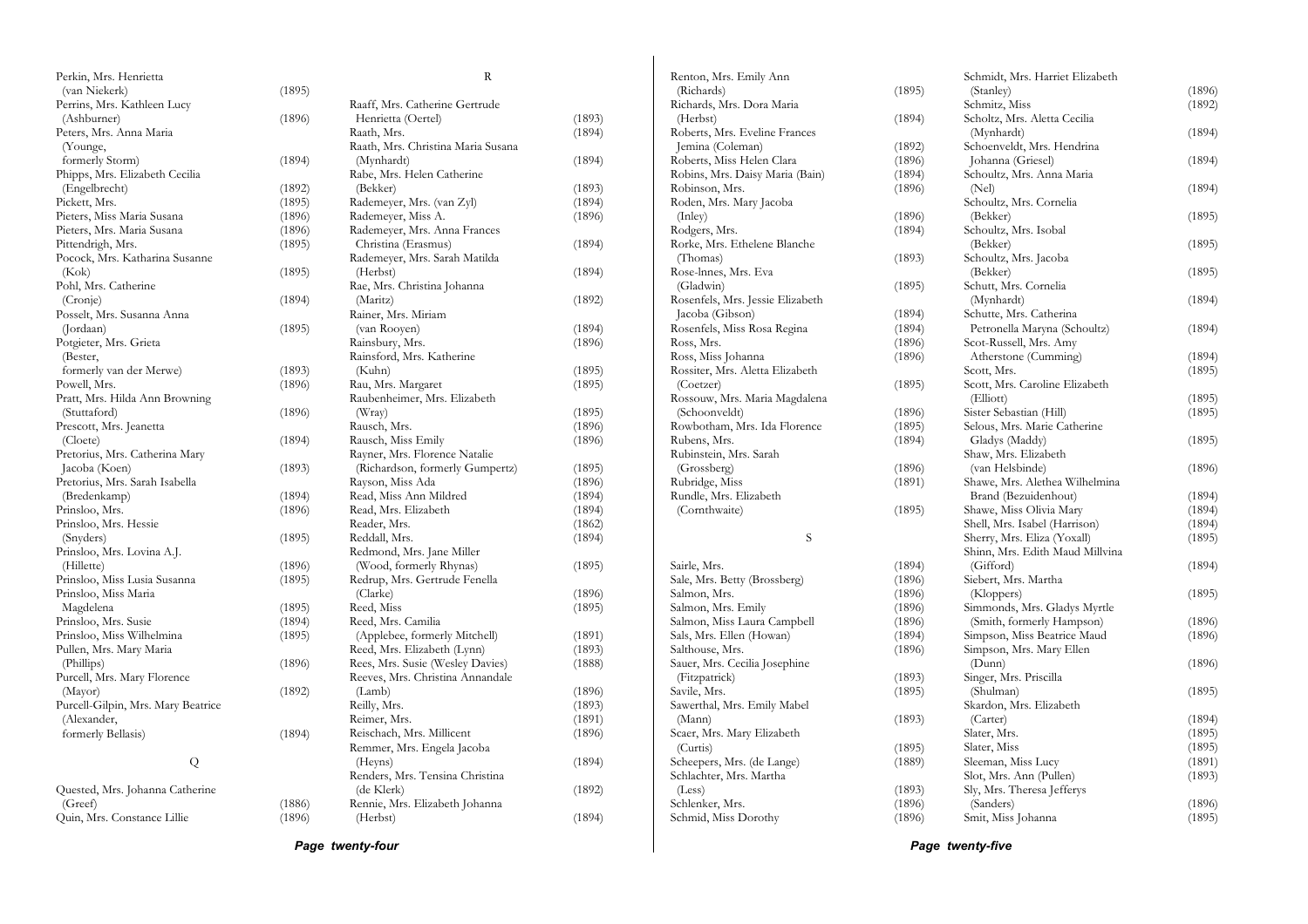| Smit, Miss Lettie                | (1895) | Stephens, Mrs. Lucinda            | (1893) | Swart, Mrs. Elizabeth Helena     |
|----------------------------------|--------|-----------------------------------|--------|----------------------------------|
| Smit, Mrs. Nellie                |        | Stevens, Mrs. Martha Elizabeth    |        | (Joubert)                        |
| (Wilderman)                      | (1895) | (Muller)                          | (1896) | Swart, Mrs. Johanna Helena       |
| Smith, Mrs. Bridget Mary         |        | Steyn, Mrs. Aletta Elizabeth      |        | Maria (Botina)                   |
| (Hyland)                         | (1896) | (van Heerden)                     | (1895) | Sykes, Mrs. Margaret Charlotte   |
| Smith, Mrs. Florence Kate        |        | Steyn, Mrs. Annie (Malan)         | (1895) | (Kolbe)                          |
| (Hill)                           | (1895) | Steyn, Mrs. Christina             |        | Sykes, Mrs. Minnie               |
| Smith, Mrs. Maria Elizabeth      |        | (Rautenbach)                      | (1894) | (Phillipson)                     |
| (Lee)                            | (1889) | Steyn, Mrs. Christina Petronella  |        | Symington, Mrs. Johanna          |
| Smith, Mrs. Marie Elizabeth Anna |        | (Coetzer)                         | (1895) | (de Klerk)                       |
| (Steyn)                          | (1896) | Steyn, Miss Cornelia              | (1895) |                                  |
| Smith, Mrs. Patricia Frances     |        | Steyn, Mrs. Cornelia              |        | T                                |
| (Ogilvie, formerly Latimer)      | (1895) | (Lombard)                         | (1895) |                                  |
| Snell, Mrs. Leonora Madeline     |        | Steyn, Mrs. Frederika             |        | Talbot, Mrs. Florence Marion     |
| (Almendro)                       | (1896) | (Herselman)                       | (1894) | (Bain)                           |
| Southey, Miss                    | (1894) | Steyn, Mrs. Herculina Johanna     |        | Tapsell, Miss Elsie              |
| Southwell, Mrs. Ethel            |        | Sofia (van Heerden)               | (1895) | Tapsell, Miss Jessie             |
| (Finaughty)                      | (1894) | Steyn, Mrs. Lenie (Alberts)       | (1895) | Millicent                        |
| Sparrow, Mrs. Maylor             |        | Steyn, Mrs. Magdalena             |        | Tarr, Mrs. Philipina Johanna     |
| (Reed)                           |        | (Herselman)                       | (1894) | (Scheffer)                       |
|                                  | (1895) |                                   |        | Tatham, Mrs. Rose Elizabeth      |
| Speight, Mrs. Charlotte Emily    |        | Steyn, Miss Martha                | (1895) | (Tulloch)                        |
| (Spranger)                       | (1896) | Steyn, Mrs. Sannie                |        |                                  |
| Spence, Mrs. Stephanie Dorothea  |        | (van Heerden)                     | (1895) | Taylor, Mrs. Frances Mary        |
| (Kok)                            | (1894) | Steyn, Mrs. Stephina Johanna      |        | Taylor, Mrs. Lily Frances        |
| Sperling, Mrs.                   | (1894) | Martina (Marais)                  | (1895) | Taylor, Mrs. Maud                |
| Sperling, Miss Angela            | (1894) | Steyn, Mrs. Susanna               |        | (Berry)                          |
| Spreckley, Mrs. Beatrice Mary    |        | (Coetzer)                         | (1895) | Taylor, Mrs. Phoebe              |
| (Borrow)                         | (1895) | Stidolph, Mrs. Josephine Annie    |        | (Clark,                          |
| Spring, Mrs.                     | (1894) | Moodie (Nesbitt)                  | (1892) | formerly Wolfenden)              |
| Squair, Mrs. Ellen Thompson      |        | Stopforth, Mrs.                   | (1895) | Tempofsky, Mrs. Sarah            |
| (McNeilage)                      | (1896) | Strickland, Mrs. Jeanie Vallance  |        | (Ferreira)                       |
| Squair, Mrs. Mary                |        | Graham (Meikle)                   | (1895) | Terblanch, Mrs. Johanna Francina |
| (McIntosh)                       | (1894) | Strike, Miss Ida Eggert           | (1893) | (Koekemoer,                      |
| Staines, Mrs. Martha Johanna     |        | Strike, Mrs. Susanna Jacoba       |        | formerly Hartman)                |
| (Ferreira, formerly Kok)         | (1895) | (Montgomery)                      | (1893) | Thackwray, Mrs. Amy              |
| Stamper Mrs. Florence May        |        | Strobel, Mrs. Anna Maria          |        | Constance                        |
| (Yeatman)                        | (1896) | (Emmerich)                        | (1893) | Thackwray, Mrs. Margaret         |
| Stanley, Miss Agnes              | (1896) | Strydom, Mrs. Johanna             |        | Thackwray, Miss Margaret         |
| Stanley, Miss Annie              | (1896) | Catherina (Nel)                   | (1894) | Elizabeth                        |
| Stanley, Miss Lydia Kathleen     | (1896) | Stuart, Mrs. Sara Ann Nancy       |        | Theodora, Mrs. A.                |
| Stanley, Mrs. Margaret           |        | (Robinson)                        | (1896) | Thomas, Mrs. Annie               |
| Wilhelmina (Carr)                | (1896) | Stuart-Steer, Miss Florence Emily | (1896) | (Morgan)                         |
| Stanley, Miss May                | (1896) | Stuart-Steer, Mrs. Mary           |        | Thomas, Miss Annie               |
| Stanley, Mrs. Miriam Jane        |        | (Morgan)                          | (1896) | Mary                             |
| (Day,                            |        | Stuttaford, Mrs. Lilian Emily     | (1895) | Thomas, Miss Catherine           |
| formerly Appleby)                | (1895) | Stuttaford, Mrs. Mary Ann         |        | Margaret                         |
| Stead, Mrs. Ida Gwynne           |        | (Pearce)                          | (1895) | Thomas Mrs. Caroline             |
| (Beechey)                        | (1894) | Susman, Mrs. Alice                |        | Hutchinson (Elliott)             |
| Steele, Miss Nita                | (1896) | (Hitt)                            | (1892) | Thomas, Mrs. Ellen Prynne        |
| Steenkamp, Mrs. Amelia           |        | Susman, Miss Miriam               | (1894) | (Poultney,                       |
| (Wray)                           | (1895) | Susman, Miss Violet               | (1892) | formerly Spranger)               |
| Steenkamp, Mrs. Hilda Inez       |        | Svendsen, Mrs. Agnes Robinson     | (1895) | Thompson, Mrs.                   |
| (Botton,                         |        | Swain, Miss Edith Johanna         | (1895) | Thompson, Mrs. Jacomina          |
| formerly Thwaites)               | (1895) | Swain, Mrs. Johanna Maria (Botha) | (1894) | Thompson, Mrs. W.F.              |
|                                  |        |                                   |        |                                  |

 $(1895)$  $(1894)$  $(1860)$  $(1861)$  $(1895)$  $(1894)$  $(1893)$  $(1896)$  $(1894)$  $(1891)$  $(1894)$  $(1896)$  $(1894)$  $(1871)$  $(1894)$  $(1895)$  $(1894)$  $(1892)$  $(1892)$  $(1896)$  $(1859)$  $(1862)$  $(1879)$  $(1864)$  $(1896)$  $(1893)$  $(1890)$  $(1894)$ Thomson, Mrs. (formerly Wallenstein) (1896)<br>Thomson, Mrs. (1896) Thomson, Mrs. Thomson, Mrs. Elizabeth (Edwards) (1870) Tichton, Mrs. Clara (Longbottom) (1891) Tiernan, Mrs. Betty (de Grandhomme) (1892) Tilbury, Mrs. Helen (Hawke) (1894) Titus, Mrs. Jacoba Magdalena (Matthysen) (1895) Tolmay, Mrs. Anna Maria Tolmay, Mrs. Maria Magdalena (Prinsloo) (1895) Tomes, Mrs. Dorothea Wilhelmina  $(1894)$ <br> $(1894)$ Tomes, Miss Laura Caroline Toshack, Mrs. Ellen Jessie (McDonald) (1895)<br>Townshend, Mrs. (1895) Townshend, Mrs. Tredgold, Lady Emily Ruth  $(1864)$ Tucker, Mrs. Madge (Bagnall, formerly Taylor) (1895) Tulloch, Mrs. Henrietta (Tulloch) (1891) Tulloch, Miss Margaret Anne (1891) Tulloch, Mrs. Zilla Marian (Miles) (1895) Turnbull, Mrs. Henrietta Frances (Wild) (1895) U Sister Udalrica (Schneider) (1894) V van Blerk, Mrs. Ellen Jane (Stanley) (1896) van Blommestein, Mrs. Erna (Greite) (1869) van den Berg, Mrs. Maria Elizabeth (Fourie) (1891) van der Heever, Mrs. Anna Elizabeth (van Niekerk, formerly Nel) (1896) van der Merwe, Mrs. Catherina Cornelia (de Lange) (1892) van der Merwe, Mrs. Elizabeth van der Merwe, Miss Helena Gesina Johanna (1893)

*Page twenty-six* 

*Page twenty-seven*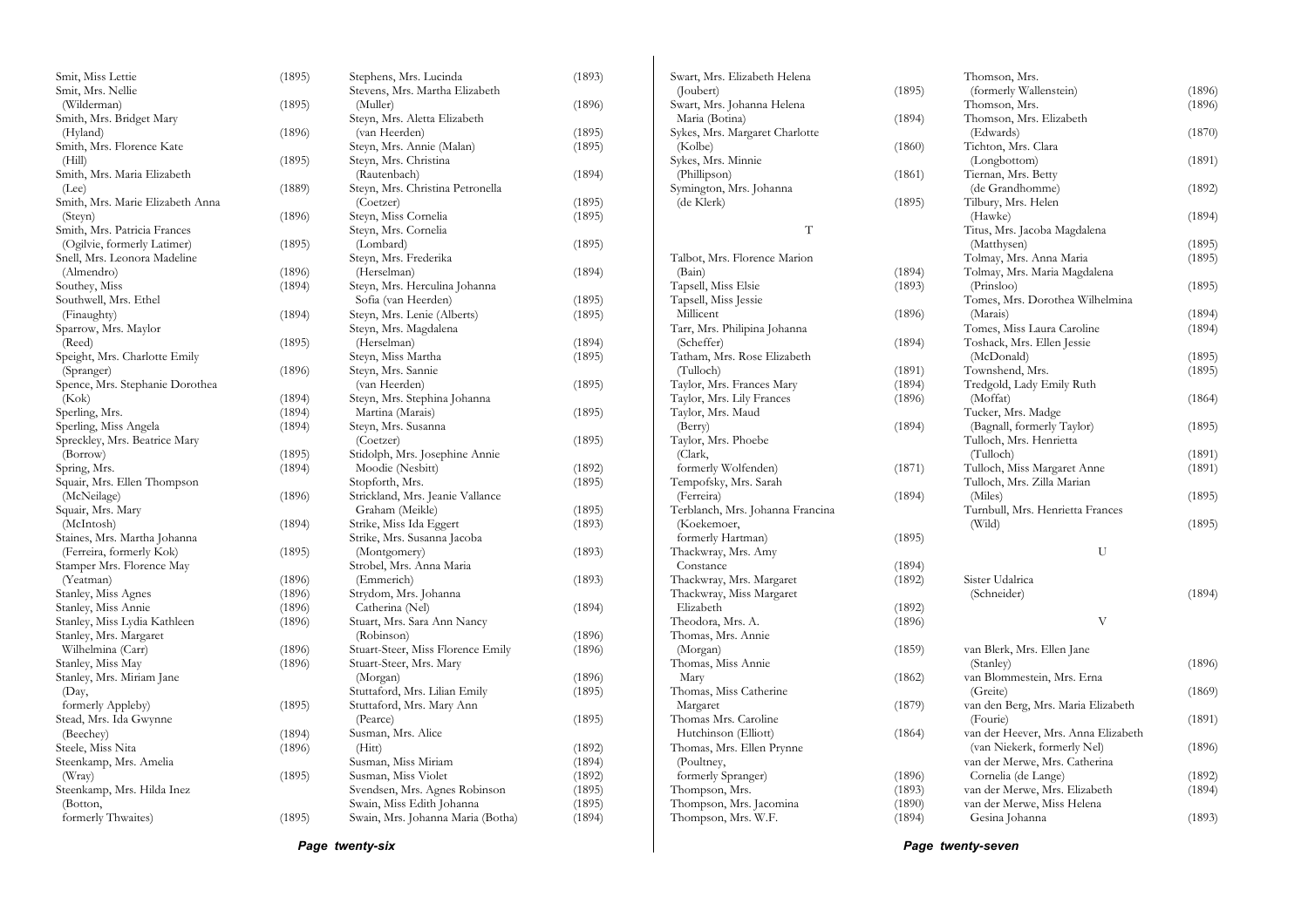| van der Merwe, Miss Susan           | (1894) | Viljoen, Mrs. Maria Catharina    |        |
|-------------------------------------|--------|----------------------------------|--------|
| van der Spuy, Mrs. Jeanette         |        | (Messer)                         | (1872) |
| Andrina (Dalton)                    | (1891) | Rev. Mother Vincent              |        |
| van der Struys, Mrs. Petronella     |        | (Schneider)                      | (1894) |
| Kathleen (Pretorius)                | (1895) | Vintcent, Mrs. Hester Elizabeth  |        |
| van Eden, Mrs. Dena Corelena        |        | (Myburgh)                        | (1894) |
| (Kamp)                              | (1896) | von Ahlefeldt, Baroness Gwenny   |        |
| van Eeden, Mrs. Anna                |        | Anne (Thomas)                    | (1866) |
| (Steyn)                             | (1895) | von Hirschberg, Mrs. Carine Emma |        |
| van Grim, Mrs. Maria                |        | (Ollsson)                        | (1895) |
| (de Jager)                          | (1895) | Vorster, Mrs. Jacoba (Steyn)     | (1894) |
| van Niekerk, Mrs. Christina W.M.    |        | Vorster, Mrs. Susanna Jacoba     |        |
| (van Eden)                          | (1895) | Henrietta (Montgomery)           | (1883) |
| van Niekerk, Ms Elizabeth           |        |                                  |        |
| Marina                              | (1895) | W                                |        |
| van Niekerk, Mrs. Isobela           |        |                                  |        |
| Magdalina                           | (1895) | Walker, Mrs.                     | (1895) |
| van Niekerk, Miss Josie             | (1895) | Walker, Mrs.                     | (1896) |
| van Niekerk, Mrs. Margaret Agnes    |        | Walker, Mrs. Cornelia            |        |
| (Brown,                             |        | (Boshoff)                        | (1895) |
| formerly Moodie)                    | (1892) | Walker, Mrs. Eliza Jane          |        |
| van Rensburgh, Mrs. Susanna         |        | (Watkins)                        | (1896) |
| Abigael Elizabeth Jacomina          |        | Wallace, Mrs.                    | (1895) |
| (Fourie)                            | (1895) | Wallenstein, Mrs. Jane Thislie   | (1894) |
| van Rooyen, Mrs.                    | (1872) | Walls, Miss Prudence Winifred    | (1896) |
| van Rooyen, Mrs.                    | (1893) | Walsh, Mrs. Mary                 |        |
| van Rooyen, Mrs. Jeanette Valentine |        | (formerly Waterson)              | (1890) |
| (Welensky, formerly Shillington)    | (1895) | Waltham, Miss Rhoda              | (1895) |
| van Rooyen, Miss Maria              | (1891) | Wardle, Mrs. Johanna             |        |
| van Rooyen, Mrs. Maria              |        | (Ludick)                         | (1894) |
| Margaretta (Vermaak)                |        | Wardle, Mrs. Marion              | (1891) |
| van Rooyen, Miss Sara Catherina     | (1879) | Warren, Mrs. Francis             |        |
| van Vuuren, Mrs. Johanna            | (1895) |                                  |        |
|                                     |        | (Garrod, formerly Knox)          | (1895) |
| Petronella (Jager)                  | (1895) | Warwick, Mrs. Lillian Jane       |        |
| van Zyl, Mrs. Jacoba Margrieta      |        | (Watson)                         | (1896) |
| (Kok)                               | (1894) | Washbourne, Mrs. Louisa          |        |
| van Zyl, Mrs. Johanna Margrieta     |        | (Lee, formerly Nel)              | (1890) |
| (Kok)                               | (1894) | Watmore, Mrs. Julia Tomlin       |        |
| Verey, Mrs. Marie                   | (1894) | (Ely)                            | (1894) |
| Vermaak, Mrs.                       | (1876) | Watson, Mrs. Jane Mary           | (1896) |
| Vermaak, Mrs.                       | (1889) | Watson, Mrs. Johanna Magdalena   |        |
| Vermaak, Mrs. Ellen Jane            |        | (Hamman)                         | (1896) |
| (Martin)                            | (1896) | Watt, Mrs.                       | (1896) |
| Vermaak, Mrs. Magdalena             |        | Watt, Mrs. Annie                 |        |
| Susanna (Bezuidenhout)              | (1896) | (Fisher, formerly Boalch)        | (1894) |
| Vermaak, Miss Sophie Adriana        | (1893) | Watters, Mrs. Ethel May          |        |
| Vermaak, Mrs. Sophia Alleta         |        | (Coates-Palgrave)                | (1896) |
| (Oosthuizen)                        | (1893) | Watts, Mrs. Marion (Lynn)        | (1891) |
| Vickerman, Mrs. Clara Jane          |        | Wayland, Mrs.                    | (1895) |
| (Illingworth)                       | (1894) | Webb, Mrs.                       | (1894) |
| Vigne, Miss Dorothy                 | (1895) | Webb, Mrs.                       | (1896) |
| Viljoen, Mrs.                       | (1894) | Webber, Miss                     | (1895) |
| Viljoen, Mrs. Gertrude              |        | Webster, Mrs. Annie              |        |
| (Myntjies)                          | (1884) | (Bezuidenhout)                   | (1895) |

Webster, Mrs. Sarah Louisa (Gobey) (1893) Webster, Mrs. Susara Cathrina Johanna (Odendaal) (1894) Wedepohl, Mrs. T. (Franke) (1892)<br>Weinberg, Mrs. (1893) Weinberg, Mrs. (1893)<br>Welch, Miss Anne (1895) Welch, Miss Anne Welch, Mrs. Frederica Elizabeth (Landsman) (1895) Welensky, Mrs. Leah (Ferreira) (1895) Wellandsen, Mrs. (1896) Wells, Mrs. Diana Carolina (van Eden) (1895) Wells, Mrs. Dorothy Gladys (Whyte) (1896) Wentworth, Mrs. Westbeech, Mrs. Cornelia Carolina (Gronum) (1875) Whiteford, Mrs. Margaret Elizabeth (Montgomery, formerly Cooper) (1894) Whiteheard, Mrs. Johanna (1895)<br>Whittle, Mrs. Kate (Eady) (1896) Whittle, Mrs. Kate (Eady) Whyte, Mrs. Florence Marion (Cowdray-Easton) (1895) Wienand, Mrs. Ada Johanna (Carinus) (1896) Wigg, Mrs. Jane Melville Conway (Fraser) (1896) Wild, Miss (1896) Wilde, Mrs. Cornelia Aletta (van Rooyen) (1890) Wilder, Mrs. Alice Wilder, Miss Clio (1893) Wiley, Mrs. Grace (Hurrell) (1892) Williams, Lady (1883)<br>Williams, Miss (1893) Williams, Miss (1893)<br>Williams, Miss (1894) Williams, Miss Williams, Mrs. (1895) Williams, Mrs. Alice Maud (Vickerman) (1894) Williams, Mrs. Bertha (Austin) (1893) Williams, Miss Charlotte Anne Ethelrida (1895) Williams, Mrs. Gertruida Magdalene (du Pessis) (1894) Williams, Mrs. Johanna Maria (Oosthuizen, formerly Engelbrecht) (1880) Williams, Mrs. Johanna Mary (1895) Williams, Mrs. Kathleen Mary Anne (Smith) (1896) Willis, Mrs. E. (1896)<br>Willis, Mrs. M.K. (1894) Willis, Mrs. M.K. Willoughby, Mrs. (1896)<br>Wilson, Mrs. (1890) Wilson, Mrs. Wilson, Mrs. Cecilia Katherine (Gibson) (1894) Wilson, Mrs. Julia Gladys (Madden, formerly Anderson & Kennedy) (1896) Wilson, Mrs. Louisa (Meyer) (1894) Wilson, Mrs. Lucy Mary Ann (1895) Wilson, Mrs. Margaret (Gibson) (1894) Wilson, Mrs. Margaret Maria (Blackler) (1894) Windell, Mrs. Magdalena Hendrina (Dalton) (1891)<br>Winship, Mrs. (1895) Winship, Mrs. (1895)<br>Wirtz, Mrs. Ray (Welensky) (1895) Wirtz, Mrs. Ray (Welensky) Withers, Mrs. Rebecca (Nason) (1893) Wolhuter, Mrs. Susara Catherina (Labuschagne) (1894)<br>Wood, Mrs. (Fraser) (1869) Wood, Mrs. (Fraser) (1869)<br>Wood, Mrs. (1880) Wood, Mrs. Wood, Mrs. Maria Amelia (Cooper) (1895) Woodbyrne, Mrs. (1893) Woods, Mrs. Margaret Marian (Beesley) (1895) Wool, Mrs. Martha (Coetzer) (1895) Woollacott, Mrs. Dorcas Barber (Cook) (1895)<br>Wray, Mrs. (1895) Wray, Mrs. Wrey, Mrs. Alice (Borton) (1895) Wright, Mrs. Mary (1895) Wright, Miss Rose Bell Maud (1895) Wright, Mrs. Ruby Felicia (Wentworth) (1894) Wymer, Mrs. Dorothy (Stockley) (1896) Y Yeatman, Mrs. Johanna (de Beer) (1896)<br>Sister Yolande (Kilrelly) (1892) Sister Yolande (Kilrelly) York, Mrs. Elizabeth Ruby (Bain) (1894) Young, Mrs. Jean Frances (Tulloch) (1891)

*Page twenty-eight* 

*Page twenty-nine*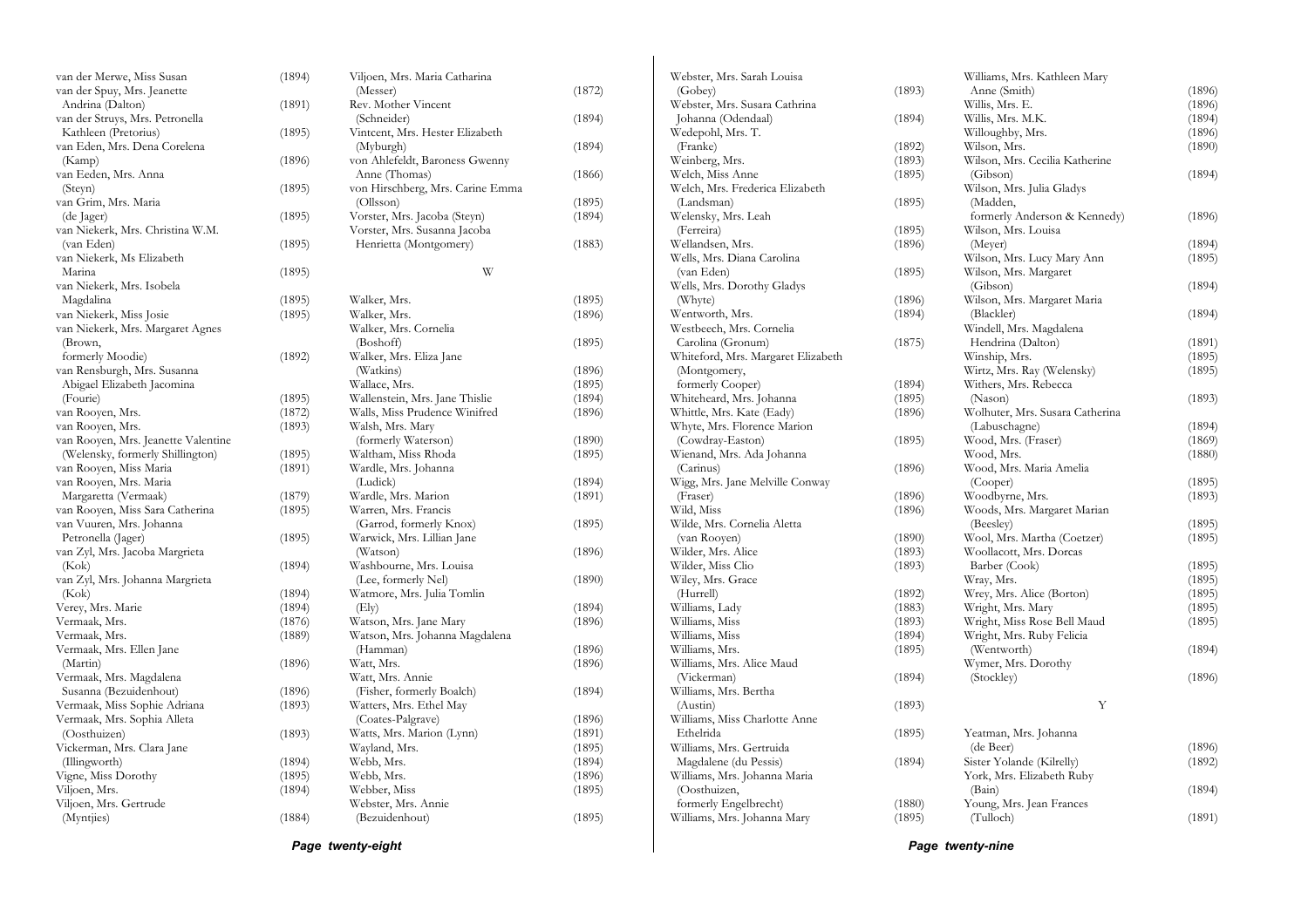Z

Zeederberg, Mrs. Hendrika Maria (Albasini) (1892)<br>Zietsman, Mrs. (1869) Zietsman, Mrs.

Cooke, Thomas Herbert, O.B.E.

Cranswick, Rev. Rupert Loraine

Ewing, Alastair MacKie

Goldhawk, Kenneth Oliver

Hickman, Col. Arthur Selwyn, M.B.E., C.St.J., Q.P.M.

Hurrell, Mrs. Angela

Jocelyn, Mrs. Joan Jennifer

King, Mrs. Emily Annie

Ransford, Dr. Oliver Neil

Tabler, Edward C.

Waddy, Mrs. Monica Grace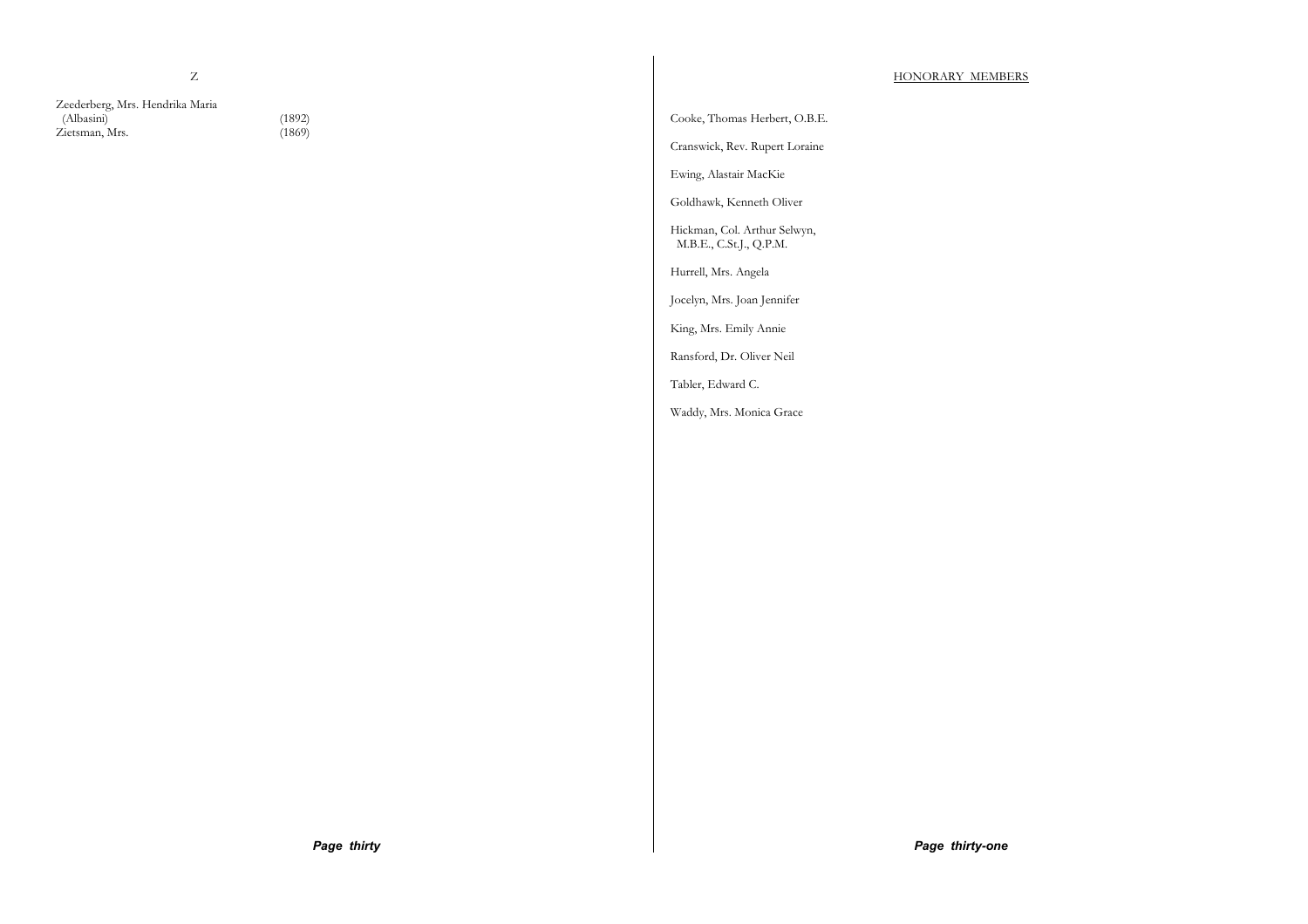#### FULL MEMBERS

A

Aaron, Mrs. Miriam (nee Wolffe) A'Bear, Mrs. Beverley Gail (nee Paxton) Acres, Ian Gunning Acres, Miss Lynette Acres, Mrs. Una Thora (nee Campbell) Adams, Frank Douglas Adams, Frederick Ward Adams, Miss Janet Winsome Adams, Roger Ward Adamson, Boyd Adamson, Mrs. Mary Grace (nee Cumming) Ade, Mrs. Elizabeth Frances (nee Barry) Ade, Geoffrey Athelstan Ade, Michael John Adlington, Mrs. Linda Elizabeth (nee Smith) Agulnik, Mrs. Ziona Ruth (nee Wolffe) Aitken-Cade, Mrs. Patricia Jean (nee du Plessis) Alan-Brown, Bernard Graham Alderson, Gerald Douglas Alderson, Mrs. Molly (nee Fitz-Gerald) Aldridge, Michael John Gordon Alers, Mrs. Frances Ethel (nee Wooler) Alexander, Mrs. Agnes Patricia Eileen (nee Tilbury) Alexander, Mrs. Althea (nee Peall) Alexander, Miss Anne Oriel Copeland Alexander, Mrs. Cathleen Anne (nee Bryan) Alexander, Edward Neville Alexander, Mrs. Hilda May Alexander, John Donald Copeland Alexander, Mrs. Mary Harriet (nee Squair) Alexander, Mrs. Pauline Ingrid (nee Osterberg) Alexander, Mrs. Rosemary Philippa (nee Lamb) Alker, Mrs. Margaret Mary (nee Squair) Allan, Mrs. Beryl Mary (nee Roberts)

Allan, Mrs. Colleen Ann (nee Southey) Allanby, Mrs. Sally Edith (nee Den) Allen, Mrs. Gillian Maureen (nee Zeederberg) Allen, Mrs. Sandra Helen (nee Duncanson) Amm, Mrs. Eleanor Lamb (nee MacDonald) Amm, Mrs. Gayle Ashbourn Andersen, Mrs. Anne Eleanor (nee Cleveland) Anderson, Mrs. Alison Margaret (nee Gibbon) Anderson, Dennis William Anderson, Mrs. Dorothea Helen (nee Wilde) Anderson, Mrs. Gillian Penelope (nee Coombe) Anderson, Mrs. Jacqueline Fay (nee Lawson) Anderson, James Trevor Anderson, Miss Lee Jane Anderson, Mervil Robert Anderson, Miss Shaunagh Kay Andraos, Mrs. Lucy Maud (nee Barbour) Angelbeck, Mrs. Maria Agnes Hedwig Angelbeck, Max Ernest Anthony, Mrs. Corinne Gertrude Crause (nee Boardman) Appelback, Mrs. Megan Sanby (nee Thomas) Armand, Frank Gustave Armstrong, Cecil John Armstrong, Colin Bruce Armstrong, Neville Duncan Armstrong, Mrs. Ramona (nee Steyn) Armstrong, Robert William Henry Arnold, Claude Henry Arnold, Derek George Lawrence Arnold, Mrs. Eunice Alice Dean Arnold, Mrs. Louise Penrose (nee Shere) Arnott, George Edmund Arnott, George Graeme Arnott, Laurence Raymond Arnott, Peter Bruce Arnott, Richard Colin Arnot, Robert Sydney Arton-Powell, John Llewellyn

Aschmann, Robert Harry Frederic Ascott, Mrs. Beryl Doris (nee Watt) Ashburner, Geoffrey Malcolm Ashburner, Gordon Howard Ashburner, Jack Burnett Ashburner, Lionel Harry Jack Ashburner, Roy William Jack Atkinson, Miss Deborah Patricia Atkinson, Geoffrey Alan Atkinson, Howard Alan Atkinson, Richard William Atkinson, Steven William Attwell, Mrs. Esther Christine (nee Grobler) Auret, John Cassidy Austen, Bruce Austen, John James Austen, Norman Robert Austin, Mrs. Constance Irene (nee Marshall) Aveley, Mrs. Colleen Patricia (nee Cumming) Aviv, Mrs. Carol Rose (nee Aaron) Aylward, Mrs. Margaret (nee Mullally) B Babb, Beric Johns Babb, Malcolm Farrar Babb, Nigel Ernest Babb, Mrs. Noreen Anne (nee Tomlinson) Badenhorst, Miss Alma Badenhorst, Mrs. Salmina Anna (nee Schoultz) Badenhorst, Thomas Baden-Powell, The Rt. Hon. Lord Bagehot, Mrs. Joan Marjorie (nee Davis) Baikie, Mrs. Ethel Norah (nee Smith) Bain, Graham Terrel Bain, Guybon Alexander Terral Bain, Mrs. Jane (nee Zeederberg) Baisley, Alister Bryan Baisley, Ivan Theodore

Baisley, Mrs. Mathilda Elfrieda

Baker, Mrs. Jean Somerville

(nee Posselt)

(nee Fyfe)

Ball, Mrs. Doreen Felicity Anne (nee James) Ballard, Mrs. Ruth Grace (nee Burrows) Balne, Walter Vincent Bouchier Baraf, Mrs. Muriel (nee Furse) Barber, Mrs. Mabel (Molly) Josephine (nee Vigne) Barber, Miss Patricia Josephine Barber, Patricia Valentine (nee Nicolle) Barbour, Alan Edward Barbour, Brian Douglas Barbour, Kevan Christopher Barbour, Mrs. Valerioa Catherine Bardo, Mrs. Shane Cecillia (nee Pike) Barker, Mrs. Olive Babette (nee Tait) Barlow, Mrs. Una Kathleen Mary (nee Perrins) Barnard, Brig. Herbert Barnard, Mrs. Ida Jean (nee Barnett) Barnard, Mrs. Marjorie Constance Barnard, Ronald Harry Grant Barnard, Mrs. Wendy May (nee Price) Barnes, Mrs. Audrey Clarice (nee Osmond) Barnes, Eric Barnet, Clive Richard Barnett, Frank David Grant Barnett, Wilfred Robert Barrand, George Harold Barrand, Matthew Ralph Barratt, Mrs. Gladys Rhoda (nee Daniel) Barratt, Grantley Stuart Barrie-Smith, Adam Patrick Barrow, Mrs. Vivienne Margaret (nee Shepherd) Barry, Benjamin Barry, Benjamin D'urban Estcourt Barry, Brian Valentine Barry, Frederick James Barry, James Renton D'urban Barry, Mrs. Janet Mary Barry, Mrs. Jean (nee Palmer) Barry, Miss Joan Marian Barry, Neil Channing Hamilton Barry, Percy Bailie Bartels, Mrs. Nancy Douslin Barton, Mrs. Carolynne Alicia (nee Elson) Basing, Mrs. Emily Edith (nee Montgomery)

Bassett, Jack Edward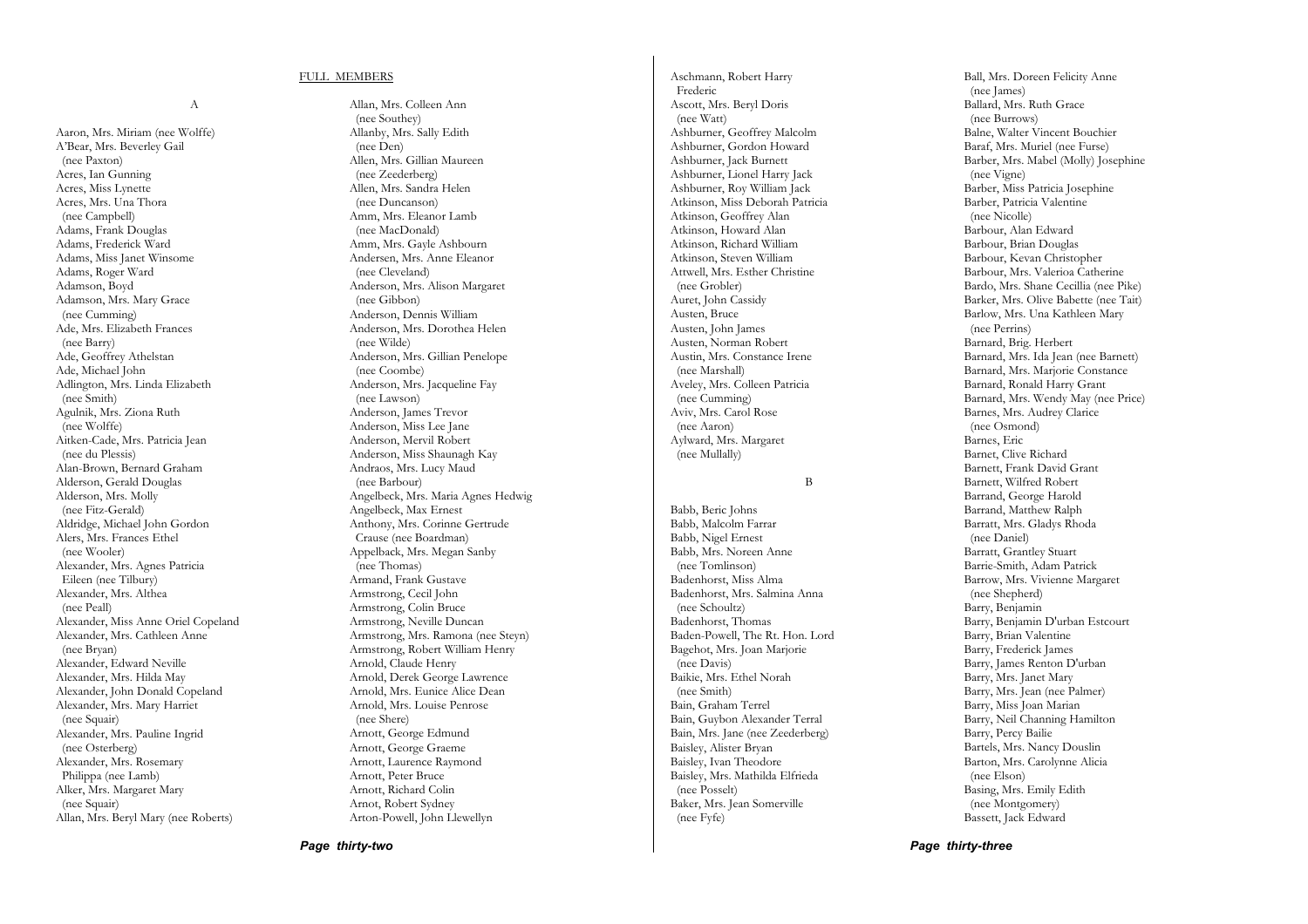Batchelor, Mrs. Beryl Angela (nee Bland) Bate, Richard Cyril Kingsley Haig Trail Bates, Basil Bates, Mrs. Janet Norah (nee Salter) Bathurst, Alan Chichele Bawden, Harry Desmond Bawden, Mrs. Joy Ulyth Baxendale, Oliver Robert Baxter, Mrs. Evelyn June (nee Salter) Baxter, Philip Courtney Baxter, Russell Gregory Baxter, Mrs. Susan-Leigh Bayliss, Mrs. May (nee Mountford) Beadle, Lady Olive Staley (nee Jackson) Beale, Christopher Stephen Paul Beale, Mrs. Gail Colleen (nee van Blerk) Beale, Gordon Frank Beale, William Fraser Beale, William Robert Fraser Beard, Mrs. Avis (nee Culverwell) Beattie, Mrs. Ivy Margaret (nee Main) Beck, Mrs. Gweneth Theresa (nee Skillen) Beck, Peter James Meiring Beck, Miss Rosemary Anne Meiring Becker, Mrs. Emily Philippa (nee Kok) Becker, Mrs. Margaret Irene (nee van Niekerk) Becker, Mrs. Norma Elaine (nee Linnow) Becks, Cecil Edward Talbot Becks, David George Becks, Ernest Redcliffe Becks, Francis John Becks, Francis Micheldean Becks, Stanley Howard Bedford-Shaw, Mrs. Coragh Jane (nee Gibbon) Beemer, Abe M. Begg, Mrs. Gillian Lea (nee Howman) Behn, Mrs. Dorothy Alice Bell, Mrs. Carol Sue (nee Adams)

Bell, Mrs. Frances Jessie (nee Kirkham) Bell, Howard Kirkham Bell, Mrs. Nicola Jean (nee Meikle) Bell, Mrs. Valerie (nee Slater) Bellasis, Anthony John Bellasis, John William Melville Bennett, Mrs. Anne Ivy (nee Wood) Bennett, Mrs. Joan May (nee Bain) Bennett, John Belingwe Bennett, John William Bennett, Louis Henry Bennett, Reginald Stuart Bennett, Mrs. Valerie Ann Benney, Mrs. Angeline Jeanette (nee Rouquette) Bennie, Mrs. Iris May Bent, Anthony William Beresford Bent, William Lawrence Berger, Bruce Karslake Berger, Gordon Bryan Harry Berger, Harry Richard Berger, Robert Cecil Berger, Maj. William Adolph, E.D. Berry, Alan William Berry, Donovan Spencer Berry, Glynn Donovan Kirkby Berry, Guybon Cumming Berry, Miss Janice Louise Berry, Mrs. Joan Florence (nee Talbot) Berry, John Roger Kirkby Berry, Mrs. Moyra Kathleen (nee Ewing) Bertram, Edmund Charles Bertram, Mrs. Eve (nee Cook) Bertram, Mrs. Grace Nicholl Bertram, Neville Rennie Bertram, Robin Best, Clifford Henry Bester, Andries Brink Bester, Mrs. Ida Roxina (nee MacDonald) Bester, William Johannes Botha Bettany, Mrs. Johanna Magdelina (nee Heckler) Betts, Mrs. Kathleen Lilian (nee Morris) Bey, Mrs. Zeta Broadhurst (nee Robertson) Bezuidenhoud, Mrs. Dorothea Petronella (nee du Plessis) Bezuidenhout, Hendrik Stephanus Bickle, Colin Lancaster Bickle, Mrs. Jennifer Helene Wilburn (nee Rudland)

Biffen, Eric Bryan Biffen, Gary Robert Biffen, John Nigel Gyfford Biffen, Nigel Thomas Bijsterveld, Mrs. Helga Nell (nee Stenslunde) Bilang, David Cyril Bilang, Mrs. Sharon Margaret (nee Williams) Birbeck, Colin Dunsmuir Birbeck, Mrs. Sheila Coard (nee Tucker) Birch, Mrs. Stella (nee McDonald) Birchall, Mrs. Evelyn Lois (nee York) Birss, Mrs. Lilian Maud (nee Tait) Bishop, Mrs. Esme Louise (nee Edwards) Bishop, Mrs. Irene (nee Posselt) Black, Charles Walter Black, Ronald Frederick Blackman, Mrs. Carolyn Beryl (nee Castle-Ward) Blackwell, Mrs. Faith (nee Sunter) Bland, Mrs. Audrey (nee Scot-Russell) Bland, Brownlee Walker Bland, Kenneth Colin Bland, Lindsay Browning Bland, Patrick Cunningham Blandy, Mrs. Joyce (nee Baragwanath) Blatch, Mrs. Deidre Carol Elizabeth (nee Bragge) Blatch, Derek Hewitt Blatch, Neville Herbert Block, Mrs. Elizabeth Zena (nee Robinson) Bloomhill, Mrs. Greta (nee Falk) Blowers, Mrs. Mary Ruth (nee Winslow) Blumenthal, Dr. Barry Blumenthal, Mrs. Beryl Aileen (nee Graham) Blumenthal, Dr. Ian Blyth, Geoffrey William Wynne Blyth, Mrs. Ivy Alice Marjorie (nee Barker) Boardman, Cecil Crause Boardman, Cecil John Crause

Boardman, Miss Diana Elvah Boardman, Neville Crause Boardman, Neville Winston Crause Boardman, Patrick Basil Crause Bolze, Adrian Mark Bolze, Louis William Bolze, Simon Louis Bonandrini, Mrs. Cecilia Maureen (nee Wilde) Bond, Mrs. Gladys Maud (nee Soutter) Bondi, Mrs. Jennifer Mary (nee Thurlow) Borlase, Mrs. Nora Ann (nee Lancaster) Botha, Mrs. Lorraine Edna (nee Wienand) Botha, William Andrew Leslie Botton, Brian Vivian Botton, Christopher John Botton, Derek Botton, Garth Botton, Graham Vivian Botton, Hilton Graham Botton, Miss Karen Lesley Botton, Keith John Botton, Mrs. Maria Aletta (nee Botha) Botton, Mrs. Patricia Anne (nee Jeffreys) Boulter, Glyn Terence Bourlay, Christopher Welland Bourlay, Mrs. Patricia Mathilde (nee Green) Bourne, Charles Anthony Bourne, Anthony Edward Bower, Mrs. Phyllis Vivian (nee Walker) Bowes, Mrs. Gilliam Geraldine (nee Park) Bowker, Brian Bowker, Mrs. Elizabeth (nee Hoffman) Bowley, Norman Barton Bowman, Mrs. Beryl Mary (nee Rattray) Boyd, Mrs. Gladys Ray (nee Morris) Boyd, Mrs. Marlene Ann Boyd-Clark, Cecil Boyd-Clark, Gerald Charles Boyd-Clark, Michael John Boyd-Clark, Mrs. Sybil Fitzmassy (nee Dawson) Boyes, Harold Barry Bradley, Mrs. Amy Kathleen (nee Dollar)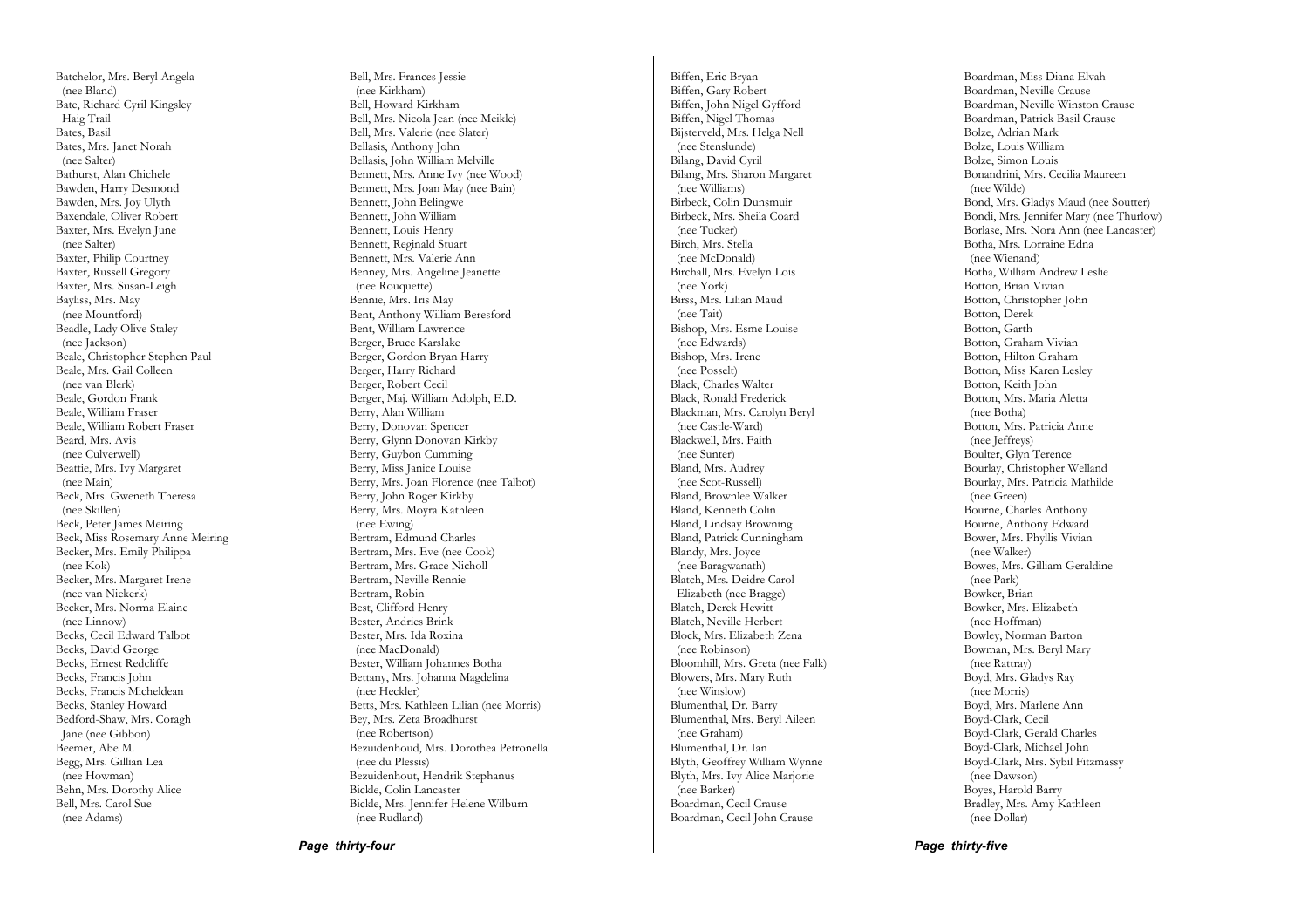Bradley, Benjamin Gerald Bradley, Stuart Hubert Bradnick, Frederick William Bradnick, Robert Stanley Bragge, Beresford Anthony Ronayne Bragge, Mrs. Ida Florence (nee Holl) Bragge, John Harry Ronayne Bragge, William Meredith Ronayne Brakspear, Anthony Nicholas Brakspear, Bryan Anthony Brakspear, Mrs. Evelyn Mary (nee Sanderson) Brakspear, Mrs. Peta-Anne (nee Jones) Brannigan, Mrs. Noreen Margaret (nee Mullally) Bray, Basil Oliver Bray, Mrs. Merrie Lynne Richardson (nee Hulley) Braybrooke, Philip Wynne Braybrooke, Mrs. Virginia Anna Hazelhurst (nee Plenderleith) Breare, David James Breare, Mrs. Inez Mary (nee Edwards) Breare, William Edward Brent, Noel John Brett, Mrs. Brenda Margaret (nee Jaffray) Brewer, Alfred Dalton Brewitt, Mrs. Jill Mavis (nee Alexander) Bridge, Mrs. Joan Leah (nee Welensky) Bridger, Thomas John Sidney Brine, Mrs. Helen Mary Brint, Mrs. Cynthia Joan (nee Watt) Britstone, Mrs. Lorna (nee du Preez) Brockman, Grant Leo Broderick, Charles Cecil Broderick, C.R. Bromhead, Mrs. Frances Lilian (nee Corbett) Bromilow-Downing, Mrs. Nancy Gwendoline (nee Griffith) Bromley, Mrs. Elizabeth Mary (nee Jack) Brooke-Mee, Charles Holroyd Brooke-Mee, Graham Lawrence Brooke-Mee, James Lawrence Brooke-Norris, Sisson

Brooks, Mrs. Emily Rosa Mary (nee Maritz) Broom, David Robert Broom, Mrs. Eva Jessie (nee Harvey) Broom, Geoffrey William Broom, John Broome, Samuel Robert Brough, Mrs. Lilian Ruth Voullaire (nee Campbell) Browell, Mrs. Colette (nee Kok) Brown, Mrs. Adeleana Amelia (nee Darch) Brown, Mrs. Barbara Colleen (nee Talbot) Brown, Mrs. Eileen Penny (nee Ade) Brown, Mrs. Eleanor M. Brown, Mrs. Georgina Mary (nee FitzPatrick) Brown, Mrs. Jane Brownlee (nee Brownlee-Walker) Brown, Mrs. Jennifer Mary Christian (nee Warren) Brown, John Tweddle Brown, Leslie William Brown, Mrs. Patricia Lynne (nee Rorke) Brown, Richard William Brown, Robert Harvey Brown, Robert Harvey, Jnr. Brown, Mrs. Sonia Vicki Rixon (nee Hayes-Jones) Browne, Filmer Honeywood Browne, James Hill Browne, Vernon Anthony Dennison Browne, Vernon Dennison Brownie, Mrs. Joyce Orleigh (nee Ingle) Brownlee-Walker, Anthony Ross Brownlee-Walker, Charles Francis Brownlee-Walker, Ross Brunette, Mrs. Doreen Lilian Elsie (nee Barker) Bryan, Patrick Barry Bryant, Mrs. Louisa Harriet (nee Streak) Bryer, Mrs. Dorothy (nee Kollenberg) Bryon, Mrs. Cynthia Margaret (nee Whyte) Bryson, Mrs. Audrey (nee Bowker) Buckland, Mrs. Hazel May (nee Phipps) Buckley, Mrs. Margaret Mary (nee Maritz) Bull, Clive Beauchamp Bull, Robin Alexander Beauchamp

Burdett, Ellen Mary (nee Main) Burmeister, Mrs. Heather (nee Chambers) Burnet, Gordon Stewart Burnett, Mrs. Eileen Margaret (nee Davis) Burns, Mrs. Jean Patricia (nee Dollar) Burrows, Charles Harry Burrows, Harry Henderson Burrows, Miss Irene Burrows, Mrs. Joan Marjorie (nee Fitt) Burrows, Norman Alexander Burrows, William Angus Burt, Mrs. Annie Margaret (nee Potgieter) Burt, Charles Edward Burt, Mrs. Cheryl Yvonne (nee van Blerk) Burton, Allister Ebbage Burton, Miss Diana Lynne Burton, Noel Ernest Bushell, Miss Avril Sylvia Bushney, George Henry Bushney, Mrs. Martha Matilda Buske, Peter Christian Butcher, Mrs. Gillian Mary (nee Savage) Butler, Mrs. Kathleen (nee Bradley) Butt, Mrs. Eva Maud Butterworth, Mrs. Leonie Marguerite (nee Botha) Button, Oswald Sydney Buttress, Mrs. Noeline Edith (nee Barry) Buttress, Peter Carlton Byerley, Mrs. Dorothy Enid (nee Soutter) Byrne, Mrs. Joan (nee Bradnick) C Cadiz, Mrs. Meriem Margaret (nee Holderness) Cadman, Arthur Camors, Mrs. Dorothy Alison (nee Carnegie) Campbell, Andries Johannes Campbell, Douglas Marshall Campbell, Edmund Ross Duncombe

Campbell, Mrs. Isabel Ellen (nee Boyd-Clark)

#### Campbell, Mrs. Judith Ann (nee Wolton) Campbell, Mrs. Lilian Hope (nee Lee) Campbell, Marshall Campbell, Mrs. Millicent Augusta (nee Wright) Campbell, Mrs. Rosemary Prudence (nee Somerset) Campbell, Mrs. Ursula Margaret (nee Driver) Cannell, William Arthur Ramsey Carhart, Mrs. Maureen Vesey (nee Alderson) Carlisle, Ian Richard Carnegie, Alan Carnegie, Balfour John Carnegie, Balfour Johnston Carnegie, Bernard Arnold Carnegie, Dr. David Alexander Kitchin Carnegie, Ian Arthur Thomas Carnegie, Unwin Michael Carrick, Mrs. Jennifer Douglas (nee Pepper) Carroll, Mrs. Esther Maria (nee Booyens) Carroll, Michael John Booyens Carruthers, Leslie Raymond Carruthers, Raymond Vivian James Carruthers-Smith, Richard Carruthers-Smith, Richard Anthony Carstens, Mrs. Gloria Hazel (nee van Blerk) Carter, Mrs. Ida Winifred (nee McAdam) Carter, Mrs. Johanna Elizabeth (nee Wray) Cary, Mrs. Ann Elizabeth (nee Booyens) Cary, Francis Percival Cary, Lucius Edward Offley Cary, Robert Charles Cary, Walter Henry Stewart Cary, William Richard Casciati, Miss Belinda Ann Dorothy Casciati, Mrs. Betty Louise (nee Rudland) Casciati, Miss Renata Louise Caspareuthus, Reinhold Ferdinand Castle-Ward, Mrs. Beryl Mavis (nee Osmond) Castle-Ward, Nigel Cator, Anthony Ralph Cavers-White, Mrs. Pamela (nee Smith)

*Page thirty-seven*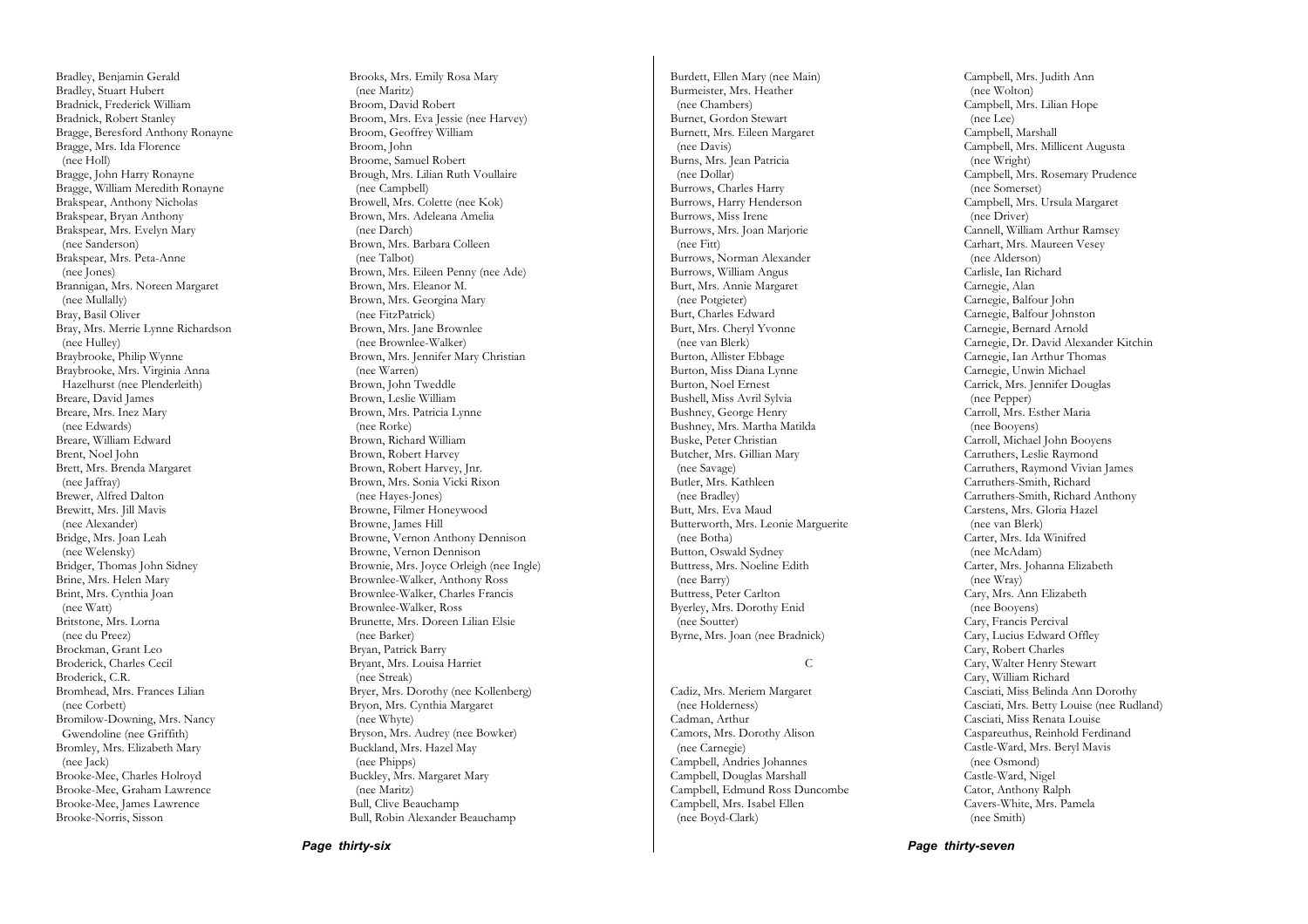Cazalet, Henry Devereux Cazalet, Philip Chalmers, Cecil James Chalmers, David Stuart Chambers, Miss Beryl Chambers, Miss Louise Chambers, Mrs. Mary Evelyn (nee Foreman) Chambers, Noel Laurence Champken, Miss Lucy Emma Chapman, Mrs. Cheryl Jean (nee Nor man) Charles, Mrs. Roberta Nell (nee Brown) Charlesworth, Mrs. Denise Ray (nee Green) Chataway, Anthony Drinkwater Chevallier, Mrs. Patricia (nee Chalmers) Child, Harold Foster Tamplin Childes, Edgar Davey Childes, Mrs. Elsie (nee Stephens) Childs, Ivor Keith Christenson, Mrs. Susanna (nee Odendaal) Christie, Mrs. Mary (nee Palmer) Clark, Mrs. Aelma (nee McDonald) Clark, Mrs. Gillian Grace Escombe (nee Wolhuter) Clarke, Mrs. Ann Mary Dorothy (nee Bezuidenhout) Clarke, Mrs. Anne (nee Talbot) Clarke, Mrs. Susan Cecile (nee Talbot) Clay, The Hon. Mrs. Betty (nee Baden-Powell) Clay, Nigel Gerard Arden Clement, Mrs. Margaret Hilary (nee Singer) Clements, John Clements, Miss Muriel Maud Cleminson, Mrs. Geraldine Mary (nee Nelson) Cleminson, Lawrence John Cleveland, Alderman Hon. Ralph Milton, O.B.E., O.St.J., K.S.G. Cliff, Miss Diana Norma Cliff, Mrs. Vera Veronique (nee Harris) Clinkskel, Miss Barbara Ann Clinkskel, Mrs. Kathleen Annie (nee Trask)

Clinkskel, Mrs. Pamela Molly Clinton, Mrs. Edith (nee Napier) Clinton, Michael Napier Clinton, Roderick John Clinton, Mrs. Rosemay Jane (nee Seymour) Cloete, Mrs. Aledia (nee Bradnick) Cloete, Miss Berenice Anticlea Cloete, Mrs. Moira (nee Steyn) Cloete, Stephen William Clough, Mrs. Catherine Elizabeth (nee Smith) Clow, Mrs. Lynette Jean (nee Snelgar) Cobban, Mrs. Anne Harriet (nee Watson) Cobbett, Mrs. Gwynra Gaile (nee Robins) Cochrane, Mrs. Rosemary Josephine Anne (nee Caine) Cockbill, Mrs. Ann (nee Carnegie) Cockburn, Mrs. Brigid (nee Whiley) Cockcroft, Mrs. Doreen Elaine Elizabeth (nee Hughes) Coetsee, Mrs. Verna Maud (nee van Blerk) Coetzee, Harry Johannes Coetzee, Jan Izak Cornelius Coetzee, Mrs. Nel Columbkille (nee Carroll) Coetzer, David Petrus Coetzer, Mrs. Hellas Colbourne, Mrs. Althea Mary (nee Wharton) Coleman, Arthur William Hunt Coleman, David Hugh Somerville Coleman, Mrs. Dianne Irene (nee Reimer) Coleman, Gerald Arthur John Coleman, Mrs. Jean Rose (nee Thornborrow) Coleman, Miss Margaret Ada Coleman, Ray Somerville Coleman, Robert Ernest Colin, Mrs. Heila Magdalena (nee van der Struys) Colin, Leonard Rex Colin, Mark Henry Colin, Raymond Wayne Collins, Mrs. Audrey Ann (nee Nicholson) Collins, Dudley Charles Collins, Mrs. Erica Rose (nee Lovemore) Collins, Jonathan

Colman, Mrs. Constance Anne (nee Johnstone) Colyn, Mrs. Aimee Stella (nee Finch) Comer-Crook, Mrs. June Ann (nee Pitzer) Congdon, Frederick Arthur Robert Conn, Andrew Alexander Conn, Miss Judy Margaret Conn, Mrs. Marjorie Elizabeth Conn, Mrs. Nora Christian (nee Chalmers) Connor, Mrs. Evelyn Dawn (nee Pratt) Conolly, Andrew Conolly, Osment Joseph Conolly, Thomas Gavin Cooper, Dennis Alfred Lermitte Cooper, Mrs. Dorothy (nee Rudland) Cooper, Mrs. Patricia Eileen (nee Sansom) Coote, Mrs. Elizabeth Esther Hildred (nee Vialls) Cornwall, Mrs. Frances Dorothy (nee Fath) Costopoulos, Alex Philip Costopoulos, Mrs. Debra Gail (nee Smith) Cotton, Mrs. Patricia Dulcie (nee Day) Coulson, Alastair Frank Coulson, Bruce Stanley Coulson, Mrs. Cheryl Anne (nee Biffen) Coulson, Mrs. Stella Mary (nee Richardson) Coulson, Stewart Arthur Court, Mrs. Edna Ray (nee Wood) Court, Nigel John Courtney, Mrs. May Margaret (nee Berger) Cousins, Mrs. Anne-Maria (nee Bourlay) Coutts, James David Watt Cowan, Mrs. Anne Cherith (nee Milne) Cox, Mrs. Sandra Lilian (nee Webster) Coxwell, Mrs. Anna Norah Clara Beevor-Reid Coxwell, Christopher Edward Coxwell, Edward Charles Felix

Coxwell, John Stanley Leonard Coxwell, Robert Francis Hilary Denis Coxwell, Miss Rowena Winifred Gwen Coxwell, William Robert Esmond Coxwell-White, Mrs. Jenifer Ann Frances (nee Coxwell) Craigie, Mrs. Margaret Maie (nee Woollacott) Crampton, Mrs. Marjorie Montgomery (nee Basing) Cran, Mrs. Mary Stuart (nee Ringer) Cranswick, Andrew Noel Cranswick, Mrs. Kathleen (nee Hazelhurst) Cranswick, Philip James Craven, Edwin George Craven, Percival Charles Philpott Crawford, Cavin Ryss Crawford, John Lindsay Crawford, John Montgomery Cremer, Bruce Arthur Cremer, Mrs. Elizabeth Louise (nee Driver) Cremer, John Henry Cripps, Miss Angela Cripps, Derrick Cripwell, Kenneth Richard Cripwell, Mrs. Loraine (nee Cranswick) Croll, Mrs. Judith Cromar, Don James Strachan Cromar, Lewis Strachan Crombie, Alexander Wilson Cronwright, Mrs. Cynthia Kay (nee Burton) Cronwright, Miss Emma Kinton Cronwright, Fairbairn Crook, Mrs. Ethel Rebecca (nee Withers) Cross, Arthur Dunbar Cross, Miss Eileen Ruby Cross, Mrs. Helen Temple (nee Dunbar) Cross, Kenneth Sidney Croukamp, Mrs. Olphina Adriana (nee Matthysen) Crous, Denis Arthur Crous, Mrs. Mary Stuart Katherine (nee Corbett) Crowther, Clifford Keith Anthony Crowther, Mrs. Kathleen Elma (nee Gibb) Crowther, Mrs. Norah Maureen (nee Anderson)

*Page thirty-eight* 

*Page thirty-nine*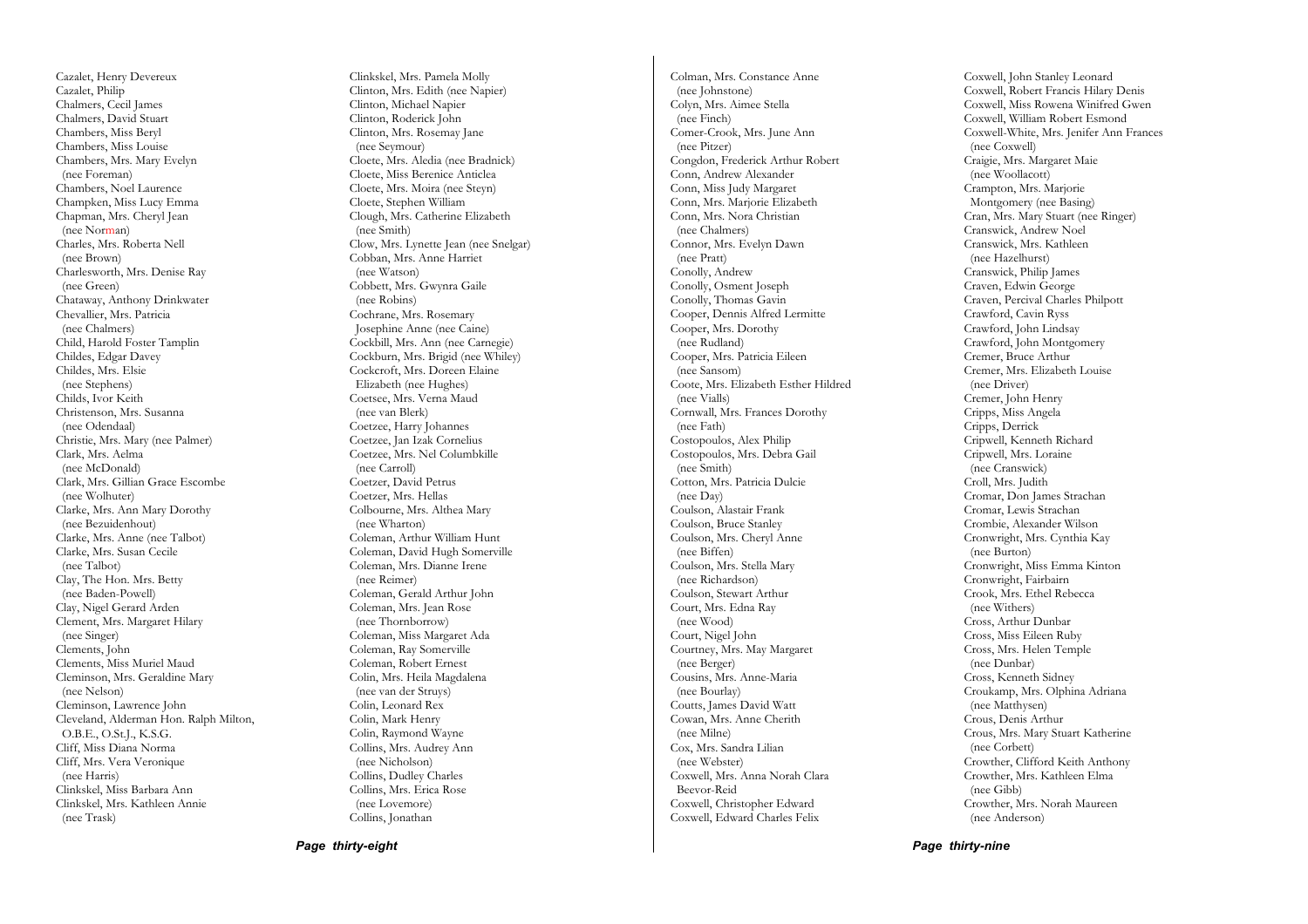Culverwell, Dudley Dennill Cumings, Sir Charles Cecil George, K.B.E. Cumins, Mrs. Alida Maud (nee Slot) Cumming, Mrs. Ada Petronela (nee van Zyl) Cumming, Mrs. Constance (nee Munger) Cumming, Mrs. Frances Margaret (nee Dawson) Cumming, Gavin McIntosh Cumming, George Laird Cumming, Guybon Cumming, Hilton Guybon Cumming, John Cumming, John Cumming, Keith Cumming, Miss Maureen Alice Cumming, Noel Cumming, Mrs. Nora Evelyn (nee Roberts) Cumming, Miss Norah Kathleen Cumming, Roualeyn Gordon Cumming, William McCreadie Cunard, Mrs. Beryl Vivien (nee Talbot) Cunliffe, Mrs. Edith Nena Mary Marriott (nee Kenny) Cunningham, Arthur John Cunningham, Basil Melville Cunningham, Frank Arthur Cunningham, Mrs. Maureen June (nee Presmag) Curnow-Baker, Mrs. Dorothy Mary (nee Young) Curnow-Baker, Gordon Douglas Curram, Mrs. Mildred (nee McMurray) Curie, Mrs. Jennifer Dorothy (nee Rorke) Cuttler, Mrs. Kay (nee Smith) Czarnikow, Mrs. Florence (nee Acutt)

#### D

Dabbs, Mrs. Patricia Joy Moncur (nee Harris) Dabbs, Simon John Douglas Dacomb, Geoffrey Charles Dakyn-Hockin, Mrs. Primrose (nee Maddocks) Dale, Mrs. Noreen Rhoda (nee Morgan) Dale, Raymond Bernard Dale-Jones, Mrs. Daphne Margaret (nee Hutchinson)

Daly, Marcus Louis Daniel, Mrs. Dorothy Nita (nee Lloyd) da Silva, Mrs. Suzanne Margaret (nee Nicodemi) Davey, Anthony Brian Davey, Mrs. Ivy Margaret (nee Phipps) Davey, Mrs. Sarah Jane (nee Leask) Davie, Robert James Davies, Mrs. Denise Elizabeth (nee Copley) Davies, Mrs. Florence Edith Malga (nee Davison) Davies, Norman Searle Davies, Richard William Price Davies, Mrs. Rosalyn Dawn (nee Brownlee-Walker) Davis, Mrs. Ethel (nee Frost) Davis, Gerald Davis, Mrs. Gillian Mary Copeland (nee Alexander) Davis, Henry Jonkin Davis, John Davis, Lance Davis, Michael John Davis, Morley Davis, Mrs. Sylvia Emily (nee Cripps) Davison, Brian Fettes Davison, Mrs. Sylvia Stella (nee Morris) Davison, Mrs. Vera (nee Nielson) Davison, Wyn Fettes Dawson, Mrs. Anne Atherstone (nee Dawson) Dawson, Elric Dermot Fitzmassy Dawson, Mrs. Janet Marion (nee du Preez) Dawson, Mrs. Joan Fleur (nee Fischer) Dawson, John Dermot Elric Dawson, Miss Kathleen Dawson, Mrs. Margaret Edith (nee Robertson) Dawson, Dr. Wendy Fitzmassy Day, Edwin Charles Day, Frederick Warren Day, Ronald Frederick Richard Day, William Peter Dean, Mrs. Audrey (nee Slater-Brown) Deary, Mrs. Dorothy Mabel (nee Ade) Deary, Mrs. Marjory (nee Campbell) de Beer, Basil Aubrey de Beer, Billy Houlton de Beer, Christian Mertin Ludwig de Bourbon, Mrs. Linda Rose (nee Idensohn)

de Bruijn, Hendrik Steyn de Bruijn, Mrs. Johanna Catherina (nee Schoultz) de Bruijn, Juri Johannes de Bruijn, Louis Jacobus de Bruijn, Miss Marie Louise de Bruijn, Mrs. Martina Louisa (nee Moolman) de Bruijn, Pieter Francois de Bruijn, Pieter Francois Deetlefs, Arnold Jacobus Deftereas, Mrs. Oriel Myrl (nee Morris) de Gray Birch, John de Kock, Mrs. Emma (nee Martin) D'Elia, Mrs. Sherrol-Lyn (nee Hickey) Den, Ian Dennis, Glyn Arthur Dennis, Mrs. Mary Maureen Dent (nee Wilson) de Smidt, Mrs. Philippa Anne (nee Porter) de Smidt, Walter John de Villiers, Colin Peter de Villiers, Mrs. Pamela Esme (nee Haddon) Dewar, Mrs. Amy Joey (nee Morris) Dewdney, Mrs. Margery Susanne (nee Arnott) de Wet, Guy Denzel de Wet, Mrs. Norah Jane (nee Stamper) de Wet, Peter Anthony Dibb, Mrs. Catherine Emily (nee Wightman) Dickinson, Hubert George John Dickinson, Thomas Frederick Dietrechsen, Mrs. Desia Mary (nee Smith) Dilley, Mrs. Eva Olive (nee Wright) Dimond, Mrs. Esme Alida (nee Cumins) Dineen, John Frederick Dineen, Mrs. Ruth Margaret (nee Alker) Dipper, Mrs. Pamela Moxon (nee Greenfield) Divine, Miss Anne Ruth Dollar, Duncan Anthony Dollar, Frank Edward Dollar, Ian Edward Dollar, John Richard Dollar, Michael John Nankervis Dollar, Noel Frank

Dollar, Richard Brian Dollar, Royce Ogilvie Dollar, Trevor Duncan Dollar, Miss Wendy Anne Doman, Edward Anthony Doman, Mrs. Jill Vivienne (nee Jones) Doman, Mrs. Lilian Anna Susaana (nee Nauhaus) Donald, Mrs. Moreen (nee Cremer) Donen, Mrs. Thelma (nee Nielson) Dopheide, Mrs. Diana Susan Rebecca (nee Normand) Doran, Mrs. Rosemary (nee Shaw-Twilley) Douglas, Mrs. Mary May (nee Wilson) Douglas, Mrs. Susanna Johanna Alletta (nee van der Struys) Doune, The Lord Dowling, Mrs. Jessie Agnes (nee Idensohn) Downing, Geoffrey Harry Drake, David Spencer Driver, Mrs. Constance Mary (nee Lovemore) Driver, Harry William Driver, Ralph Edward Driver, Walter Henry Drummond, Mrs. Joan Patricia (nee Hepburn) Dryden, Mrs. Gillian Doris (nee Moodie) du Bois, Mrs. Barbara Ann (nee Schlachter) Ducane, Mrs. Daphne Iris (nee Johnson) Duffus Smith, Graham Edward Harold Duffus Smith, Mrs. Margaret Jessie Irene (nee Flanagan) Duffy, Clifford Gavan Dugmore, Mrs. Eugenie Minnie Gorrie (nee Douslin) Dugmore, Herbert Balfour John Duly, Bryan Charles Duly, Charles Harris Duly, William Cecil Dumbleton, Norris Ayliff Duncan, Mrs. Ottolie (nee Sykes) Duncanson, Miss Lynne Catherine Duncanson, Mrs. Sybil Myrtle (nee Bennie)

*Page forty-one*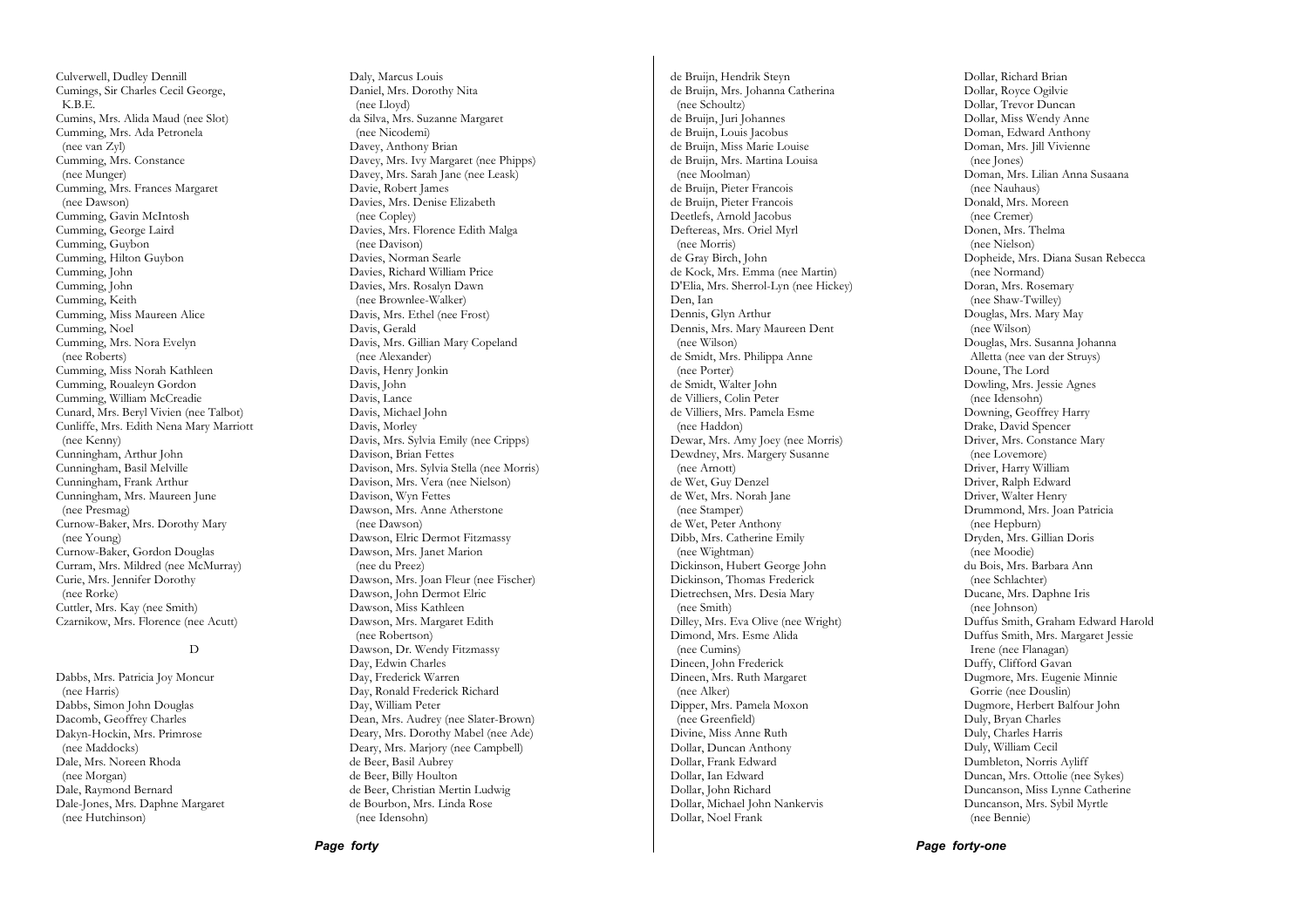Duncombe-Campbell, Owen Ivor Dunley-Owen, Arthur Hugh Upcher Dunlop, Glen Campbell Stent Dunlop, John Andrew Blackadder Dunlop, Mrs. Sarah Sydney (nee Stent) du Plessis, Christopher Goddard du Plessis, Daniel Petrus du Plessis, Petrus Johannes du Plooy, Dirk Wouter Duppa-Whyte, Mrs. Wendy Avril (nee Whyte) du Preez, Charles Frederick du Preez, Gert Petrus du Preez, Hal du Preez, Mrs. Maria Magdalena (nee Moolman) du Preez, Miss Penelope Lorna du Preez, William Michael Myhill du Toit, Mrs. Elizabeth Gertruida (nee Martin) Duxbury, Mrs. Florence Maud (nee Harvey)

E

Eade, Mrs. Julia Morris (nee Marsh) Eardley, Mrs. Stella Mabel (nee Winson) Ebbage, Cyril Irving Ebbage, Miss Elizabeth Sheila Eddy, Mrs. Colleen Mary (nee Sullivan) Eddy, Deryck Scott Edmond, Mrs. Cynthia Faith (nee Roberts) Edmonds, Mrs. Mary Elizabeth (nee Stewart) Edwards, David Ronayne Edwards, Denis Ivor Vyvyan Edwards, Herbert Orlando Edwards, John Joseph Edwards, Mrs. Lynne (nee Jelliman) Edwards, Orlando Llewellyn Edwards, Robert Geoffrey Edwards, Robert Ivor (Pat) Edwards, Mrs. Rosemary (nee Withers) Edwards, Mrs. Sherill Marion Talbot (nee Davies)

Edwards, Stanley Edwin Edwards, Victor Douglas Edwins, Mrs. Esther Mary (nee de Jager) Edwins, Julian Frederick Eigner, Mrs. Elizabeth Gertruida (nee Viljoen) Eldridge, Mrs. Carole Josephine (nee Peake) Eliasov, Mrs. Peggy (nee Rubenstein) Elkington, Miss Alma Lorraine Elkington, Mrs. Elsie Petronella (nee Lategan) Elkington, Mrs. Rosemary Jean (nee Tones) Ellerman, Mrs. Sarah Isobel (nee Pretorius) Elliott, Mrs. Constance Elizabeth (nee Mallett) Elliott, Frederick George Elliott, Mrs. Maureen Ruth (nee Birbeck) Elliott, William Henry Ellis, Arnoldus Francois Ellis, Arnoldus Francois, Jnr. Ellis, Patrick Hendrick Ellman-Brown, Mrs. Frances Margaret (nee Scott) Elson, Mrs. June Annette Dawson (nee Roberts) Elson, Miss Mary Ann Ely, Richard Harold Emmerson, Mrs. Hannah Elizabeth (nee Douglas) Emmerson, John Gordon Engelbrecht, Andrew Alexander Engelbrecht, Barend Frederick Engelbrecht, Charles Murray Engelbrecht, David Henry Engelbrecht, Keith Murray Engelbrecht, Miss Louise Anne Norma Engelbrecht, Michael Martin Engelbrecht, Peter William Engelbrecht, Miss Susan Elizabeth Erasmus, Mrs. Phyllis Rylda (nee Watson) Ervine, Mrs. Judith Mary (nee Den) Eva, Herbert John Evans, Mrs. Agnes Sarah (nee Withey) Evans, Mrs. Cecilia Aline (nee Lewis)

Evans, David John Evans, Mrs. Jennifer Mary June Huntly (nee Shaw) Evans, Peter Henry Evans, Rodney Desmond Everard, Mrs. Maud Everett, Mrs. Elsie Mavis (nee Congdon) Ewing, Angus Duncan Perrins Ewing, Blair Vincent Ewing, Ian Mackie Ewing, Mark Bayliss Ewing, Mrs. Molly (nee Ashburner) Ewing, Neil Allardyce Eyre, Mrs. Judy (nee van Moerkerken) F Farmar, Mrs. Winifred Beatrice (nee James) Farmar, Miss Winifred Mary Joy Farrell, Mrs. Muriel Hellen (nee Clements) Faulder, Mrs. Fay Mary (nee Titterton) Feldman, Abraham Robert Feldman, Mrs. Daphne Elizabeth (nee Butcher) Fenn, Mrs. Erica Cecile (nee Hepburn) Fenner, Mrs. Shirley Anthea (nee Coombe) Fenwick-Wright, Mrs. Rhoda Southey (nee Morkel) Ferneyhough, Mrs. Eira Emily Cora (nee Davies)

Ferraz, Brian Austin Ivens Ferraz, Mrs. Marjorie Nora (nee Scot-Russell) Ferreira, Andrew Roy Ferreira, Mrs. Daphne Willows

 (nee Meredith) Ferreira, Henry Ferreira, Ian Henry Ferreira, Louis Cannell Ferreira, Willem Pieter Ficks, Mrs. Herta Haja Field, Mrs. Barbara Anne (nee Alexander) Field, Michael Harvey Field, Robin Harvey Field, Mrs. Rose Lily (nee Austen) Fielding, Mrs. Avril Stuart (nee Chalmers)

Finch, Godfrey George Finch, Mrs. Gwendolyn Frances (nee Dacomb) Finch, James Henry Charles Finch, Mrs. Mabel Jane (nee Skinner) Finch, Miss Margaret Sarah Finch, Michael Francis Finch, Peter Jack Fincham, Mrs. Bertha Ruth (nee Thomas) Fincham, Owen Charles Finnie, Frederick Leslie Finnie, Gerard John Finnie, John William Firman, Mrs. Jeanette Rosalind (nee Presmeg) Fischer, Gilbert le Sueur Fischer, Rijk le Sueur Fish, Mrs. Marion (nee Rawson) Fisher, Mrs. Marjorie Joan (nee Thurlow) Fitt, David Guy Barnes Eric Fitt, Douglas Anthony Selmes Fitt, Eric Harry Fitt, Mrs. Joan Isabel (nee Selmes) Fitt, John Westridge Montague Fitt, Rupert Fitz-Gerald, Mrs. Ethel McDonald (nee Fotheringham) Fitz-Gerald, Gerald Patrick Fitz-Gerald, Mrs. Nancy Isabella (nee Scott-Rodger) Flack, Mrs. Danna (nee Smith) Flanagan, Arthur Flanagan, Arthur William Flanagan, Carl Jacobus Flanagan, Dennis Henry Flanagan, John Henry Flanagan, Laurens Albertus Flanagan, Louis Guildford Flanagan, Michael Jacob Rudolph Flanagan, Patrick Flanagan, Peter Charles Flanagan, Rodney Guildford Flanagan, Ronald Alfred Fleming, Mrs. Beatrice Lilian (nee Bothwell) Fleming, Charles James Wallace Fleming, Donald Milroy Fleming, Mrs. Dorothea Annette (nee Rouquette) Fleming, John Andrew Caeron Fleming, John Bothwell Fleming, Kenneth McKenzie

Finch, Francis Edward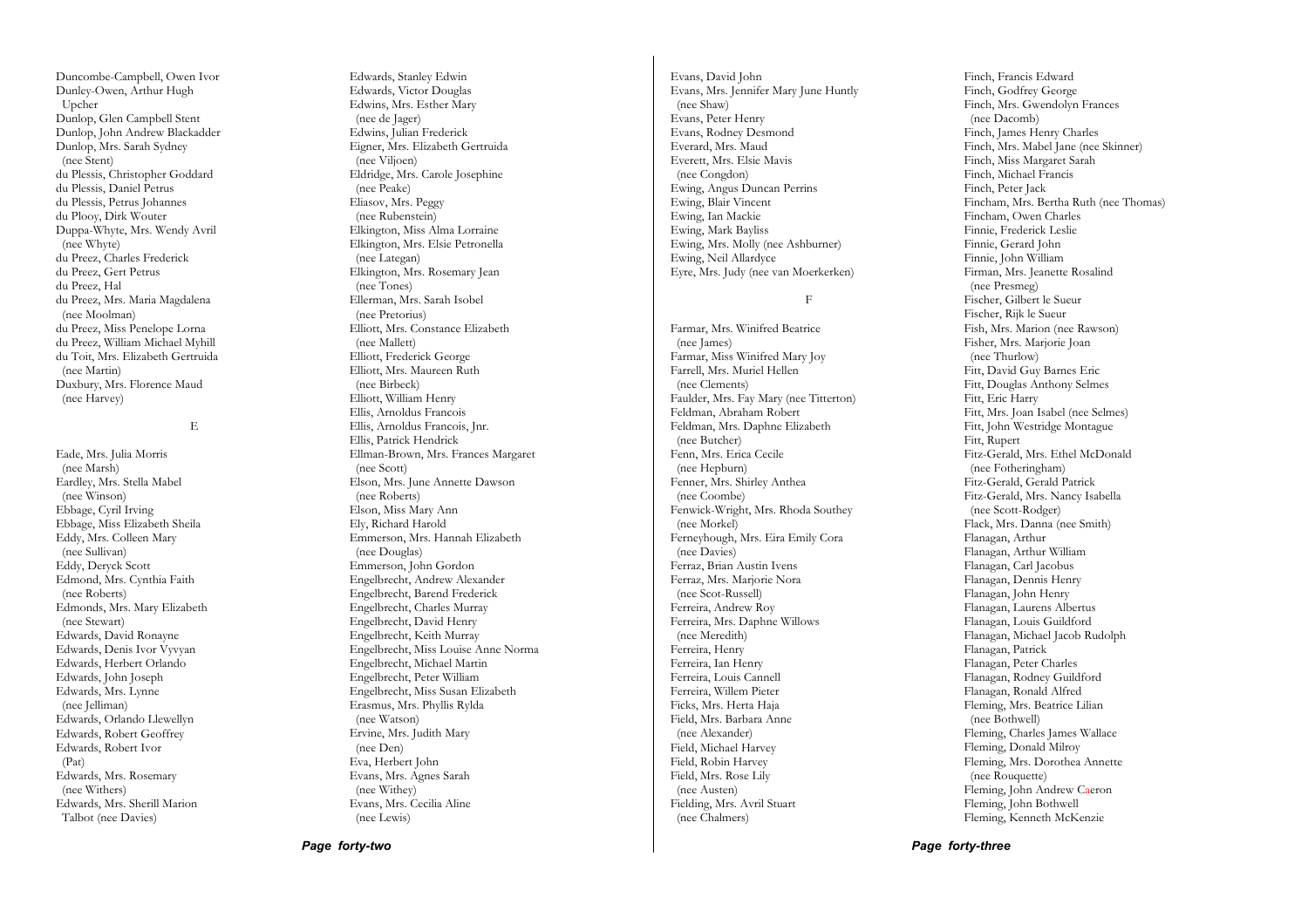Fleming, Robert Duncan Bothwell Fletcher, Allister Angus Fletcher, Colin Campbell Fletcher, Mrs. Ella Annie (nee Harley) Fletcher, Hugh Edward Fletcher, Johne Patrik Fletcher, Patrick Bissett Fletcher, Robert Kenneth Fletcher, William Frederick McKenzie Flinders, Mrs. Erica Louise (nee Streak) Flinders, Mrs. Hilda Irene (nee Furse) Forbes, Mrs. Erica Jane (nee Lamb) Foreman, Cecil Markham Foreman, John Reginald Fortune, George Foster-Knaggs, Mrs. Maysie (nee Windram) Fourie, David Stephanus Francis, Robin Francis, Warren Frank, Ivan Vivian Franks, David John Franks, Mrs. Kathleen May (nee Dell) Franks, Richard Dell Fraser, Alexander Fraser, John George Fraser, Kenneth Alexander Fraser, Peter Fredman, Norman Victor Fredman, Ralph Guss Freeman, Mrs. Elsie Winifred (nee Gooch) Freeman, Miss Sara Anne Freer, Mrs. Jean (nee Simpson) Fribush, Mrs. Joanna Harris (nee Harris) Friel, Mrs. Sheila Valerie (nee Barry) Fromberg, Mrs. Lorraine (nee Warwick) Frost, Mrs. Aletta Maria (nee Cronje) Frost, Mrs. Barbara Joan (nee Love) Frost, Mrs. Elena Gertrude (nee Rademeyer) Frost, James Edward Wardle Frost, John Wesley Fry, Arnold Ivon Miles

Fourie, Miss Deborah Jane Fry, Dennis James Fry, Robert Andrew Fry, Ryan Alexander Fry, Stephen Perry Fryer, Mrs. Denise Blackburn (nee Curnow-Baker) Fuller, Derek Wilson Fuller, Edgar Douglas Ross Fuller, Mrs. Geraldene Jessie Beauchamp (nee Mercer) Fuller, James Herbert Frederick Fuller, Percy Richard Wilson, M.B.E. Fuller, Mrs. Penelope Ann (nee Plenderleith) Fuller, Mrs. Shirley Isabella Anderson (nee Squair) Fuller, Mrs. Violet Mary (nee Campbell) Fulton, Mrs. Aletta Susanna (nee Schoonveldt) Futter, John Duncan Fyfe, Anthony Cecil Fyfe, Christopher Graham Fyfe, Mrs. Jessie Margaret (nee Morgan) Fyfe, Miss Margaret Elizabeth Fyfe, Stuart Boag Fynn, Lady Alice Marian (nee Chandler) Fynn, Christopher Calvert John Fynn, Mrs. Edith Florence Elizabeth (nee Scott) Fynn, Francis West Fynn, Mrs. Hazel Edith (nee Phipps) Fynn, Miss Margaret Eveline West Fynn, Dr. Robert West Fynn, Rollo Parke Clifford Fynn, William Dudley West

#### G

Gallagher, Mrs. Aileen Margaret Ann (nee Strange) Gallagher, Beville Peter Gallagher, Michael Bruce Gallico, Mrs. Maud Phyllis (nee Webber) Gammon, Mrs. Dorothy Campbell (nee Meikle) Gampell, Mrs. Sheila Merrilee (nee Mendoza) Garden, Mrs. Thelma Ruth Margaret (nee Joss) Garlick, Mrs. Audrey Gilling (nee Chivers)

Garlick, Bruce Montgomery Garlick, Ian Montgomery Garrett, John Lionel Pole Garrett, Michael John Pole Garrett, Robert P. Garrett, Mrs. Ursula Maud (nee Green) Garriock, Alan Gash, Mrs. Beverley Merle (nee Stacey) Gates, David Grant Gates, Mrs. Ethel Gladys (nee Phipps) Gates, Ian Heath Gates, Miss Lesley Barbara Gawler, Mrs. Alison (nee McCay) Gawler, Miss Derryl Alison Gawler, Miss Robyne Lyle Gay, Mrs. Diana Helene (nee Cator) Gelman, Abe Gelman, Anthony Jacob Gelman, Aubrey Louis Gelman, David Barnett Philip Gelman, Joseph Gelman, Miss Julie Elizabeth Rose Gelman, Louis Gelman, Mark Gelman, Dr. Michael Lewis Gelman, Samuel Albert Gelman, Timothy Barnett Abraham George, Mrs. Patricia (nee Rawson) Gibb, Alan Edwin Gibb, Edwin Gibb, Gerald Waters Gibb, James George Gibb, James Hamilton Gibb, Miss Lynette Irene Gibb, Mrs. Monica Evelyn (nee Watson) Gibb, Peter Errol Gibb, Richard George Gibb, Mrs. Ruth Irene (nee Munford) Gibbon, Mrs. Lorna Millicent (nee Elliott) Gibbons, Mrs. Sylvia Starr (nee Heathcote) Gibson, Mrs. Anne Murchison (nee Morris) Gifford, Mrs. Anna Maria (nee van Heerden)

Gifford, Hilton Stewart Gifford, Mrs. Mary Gertrude (nee Toshack) Gifford, Philip Troskie Giles, Mrs. Angela Elizabeth (nee Downing) Gillman, Jonathan Andrew Wight Gillman, Mrs. Marguerite Ann (nee Myers) Gilmour, Mrs. Rosemarie Gail (nee Peake) Gilson, Bruce Nigel Gilson, Kenyon Tilden Gird, Mrs. Marjorie Doreen (nee Fisher) Gisborne, Thomas Guy, C.B.E. Goble, Mrs. Patricia Jane (nee Engelbrecht) Goddard, Mrs. Mavis Lucinda (nee Drew) Godden, Mrs. Dorothy (nee King) Godden, Vernon Douglas Godden, Miss Yvonne Moreen Godwin, Miss Anne Elizabeth Godwin, Mrs. Margaret Collingwood (nee Pearce) Godwin, Mrs. Marjorie Josephine Willets (nee Partridge) Godwin, Miss Mary Josephine Goldsmith, John Leicester Gogoli, Mrs. Jill Coralie (nee Williams) Gooch, Frank Thomas Goodenough, Mrs. Thora Suzanne (nee Bennett) Goodwin, Cecil Paul Duly Goodwin, Mrs. Lorna Elspeth (nee Stirling) Goosen, David Goosen, Mrs. Mavourneen (nee Stewart) Gordon, Mrs. Coral Phyllis (nee Bower) Gordon, Miss Dianne Eloise Gordon, Elliott James Gordon, John Barrington Gordon, Mrs. Maria Elizabeth Catharina (nee Lotz) Gorle, Mrs. Ruth (nee Thomas) Gosney, Barry Dennis Gough, Mrs. Gillian (nee Eardley) Gouma, Mrs. Caroline (nee Peters) Gouws, Mrs. Christine Dorothy (nee Ellis) Gower, Mrs. Anne Johanna Jooste (nee Bester)

*Page forty-five*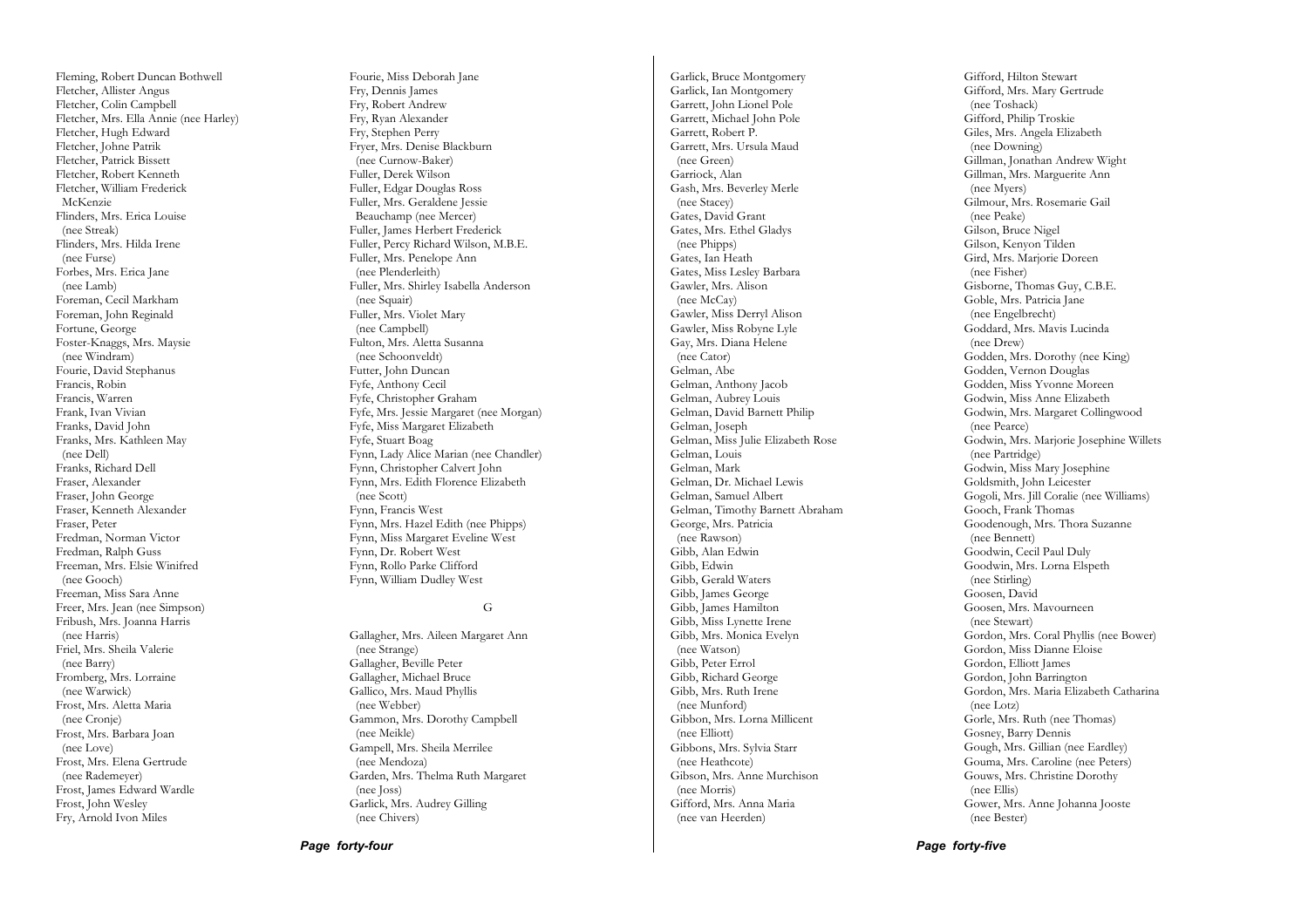Gower, Arthur Capel Graham, Allan Albert Graham, Alan Douglas Francis Graham, Mrs. Joan Eleanor (nee Appleyard) Graham, Murray Alexander Mungo Grant, Frederick Charles Grant, Mrs. Margaretha Isabella (nee de Klerk) Grant, Michael Patrick Grant, Raymond Alexander Lindsay Grant, Mrs. Vera Kathleen (nee Fitt) Grater, Thomas Walton Gravett, Mrs. Myra (nee Wright) Gray, David Lindsay Gray, Gregory Gray, Mrs. Gwendolyn Eva (nee Morris) Gray, Iuan Norman Gray, Norman Willoughby Gray, Ronald Willoughby Gray, Miss Sharon Greaves, Mrs. Jessie Elizabeth Mary (nee Dechow) Greaves, Robin Louis Huyshe Greaves, Miss Wendy Sheila Green, Alfred Roseberry Greenberg, Mrs. Annette (nee Berman) Greenfield, Haltom Alec Greenfield, Mrs. Marjorie (nee Gray) Greenfield, Michael Alan Gress, Mrs. Marion Isabel (nee Gillman) Grenfell, Harry St. Ledger Grey, Mrs. Joyce (nee Congdon) Grier, Mrs. Janet Kirk (nee Burnet) Grier, Michael Robert Harry Dinning Griffin, Mrs. Georgina Priscilla (nee Singer) Griffiths, Mrs. Vanorah Gail (nee Venter) Grobler, Jeremia Jesaja Grobler, Johannes Hendrik Groom, Mrs. Beryl Isabel (nee Phipps) Grossberg, Dr. Mark Grossberg, Mrs. Raie Gullick, Mrs. Shirley Anne (nee Webster)

#### Guy, Mrs. Marion Joan (nee Maltas)

#### H

Haarhoff, Mrs. Elizabeth Ann (nee Davey) Haarhoff, Mrs. Patricia Mary (nee Carnegie) Haddon, Cecil Drake Haddon, Mrs. Gladys Irene (nee Drake) Haddon, Thomas Colenso Hadingham, Eric George Hadingham, Paul Trahair Haigh, Mrs. Alice Charmian (nee Howman) Halfpenny, Mrs. Judy (nee Bower) Hall, Mrs. Grace Elizabeth Anthea (nee McKenzie) Hall, Mrs. Jennifer Doreen (nee Carnegie) Hall, Mrs. Judith Erica (nee Hepburn) Halsted, Eugene Elliot Halsted, Miss Fee Elisabeth Halsted, Paul Ian Halsted, Mrs. Philippa Mary (nee Williams) Halsted, Robert Charles Halsted, Robert Francis Hamilton, Mrs. Dorothy N.A. (nee Morris) Hamilton-Browne, Frederick Saville Francis Hamman, Johannes Jurgens Hamman, Pieter Hendrik Hamman, William Hammond, Geoffrey Burnett Hammond, Murray Michael Hammond, Terence Hugh Hampshire, Mrs. Joan Winifred (nee Meikle) Hannay, Mrs. Gillian Rona (nee Berry) Hansen, Mrs. Auriel Joan (nee Rainer) Hapelt, Mrs. Denise Dimitra (nee Deetlefs) Hardwicke, David Peter Hardwicke, Miss Elizabeth Meryl Hardwicke, Mrs. Ethel Enid (nee Tarr) Hare-Bowers, Henry Thompson Harley, Edwin

Harper, Mrs. Dawn Marie (Moncrieff) Harrington, Mrs. Magdelena Petronella Cathrena (nee du Plessis) Harris, Alan Edward Harris, David Patrick Harris, Miss Deborah Joan Harris, Mrs. Elizabeth Ann (nee Harris) Harris, Mrs. Florence Mary (nee Young) Harris, George William Harris, Gilbert Arnold Harris, Harold Archibald John Harris, Harold Edison Harris, Miss Janet Marjorie Duckett Harris, Mrs. Marjorie Agnes (nee Cockerell) Harris, Michael George Harris, Mrs. Pamela Hilary (nee Isdale) Harris, Mrs. Rachel Spitz (nee Spitz) Harris, Mrs. Rhoda de Fealleux (nee Quin) Harris, Richard Ashley Duckett Harris, Mrs. Wendy Lynne (nee Dale) Harrison, David Charles Harrison, John Harrison, Miss Lynette Mary Harrison, Mrs. Wendy Margaret (nee Peters) Hartung, Mrs. Isabel Sarah (nee Coleman) Harvey, Mrs. Ann Margaret (nee Rouse) Harvey, Francis Peter Harvey, George Rex Harvey, Guy Charles Harvey, Mrs. Heather Jane (nee Finch) Harvey, Mrs. Marjorie (nee Montgomery) Harvey, Peter George Jack Harvey, Mrs. Wendy Muriel (nee MacLachlan) Harvey, William Thomas Haskins, James George Havell, John Douglas William Havell, Miss Kathleen Marjory (born Goosen) Havnar, Mrs. Alleta Sophie Pamela (nee Grobler)

Havnar, Eric Jake Havnar, Gilbert Jake Havnar, Reginald Charles Hawkins, Mrs. Zanda Molly Hawksley, Geoffrey Vernon Hawksley, John Hawksley, Stephen Douglas Hawthorne, James Nasmith Hawtrey, Mrs. Sheila Duffus (nee Smith) Hawtrey, Victor Gerard Haybittel, Bret Haybittel, Miss Deborah Haybittel, Miss Lauren Hayes, Miss Alice Mary Louise Hayes, Eric John Hayes, Eric Michael Hayes, Mrs. Judy (nee Masterton-Smith) Hayes, Martin Ernest Hayes, Miss Rhona Mary Hayes-Jones, Mrs. Betty (nee Rixon) Hayes-Jones, Victor Timothy Rixon Haylett, Mrs. Norah Elizabeth (nee Balne) Heasman, Mrs. Cynthia Merle (nee van Rooyen) Heathcote, David Starr Heathcote, Mrs. Dorothy (nee Richards) Heckler, Mrs. Francina Catherina (nee Erasmus) Heekes, Mrs. Leonora Kathleen (nee Badenhorst) Hefer, Daniel Gideon Hemingway, Mrs. Diane Erica (nee Philpott) Henderson, Alan Stephen Henderson, Mrs. Gladys Hilda (nee Wright) Henderson, Ian Montrose Henderson, Stephen Wyatt Hendrie, Andrew Steggall Hendrie, George Bruce Hendrie, Ian Fife Hendrikz, Eric Middleton Hendrikz, Neville Charles Hennessy, Geoffrey Vincent Hennings, Mrs. Isla Ann (nee Munger) Henry, Mrs. Gretchen Pamela (nee Gordon) Hepburn, Charles Patrick Hepburn, Eric Tom Hepburn, James Edward Hepburn, John Douglas Hepburn, Peter Gordon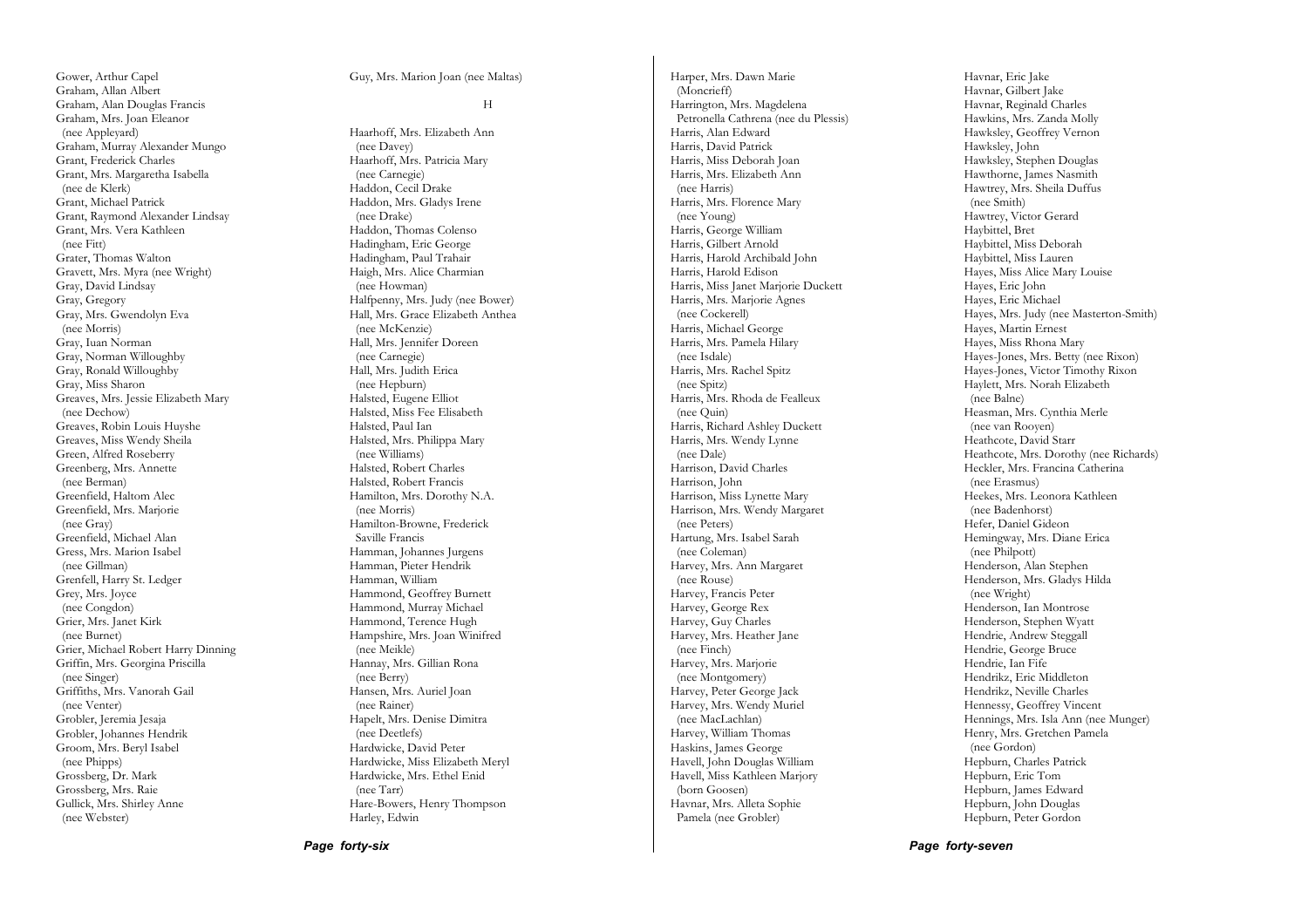Hepburn, William Patrick Herbert, Mrs. Barbara Evelyn Herbert, Mrs. Ethel May (nee Shell) Herbert, Lorenz Francis Herbst, Jacob Adriaan Herbst, Johann Francois Herbst, Mrs. Susara Johanna Catherina (nee Prinsloo) Herud, H. Herud, Harold Sigurd Hewitt, Mrs. Eileen Marguerite (nee Papenfus) Hewitt, John Alexander Hewitt, Mrs. Phoebe Mary (nee Palmer) Hewlett, Mrs. Jean Rosemary (nee Milne) Heymans, Mrs. Norma Audrey (nee Tolmay) Heyns, Mrs. Susan Ame Dawson (nee Elson) Hickey, Anthony Francis Hickey, Frank Anthony Francis Hickey, Zane David Hickson, Mrs. Lindsay Alice Susan (nee McCay) Higgs, Mrs. Elaine Muriel Doris (nee Walker) Hilditch, Mrs. Joan Valerie (nee Sullivan) Hill, Albert Hill, Anthony James Hill, Herbert Hill, John Martin Hill, Mrs. Pamela Anne (nee Bellasis) Hill, Miss Raelene Ann Hill, Robert John Hill, Rodney George Hills, Mrs. Jacqueline Roslyn (nee Robb) Hinde, Beric Peter Dudley Hinde, Guy Harold Dudley Hinde, Mrs. Mary Ellenor (nee Robertson) Hinde, Mrs. Olive Siege (nee Peters) Hiscock, Mrs. Maria Wilhelmina (nee Botha) Hocking, Mrs. Audrey (nee Wepener) Hocking, Miss Julienne Hocking, William John Hodges, Miss Constance Mary Hodges, John Bertram Hodges, Peter John

Hodgson, Mrs. Heather Kennedy (nee de Wet) Hodgson, Henry Jean Hodgson, Mrs. Mary (nee McMurray) Hogg, Mrs. Jill Collette (nee Nicolle) Holderness, Christopher John Hardwicke Holderness, Harold Hardwicke Holderness, Raynes William Hardwicke Hoffman, Mrs. Anna Cornelia Maria (nee Lombard) Hoffman, Cornelius Jansen Taljaard Hoffman, Richard Gustav Otto Holl, Mrs. Genevieve Paula (nee Ballie) Holl, Harry Cecil Holl, Patrick Harry Holl, Robert William Holland, Andre Sothern Gascoigne Holland, Mrs. Bridget Margaret (nee Bilang) Holland, Douglas Orpen Huntly Holland, Guy Huntly Holloway, Mrs. Lilian May Holmberg, Mrs. Eva Winifred (nee van Zyl) Holtzkamp, Mrs. Kate Agnes Thora (nee Ebbage) Honey, Cecil Leander Honey, George Fergus Honey, George Scot Ronaldson Honey, Halstead Con Honey, Miss Joan Yvonne Dorothea Honey, Richardson John D'Arcy Honey, Robert MacKenzie Honey, William George Ronaldson Honey, William Michael MacKenzie Honeysett, Mrs. Alice Pearl (nee Perkin) Hood, Mrs. Ina Mabel Georgina (nee Ingle) Hood, Mrs. Valerie Albermarle (nee Cator) Hopley, Mrs. Irene Staley (nee Jackson) Horak, Mrs. Maureen Gillian (nee Rattray) Hornabrook, Mrs. Phyllis Dorothy (nee Austin) Horstead, Mrs. Heather Beryl Gertrude (nee Squair) Horton, Miss Diane Jean Horton, Miss Elizabeth Alice Horton, John Gerritt Horton, Orville Charlton

Horton, Orville James Hosking, Mrs. Olive Mazoe (nee Pascoe) Hosking, Richard John Hosking, Vincent Frank Hoste-Davies, Philip Henry Hoste-Davies, Stephen Dixon Houghton, Sheila Ann (nee Nicolle) Howard, Benjamin Keith Alfred Howard, Douglas Liddon Howard, Miss Eileen Lucy Gladys Howard, Mrs. Joan Margaret (nee Sykes) Howard, Mrs. Lorraine Frances (nee Joss) Howard, Walter Alfred Francis Howard-Williams, Mrs. Lorna Constance Stowell (nee Davis) Howell, Garth Henry Howland, Dr. Ronald Cecil Howman, Edward Hartley Howman, Henry Roger George Howman, John Hartley Hubert, Mrs. Barbara Evelyn (nee McAllister) Huddy, Mrs. Jane Margaret (nee Rattray) Hudson, George Michael Bruce Hudson, Mrs. Johanna Magdalena (nee Kritzinger) Huggins, Miss Caroline Ruth Victoria Huggins, Mrs. Margaret Denise (nee Marshall) Hughes, Mrs. Constance Edith (nee Simpson) Hughes, Mrs. Doreen (nee Southey) Hughes, Miss Norma Katherine Hughes, Robin Stanley Hulley, Miss Heather Joy Hulley, Jack Richardson Hulley, Paul Dennison Hulley, Mrs. Stella French (nee Symons) Hulley, Tom Richardson Humphreys, Mrs. Lean (nee McLeod) Humphreys, John Dillistin Humphries, Mrs. Gertrude Ethel (nee Perry) Hunt, George William Michael Hunt, Mrs. Mary Alice Carruthers (nee Carruthers-Smith)

Hunt, William Fitzgerald Hurrell, Basil Hurrell, Miss Brenda Jane Hurrell, Dale Seaton Hurrell, Miss Elizabeth Borradaile Hurrell, Geoffrey Andrew Hurrell, Geoffrey Dearsley Hurrell, Miss Jennifer Anne Hurrell, John Nolan Hurrell, Miss Juliette Martha Hurrell, Miss Katherine Angela Hurrell, Neville Gower Hurrell, Peter Lionel Hurrell, Roy Dale Hurrell, Stewart Henry Hurrell, Stewart Seaton Hurrell, Miss Susan Jane Hurrell, William Seaton Husband, Mrs. Bernadette Colleen John (nee Fynn) Hutchins, Mrs. Anne Therese (nee Bateman) Hutchins, John William Stuart Hutchins, Richard Charles Francis Hutchinson, Mrs. Cheryl Anne (nee Plowman) Hutchinson, Mrs. Ruby Sarah (nee Robertson) Hutson, Seymour Alfred Huxham, Trevor Steyn Hyland-Smith, Air Comdr. Duncan Frank, C.B.E., M.V.O., D.F.C., A.F.C.

I

Idensohn, Derek Stephen Idensohn, Leonard George Idensohn, Leonard George, Jnr. Ilderton, Mrs. Charlotte Rhodesia (nee Wilkinson) Ilderton, Howard George Bernard Iljon, Dr. Aron Wulf Iljon, Benjamin Iljon, Israel Iljon, Nechemie Immerman, Mervyn Ingham, Charles Cecil Wrey Ingham, John Henry, C.M.G., M.B.E. Ingham, Mrs. Valery Anne Ingle, Reginald John Sandford Ingram, David Francis Blundell Ingram, Mrs. Fanny Mary Ann (nee Evans) Ingram, Michael John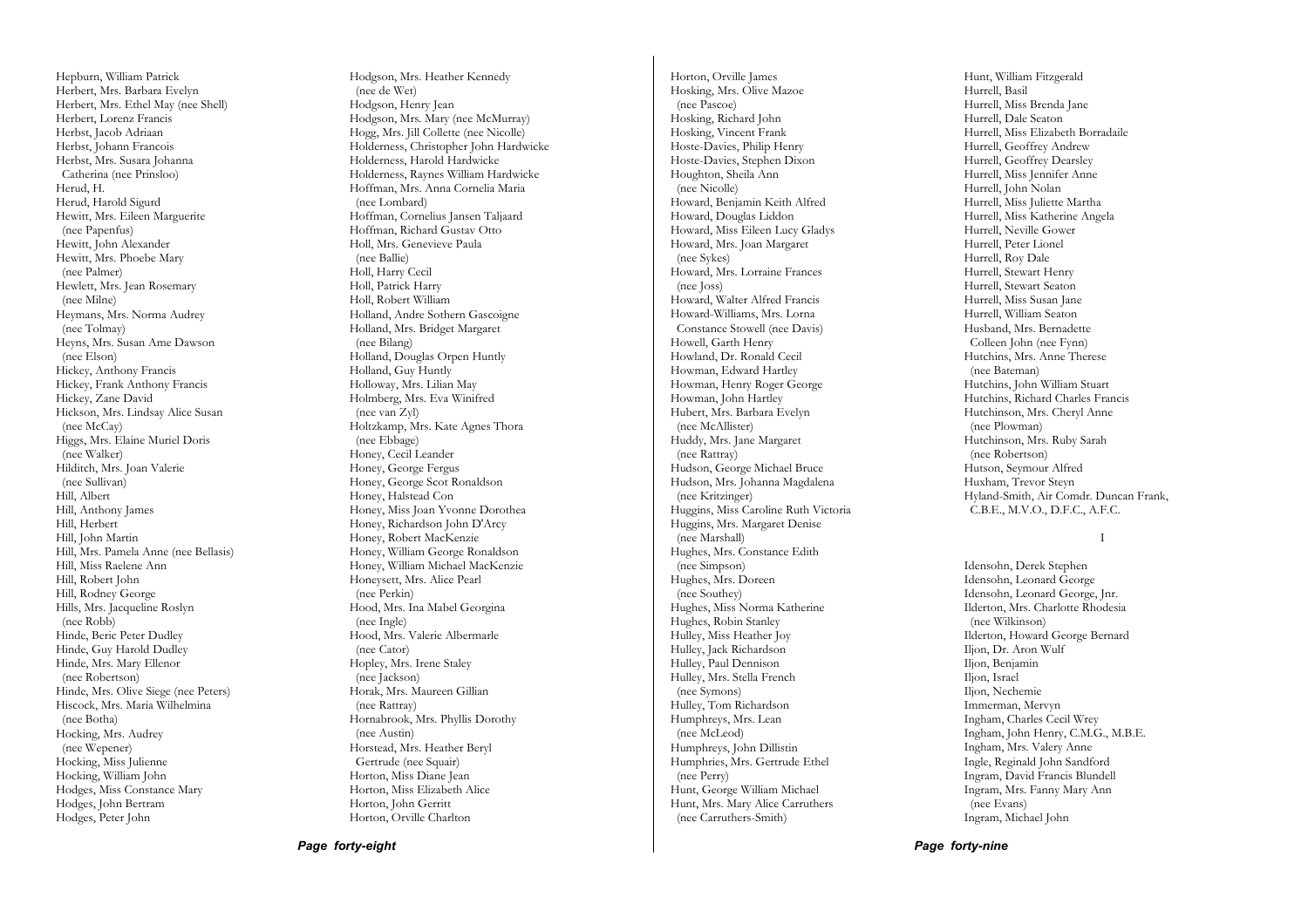Ingram, Steven William Inskipp, James Russell Irwin, Mrs. Silvia Eileen (nee Barnet) Irwin, Charles Oliver Irwin, John Dingwell Isdale, Mrs. Pearly (nee Beemer)

J

Jack, Ronald Rupert Jackson, Ernest Gordon Jackson, Hugh Gower Jackson, Staley Jack Pascal Jackson, Wilfred Marrison Jacobs, Cecil Isadore Jacobs, Mrs. Herculina Johanna Sophia (nee Steyn) Jacobs, Ridley Saul Jacobs, Mrs. Sarah Sonia (nee Beemer) Jacobsen, Mrs. Joan Ethne (nee McEwan) Jacobson, Mrs. Hilary Rae (nee Jacobson) Jacobson, Dr. Leslie Jacobson, Nathaniel Jacobson, Miss Wendy Simona Jacoby, Barry Dane Jacoby, Cycil John Jacoby, Norman Maurice Jaffray, Mrs. Emily Aileen (nee FitzPatrick) Jaffray, Patrick Morton Jagger, Mrs. Diana Jane (nee Bell) Jakins, Kenward Thackeray Jakins, Robin John Jakins, Roger Todd Jakins, Trevor Thackeray James, Mrs. Barbara (nee Windell) James, Brian Michael James, Charles Hudson James, Edward Henry James, Mrs. Grace Daisy Mansel (nee de Beer) James, Llywyllyn James, Rodney Laurence James, Sydney Arthur James, Verdun Joseph Jansen, Donald William Jansen, George Norman Jansen, Mrs. Louisa Addelina (nee Rossouw)

Jansen, Michael Barry Jansen, Norman George Jansen, William Hill Jansen van Vuuren, James Albert Jansen van Vuuren, James Campbell Jansen van Vuuren, Robert Aiden Jansen van Vuuren, Mrs. Susanna Catherina Gertruida (nee Gibson) Jarvis, Mrs. Brenda (nee Gray) Jarvis, Eric William George, C.M.G., Q.C. Jarvis, Peter Stokes Jeffreys, Cecil James Magnus Jeffreys, Harry White Jeffreys, Mrs. Isabella Margaret Davidson (nee Finnie) Jeffreys, Michael Roger Jeffreys, Nigel Raymund Jeffreys, Miss Roslund Cheryl Jeffreys, Miss Susan Pamela Jelks, Francis Howard Jelley, Mrs. Margaret Mary Elaine (nee Whiteley) Jelliman, Albert Reuben Jenkins, Felix Henry Jenkinson, Mrs. Shelagh Patricia (nee Holl) Jenkinson, Victor Lawrence Jennings, Roy Oliver Jervis, Miss Josephine Alexandra Jervis, Mrs. Yvonne Mannatta (nee Stuttaford) Jobling, Mrs. Gladys Louise Mollie (nee Moriarty) Jocks, Mrs. Esme Mary (nee Foster) Joelson, Harold Joelson, Mrs. Ruth (nee Gordon) Johnson, Barry Graham Johnson, Capt. Cyril Frederick Johnson, Capt. Frank Bernard Johnson, Mrs. Jeanette Elizabeth (nee Jansen van Vuuren) Johnson, Mrs. Jennifer Elizabeth (nee Mountain) Johnson, Miss Maureen Johnson, Mrs. Shelagh Mary (nee Kennedy) Johnson, Mrs. Susan Kathleen (nee Engelbrecht) Johnston, Douglas Stewart Rowan Johnston, John Malcolm Grey Johnston, John Malcolm Newman Johnston, Kenneth Stanley Gordon

Johnstone, Mrs. Evelyn Ann (nee Rosenhahn) Johnstone, Mrs. Frances Mary (nee Davis) Johnstone, Thomas Jolliffe, Mrs. Suzette Marie (nee Camors) Jones, Mrs. Billie Emmie (nee Nason) Jones, David Allen Jones, Mrs. Irene Florence Vivienne (nee Cumming) Jones, Miss Patricia Chuli Judy Jones, William Hilton Jonquiere, Mrs. Lynette Hilda (nee Lamb) Joseph, Edward Albert Joseph, Hugh Mortimer Joseph, Ian Desmond Joseph, Leonard Joseph, Mrs. Patricia Mary (nee Fleming) Joseph, Rex Coleman Joseph, Victor Joss, Allan Malcolm Joss, Clive Scott Joss, Donald Thomas Joss, Ian Ronald Joss, James Malcolm Joss, John Hay Joss, Robert John George Joss, Roland John James Joss, Ross Alexander Joubert, Mrs. Cecil Rhoda (nee Day) Joubert, Mrs. Coral Veronica (nee Biffen) Judson, Daniel Sivewright Jury, Mrs. Violet Rubina (nee Nortier) K Kageler, Mrs. Jennifer (nee Jones) Kane, Miss Gillian Margaret Kane, Henry Joseph David Kane, Mrs. Nora Sophie (nee Hoffman) Kane, Miss Rosemary Hazel Kavanagh, Christopher

Sinclair

Sinclair

Kavanagh, David Michael

Kaye-Eddie, Dudley Norman Kaye-Eddie, Gordon Dudley Kearney, Bernard Anthony Kearney, Mrs. Mary Malvine (nee Strong) Kearney, Philip Peter Keates, Mrs. Lorraine (nee Burrows) Keay, Gordon McMurray Keay, Mrs. Lily (nee McMurray) Keeling, Mrs. Edith Mary (nee Pearson) Keeling, Edward Trevor Keeling, Mrs. Malvena Margaret (nee Squair) Keevil, Mrs. Patricia Dallas (nee Kirkman) Kenny, David Alston Brandon Kenny, Henry Heath Marriott Kenny, Michael Edgar Kent, Miss Alison Hilary Kent, Mrs. Hilary Broadhurst (nee Robertson) Kent, Miss Janet Kent, Noel Keough, Mrs. Grace Emilie (nee Hiscock) Kerby, Mrs. Vera E.D. (nee Lanning) Kerr, Mrs. Gladys Ann (nee Love) Kerr, Mrs. Joyce (nee Hood) Kerr, Lance Ivan Ketteringham, Hudson Arthur Kidd, Mrs. Ethel Thelma Maud (nee Gilbert) Killick, Miss Stella Florence Margretta Kilpert, Mrs. Mary Aileen (nee O'Leary) Kimber, Mrs. Aletta Marie Elizabeth (nee Smit) Kimberley, Mrs. Margaret Stuart (nee Chalmers) Kimberley, Michael John Kimberley, Mrs. Rosemary Catherine (nee Lighton) King, Austin Theodore King, Carl Theodore King, Champ King, Charles King, Mrs. Hendrika Cornelia King, Mrs. Jennifer Ann (nee Myburgh) King, Mrs. Sandra (nee Tolmay)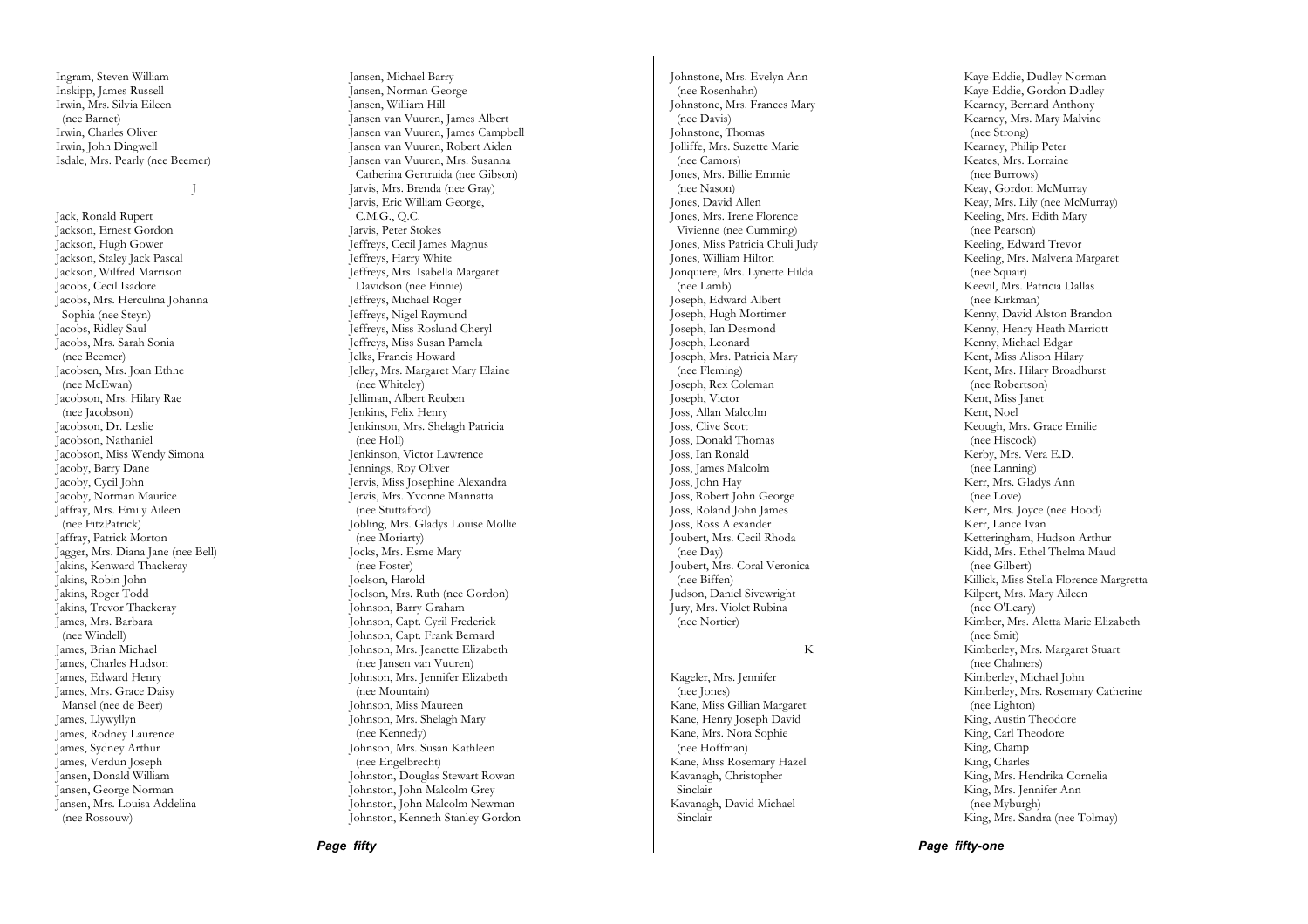Kinnear, Mrs. Patricia (nee Peters) Kirby, Mrs. Jean (nee McAllister) Kirkland, Mrs. Dorothy Joyce (nee Chellingworth) Kirkman, Angus Ross Kirkman, Mrs. Charlotte Alexandra (nee Vigne) Kirkman, Fergus John Kirkman, Frederick Dallas Kirkman, Herbert Ross Kirkman, Keith Dallas Kirkwood, Mrs. Sarah Maria Violet Thora (nee Engelbrecht) Kirstein, Barend Jacobus Kirton, Mrs. Maud Margaret (nee Bristow) Klimczak, Mrs. Hilda Minna (nee Falk) Klug, Mrs. Maureen R. (nee Fordham) Knight, Bryan Kenyon Knight, Mrs. Patricia Ann (nee Gordon) Knight, Mrs. Suzette Gillian Anne (nee Anderson) Knoesen, Miss Dianne Knoesen, Kevin Harold Knoesen, Mrs. Mona Margaret (nee Quin) Kowles, Mrs. Joy (nee Morris) Koch, Mrs. Pamela Jean (nee Maclaurin) Koen, Mrs. Elizabeth Marie (nee Rossouw) Kok, Andries Christoffel Kok, Mrs. Anna Catherina (nee Pretorius) Kok, Boyce Wynand Kok, Eric Edmund Kok, Etienne le Roux Kok, Hendrik Matthews Kok, James W. Kollenberg, David Konson, Mrs. Cathrina Johanna (nee Grobler) Krienke, Mrs. Janis Maureen (nee Pascoe) Krige, Mrs. Dorothy Elinor (nee Rattray) Kristiansen, Mrs. Doris Anne (nee Lovemore) Kritzinger, Mrs. Elizabeth Matilda (nee Rademeyer)

Kritzinger, Pieter Emil Kruger, David Eric Kruger, Mrs. Dorothea Louisa (nee Swart) Kruger, Ernest Peter

#### L

Ladley, Mrs. Erica (nee Purdon) Ladley, Peter John Lage, Mrs. Eleanor Joyce (nee Jansen) la Grange, Mrs. Catherine Ann (nee Wheelwright) Laing, Mrs. Alice Florence Imelda (nee Day) Laing, Mrs. Barbara Huyshe (nee Greaves) Lake-Johns, Mrs. Elizabeth Anne (nee Hewitt) Lamb, Mrs. Ann Elizabeth (nee Hurrell) Lamb, Mrs. Edith Neville (nee Boardman) Lamb, James Crichton Lamb, James Dakers Lamb, Miss Janet Reid Ritchie Lamb, Peter Mitchell Lamb, Philip Sherard Lamb, Ronald Hector Lambert-Porter, Mrs. Antonia (nee Jervis) Lambert-Porter, Mrs. Danae (nee Mavros) Lancaster, Mrs. Diana Margaret (nee Maltas) Lancaster, Mrs. Esther (nee Jack) Lancaster, Richard John Landau, Cyril Landau, P.D. Lander, Mrs. Eileen Margaret (nee Hendrie) Lander, Roy Pascoe Lange, Mrs. Rose Ann (nee Voigt) Langlois, Mrs. Muriel Edith (nee Rainsford) Langridge, Mrs. Alice Mary (nee Warwick) Langridge, John William Warwick Lanning, John Beresford Waugh Lanning, Robert Dudley Waugh Lanning, Stanley Robert Lapham, Dennis Wright Lapham, Frederick Wright Lapin, Mrs. Joy Evangeline (nee Carruthers)

Lategan, Mrs. Petronella (nee Viljoen) Lavers, Mrs. Jennifer Dulcie (nee Cotton) Law, Mrs. Shirley Elaine Allison (nee Fleming) Lawson, Miss Margaret Pascoe Lawson, Mrs. Violet Elizabeth (nee Montgomery) Lawson, Mrs. Winnifred Kathleen (nee Pascoe) Lea, Mrs. Edith Emily (nee Tait) Leach, Mrs. Edna Mona Leach, Gary Lionel Leach, Mrs. Isobella Hamilton (nee Mirtle) Leach, John Michael James Leach, Lionel Glynne Leach, Peter Anthony Leach, Thomas Pratt Leask, Rev. Alexander Gavin Leask, John Warner Gavin Lee, Mrs. Felicity Ann (nee Rossouw) Lee, Francis Charles Lehmann, Dennis Edward Leiman, Anthony Leiman, Mrs. Leonore Ethel (nee Gelman) Leitch, Mrs. Kathleen Mary (nee Orpen) Lennard, Mrs. Veronica Gertruida (nee Eigner) Lenson, John Edward Leonard, Michael John Leslie, Mrs. Marianne (nee Buske) Levey, Mrs. Yvonne Shirley (nee Smith) Levin, Mrs. Eveline (nee Wolffe) Lewis, Mrs. Ailsa Claire (nee Botton) Lewis, David Greswolde Lewis, David John Lewis, Mrs. Felicity Margaret (nee Jakins) Lewis, Graham John Lewis, John Gordon Lewis, Mrs. Phyllis Patricia (nee Holl) Lewis, Mrs. Sheila (nee McLeod) Lidbetter, Mrs. Cynthia Yvonne (nee Morkel)

Lieberman, Mrs. Rachel Lydia (nee Iljon) Liebold, Charles Otto Frederick Light, Allan Lascelles Light, Miss Christine Yvonne Light, George Edward Owen Light, Graham Courtney George Light, H.P.W. Light, Henry Frederick Newton Light, Ivan Arthur Raleigh Light, J.A. Light, James Arthur Lawson Light, Malcolm Peter Raleigh Light, Mrs. Matilda Mary (nee Strobel) Light, Raymond Donovan Wayne Light, Victor Clarence Lighton, Reginald Elliott Lindsay, Mrs. Unity Marion (nee Moffat) Lineham, Mrs. Kathleen Patricia (nee Montgomery) Lineham, Mrs. Sheila Grace (nee Montgomery) Lines, Mrs. Yvonne Catherine (nee Berry) Liptz, Harry Lister, John Henry Little, Mrs. Ann (nee Huntley) Little, Robin Hilton Lloyd, Arthur Howard Lloyd, Mrs. Deborah Magdalene Elizabeth (nee du Plessis) Lloyd, Mrs. Elizabeth Ann (nee Saville) Lloyd, Mrs. Helen Margaret (nee Scott) Lomax, Mrs. Muriel Cynthia (nee Malt) Loney, David Alan Leslie Loney, Mrs. Margaret Irene (nee Jansen) Long, Mrs. Magdalene Dorothy (nee Scot-Russell) Longden, Horace William Devereux Loosley, Edwin William Loosley, Norman Livingstone Lotter, Mrs. Valma Catherine (nee van Wyk) Louth, Brian Bertram Louw, Mrs. Edith Violet Augusta (nee Voigt) Louw, Mrs. Hendrika Emma (nee Oosthuizen) Louw, Jan Abraham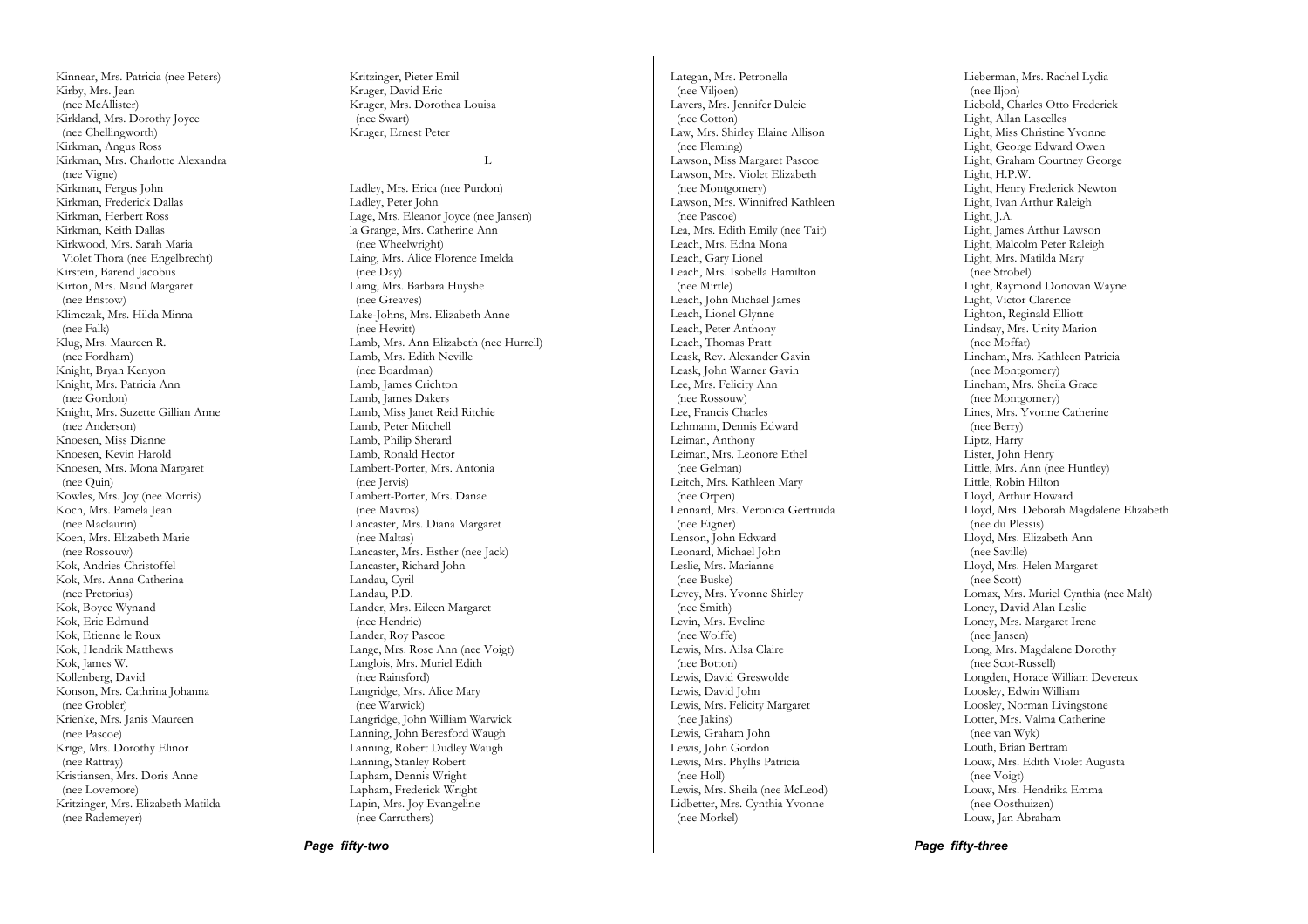Love, Arthur Ernest Love, Reginald Desmond Lovemore, Alexis Moodie Lovemore, Balfour Helm Lovemore, David Alexander Lovemore, Hector von Puttkamer Lovemore, Peter Gareth Charles Lovemore, Reginald Carrington Low, Mrs. Lesley Lyle (nee McMurray) Laurie, Mrs. Ronda Helen (nee Lovemore) Lurie, Mrs. Nola Lucette (nee Ralstein) Lust, Mrs. Paula Franziska (nee Grunwald) Lyell, Mrs. Flora Sinclair (nee Blackbeard)

M

Mabin, Mrs. Cora-Arne (nee Hodgson) McAdam, John Robert McAllister, Mrs. May Minnie Louise (nee Wilde) McAllister, Miss Patricia McAllister, Mrs. Ursula Margaret (nee Mitchell) Macarthur, Colin McKenzie Macarthur, Errol Macartney, Mrs. Rozanne (nee Rademeyer) McBarnet, Alexander J.W. McBarnet, Mrs. Gillian Anne (nee Whaley) McCalman, Mrs. Margaret Rosalind (nee Woods) McCay, Mrs. Catherine Joy (nee Halsted) McCay, Charles Halsted McCay, Harry Porter McCay, James Porter McCay, James Ulric McCay, Mrs. Nonie Rae (nee Duly) McCay, Paul Ian McClellan, Mrs. Lynn Katherine (nee Palm) McCluskey, Mrs. Eileen Mary (nee Den) McCurdie, Mrs. Shirley (nee Humphreys) Macdonald, Gordon Alan Macdonald, Miss Gwyneth Margaret McDonald, Hector Annandale Macdonald, Hector Norman Macdonald, Jack Kinnear MacDonald, Mrs. Marion Joy (nee Wayne) MacDonald, Thomas James McFarlane, Mrs. Susan (nee Sly) McGaw, Mrs. Gail Frances Brownlee (nee Brownlee-Walker) McGregor, Alan MacGregor, Mrs. Elizabeth Mary (nee Thomson) MacGregor, Hamish Ian McGregor, Ian MacGregor, Robin Thomson McGuigan, Mrs. Lorna (nee Cumming) McGuinness, Mrs. Annie Lilian (nee Morris) McGuinness, Graham Dudley McIntosh, Mrs. Anne Elizabeth Cameron (nee Hutchins) MacKay, Alister Hugh Tatham MacKay, Miss Fiona Margot MacKay, Mrs. Jean Henrietta (nee Tatham) McKenna, Mrs. Alison Grace (nee Shinn) McKenzie, Alan George Northcott MacKenzie, Donald McKenzie, Donald Ian Nesbitt McKenzie, Miss Gillian Ada Moodie McKenzie, Mrs. Joyce Ada (nee Stidolph) McKenzie, Mrs. Kate Margaret (nee Payne) McKenzie, Miss Patricia Anne McKenzie, William Ross McKinlay, Mrs. Bliss Doris (nee Millar) MacKintosh, Mrs. Marjorie Erica (nee Austin) MacLachlan, Miss Barbara Anne MacLachlan, Charles Thomas MacLachlan, Donald Ewan Malcolm MacLachlan, Douglas Geoffrey Malcolm Ferguson MacLachlan, Francis Graham MacLachlan, Miss Heather Gail MacLachlan, Kenneth William MacLachlan, Lachlan Patrick MacLachlan, Nigel Keith MacLachlan, Peter Frank McLaren, Mrs. Barbara Edith (nee Simons-Brown)

Maclaurin, Allister Maclaurin, Mrs. Beryl (nee MacArthur) Maclaurin, Eric Baird Maclaurin, Ian Aveline Maclaurin, Leo Denovan Maclaurin, Stuart Glare MacLennan, Angus Hardy MacLennan, Mrs. Anna Hardy (nee Craven) Mcleod, Mrs. Catherine Madge (nee Mathieson) McLeod, Mrs. Kathleen MacDonald (nee Napier) McLeod, Robert Donald McLernon, Mrs. Clementina Margaret Gordon (nee Issels) McMurray, Miss Gayle Edith McMurray, Mrs. Marjorie Edith (nee Den) Macnamara, Cecil Aubrey Joseph McNeilage, Mrs. Dorothy (nee Wright) Macpherson, Alexander George Macpherson, Eran Thorburn MacRae, Mrs. Cynthia Moxon (nee Greenfield) McRoberts, Mrs. Winifred Iris (nee de Jager) McWade, Mrs. Jennifer Dianne (nee Botton) Maddock, Mrs. Margaret Monica (nee Botha) Main, Miss Heather Noelyne Main, Miss Joy Hazel Main, Miss Rosemary Carol Main, Mrs. Shirley Beryl (nee Montgomery) Main, Dr. Michael John Hayes Malcomson, Colin Ian Malcomson, Gary William Malcomson, Kenneth Graham Malcomson, Mrs. Maureen Pearl (nee Idensohn) Malcomson, Ronald Thomas Maltas, George Constantine Maltas, Hercules Lion Maltas, John Maltas, John Douglas Maltas, Michael Andrew Maltas, Robert George Mandelstam, Mrs. Norma Felicity (nee Rubenstein)

Manicom, Mrs. Monica Gwendoline Mann, Brian Ernest Manning, Mrs. Patricia Margaret (nee Carnegie) Manning, Mrs. Susan Elizabeth (nee Bryson) Manson-Bishop, Mrs. Pauline Dorothy (nee Arnott) Maree, Leonard Cyril Maree, Mrs. Lilian May (nee du Plessis) Maree, Viviani Maritz, Frederik Christoffel Maritz, Francois Maritz, Gerhard Maritz, Petrus Jakobus Maritz, Salmon Ignatius Maritz, Miss Sephanie Magdalene Blissett Markham, Allan Frederick Markham, Herbert Kenneth Markham, Mrs. Pamela Ann (nee Scott-Rodger) Markham, Sidney John Marsh, Mrs. Peggy Isabel (nee Morris) Marshall, Harry William Marshall, John Miles Marson, Colin David Marson, Mrs. Lily Ellaline MacKenzie (nee Smith) Martin, Miss Elizabeth Martin, Mrs. Jennifer Ann (nee de Jager) Martin, Mrs. Rosa Dorothy (nee Spence) Martin, Mrs. Rosalie Mary Richardson (nee Hulley) Masterson, Alexander Norman Bernhard Masterson, Harry Bernhard Masterton, Jack Armstrong Mathieson, Alexander John Mathieson, Frank John Mathieson, Gary Anthony Mathieson, Miss Joyce Mary Mathieson, Trevor Alexander Mathieson, Mrs. Yvonne Doris (nee Berry) Matiatos, Constantinos Matkovich, Brian Anthony Matkovich, Mrs. Heather Margaret (nee Harris) Matkovich, Peter James Matkovich, Roy Michael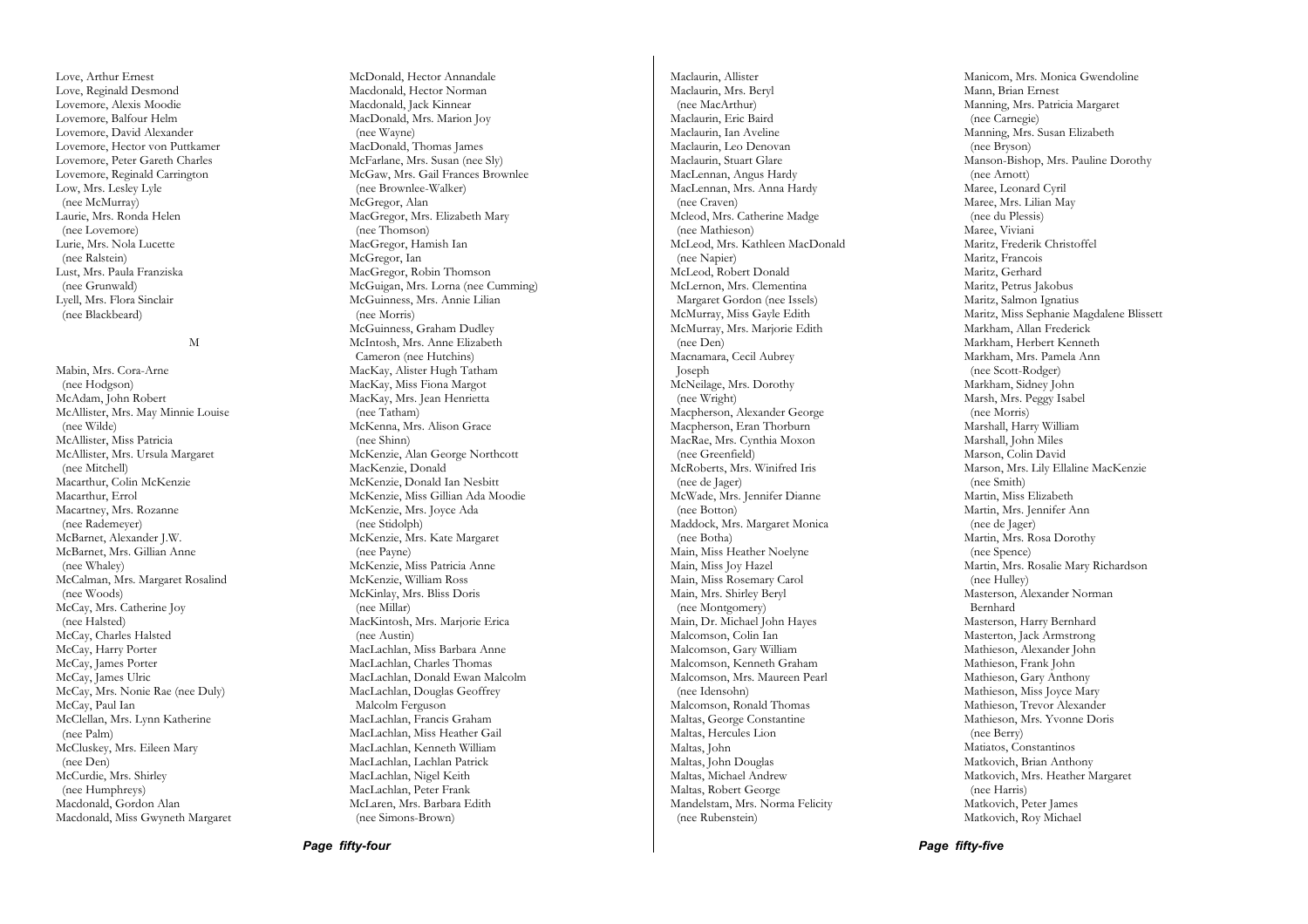Matthews, Noel Henry John Maufe, Mrs. Josephine (nee Issels) Mavros, Mrs. Catja Patricia (nee Halsted) Mavros, Mrs. Dorothy Maud Anne (nee Fletcher) Mavros, Miss Marguerite Marina Mavros, Patrick George Mavros, Miss Suzanne Dorothy Mawdsley, Mrs. Rhoda Confidence (nee Landsberg) Mawdsley, Michael John Mawson, Mrs. Anthea (nee Boardman) May, Mrs. Beryl Gilling (nee Chivers) Maytham, Mrs. Pamela Mary (nee Lewis) Mee, Laurence Holroyd Brooke Meeres-Young, Mrs. Hilda Margaret Meikle, Alan James Meikle, Brian Charles Hamilton Meikle, Cyril Stewart Meikle, David Gerald Meikle, David Morell Meikle, Douglas Meikle, Evian Campbell Meikle, Geoffrey John Meikle, Gordon Stewart Campbell Meikle, Mrs. Hilda Amelia (nee Fitt) Meikle, Ian Campbell Meikle, John Morell Meikle, John Oswald Meikle, Peter James Meikle, Stewart James Vallance Meiring, Roy Hudson Meiring, Mrs. Sheila (nee Chalmers) Melrose, Mrs. Geraldine Elizabeth (nee Bourlay) Mendoza, Mrs. Grace (nee Joseph) Mendoza, Malcolm Berkeley Menne, Mrs. Elizabeth (nee Cooksley) Mercer, Henry Lance Beauchamp Mercier, Mrs. Edna Daphne (nee Kirton)

Meredith, Cambria Deloraine Meredith, Claude Maurice Meredith, Mrs. Colleen Theresa (nee Mullally) Meredith, Cyril Claude Meredith, Cyril Douglas Archibald Meredith, Mrs. Daryl Raymond Meredith, Mrs. Mary Magdalene (nee Watson) Meredith, Mrs. Niven Elizabeth Winifred (nee Archibald) Meredith, Miss Susan Marjory Meredith, Vaughan Owen Merritt, Mrs. Joyce Caroline (nee van der Struys) Merritt, Peter Ernest Henry Merritt, Mrs. Patricia Anne Kathleen (nee Hamilton) Meyer, Henry Micklem, Mrs. Janet (nee van Niekerk) Miles, Herbert Picton Miles, Player William Millar, Frank Thomas Millar, Miss Kathleen Joy Millar, Mrs. Nancy Vivienne (nee Pascoe) Miller, Mrs. Edith Lilian Mary (nee Ade) Miller, Mrs. Glenda Prudence Duncombe (nee Campbell) Miller, Harold White Miller, Samuel Henry Miller, Mrs. Shirley Iris (nee Murray) Miller, Mrs. Stella (nee Matiatos) Millroy, Mrs. Valerie (nee Rawson) Milne, Mrs. Rosemary Marjorie Duncan (nee Bain) Milne, Miss Shirley June Milton-Cole, Mrs. Joan Mary (nee Wiley) Milward, Mrs. Gladys Margaret (nee Bullock) Mirtle, James Robert Mirtle, William Gibb Pollock Mitchell, Keith Armatage Mitchell, Mrs. Lily Albertina (nee Strydom) Mitchelmore, Mrs. Mary Hill (nee Browne) Moffat, Howard John Moffat, Mrs. Nancy Dina Nora (nee Price)

Moffat, Robert Livingstone Moll, Mrs. Elizabeth Mary (nee Talbot) Molony, Derek John Monckton, Mrs. Gloria Chambers (nee Lyell) Moncrieff, Miss Rosemary Monro, Mrs. Monica Ethel Rae (nee Whaley) Montgomery, Claude Montgomery, Henry Howard Montgomery, Henry Hugh Montgomery, Ian Robert Montgomery, Ivan Reginald Montgomery, Kenneth Anthony Montgomery, Kenneth William Montgomery, Mrs. Margaret (nee Child) Montgomery, Thomas Adrian Moodie, Benjamin Moodie, Mrs. Doris Evelyn Moodie, John Donald Birbeck Moodie, Miss Margaret Jeanette Moodie, Raymond Quinton Moodie, Robert George Moodie, Thomas Moolman, Johan Nicolaas Moorcroft, Douglas Moorcroft, Mrs. Etta Maud (nee Millar) Moore, Mrs. Margaret (nee Nowers) Moore, Mrs. Pamela Mary Rosalie (nee Went) Moresby-White, Herbert Azlack Moresby-White, Robert Cyril Morgan, Mrs. Anna Joanna (nee Steyn) Morgan, Barry Hilton Morgan, Fred Hilton Morgan, Hilton Heath Morgan, Miss Jenny Ellaline Morgan, Mrs. Lynette Honor (nee Ferreira) Morgan, Mrs. Mary (nee Simpson) Morgan, Ted Prior, I.C.D. Morkel, Antony Brian Morkel, Arthur John Philipps Morkel, Arthur Reginald Southey Morkel, Barry Gaunson Morkel, Cecil Clive Gaunson

Morkel, David Philipps Morkel, Reginald Philipps Morkel, Ronald Norman Morris, Dudley Jakins Morris, Edgar David Morris, Mrs. Kathleen Maude Jennie (nee Divine) Morris, Leslie Herbert Morris, Rowland Lister Morris, Stanley Ernest Morrison, Mrs. Hazel Helen (nee Killian) Morrison, Lionel Gradwell Mortleman, Mrs. Maureen Elizabeth (nee Richards) Moubray, Mrs. Elizabeth May (nee Dunlop) Mountain, Miss Bridget Ann Mountain, Mrs. Rosemary Irene (nee Roberts) Mountain, Miss Sandra Joy Mountford, Peter Boyd Muggleton, Mrs. Helen Josephine (nee Cooper) Muil, Mrs. Myrna Galindo (nee Edwards) Muir, Eric Ian Muir, Stanley James Mullally, William Thomas Muller, Mrs. Ivy Mona Gladys (nee Butt) Mumford, Mrs. Sheila-Ann (nee Oxden-Willows) Munger, L. Charles Munger, Leslie Arthur Munn, Mrs. Dorothy Lillian (nee Duly) Murdoch, John Cecil Murdoch, Leonard Alexander Murdoch, Lindsay Charles Murdoch, Royden Wilson Murray, Allan Nigel Murray, Miss Cynthia Anne Murray, Edwin Ronald Murray, Mrs. Lilian Frances Murray, Patrick Murray, Mrs. Ruby Iris (nee Robins) Musson, Raymond Coker Musson, Miss Rhoda Coker, M.B.E. Myburgh, Mrs. Aletta Elizabeth (nee Siebert) Myburgh, Antony William Myburgh, Egbert Buiskes

*Page fifty-seven*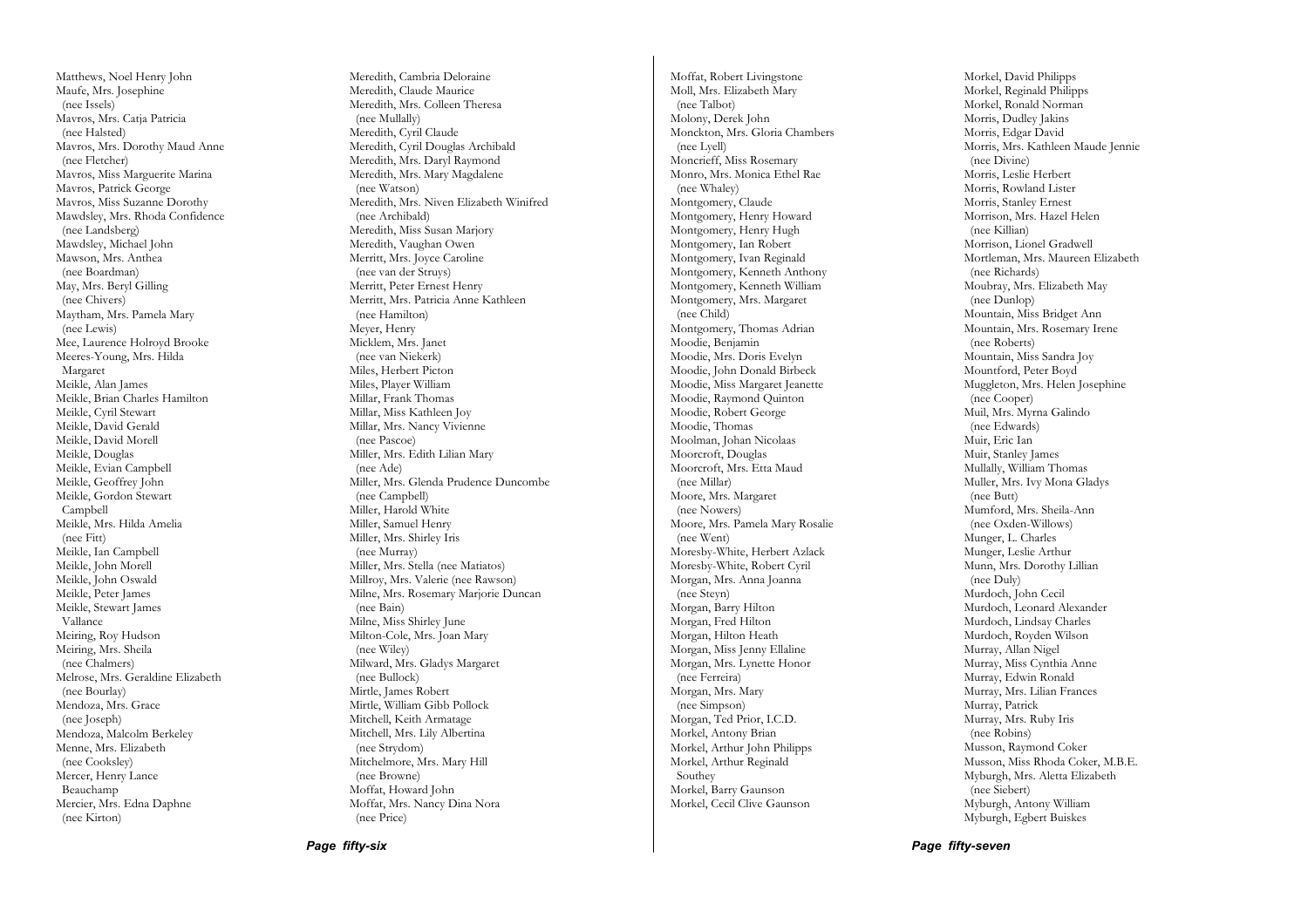Myburgh, Henry John Myburgh, William Myers, John King Myhill, Mrs. Annie (nee Browne)

N

Napier, Basil Bredell Napier, Cecil George Bredell Napier, David Charles Napier, Harold William Napier, Jack Napier, Miss Jane Napier, John William Edward Napier, Keith Warren Bredell Napier, Mark Napier, Richard Napier, Ronald McDonald Napier, Roy Bredell Napier, Victor Blake Nash, Mrs. Anthea Margaret Alicia (nee Pugh) Nash, Philip John Naude, Rudolph Petrus Naude, Mrs. Winifred Irene (nee Loudon) Nederlof, Mrs. Maureen Ann Crause (nee Boardman) Neill, Mrs. Winifred Ella (nee Morris) Neilson, Mrs. Beryl Lundie (nee Cornwall) Neilson, Grant Michael Neilson, Lloyd Peter Nel, Mrs. Colleen Margaret (nee White) Nel, Mrs. Lorys Gladys Phillys (nee Ferguson) Nel, Mrs. Petronella Catharina (nee van der Merwe) Nel, Willem Elias Paulus Nesbitt, Mrs. Audrey Rhoda (nee Gibson) Nesbitt, August Chapman Ernest Nesbitt, Clifford Clarence Nesbitt, Derek Roy Deering Nesbitt, Edgar Roland Nesbitt, Frederick Ian Harding Newby, Mrs. Margaret Caroline (nee Keir) Newton, Donald MacKay Newton, Percy Arthur Newton, Samuel MacKay

Nicholls, Mrs. Anne (nee Zeederberg) Nicholls, James Henry Charles Nicholls, Miss Lindsey Elizabeth Nicholls, Miss Sandra Ann Nicholson, Mrs. Edna Craven (nee Myers) Nicholson, John Dover Nicholson, Michael Harrow Nicholson, Mrs. Miriam Isobella (nee Schoultz) Nicholson, Norman Nicholson, Richard Granville Nicodemi, Mrs. Janet Matilda (nee Flanagan) Nicodemi, Rolf Torwald Johannes Nicolle, Blake Stanley Nicolle, Charles Hostes Dillon Nicolle, David Owen Nicolle, Guy Roland Nicolle, John Le Maistre D'Auvergne Nicolle, Kerran Roderick Burgess Nicolle, Philip Clive Nicolle, Philip Edward Nicholas Nicolle, Piers Nicholas Nicolle, Sean Rory Lee Nicolle, Stanley Rex Nicolle, Terence Charles Nicolle, William Hostes Herault Nicolle, William Patrick Nicolson, Mrs. Sheila Nora (nee O'Reilly) Nielsen, Mrs. Stella (nee Posselt) Nielsen, Miss Diana Margaret Susanna Nieuwenhuys, Ernest Lodewyk Nilson, Mrs. Doris Josephine (nee Hayes) Nilson, Peter Nikolous Niven, Mrs. Margaret Elaine (nee Cooper) Noaks, Mrs. Philadelphia Margaret (nee Fleming) Noblet, Mrs. Nola Marjorie (nee Ferraz) Nolan, Mrs. Violet Marjorie (nee Aschmann) Norman, Brett Michael Norman, Christopher Glen Norman, David Philip Norman, Mrs. June Bingham (nee Marshall)

Norman, Mrs. Thelma Betty (nee Honeysett) Normand, Henry Leicester Normand, Lindsay Prentice Normand, Patrick Marsh Normand, Richard John Normand, Wilfrid Patrick Nortier, Mrs. Aletta Marianne (nee Kritzinger) Nortier, Stephanus Andries Petrus Nott, Miss Lesley Shane Nott, Mrs. Priscilla Joan (nee Goosen) Nowers, Felix Manuel Leonard Nun, George Richard Nursten, Peter Michael Nursten, Robin David Nursten, Mrs. Thora Ellaine (nee Mawdsley) O Oaten, Mrs. Doris Winifred (nee Rundle) Oates, Reginald John Stafford O'Connor, John O'Connor, Mrs. Louisa Ann (nee Shortt) O'Connor, Miss Moira Louisa O'Connor, Thomas James Oehley, Mrs. Patricia Margaret (nee Palmer) O'Leary, Denis George O'Leary, Miss Dorothy Joan Oliver, Mrs. Mona Ethel (Alice) (nee Burnett) Olivier, Mrs. Margaret Beverley (nee Bossert) Olsen, Mrs. Sharon Gail (nee Boyd) Olver, Christopher David Olver, Mrs. Eileen Margaret (nee Smith) Olver, Sydney Obed Lanyon O'Meara, Mrs. Isobel Hay (nee Cumming) O'Neill, Mrs. Iris M. (nee Kok) Onyett, Miss Beverly Rose Onyett, Mrs. Rosamond Mary (nee Stuttaford)

Oosthuizen, Mrs. Arlene Marion Lister

(nee Morris)

Oosthuizen, Marthinus Christoffel Johannes O'Rourke, Terence Francis Ernest Orpen, Francis Lisle Orpen, John Lisle Orpen, Miss Noel Jane Orphanides, Mrs. Josephine Maria (nee Resink) Osmond, Mrs. Bertha Jane (nee Carruthers) Osterberg, John George Ouzman, Mrs. Anna Catherina (nee Querl) Oxden-Willows, Arthur Douglas Oxden-Willows, Arthur Victor Oxden-Willows, Clive Paul Oxden-Willows, Mostyn Alfred Oxden-Willows, William St. George Oxley, Mrs. Mary Raye Fraser (nee Fletcher)

P

Paddon, John Rollo Somerset Padget, Mrs. Josephine Lynette (nee Stidolph) Pakeham, Mrs. Ceta Annette (nee Burt) Palm, Mrs. Nancy Marjory (nee Odendaal) Palm, Mrs. Rosemary Frances Sheila (nee Barry) Palmer, Miss Audrey Palmer, Colin Victor Palmer, Mrs. Daphne Aletta Maria (nee Goosen) Palmer, Edward John Palmer, Estcourt Raymond Buller Palmer, Geoffrey Albert Palmer, Mrs. Grace (nee Crawford) Palmer, James Frederic Crookes Palmer, Mrs. Mary (nee Crawford) Palmer, Michael Edward Palmer, Richard Crawford Palmer, Robert Cresswell Palmgren, Michael Graham Palmgren, Michael Trevor Palterman, Mrs. Beverley Jane (nee Black) Palterman, Derrick Glen Papenfus, Thomas Dedelof Nicholas Park, Dr. Alan Hubert

*Page fifty-nine*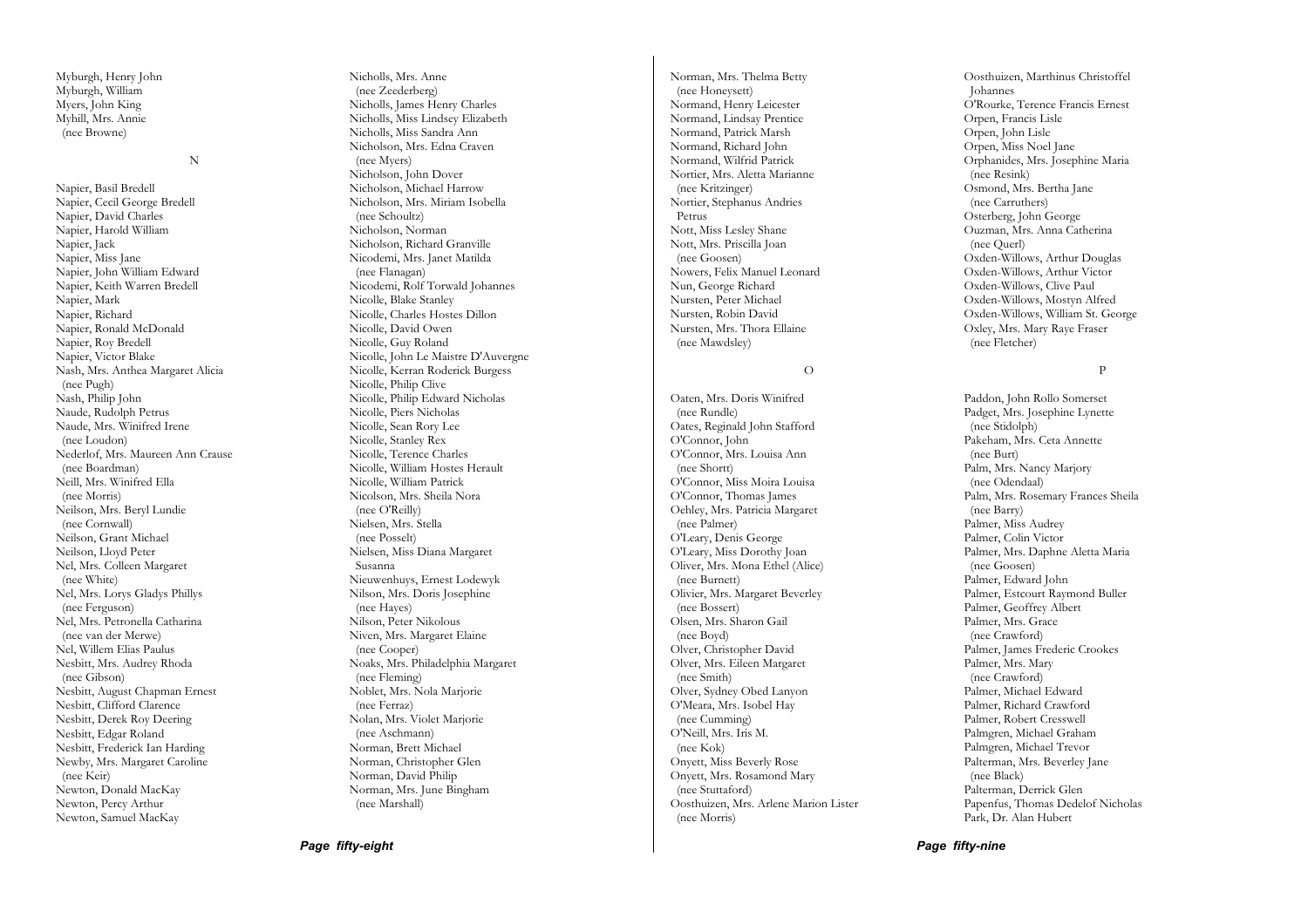Park, Geoffrey Hilton Park, Miss Gladys Matilda Parker, Mrs. Sybil Patricia Maud (nee Scott) Parks, Mrs. Jean (nee Redmond) Partridge, Geoffrey Anthony Partridge, Mark Henry Heathcote Pascoe, Mrs. Ann Olivia (nee Fischer) Pascoe, Charles Robert Pascoe, Douglas James Pascoe, Douglas Rijk Pascoe, Miss Helen Mary Pascoe, Norman Douglas Pascoe, Ronald Geoffrey Paterson, Redford John Ferrier Pattinson, Mrs. Margaret Dorothy (nee Quarry) Pattinson, Robert Patrick, Mrs. Adrienne Ellen (nee Gillman) Paxton, Allan Bruce Paxton, Mrs. Marion (nee Botton) Payne, Adam Lance Payne, Basil Ashbourn Payne, Frederick Dunn Ashbourn Payne, Frederick Dunn Ashbourn, Jnr. Payne, Mrs. Helen (nee Burrows) Payne, Mrs. Jill Mary (nee Thomas) Payne, Michael John Ashbourn Peacock, Mrs. June (nee Snowball) Pead, Mrs. Iris (nee Blackler) Peake, Cyril Anthony Peake, Gladys Doreen (nee Carruthers) Peake, Michael Raymond Cyril Peake, Raymond Albert George Pearce, Mrs. Ethie Sarah Staley (nee Jackson) Pearson, Mrs. Edith Alice Pearson, Mrs. Ruth Rosemary Nan (nee Fitt) Peebles, Robert John Adair Peel, Archibald John Russell Pegrum, Mrs. Norah Fussell (nee Grater) Pelly, Mrs. Hazel (nee Dechow) Pelly, Miss Margaret Elizabeth Rosanne Pelser, Mrs. Louisa Francina (nee Martin) Pepper, Mrs. Elizabeth D. (nee Leask) Pepper, Mrs. Jennifer D. Peribonis, Mrs. Sylvia (nee Cremer) Perino, Mrs. Enid Vida (nee Lister) Perkin, Eric George Perkin, George Frederick Perkins, Mrs. Jane Gillian (nee Williams) Perry, Alan Edgar Perry, Alfred Morgan Perry, Charles William Perry, Mrs. Felicity Ann (nee Cary) Perry, Mrs. Helga Margaret (nee Lee) Perry, John Peters, Brian Frederick Peters, Miss Deborah Peters, Frederick Ernest Peters, James Ross Peters, Keith Gordon Pfaff, Cecil John Pfuhl, Miss Jean Mary Pfuhl, Wavel Louis Phillips, Mrs. Winifred Kate Wilkie (nee Page) Phillipson, Mrs. Dorothy Reynolds (nee Goodridge) Phillipson, Michael Keen Philpott, Dorien Eric Philpott, Garth Dalmain Philpott, Horace Bartlett Philpott, Lancelot Eric Frank Philpott, Roy Philpott, Timothy Roy Piel, Mrs. Diane Ashbourn Pier, Mrs. Maria Magdelena (nee du Plessis) Pieters, Mark Pieters, Sydney Pieterse, Mrs. Isabella Margrieta (nee Jansen van Vuuren) Pike, Don Rafferty Pilcher, Mrs. Catherine (nee Rudland) Pilcher, Roy Wilburn Pinfold, Mrs. Tien Paddy Rixon Pingstone, Cyril Rodney Pingstone, Henry Arthur

*Page sixty* 

Pingstone, William Arthur Pinshow, Mrs. Nina (nee Kollenberg) Pistorius, Mrs. Ann (nee Hammersley) Pitout, Mrs. Margaret Frances (nee Engelbrecht) Pitout, Mrs. Rosalie Evelyn Sheelah (nee Peattie) Pitzar, Peter William Pitzar, Carl Arnold Pitzar, Peter Arnold Plasket, Percival Godfrey Playford, Deryck Leslie Plenderleith, Mrs. Thelma Marie (nee Zeederberg) Plowman, Anthony David Plowman, Mrs. Cynthia Anne (nee Bray) Pluke, Mrs. Faith Vivien (nee Tarr) Pohl, Allister Stratford Pohl, Derek Anthony Pohl, Mrs. Julia (nee Lee) Pohl, Raymond Jack Pollack, Alvin Hugo Pollack, Samuel Hugo Poole, Mrs. Marion Jean (nee Shere) Portallion, Mrs. Barbara Ann (nee Swart) Porter, Mrs. Ailsa Jean (nee Loudon) Porter, Philip Woolls Posselt, Carl Wilhelm Posselt, Felix Posselt, Herbert Jordan Posselt, Victor Herman Potgieter, Allan Charles Potgieter, Ewart Frederick Potgieter, Frederick George Potgieter, Frederick John Potgieter, Isaac Gerdthardus Potgieter, Mrs. Radiance Henrietta (nee Prescott) Potterton, Mrs. Beatrice Susan (nee Shaw) Powell, Mrs. Mary Harrison (nee Hodgson) Pozzo, Mrs. Lynette Beverley (nee Evans) Pratt, Henry Wallace Prescott, George William Prescott, Mrs. Henrietta (nee Nel)

Presmeg, Aubrey Reginald John Presmeg, Mrs. Violet Gertrude (nee Knighton) Preston, Edward Robert Colbeck Pretorius, Barend Pretorius, Barend Godfried Pretorius, Dawid Schalk Pretorius, Godfried Dawid Pretorius, Matthew John Pretorius, Mrs. Sophie Margaretha (nee Campbell) Pringle, Mrs. Eleanor Lyall (nee Squair) Pringle, Mrs. Phoebe Edith (nee Gifford) Prinsloo, Mrs. Dora (nee Pretorius) Prinsloo, Mrs. Margaret Anita (nee Crawford) Pritzkow, Mrs. Victoria May (nee Robinson) Procter, Mrs. Diana Rosemary (nee Hyland-Smith) Proud, Hayden Russell Proud, Mrs. Nelly (nee van der Struys) Proud, Trevor Andrew Pugh, Mrs. Evelyn Alicia Mary (nee Holderness) Purdon, Mrs. Anne May (nee Tarr) Purdon, Christopher Purdon, Mrs. Irene (nee Barry) Purdon, Mrs. Zillah (nee Meikle) Purves, Peter Harvey Pusey, Mrs. Rosemary Amy (nee Perry) Pyper, James Q

Querl, Augustus Herman Querl, Douglas Clifford Querl, Gary Vincent Querl, John Douglas Querl, John Henry Carl Querl, Reginald Llewelyn Walter Querl, Reginald Walter Quested, William Everett Quin, Miss Marjory Marrian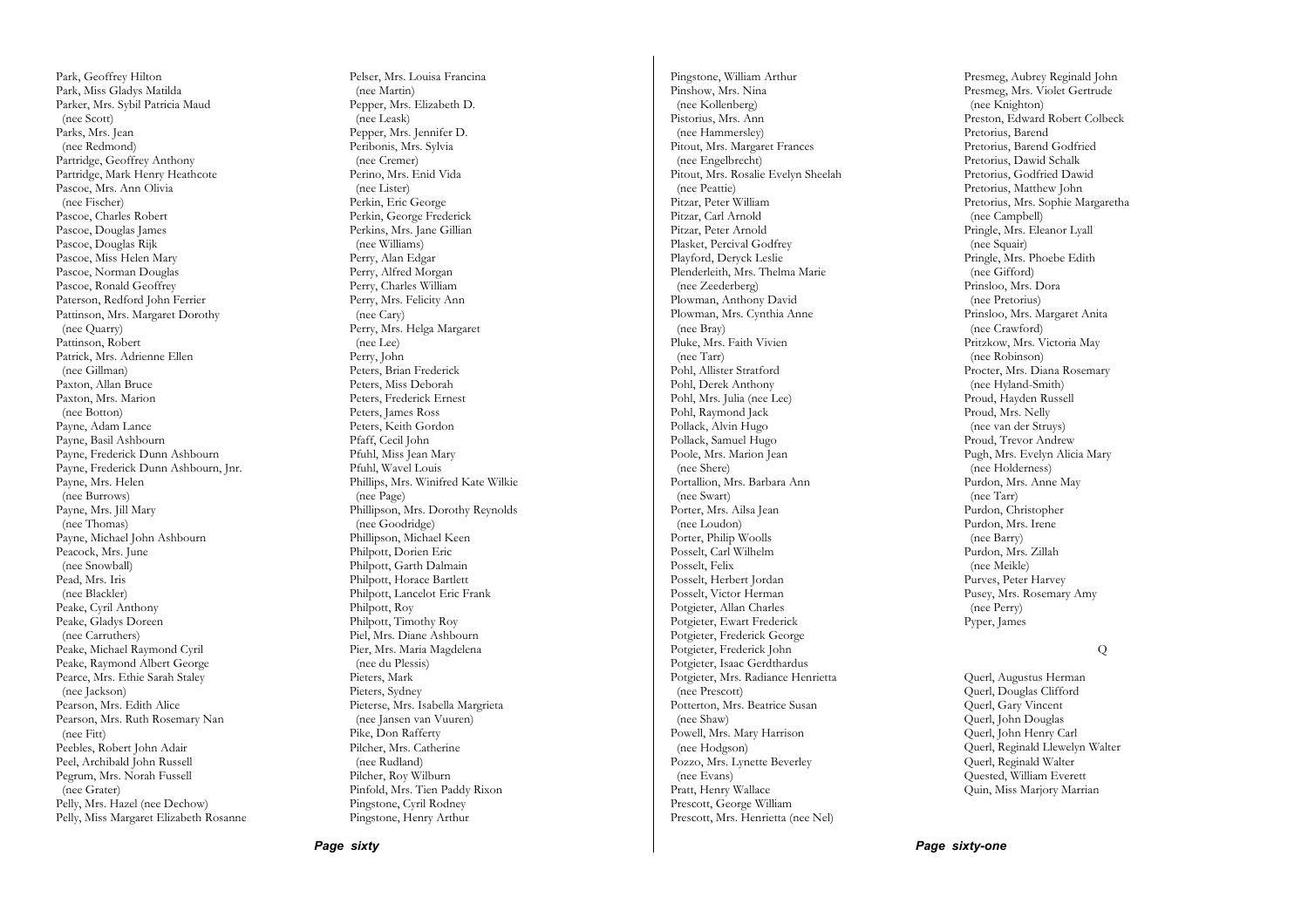Raaff, Leonard Ralph Rabinovitch, Mrs. Judith Claire (nee Paxton) Race, Christopher Keith Race, Mrs. Helen Blanche (nee Coleman) Rademeyer, Charles Louis Rademeyer, David Malcolm Rademeyer, Gerrit Michael Rademeyer, Gert Michale Rademeyer, Godfrey James Rademeyer, Mrs. Sarah Matilda (nee Herbst) Rademeyer, Mrs. Susanna Helena (nee Steyn) Railton, Jack Burton Railton, Jeremy Jack Rainsford, John Albert Rainsford, Mrs. Hilda Ellen Ralph, Mrs. Ruth Catherine (nee Tucker) Ralstein, Miss Colleen Ralstein, Mrs. Daphne (nee Rubinstein) Ralston, Mrs. Patricia Barbara (nee Phipps) Ramsay, Allan George Ramsay, Mrs. Ann (nee Swart) Ramsay, Mrs. Doreen (nee Cumming) Randall, Mrs. Hilda Johanna (nee Crause) Ras, Mrs. Diana (nee Dakyn-Hockin) Ratta, Mrs. Cecil Mary (nee Downing) Rattham, Mrs. Ethel (nee Cornthwaite) Rattray, George Raubenheimer, Edward Guest Raubenheimer, Ralph Raubenheimer, Ralph Guest Raubenheimer, Stephen Michael Raubenheimer, Stephen Walter Raubenheimer, Walter Scott Rault, Mrs. Lynne Averil (nee Lanning) Ravenscroft, Mrs. Athene Norma (nee Soutter) Rawson, Brian Dudley Frank Rawson Mrs. Charlotte Ethel

Rawson, Dennis Grancille Rawson, Mrs. Dorothy Rawson, Geoffrey Harold Lewis Rawson, Mrs. Violet Beatrice (nee Gisborne) Rawson, Walter Harry Peter Paxton Ray, Mrs. Brenda Maureen (nee Smith) Read, Mrs. Phyllis Maud (nee Voigt) Redfern, Alan Thorpe Redfern, Cecil Arthur Redfern, John Leonard Redfern, Mrs. Margaret Alice Redrup, Mrs. Jane Patricia (nee Meikle) Redrup, Sidney Aston Reece, Jack Middleton Reece, Robert Middleton Reed, Mrs. Tessa Ann (nee Meikle) Rees, Mrs. June Bliss Edith (nee Sherlaw) Reeves, Jack Allan Reichert, Mrs. Irene Kingsley (nee Trevor) Reid, Mrs. Ellen (Judy) (nee Dunford) Reid, Mrs. Veda Agnes (nee Stamper) Reimer, Cecil Michael Reimer, Henry John Reimer, Paul Aubrey Herman Reimer, Paul Michael Henry Renders, Laurence Christian Rennie, John Alexander Resink, Miss Clementina Anna Resink, Henry Gordon Issels Resink, Mrs. Jacqueline Gordon (nee Issels) Resink, Miss Josephine Therese Reynolds, Jake Reynolds, Mrs. Marjorie Agnes (nee Nesbitt) Richards, Cecil Brumage Richards, Mrs. Helen Elizabeth (nee Dacomb) Riches, Mrs. Jeanette Margaret (nee Harrison) Richter, Mrs. Rose (nee Tobias) Rickett, Mrs. Erica Hamilton (nee Martin) Riddle, Douglas Malcolm Ridley, Giles Nicholas Spencer

Riley, Mrs. Davina Janetta (nee Drake) Riley, Percy John Covell Ringer, Mrs. Isobel Mary Stuart (nee McCallum) Ritson, Mrs. Gillian Marjorie (nee Blyth) Rix, Mrs. Wendy Estelle (nee Ketteringham) Rixon, Bob Meredith Robb, David Christopher Robb, Mrs. Gillian Ellen Mary (nee Peattie) Robbertse, Mrs. Ramona (nee Els) Roberts, Mrs. Dorothy Rose (nee Day) Roberts, Francis Farewell Roberts, Gordon Peskett Roberts, Hugh Moodie Roberts, Leonard Creswell Roberts, Leonard Farewell Roberts, Mrs. Marjorie (nee Evans) Roberts, Michael George Roberts, Roger Evan Roberts, Mrs. Wilhelmina Christena Jane (nee Dingwell) Robertson, James Henry Gordon Robertson, James Struan Robertson, John Lewis Robertson, Miss Lesley Broadhurst Robertson, Peter Gordon Robertson, Mrs. Thelma Victoria (nee Rorke) Robins, Henry Thomas Robins, Hubert Yarker Robinson, Addison Hime Robinson, Anthony Mark Robinson, Denis Anthony Beck Robinson, Douglas Leo Robinson, Mrs. Edith Alice Kathleen (nee Diggeden) Robinson, Miss Jenny Robinson, Mrs. Jill (nee Taylor) Robinson, John Llewellyn Robinson, Miss Judy Robinson, Miss Linda Gail Robinson, Mrs. Phoebe Irene (nee Hughes) Robinson, Richard Leo Robinson, Robert Lionel

Robinson, Mrs. Sharon Kaye (nee Skillen) Robinson, Shaun Rosser Robinson, Stewart Brian Richard Robinson, Mrs. Sybil Helen Olga (nee Taylor) Robinson, Thomas Nathaniel Robinson, Thomas Rosser Robinson, Victor Lloyd Robson, Mrs. Valda Mary (nee Breare) Rodger, William Rogers, Mrs. Janice Elaine (nee Smith) Ronaldson, Mrs. Barbara Isobel (nee Whyte) Rooken-Smith, William Brien Rooken-Smyth, William Geoffrey James Rooney, Mrs. Felicity Ann (nee Robinson) Rorke, Aidan Vernon Rorke, Miss Anne Elizabeth Rorke, Mrs. Dorothy (nee Gordon) Rorke, Glynne Peter Rorke, Glynne William Rorke, Miss Iris Rorke, John Michael Rorke, Maurice James Rorke, Michael Glynne Rorke, Michael Vernon Rorke, Mrs. Nancy (nee Mayes) Rorke, Trevor John Rose, Miss Diana Mary Rose, Mrs. Gwendoline Hope Louise (nee Marshall) Rosen, Mrs. Mary Unwin (nee Moffat) Rosenfels, Charles Albert Rosenfels, Miss Coral Ann Rosenfels, Ernest James Rosenfels, Mrs. Evelyn Lois Rosenfels, John Andrew Rosenfels, Mrs. Marilyn Inez (nee Watson) Rosenfels, Max Rosenfels, Sigmund Julius Rosenhahn, David Glen Rosenhahn, Mrs. Gladys (nee Drew) Rosier, Mrs. Hilda Maud (nee Love) Rosier, Francis Arthur Ross, Mrs. Beverley Ann (nee Flinders)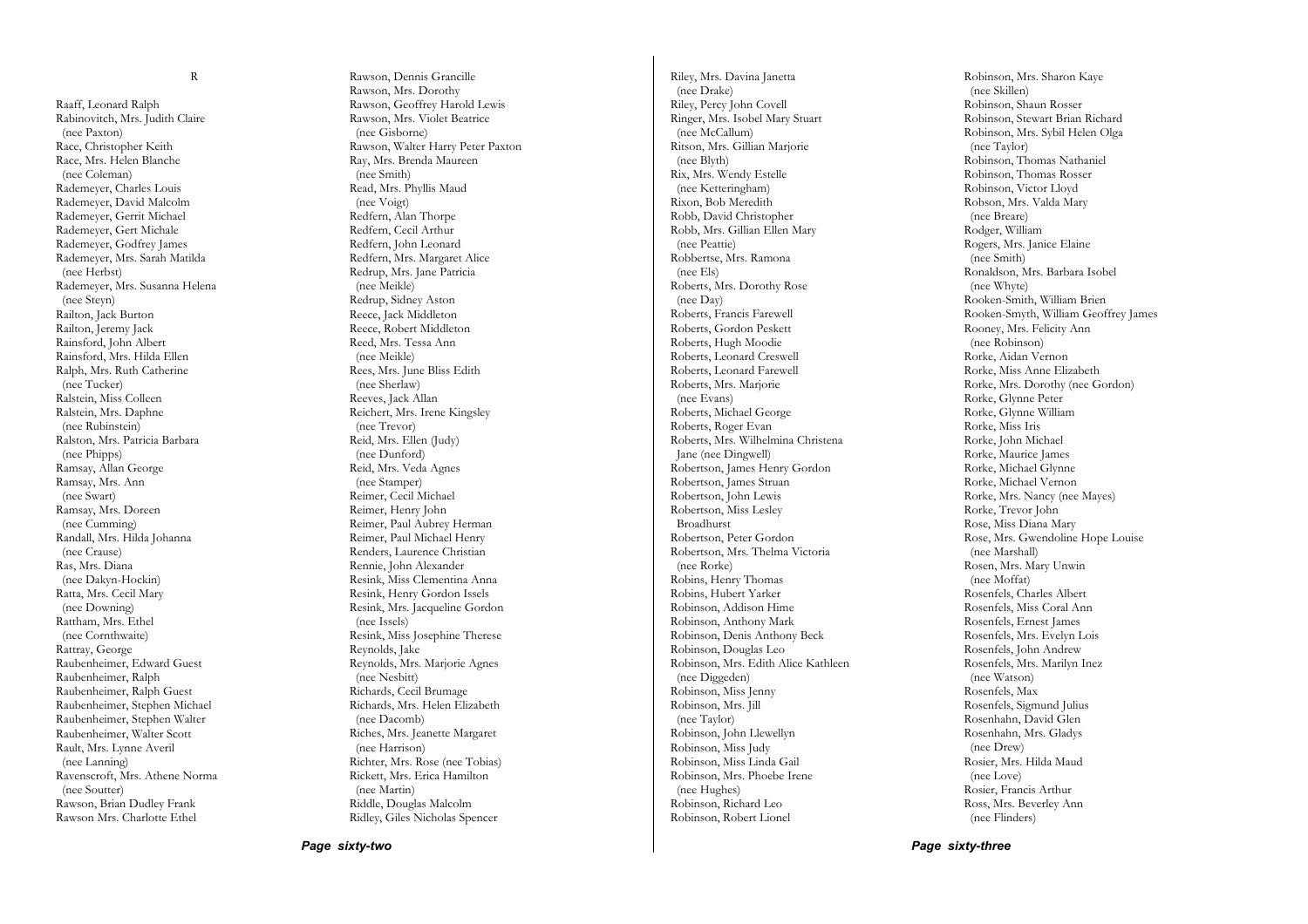Ross, Hugh Donald Ross, Mrs. June Edna (nee Botha) Ross, Ronald Watson Rossiter, Bertram Rossiter, Cecil Martin Rossouw, Abraham Marthinus Rossouw, Leon Andre Rossouw, Nicolaas Jacobus Rouquette, Laurier Albert Rouquette, Laurier Oswald Campbell Rouquette, Norman Jacques Louis Rouse, Brian Richard Rouse, Mrs. Elaine Margaret (nee Coote) Rowe, Mrs. Lilian Cynthia (nee Rouquette) Rowe, Mrs. Paula Marjory Ann (nee Savage) Rowley, Mrs. Blissett (nee Buckley) Rowse, Clifford George Rowse, Miss Dorothea Elizabeth Rowse, Mrs. Helena Magdalene (nee Horton) Rubenstein, Alan Rubenstein, Anthony Brian Rubenstein, Cecil Rubenstein, Ivor Michael Rubenstein, Mrs. Marcia Josephine (nee Sale) Rudd, Alan Wallace Rudd, Clifford Robin David Rudd, Miss Eileen Wallace Rudland, Mrs. Dorothy Gwendoline (nee Squires) Rudland, George Wilburn Rule, Mrs. Agnes Sophia (nee Watson) Rushmore, Mrs. Evelyn Marion (nee Mitchell) Russell, Mrs. Lilian Mary (nee Murray) Rutter, Mrs. Sheryl Ann (nee Howman)

### S

Salmon, Mrs. Charlotte (nee Savory) Salmon, Thomas Charles Samler, Mrs. Beverley Ann (nee O'Donovan)

Samson, Michael Wayne Samson, Timothy Fyfe Sansom, Alastair Edward Sansom, Graham Winston Sansom, Malcolm Thomas Sansom, Russell Keith Hall Sansom, Mrs. Winifred Eileen (nee Scot-Russell) Sargent, Frederick Sargent, Mrs. Maria Magdalena (nee Williams) Sargent, Mrs. Patricia Maeve (nee Talbot) Savage, Paul Hunt Saville, Walter Milner Scanlan, Mrs. Denise Moira (nee Williams) Scanlan, Terence James Schermbrucker, Basil Bruce Schermbrucker, Mrs. Ethel Francis Mary (nee Hopley) Schlachter, Brian Schlachter, George Andrew Schlachter, Harold Phillip Schlachter, Kevin George Schmolke, Mrs. Elsa Mary Fraser (nee Fletcher) Schoeman, Miss Doris Louise Schoeman, Mrs. Emily Elizabeth (nee Swart) Schoeman, Johan Simon Riekert Schofield, Mrs. Denise Veronica (nee Coombe) Schofield, Mrs. Margaret Frances (nee Harmer) Scholfield, Mrs. Mary Eileen Petronella (nee Hewitt) Schoultz, Mrs. Carol May (nee Randall) Schultz, Caleb Henry Schultz, Eugene Frederick Schultz, Eugene Joubert Schultz, Peter Alan Schultz, Robert William Stawell Scot-Russell, Wilfrid Eric Scott, Miss Debra Ann Scott, Douglas Ian Quinton Scott, George Scott, Mrs. Kathleen Phyllis (nee Harmer) Scott, Mrs. Patricia Ann (nee Edwards) Scott-King, Christopher John Scott-King, Lionel

Scott-Rodger, Anthony John Charles

Scott-Rodger, Miss Corinne Scott-Rodger, Douglas Scott-Rodger, John Stuart Scott-Rodger, John William Scott-Rodger, Robert Charles Scott-Rodger, Ronald Fraser Scott-Smith, Mrs. Faith (nee Cripps) Scutt, Mrs. Bertha Valetta (nee Dingwell) Seale, Edgar Alfred Sewell, Donald William Seymour, Mrs. Marjorie Florence (nee Hurrell) Shanks, Mrs. Shirley Imogen (nee McDonald) Sharp, Mrs. Maud Maria (nee Hiscock) Shaw, Alan Locke Shaw, Mrs. Irene (nee McDonald) Shaw, John Robin Huntly Shaw, Leslie John Shaw, Mrs. Moira Margaret (nee Price) Shaw, Mrs. Muriel Violet (nee King) Shaw, Nigel Alan Shaw, Mrs. Shirley Broadhurst (nee Robertson) Shaw, William Edward Shawe, Henry Adrian Shaw-Twilley, George Kenneth Shaw-Twilley, George Rex Shaw-Twilley, Michael John Shea, Mrs. Alison Morag (nee Squair) Shearer, Mrs. Elizabeth Maud (nee Hammersley) Shearer, Harvey John Shearer, Mrs. Sharon June (nee Evans) Sheasby, Adrian Hugh Sheasby, Mrs. Doris (nee de Jager) Sheasby, Melville David Shepherd, Mrs. Eva Miriam (nee Pascoe) Sheppard, Antony Winfield Sheppard, Mrs. Freda Blanche Proudfoot (nee Ingram) Sheppard, Guy Alistair Sheppard, Jeremy Francis Shepstone, Mrs. Margaret Shere, Mrs. Jean Penrose (nee Sherriff)

Sherlaw, Mrs. Ilva Emma (nee Millar) Sherriff, Mrs. Amy Penrose (nee Pascoe) Sherry, Brian Yoxall Shiff, Clive Shiff, Harry Shin, Harold Alfred Shin, Ronald Percival Shraga, Mrs. Valerie Grace (nee Squair) Siebert, Christopher Siebert, Miss Louie Siebert, Peter Siemers, Mrs. Dawn Kathleen (nee Walker) Sigsworth, Mrs. Barbara Ann (nee Smith) Simon, Miss Edwine Somone Simon, Mrs. Gertrude (nee Kollenberg) Simons-Brown, Mrs. Barbara Hamilton (nee Routledge) Simons-Brown, Stephen Simpson, Albert Ernest Simpson, Brian Simpson, Mrs. Hilda (nee Sperling) Simpson, Mrs. Merle Eileen (nee Robinson) Simpson, Michael Haig Simpson, Mrs. Pamela (nee Bertram) Simpson, Reginald Arthur Simpson, Walter Brittle Sinclair, Mrs. Anne (nee Baxendale) Sinclair, David Stuart Sinclair, Kenneth Archibald Sinclair, Miss Margaret Isobel Rhona Sinclair, Norman Robert Alfred Sinclair, Mrs. Ruth Coker (nee Musson) Sinclair, Trevor Garth Sinclair, Mrs. Valerie Rose Marie (nee Tayler) Singer, Albert Edgar Singer, Dr. John Philip Singer, Morris John Sissing, Clarence Yule Sissingh, Mrs. Marjory (nee Campbell) Skillen, Cecil James Slater, Mrs. Katherine (nee du Plessis)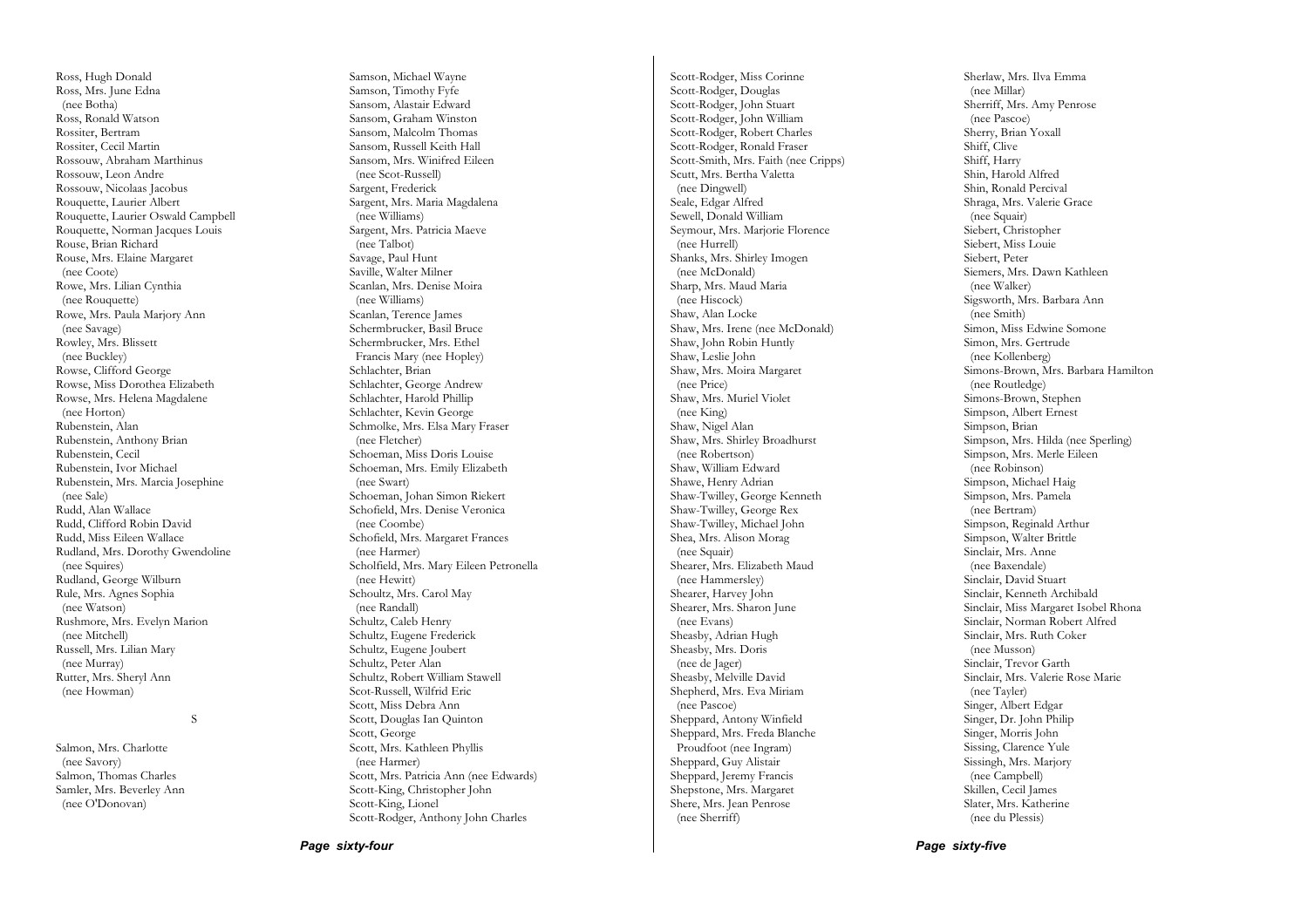Slater-Brown, Alexander Slater-Brown, Mrs. Joan (nee Barker) Slater-Brown, Raeburn Graham Slater-Brown, Miss Samantha Dorothy Slaven, Miss Helen Mary Slaven, Mrs. Josephine Mary Hyland (nee Smith) Slaven, Mark John Slaven, Mrs. Maureen Lundie (nee Cornwall) Slaven, Michael David Slaven, Miss Susan Anne Sloviak, Mrs. Noelle Mary Nanette (nee Stone) Sly, Anthony Graham Sly, Arthur Graham Sly, Herbert Stanley Sly, John Haddon Sly, John Richard Small, Charles David Small, Mrs. Daphne Helen (nee Bain) Small, Robert Bruce Massie Small, Mrs. Yvonne Lister (nee Morris) Smallie, Fred Smallpiece, Mrs. Joan Edwina (nee Day) Smart, Harold John Alan Smart, Richard John Smit, Frans Albertus Smit, Mrs. Maria Johanna (nee Herbst) Smit, Mrs. Sarah Johanna (nee Herbst) Smith, Mrs. Adele Mary (nee Cripps) Smith, Alexander John Smith, Basil Robert Hyland Smith, Cameron Smith, Charles Roger Smith, Mrs. Doreen Mary Caples (nee Hunt) Smith, Mrs. Edith Doreen (nee Bassett) Smith, Mrs. Emily May (nee King) Smith, Mrs. Esme Eva (nee Butt) Smith, Mrs. Gail Carol (nee de Beer) Smith, Gerard Duffus Smith, Gordon Robert

Smith, Harry Herbert Smith, Mrs. Helen (nee McDonald) Smith, Herbert Cyril Smith, Mrs. Hilda (nee Day) Smith, Ian Lang Smith, James Creswick Smith, Miss Jean Ruth Smith, Kenneth Smith, Layton Roland Smith, Leopold Geoffrey Smith, Leslie George Smith, Mrs. Mary (nee King) Smith, Mrs. Mary Agnes (nee Creswick) Smith, Mrs. Mona Mary (nee Taylor) Smith, Oliver Francis Creswick Smith, Roland Creswick Smith, Theodore Garth Snelgar, Maj. Bruce Miles, S.C.R. Snelgar, Mrs. Shirley Beverley (nee Watt) Snelgar, Stewart Roger Snowball, Mrs. Enid Verna (nee Jelliman) Soffe Mrs. Olive Rhoda (nee Palmer) Somerset, Miss Brita Ann Somerset, John Owen Somerset, Owen Edmund Austen Southey, Forrester Gilmour Southey, George Rubidge Southey, Gerald Philip Southey, Howard Roy Southey, Mrs. Isobel Wilkie (nee Page) Southey, Kenneth Gilmour Southey, Mrs. Laura Helen (nee Jack) Southey, Lennox Charles Southey, Peter Gilmour Southey, Mrs. Ray Blanche (nee Green) Southey, Robin Christopher Southey, Warwick Gilmour Southwell, Edgar Horace Soutter, Dr. George Bryce Soutter, Norman Albert Soutter, William Bryce Sowter, Mrs. Kathleen Ann (nee Holl) Sparrow, Mrs. Geraldine (nee O'Donovan) Spence, Alan John

Spence, Eric Edgar Spence, Mrs. Lynette Eileen (nee Pattinson) Spence, Stuart Mitchell Squair, Alfred James Squair, Miss Cheryl Anne Squair, Colin Hampson Squair, Donald Lyall Squair, Mrs. Dorothy Denise (nee Goodwin) Squair, Mrs. Dulcie Magdalene Elizabeth (nee Anderson) Squair, Rev. Hugh Squair, Hugh Donald Squair, Miss Rosemary Susan Squires, Mrs. Susan (nee Stewart) Stacey, Mrs. Adeline Gladys (nee Leach) Stacey, Keith Victor Standish-White, Mrs. Margaret May (nee Moubray) Stanford, Mrs. Pamela Anne (nee Mawdsley) Stanley, Mrs. Gillian Celia Rosemary (nee Greenfield) Stannard, Mrs. Maeve Melodie (nee Pike) Stannard, Richard John Starling, Mrs. Glynn (nee Bates) Starling, Mrs. Irene Dawn (nee Bradnick) Stead, Donald Robin Steed, Mrs. Jennifer Jill (nee Nesbitt) Steenkamp, Mrs. Margaret Violet (nee Thwaites) Stenner, Mrs. Wendy Anne (nee Rawson) Stenslunde, Christian Storm Stenslunde, Mrs. Nell (nee Hazelhurst) Stephen, Bruce Norman Stephen, David Ferguson Stephen, Mrs. Susan Patricia (nee Clinkskel) Stewart, Allan Donald Fraser Stewart, Duncan Gordon Stewart, Mrs. Esme Sheila (nee Osmond) Stewart, Frederick Boyd Stewart, John Stewart, Keith Osmond Stewart, Mrs. Margaret Ann (nee Sansom)

Stewart, Mrs. Marjorie Agnes Stewart, Neil Edward Fraser Stewart, Mrs. Ruth Phyllis (nee Cumming) Steyn, Mrs. Catharina Cornelia (nee Nel) Steyn, Colin Henri Steyn, Mrs. Cornelia Maria Johanna (nee Marais) Steyn, David Eduard Steyn, Mrs. Dawn Sussannah Bernice (nee Fulton) Steyn, Jacobus Petrus Hermanus Steyn, Johannes Christian Beukes Steyn, Johannes Gerhardus Frederik Steyn, Lucas Cornelius Steyn, Mrs. Maria Margaretha (nee du Plooy) Steyn, Pieter Edward Stidolph, Andrew Paul Rosslyn Stidolph, Harold Alan Nesbitt Stidolph, Jack Stidolph, Patrick Alan Stirling, David Charles Stirling, Mrs. Lorna Ann Coutts (nee Sutherland) Stirling, Robert Munro Stobart-Vallaro, Mrs. Ursula Margaret (nee Kaye-Eddie) Stocks, Mrs. Averil (nee Cary) Stoddart, Mrs. Valerie Joy (nee Montgomery) Stone, Mrs. Alice Patricia (nee Barry) Stone, Miss Aylex Elizabeth Stone, Ian Mackenzie Stone, John Raymond Mackenzie Stone, Mrs. Leonora Ann (nee Bundock) Strachan, Lady Barbara Marion Celia (nee Wrey) Strachan, Mrs. Christina Gillian (nee Nielsen) Stratton-Lightening, Mrs. Elfreda Barbara (nee Murray) Straw, Mrs. Gillian Frances (nee Masterson) Streak, Frederick Francis Streak, Harry Streak, Mrs. Irene Gwendoline (nee Rowlanda) Streak, Miss Kathleen Allison Streak, Nevil Streak, William Samuel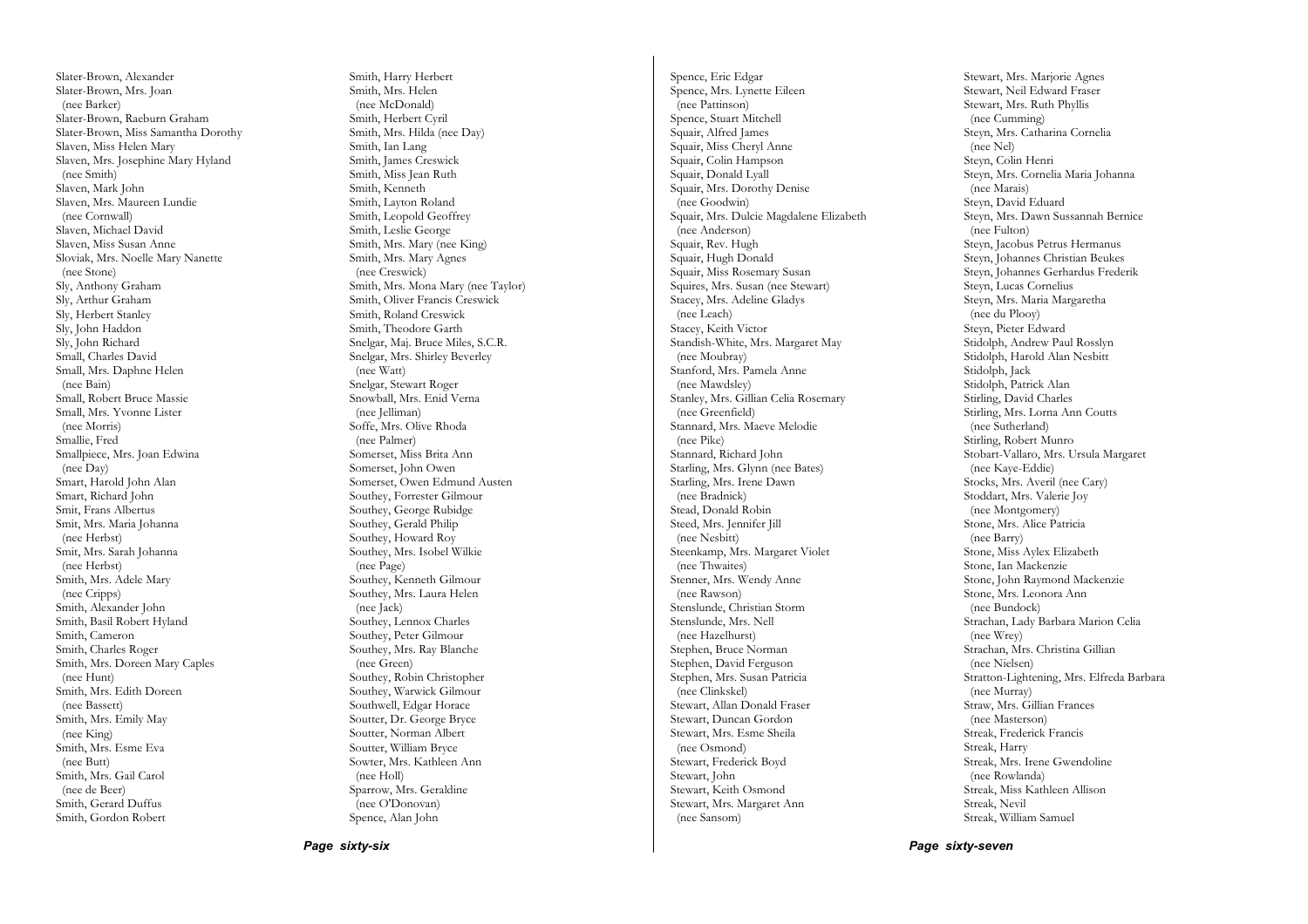Street, Mrs. Agnes Patricia (nee Hunt) Strobel, Kenneth John Strobel, Michael Leo Kidson Strobel, Raleigh Leo Stroebel, Mrs. Martha Jacoba (nee Schoultz) Strong, Mrs. Dianne Fitzmassy (nee Boyd-Clark) Strong, Hugh Lincoln Strong, Mrs. Jacqueline Mary Gordon (nee McLernon) Stuart-Steer, Douglas Henry Stubbs, Mrs. Daphne Doreen (nee Hulley) Stuttaford, Miss Adrienne Yvette Stuttaford, Mrs. Alice Maud Stuttaford, Douglas Julian Stuttaford, Miss Mary Leigh Stuttaford, Richard Henry Stuttaford, Wallace Evelyn Stuttaford, Wallace Ronald Lorimer Sullivan, Edgar Joseph Sullivan, Mrs. Elvira Doreen (nee Lange) Sullivan, John Lawrence Sullivan, Patrick Alan Sullivan, Patrick Gerald Surgey, John Montagu Surtees, Albert Murray Surtees, Mrs. Mercia (nee Napier) Susman, Gerald Sutcliffe, Mrs. Cheryl Ann (nee Stuttaford) Sutherland, Mrs. Edith Anne (nee Brewer) Swain, Edward Joseph Swanepoel, Mrs. Alida Johanna Elizabeth (nee Grobler) Swanepoel, Clive Martin Swanepoel, Norman Barry Swanepoel, Walter Jack Swanepoel, Wentzel Hercules Swanson, Timothy William Swanson, William Gower Frederick Swart, Peter John Swart, Mrs. Rubina Anna (nee Rossouw) Swindale, Mrs. Joan Evelyn (nee Rattray) Sykes, Lt. Col. Frederick Martin

Sykes, Mrs. Mary Ann Brownlee (nee Brownlee-Walker)

#### T

Taberer, Charles Blair Tabor, Mrs. Betty Joan (nee Morris) Tait, Kenneth George Tait, Robert Bennett Talbot, Arderne Ralph Talbot, Mrs. Maria Magdalena (nee Rossouw) Talbot, Robert Cecil Talbot, Robert William Francis Talbot-Davies, Kenneth Stanley Talbot-Davies, Miss Yvette Shane Tamblyn, Mrs. Wendy Ann (nee Robb) Tanser, Mrs. Diana Karin (nee Osterberg) Tanser, Mrs. Gertrude Cooksley (nee Menne) Tapsell, Edward George Tapsell, Walter James Tapson, Mrs. Joyce Doreen (nee Jakins) Tapson, Rodney Claude Tarr, Christian James Tarr, Donald Tarr, Mrs. Gillian Ann Lynette (nee Wayne) Tarr, Jonathan Tarr, Mrs. Julia Emma (nee Tarr) Tarr, Mrs. Lucy Eva (nee Sturman) Tarr, Nathaniel Ayliff Tarr, Owen Ray Tarr, Spencer Jon Tasker, Mrs. Jean Alice (nee Whyte) Tatham, Newby Alexander Tayler, Mrs. Dorothy May (nee Den) Tayler, Elmore Anthony Taylor, Albert Taylor, Arthur Falkner Taylor, Mrs. Carol Mary (nee Cumings) Taylor, Mrs. Diana Ray (nee Fynn) Taylor, Mrs. Heather Ann (nee Matkovich)

Taylor, Ian Scott Taylor, Mrs. Ivy Therese (nee Booyens) Taylor, Kevin Taylor, Mrs. Margaret Victoria (nee Engelbrecht) Taylor, Miss Penelope Marjorie Frances Taylor, Stephen Godwin Taylor, Stephen Noel Murray Taylor, Terry Taylor, Mrs. Thora Ione Margaret (nee Taylor) Taylor, Vivian Edward Elliott Taylor, William Leslie Moorcroft Teasdale, Harold James Temple, Mrs. Patricia Allison (nee Withers) Tennant, James Edward Stuart Tennant, James Ross Terry-Lloyd, Mrs. Mary Myfanwy (nee Thomas) Thatcher, Mrs. Janet Elizabeth (nee Jeffreys) Theil, Mrs. Clementina Marguerite Gordon (nee McLernon) Theron, Bertram Henry Theron, Mrs. Elizabeth Catherine (nee Eigner) Theron, Frank Bune Theunissen, Mrs. Virginia Alice (nee Cloete) Tholet, Mrs. Helena Maria (nee Bezuidenhout) Thomas, Anthony Sanby Thomas, Clarence Henry Hamilton Thomas, Glenn Victor Thomas, Dr. James Erskine Poultney Thomas, Mrs. Joan Alice (nee Pascoe) Thomas, Mrs. Mary H. Sanby (nee Carnegie) Thomas, Owen Morgan Thompson, Mrs. Emily Gertrude (nee Acutt) Thompson, Ian MacVey Thompson, Kenneth Thompson, Mrs. Margaret Helen (nee Meikle) Thompson, Mrs. Minnie Agnes (nee Napier Thompson, Ronald Charles Lloyd

Thompson, Sidney Ernest Thomson, Miss Caryn Elaine Thomson, Mrs. Cheryl Anne (nee Stone) Thomson, David Bruce Thomson, John Lees Thomson, Mrs. Myrtle Caralynne Mansel (nee James) Thomson, Mrs. Yvonne Maureen (nee Godden) Thorne, Mrs. Alexis Patricia (nee Hepburn) Thornton, Mrs. Elizabeth (nee Thurlow) Thurlow, Edward Hornsby Thurlow, John George Tibbenham, Mrs. Engela Catherina (nee Frost) Tibbits, Mrs. Aileen Isobel (nee Fletcher) Tibbits, Peter Angus Tiernay, Mrs. Margaret Denise (nee Boulter) Tilbury, Laurence Tilbury, Michael John Tilbury, Oswald Till, Mrs. Priscilla Jane Elizabeth (nee Peake) Tither, Mrs. Phoebe Letitia (nee Havnar) Toben, Mrs. Georgina Mary John (Fynn) Tobias, Brian Tobias, Lionel Bergson Tobias, Mrs. Sybil (nee Bergson) Tolmay, Gordon Stanley Tolmay, John Eric Tomlinson, Denis Stanley Tomlinson, Derek Neame Southwell Tomlinson, Desmond Neame Tomlinson, Raymond Neame Tones, Mrs. Charlotte (nee Wood) Tones, John Anthony Tonge, John Christopher Topp, Mrs. Patricia Louise (nee Bryson) Torrie, Mrs. Hilary Elizabeth (nee Engelbrecht) Toshack, Robert Towell, Mrs. Dorothy Nita (nee Lloyd) Townsend, Charles Southcote Townsend, Mrs. Myrtle Rhodesia (nee Tapsell) Townsend, Stephen John Tozer, Mrs. Dawn Olivia (nee Lewis)

*Page sixty-eight*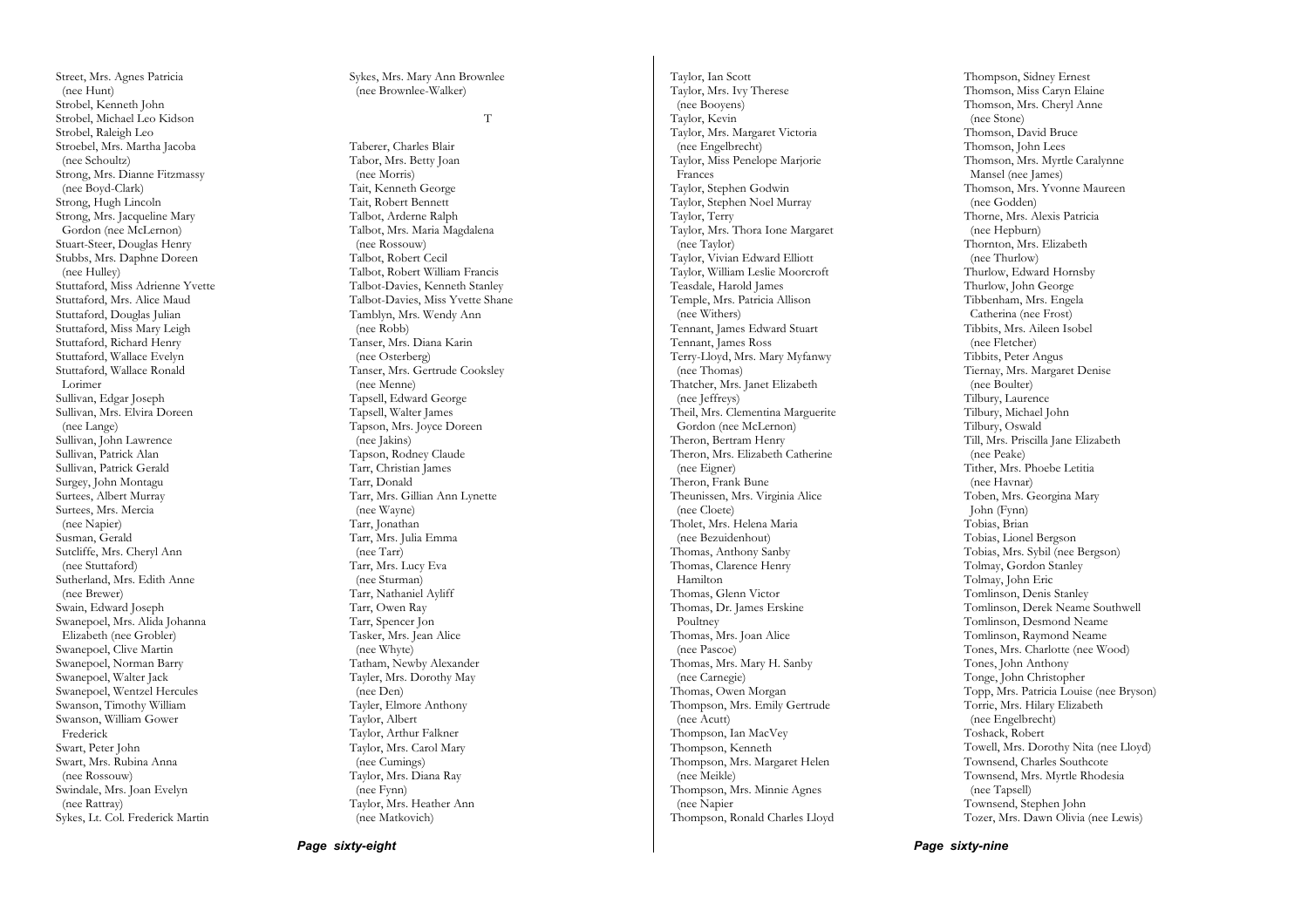Tozer, Errol Leonard Trangmar, Mrs. Gladys Clark Mary (nee Harmer) Tredgold, Alan Moffat Tredgold, Alan Robert Tredgold, David Alan Clarkson Tredgold, Lindsay Alan Tredgold, The Rt. Hon. Sir Robert Clarkson, P.C., K.C.M.G., Q.C. Tredgold, Mrs. Zenith Agnes (nee Richardson) Treger, Geoffrey Treger, John Walter Treger, Mrs. Sarah Anne (nee Gordon) Trenchard, Mrs. Susan Jean (nee May) Trevaskis, Mrs. Doreen Westbury (nee Palk) Trisos, Mrs. Christine Jane (nee Somerset) Truter, Mrs. Leonie (nee Yeatman) Tucker, Charles Edward Tucker, Mrs. Peggy Marion (nee Mercer) Tulloch, Maj. Ewan, D.S.O., M.C. Tulloch, Mrs. Mary Josephine (nee O'Reilly) Tully, George William Isaac Tungay, Mrs. Lynn Peta (nee Small) Tunmer, Mrs. Rozanne (nee Meiring) Turner, Brian Jeffrey Turner, Mrs. Maureen Monica (nee Wilkins) Turner, Mrs. Molly Eunice (nee Whitworth) Twort, Kenneth Clements Barton

#### U

Uphill, Mrs. Jean Nora (nee Bester) Upton, Mrs. Gertrude Johanna (nee Boardman) Usher, Mrs. Jessie Stuart (nee Rogers) Usher, John Tudor

V

van Biljon, Mrs. Sharon Anne (nee Small) van Blerk, Barend William van Blerk, Mrs. Elizabeth Ireen (nee Dickinson) van Blomestein, Mrs. Barbara Ann Mayor (nee Davies) van Blommestein, Michael Anton John van Coller, Mrs. Catherine Sarah (nee Myburgh) van Coller, Fred Hendrik van den Berg, Mrs. Alice Cannell (nee Ferreira) van der Merwe, Miss Catharina Cornelia van der Merwe, Mrs. Emily Elizabeth (nee Bremner) van der Meulen, Mrs. Berenice Alice (nee Molony) van der Niet, Mrs. Wendy Margaret (nee Wells) van der Riet, Pieter John van der Riet, William Edward van der Spuy, Mrs. Olga Caroline Bertha van der Struys, Miss Cheryl Margaret van der Struys, Dennis Leon Mathew van der Struys, Miss Noeleen Anne van der Struys, Phillip Henry Nicholas van der Struys, Thomas Peter William van der Valk, Mrs. Heather Mary (nee Christie) Vandoros, Mrs. Susan Kirkham (nee Ball) van Hoof, Mrs. Helen Garth (nee Honey) van Moerkerken, Miss Colleen van Moerkerken, Ian van Moerkerken, John Brian Desmond van Moerkerken, Peter Vanner, Clement Vivian Vanner, Eion Beveridge Vanner, Vincent Eugene Vanner, William Frederick van Niekerk, Andrew van Niekerk, Mrs. Ann Elizabeth van Niekerk, Maj. Herbert Dunsterville, M.B.E. van Niekerk, Mrs. Jill Florence Griffith (nee Smith)

van Niekerk, Jonathan Paul van Niekerk, Richard Andrew van Reenen, Mrs. Deirdre Glynnette (nee Berry) van Reenen, Franciscus Donovan van Rensburg, Aubrey Janse van Rensburg, Mrs. Geraldine Diana (nee Young) van Rensburg, Mrs. Gillian (nee Rademeyer) van Rensburg, Robin Peter van Rooyen, Ludiwikus Johannes (Louis John) van Rooyen, Norbert George van Rooyen, Mrs. Phyllis Audrey (nee Lapham) van Rooyen, Robert Alexander William van Rooyen, Thomas Aiden van Schalkwyk, Mrs. Aletta Maria (nee Herbst) van Schalkwyk, Johan Daniel van Schalkwyk, Stephanus Jacobus van Wyk, Mrs. Helen Elizabeth van Wyk, Johannes Hendrik van Wyk, Mauby Boemsma van Wyk, Mauby Boemsma, Jnr. van Zyl, Mrs. Anna Johanna (nee Jovner) van Zyl, Mrs. Daniel Petronella (nee Herbst) van Zyl, Mrs. Helene Elizabeth (nee Lategan) van Zyl, Jakob Aadrian van Zyl, Mrs. Jill Denise (nee Morris) Varden, Richard David Bulkeley Vaughan-Evans, Robert Henry Veale, Mrs. Agnes Eileen (nee Quin) Veasey, Frank Gordon Veasey, Mrs. Mary Kathleen (nee Broome) Veitch, Mrs. Ann Louise (nee Hill) Venables, Susan (nee Reynolds) Verney, Mrs. Adrienne Cecil (nee Singer) Vickery, Miss Cheryl-Rose Vickery, Gene Alfred Schalk Vickery, Neville Alfred Vigne, Jack Stacey

Viljoen, Mrs. Barbara Ruth (nee Rosenfels) Viljoen, Brian Mervyn Viljoen, Derek Odillon Viljoen, Francois Conradie Viljoen, Gavin Bruce Viljoen, Mark George Viljoen, Ronald Noel Vine, Mrs. Phyllis Grace (nee Page) von Seidel, Mrs. Gillian Elizabeth (nee Molony) Vorster, Hermanus Johannes Vorster, Johannes Lodewickus Stephanus Vowles, Mrs. Elsie Mary (nee Blatch)

#### W

Waddleton, Mrs. Ruth Lisette (nee Pidcock) Waddy, Michael Osmond Wade, Mrs. Pamela (nee McDonald) Waldek, Mrs. Daphne Joyce (nee Bridger) Walker, Alan Frank Walker, Christopher Brian Walker, Eric Maurice Walker, Mrs. Helen Lester (nee Mallett) Walker, Herbert Stanley Walker, Jack Gordon Walker, Miss Lindsay Colette Walker, Mrs. Margate Elizabeth Johnson (nee Wilkinson) Walker, Mrs. Riorita Johanna (nee van Breda) Walker, Mrs. Rosemary Anne (nee Wallis) Walker, Stanley Paul Walker, William John Wallace, Mrs. Shelagh Merle (nee McCay) Wallis, Anthony John Lyall Wallis, Joseph Lyall Wallis, Miss Vivien Rae Walls, John Morris, Jnr. Walsh, Mrs. Ann Stuart (nee Ross) Walsh, Mrs. Phyllis Mary de Clancy (nee Hurrell) Walter, Lewis Charles Walters, Mrs. Heather Hawthorne (nee Cumming)

*Page seventy* 

*Page seventy-one*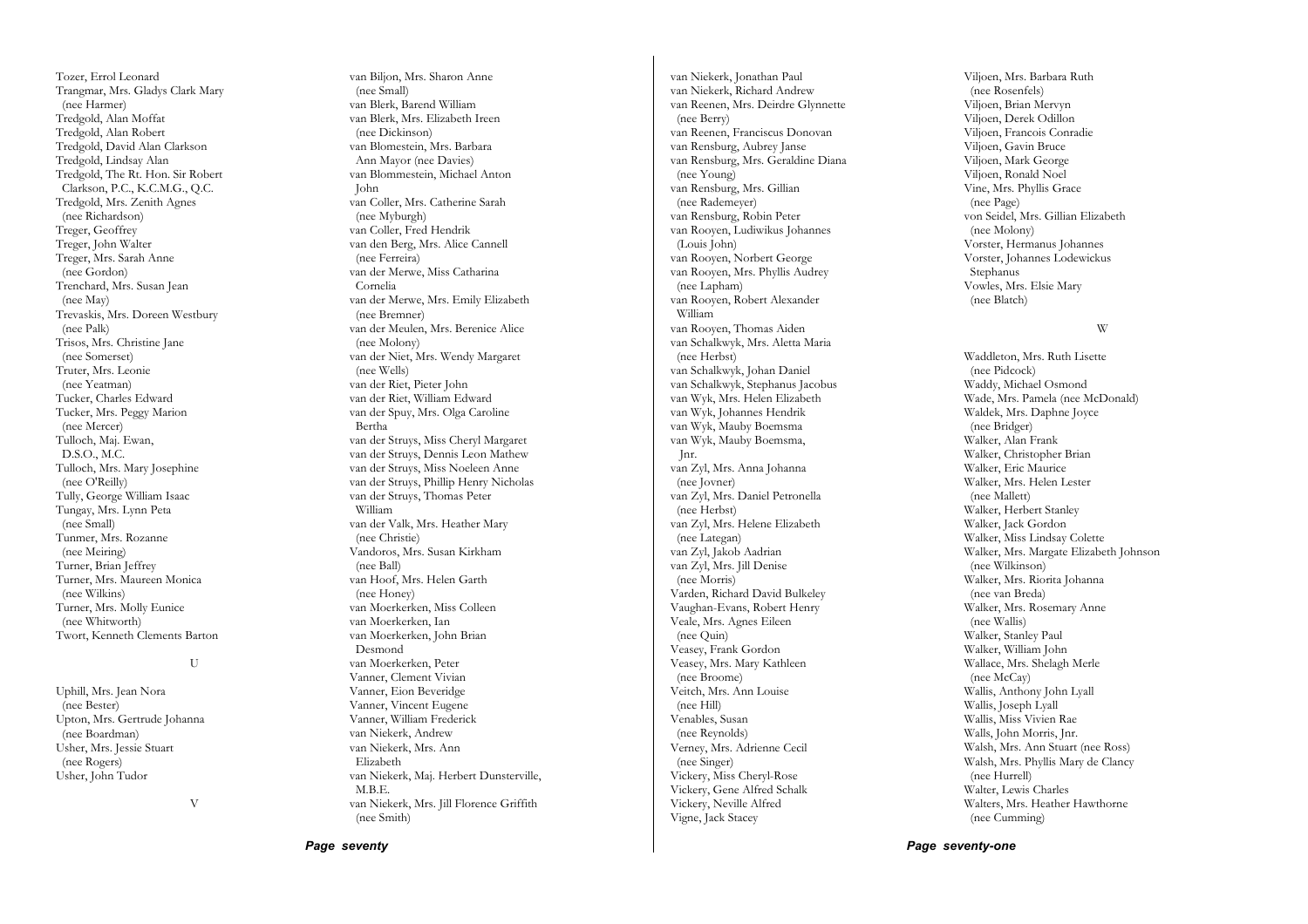Walters, Mrs. Susanna Johanna (nee Grobler) Ward, Mrs. Gwendolen Amy (nee Perry) Ward, Mrs. Heather Jean (nee Nicholson) Ward, Mrs. Rita Maureen (nee Smith) Ward, Mrs. Sally May (nee Lanning) Warren, Mrs. Barbara (nee Christian) Warren, Lorimer John Warth, Daniel Charles Warth, Gary Thomas Warth, Shane Raymond Warth, Thomas Leslie Warton, Anthony Davenport Warton, Richard Montagu Gardiner Warwick, Ferdinand James Warwick, John Victor Warwick, Victor Stanley Mark Waso, Mrs. Jean (nee Pretorius) Wasserman, Gareth Sherwin Wasserman, Laurence Gerald Wasserman, Mrs. Yolandie Olive (nee Cromar) Watermeyer, Alaster Maitland Waters, Dr. Hugh Geoffrey Furse Watkinson, Mrs. Hawthorne Janice (nee Bossert) Watrobski, Mrs. Helen Margaret (nee Balne) Watson, Bruce Irving Watson, Dr. Ernest France Watson, Errol John Watson, Frank Cecil Baden Watson, Gary Robert Watson, Mrs. Georgina Ruth (nee Young) Watson, Irving Vincent Watson, Mrs. Ivy Alice (nee Peters) Watson, Mrs. Phyllis Marjorie Ann (nee Rittey) Watson, Robin Winston Watson, William Watson Thomas Watt, Darrell Alexander Watts, Desmond Cecil Wayne, Mrs. Ethel Violet (nee Love)

Weatherdon, Mrs. Ivy Nora (nee Ketteringham) Weatherhogg, Mrs. Eileen Doris (nee Strong) Weatherhogg, Miss Estelle Mary Webb, Mrs. Elizabeth Adelaide Webb, Mrs. Genevieve Beryl Mary (nee Pugh) Webber, Alfred Gardiner Webber, Mrs. Mabel Edith Webber, Mrs. Mary Ceceilia Louisa (nee Usher) Webster, David John Webster, George Edward Webster, Ian Victor Webster, Mrs. Ivy (nee Swemmer) Webster, Mrs. Jessie Rosemary Purland (nee Honey) Webster, Kenneth Bromley Webster, Miss Michelle Webster, Miss Pamela Ruth Webster, Robert Neill Webster, Tom Victor Webster, William Geoffrey Weiler, Adam Barnett Smith Weiler, Daniel Weiler, Joseph Haveli Hurwitz Weinberg, Raymond Walter Weinberg, Samuel Joseph Weinberger, Mrs. Joan (nee Gelman) Welch, Mrs. Joan (nee Christian) Welchman, Mrs. Beryl May (nee Day) Weldon, Mrs. Elizabeth Alice Weldon, Francis Clarke Curle Welensky, Peter Geoffrey Welensky, The Rt. Hon. Sir Roy, P.C., K.C.M.G., C.M.G. Wells, Miss Caroline Goodliffe Wells, Mrs. Elizabeth (nee du Preez) Wells, Mrs. Maureen Barbara (nee Wilson) Wells, Mrs. Patricia Jean (nee Cary) Wells, Peter David Wenborn, Mrs. Ray Doris Beatrice (nee Richardson) Went, Anthony Harry Rhys Went, Harry Thomas Fairbridge Went, Robert Kingsley Harry Went, Mrs. Susanna Henderina (nee Marais) Wepener, Peter Joseph

Wesson, Mrs. Louise (nee Rademeyer) West, Arthur James West, Mrs. Beryl (nee Jeffery) West, Mrs. Doreen Hester (nee James) West, Mrs. Verena Adeline (nee Eades) Whaley, Andrew Duncan Whaley, Bernard William Kenneth Whaley, Miss Bridget Booth Whaley, Charles William Whaley, Duncan Hutcheon Whaley, Miss Fiona Rae Whaley, George Fraser Whaley, Joseph William Whaley, Miss Moira Lesley Whaley, Thomas Kerr Whaley, Thomas Peter Whaley, William Rae Wheelwright, Mrs. Ann Yvonne (nee van Coller) Whiddett, Mrs. Hilary Margaret (nee Lawson) Whight, Mrs. Stella Rosalie (nee van Blerk) Whiley, Mrs. Audrey Kathleen (nee Barnard) Whiley, Michael Bernard Ellard Whiley, Terence Whitcombe, Mrs. Lorna Elizabeth (nee Youngman) White, Danny White, Dudley Frankish White, Ian Selwyn Everard White, John Bousfield Everard White, Mrs. Margaret Elaine (nee Bray) White, Mrs. Margaret Mary (nee Olver) White, Rollo Frankish White, Mrs. Winifred Mary Everard (nee Pitt-Schenkel) Whiteley, Alan Raymond Malcolm Whiteley, Peter Derrick Whiteley, Mrs. Stella Nesta (nee Arnott) Whiteley, Mrs. Violet Borrow (nee Johnson) Whitmore, Miss Adrienne Ambrosine Whittaker, David Adelbert

Whittaker, George Spencer Whittal, Anthony Lawrence Whittington, Mrs. Mona (nee Landsberg) Whitworth, Miss Joyce Noreen Whitworth, Mrs. Sara Bailie (nee Barry) Whyte, Alfred George Whyte, Brewster Bryan Whyte, Bruce Bryan Whyte, Ernest Peter Whyte, George Hay Whyte, Hugh Victor Whyte, Trevor Ross Wienand, Andrew Carinus Wienand, Andrew John Carl Wienand, Aubrey Wienand, Carl Emmanuel Pohl Wienand, Mrs. Edna Ruby (nee Lister) Wigg, Cyril Charles Wigg, Mrs. Margaret Lenora (nee Lloyd) Wigg, Michael Fraser Wigg, Peter Howard Fraser Wiggins, David Michael Wiggins, Philip Hugh Rhodes Wightman, Mrs. Audrey Loris (nee Philpott) Wightman, John Wiid, Mrs. Florence Margaret (nee Fuller) Wilde, Anthony Ernest Ian Wilde, Cornelius van Rooyen Carl Wilde, Mrs. Fay Serocold (nee Playfair) Wilde, Miss Georgina Martineau Wilde, Mrs. Merle Alexia Somerville (nee Coleman) Wilde, Percy Edward Wilkin, Mrs. Jennifer Jane (nee Reynolds) Wilkins, Mrs. Dorothy Elizabeth (nee Landman) Wilkins, Mrs. Gwendoline Madge (nee Streak) Wilkins, John Peter Wilkins, Peter Bernard Wilks, Mrs. Barbara Elaine (nee Adams) Williams, Alan Christian Williams, Benjamin Austin Williams, Charles Edward King Williams, Charles Henry Austin Williams, Clive Howard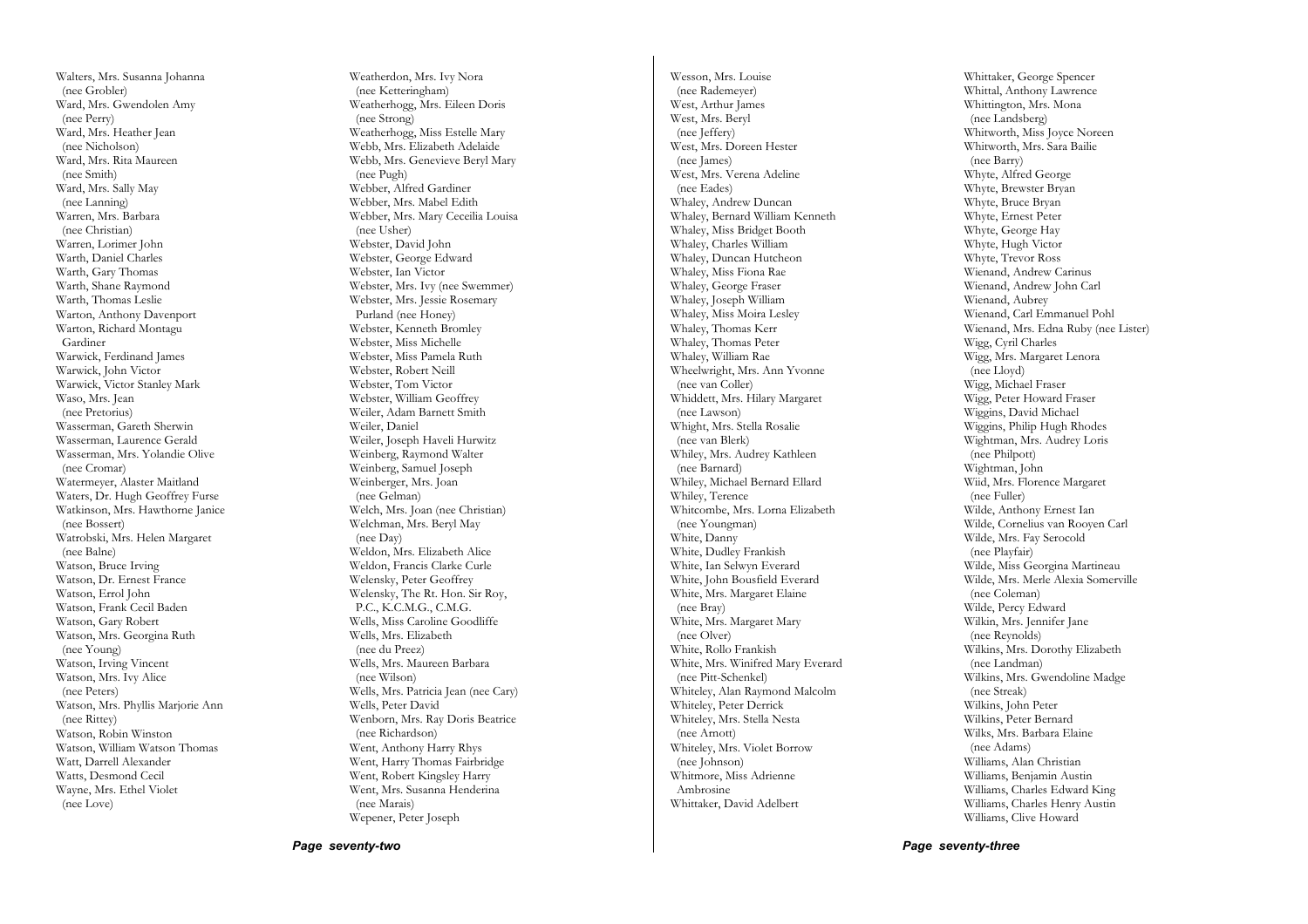Williams, Mrs. Doreen Alma (nee Fourie) Williams, Mrs. Freda (nee King) Williams, Mrs. Geraldine (nee Bradley) Williams, Gerwyn David Bowen Williams, Mrs. Joan (nee Christenson) Williams, Mrs. Kathleen Constance (nee Williams) Williams, Mrs. Mary Ellen Edith (nee Johnstone) Williams, Miss Melodie Dare Williams, Peter Dalton Williams, Philip Austin Williams, Roderick Alan Williams, Roger Harry Austin Williams, Roland Austin Williams, Trevanion David Williams, William Henry Williamson, Mrs. Ruby (nee McDonald) Wilson, Adrian Wilson, Ben Herbert Wilson, Brian Glenison Carden Wilson, Edward William Wilson, Edwin Lancelot Wilson, Mrs. Jean (nee Den) Wilson, Mrs. Kate Imogen (nee Stuart) Wilson, Mrs. Lucy Magdalene (nee Bain) Wilson, Peter Robert Bain Wilson, Philip Wimbush, Mrs. Thika (nee Morris) Windell, Daniel John Dalton Winning, Mrs. Avis (nee Lanning) Winslow, Charles de Blois Winson, John Robert Winson, William John Miles Winter, Miss Cheryl Ann Winter, Trevor Anthony Winter, Mrs. Valerie Joyce (nee Querl) Winter, Mrs. Vera Aileen (nee Mercer) Wisdom, Mrs. Katarina Dorothea (nee van der Bijl) Wise, Mrs. Ida May (nee Davis) Withers, Mrs. Ellen Clara Devine (nee Withers) Withers, Gordon Trevor

Withers, Mrs. Maude Ada (nee Page) Wittstock, Mrs. Elizabeth Helena (nee Rademeyer) Wolffe, Hyman Wolffe, Jacob Harris Wolffe, Maurice Wolhuter, Mrs. Yvonne (nee Higgs) Wolton, Mrs. Margaret Rose (nee Dumbleton) Wood, Andrew Melville Wood, Clarence Frederick Wood, John Derrick Wood, John McLay Wood, Mrs. Mary Annie (nee Champken) Wood, Richard Charles Holroyde Wood, Richard Holroyde Wood, Robin Alton Chapman Wood, Rodney Kenneth Anton Wood, Stuart William Wood, William Henry Woodhouse, Mrs. Valerie Lilian (nee Greenfield) Woods, Mrs. Elizabeth Helen (nee Small) Woods, Mrs. Elizabeth Josephine (nee Whaley) Woods, Mrs. Ivy Doreen (nee Andrews) Wooler, Charles Robert Dudley Wooler, Mrs. Joyce (nee Lanning) Woollacott, Miss Eileen Olga Merry Woollacott, Charles Harry Woollacott, Robert Charles Wragg, Mrs. Anthea Dora Mabel (nee Hood) Wray, Mrs. June Mary (nee Paige) Wright, Mrs. Agnes Hamilton (nee Mirtle) Wright, Mrs. Cheryl (nee Stewart) Wright, David Charles Wright, Eric Leslie Wright, Gillespie Charles Wright, Miss Margaret Dorothy

Y

Yates, Frank Harold Yates, Mrs. Gillian Mary (nee Fischer) Yates, John van Renen

Yates, Ryk Allan Yeatman, Albert John Anthony Yeatman, Douglas Thomas Yeatman, Michael William York, Barry Sigmund York, Eric Rupert York, Mrs. Jeannette Elaine Meiring (nee Beck) York, Noel Eric York, Mrs. Rosa Elizabeth (nee Rosenfels) York, Miss Sharon Rosa Young, Alexander Tulloch Young, Anthony Michael James Young, Mrs. Audrey Delyse (nee Kok) Young, Charles Richard Frederick Young, Gordon Tulloch Youngman, Alan Craig Youngman, Brian Robert Youngman, Mrs. Charlotte Colleen (nee Gosman) Youngman, Donald Gary Youngman, Ian John Youngman, Robert William

#### Z

Zabow, Mrs. Aimee Rita (nee Treger) Zabow, Miss Sandra Felicity Zeederberg, Allan Vane Zeederberg, Anthony Rupert Zeederberg, Christian Hendrick Zeederberg, Christopher Howard Zilio, Mrs. Helen Ogilvie Trail (nee Fairbridge)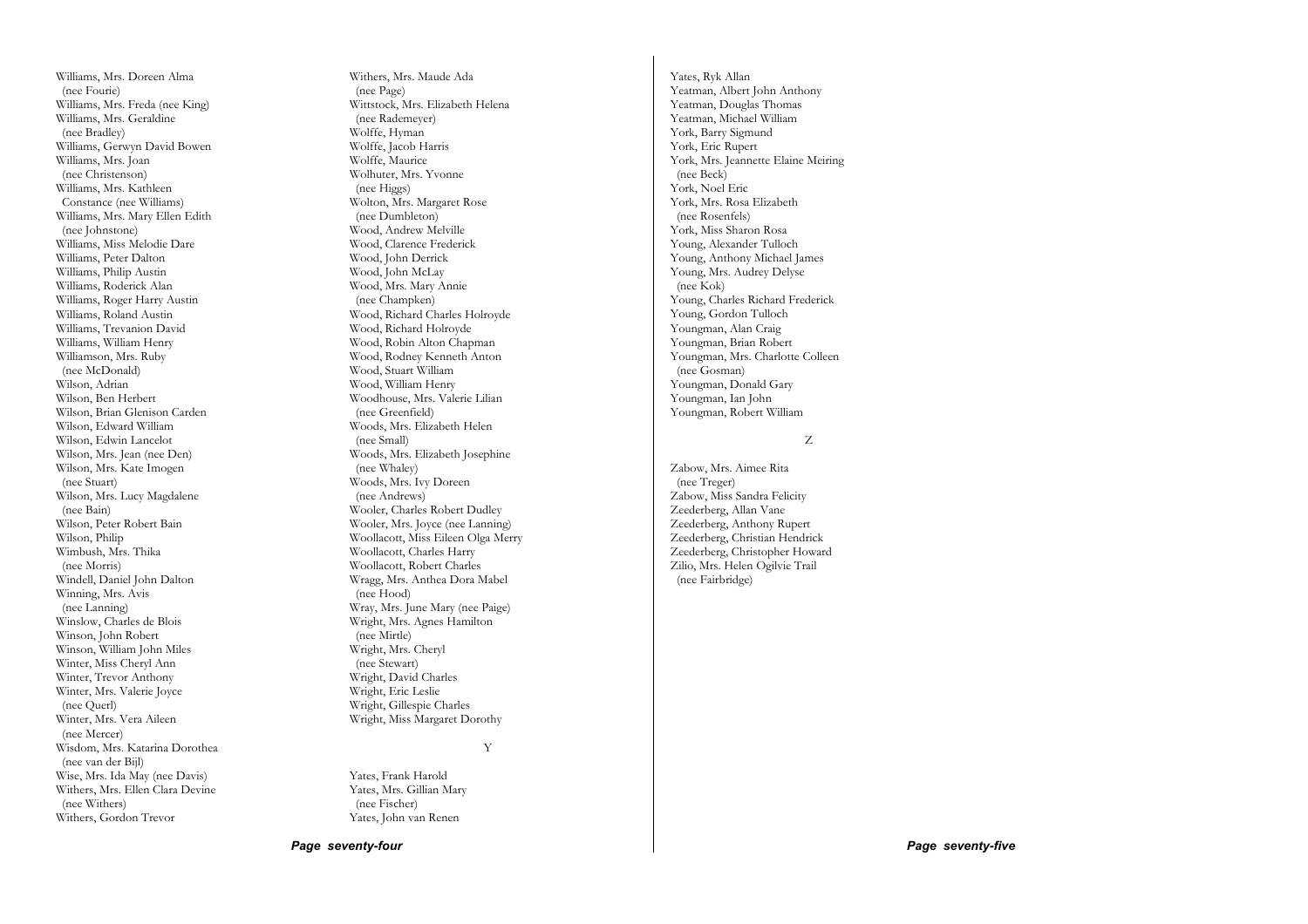A

Adams, Mrs. Jess Winsome Andersen, Jonas Christian Anderson, Mrs. Kathleen Florence Anderson, Robert Edward Armstrong, Mrs. Elizabeth Ann Armstrong, Mrs. Erica Joan Bryce Arnott, Mrs. Johanna Gertruida Ashburner, Mrs. Jeanne Mitchell Austen, Mrs. Elizabeth Anne

B

Baisley, Sydney Bryan Barry, Mrs. Sheila Beryl Angela Bates, Grahame Wilby Baxendale, Mrs. Maud Ellen Baxter, Alan Frederick Hixson Beck, Peter Louis Meiring Becks, Mrs. Thelma Jane Berry, Mrs. Elda Mary Bezuidenhout, Mrs. Gwenith Blanche Birbeck, Esme Leonard Blowers, Harry Branton Boardman, Mrs. Elvah Boardman, Mrs. Gwendoline Jean Bourne, Mrs. Catherine Doris Boyd, Donald John Hugh Bradley, Mrs. Eleanor Elizabeth Bragge, Harry Ronayne Bray, Peter James Brooks, Thomas Charles Brown, Alan Archibald Browne, Mrs. Rosemary Wilbraham Burrows, Mrs. Ilse Hilda Buske, Mrs. Victoria May Button, Mrs. Jessie

### C

Cadiz, Michael Frederick Galwey

Campbell, Donald William Carnegie, Mrs. Margaret Marie Doris Carnegie, Mrs. Norma June Carnegie, Mrs. Vera Carruthers, Mrs. Cherith Peace Carruthers-Smith, Mrs. Eileen Edith Cary, Mrs. Vera Joan Coetzee, Hermanus Johannes Coleman, Antony Alfred Morriss Collins, Frank Voisey Coxwell, Mrs. Frances Winifred Coxwell, Mrs. Jeannette Leonora Craven, Mrs. Maureen Patricia Crawford, Mrs. Margaret Isobel Crowther, George Edward

Crowther, Walter Clifford Cumming, Mrs. Norah Cicely Cuttler, Alfred John, D.M.M.

D

Dale-Jones, Philip Deetlefs, Mrs. Florence Jean Dollar, Mrs. Anne Brunhild Dollar, Mrs. Nancy Millicent Downing, Mrs. Diane du Bois, Jacques Francois Dumbleton, Mrs. Louise

E

F

Eliasov, Eli Emmerson, Henry Shirley

Farrell, Ian Gordon Fleming, Mrs. Eleanor Marian Fleming, Mrs. Elizabeth Cresswell Franks, John Richard Freeman, John Alexander Fuller, Patrick Desmond

G

Gallagher, Patrick Bruce Gates, Harry Heath Gawler, Derek Foxon Gelman, Mrs. Ingeborg

*Page seventy-six* 

Gelman, Mrs. Leah Godden, Jack Beresford Gray, Mrs. Ida Maureen Greenberg, Basil Neville Grey, Lloyd

H

Hall, Charles Anthony Harris, Mervyn Harris, Stuart Duckett Harrison, Major Frederick Hawtrey, Lionel Edward Hendrikz, Mrs. Winifred Katherine Hogg, William Moir Holderness, Mrs. Helen Mary Holl, Mrs. Eileen May Holland, Mrs. Susan Jessica Honey, Mrs. Jessie Baldock Lees Horton, Mrs. Elizabeth Houghton, Glen Austin Howard, Mrs. Maria Howman, Mrs. Beatrice Stella Hudson, Fredric George Hulley, Mrs. Anne Hulley, Mrs. Pauline Hurrell, Dr. Janet Borradaile Hurrell, Mrs. Jenifer Renee Hurrell, Mrs. Mabel Isobel Louise Hutson, Mrs. Marie Elsie

I

J

Iljon, Mrs. Carolina Rebecca Immerman, Mrs. Rhoda

James, Melvin Cecil Jeffreys, Mrs. Heather Jenkinson, Robert Charles Joss, Mrs. Maureen Joss, Mrs. Muriel Frances Joss, Mrs. Winifred Helena

#### K

Kaye-Eddie, Mrs. Margaret Grace King, Mrs. Patricia Mary Kirkman, Mrs. Irene Purdon Knoesen, Archibald Paisley Kritzinger, Mrs. Yvonne Lavina Ann Kruger, Mrs. Judy

L

Lamb, Mrs. Ina Lamb, Mrs. Linda Ann Lander, Mrs. Ann Watson Langlois, Joseph Henry Lanning, Mrs. Gladys Mary Leach, Mrs. Alieta Margot Lee, Mrs. Ann Constance Liebold, Mrs. Helene Lineham, Cyril Stanley

M

McGregor, Mrs. Joyce Mary McGuiness, Brian Norman Roches McGuinness, Mrs. Beulah Joy Maclaurin, Mrs. Susan Hilary Elaine Mair, Mrs. Lyn Adelaide Maltas, Mrs. Jean Gracey Maltas, Mrs. Lorna Martin, Charles Thomas Martin, John Kenneth George Meikle, Mrs. Joan Meredith, Mrs. Elizabeth Edith Milton-Cole, Duan Frederick Mitchelmore, Leslie Moodie, Mrs. Lesley Margaret Morgan, Mrs. Ellaline Morgan, Mrs. Georgina Daisy Morkel, Mrs. Patricia Munger, Mrs. Sarah Jane Murdoch, Mrs. Antoinette Fay Musson, Mrs. Adeline Violet

#### N

Napier, Mrs. Avril Verna Napier, Mrs. Lorraine Bredell Nash, Peter Henry Maynard Neill, Frank Neilson, Roderick Christian Neil Nicholls, Mrs. Barbara Mavis Nortier, Mrs. Jeanette Cynthia

#### $\Omega$

Oosthuizen, Mrs. Magdalena Aletta O'Rourke, Mrs. Margaret Ann Orpen, Mrs. Esther Kathleen Osterberg, Mrs. Lynne Joy

*Page seventy-seven*